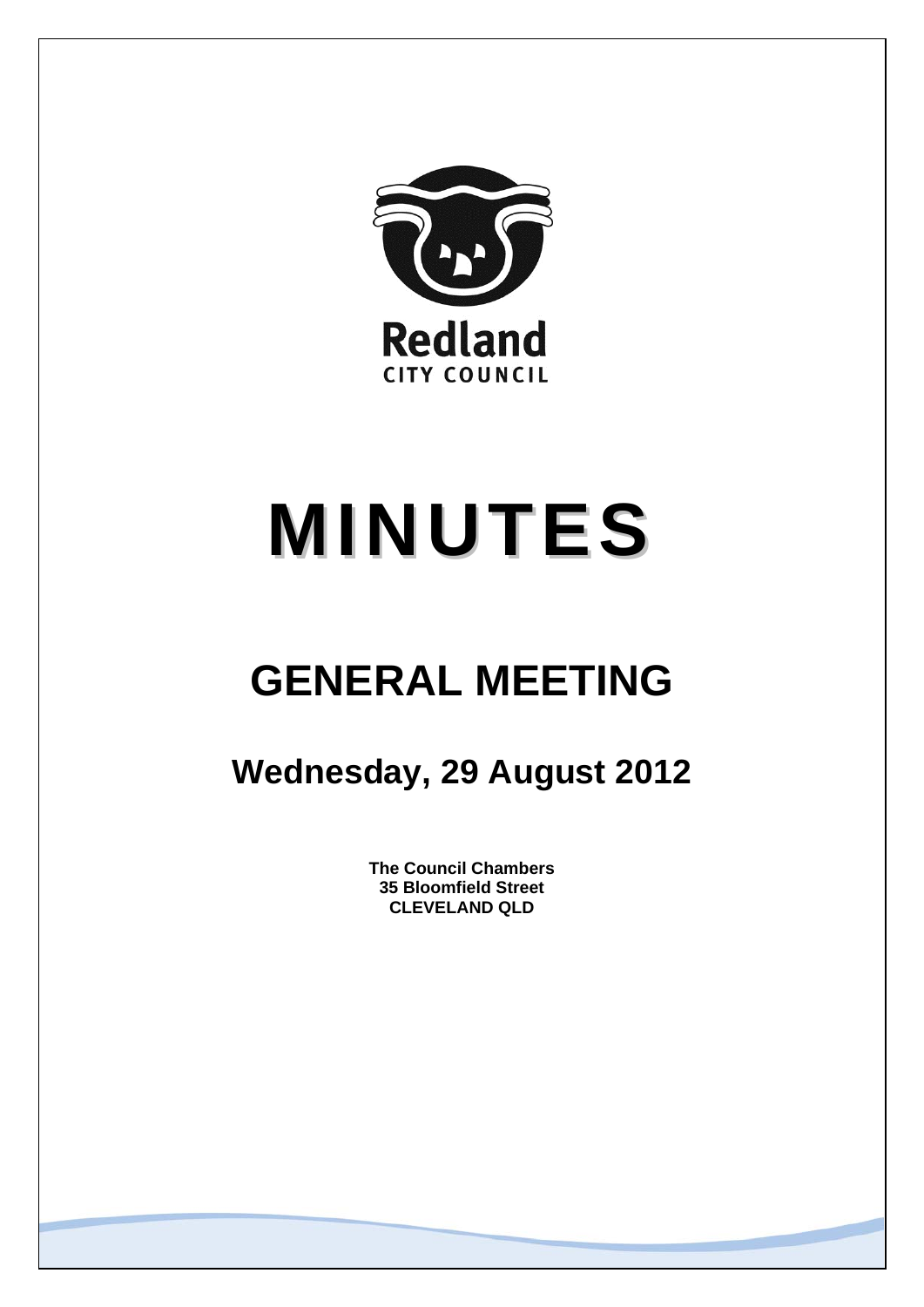#### **Table of Contents**

| <b>Item</b>    |      |       | <b>Subject</b>                                                                                                                                    | Page No |
|----------------|------|-------|---------------------------------------------------------------------------------------------------------------------------------------------------|---------|
| 1              |      |       |                                                                                                                                                   |         |
| $\mathbf{2}$   |      |       |                                                                                                                                                   |         |
| 3              |      |       |                                                                                                                                                   |         |
| 4              |      |       |                                                                                                                                                   |         |
| 5              |      |       |                                                                                                                                                   |         |
|                | 5.1  |       |                                                                                                                                                   |         |
| 6              |      |       | <b>MATTERS OUTSTANDING FROM PREVIOUS COUNCIL MEETING</b>                                                                                          |         |
| $\overline{7}$ |      |       |                                                                                                                                                   |         |
| 8              |      |       |                                                                                                                                                   |         |
|                | 8.1  |       |                                                                                                                                                   |         |
|                |      | 8.1.1 | PETITION (DIVISION 5) REQUEST THAT COUNCIL FENCE<br>THE LEASH FREE DOG AREA IN ATTUNGA STREET.                                                    |         |
|                |      |       | 8.1.2 PETITION (DIVISION 3) REQUEST THAT COUNCIL<br>UPGRADE WILLIAM STUART PARK IN THORNLANDS4                                                    |         |
|                |      | 8.1.3 | PETITION (DIVISION 6) REQUEST THAT COUNCIL<br>CONSIDER REZONING THE WORHING ROAD PRECINCT                                                         |         |
|                |      |       | 8.1.4 PETITION (DIVISION 6) REQUEST THAT COUNCIL<br>CONSIDER REZONING THE WORHING ROAD PRECINCT<br>FOR RESIDENTIAL UP TO COMMERCIAL DEVELOPMENT 5 |         |
| 9              |      |       |                                                                                                                                                   |         |
| 10             |      |       | <b>DECLARATION OF MATERIAL PERSONAL INTEREST OR</b><br>CONFLICT OF INTEREST ON ANY ITEMS OF BUSINESS 5                                            |         |
| 11             |      |       |                                                                                                                                                   |         |
|                | 11.1 |       |                                                                                                                                                   |         |
|                |      |       | 11.1.1 FINAL ADOPTION OF THE PRIORITY INFRASTRUCTURE                                                                                              |         |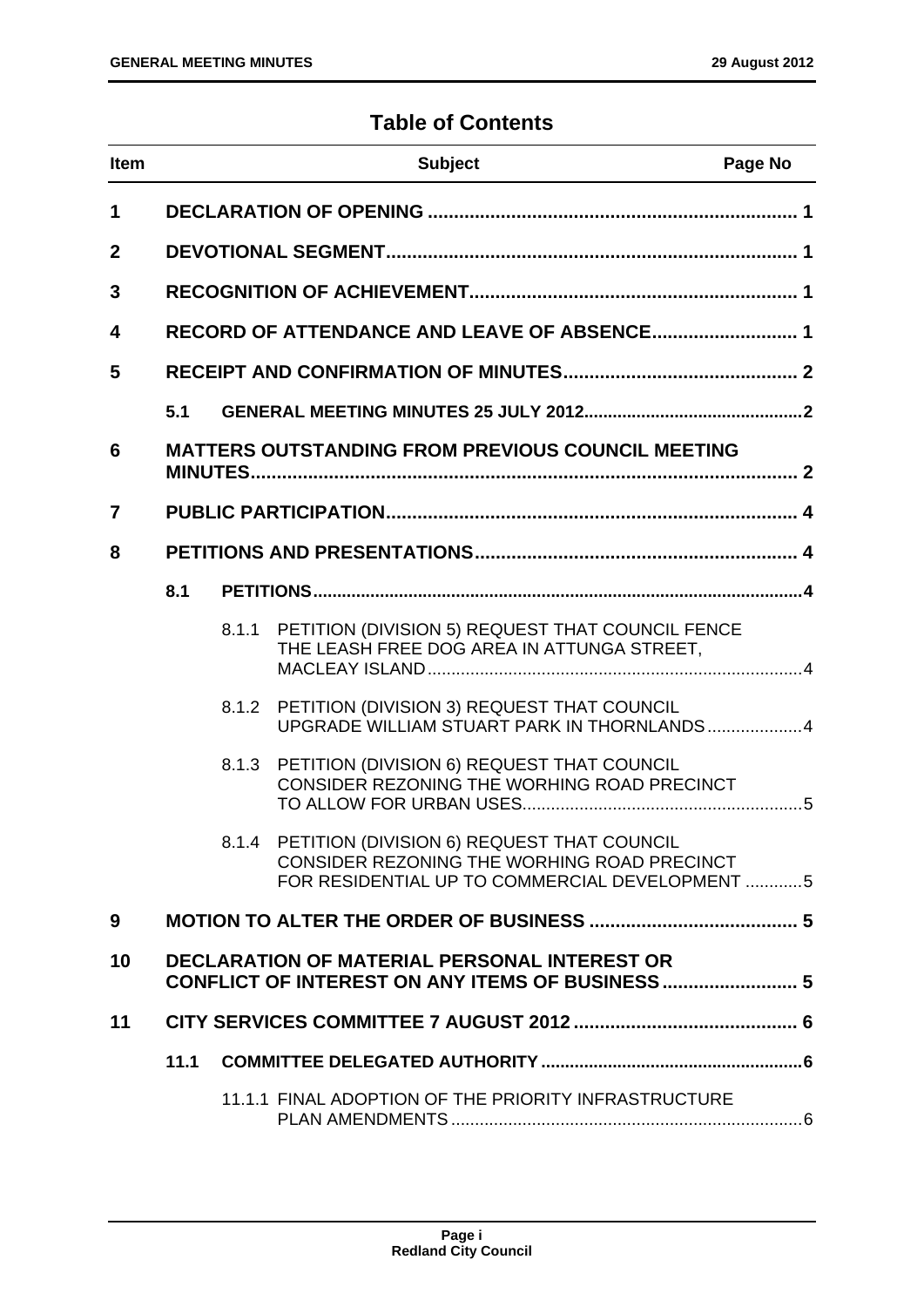|    | 11.2 |                                                                                                                                                                                          |  |
|----|------|------------------------------------------------------------------------------------------------------------------------------------------------------------------------------------------|--|
|    |      |                                                                                                                                                                                          |  |
|    |      |                                                                                                                                                                                          |  |
|    |      | 11.2.3 REQUEST TO EXTEND HEAVY VEHICLE ROUTE ACCESS                                                                                                                                      |  |
|    |      | 11.2.4 MEMORANDUM OF UNDERSTANDING BETWEEN<br>REDLAND CITY COUNCIL AND BRISBANE MARKETING<br>(REGIONAL TOURISM ORGANISATION) - FOR THE<br>MAINTENANCE OF SEQ WALKING TRAILS DATA FOR THE |  |
|    |      |                                                                                                                                                                                          |  |
|    |      | 11.2.6 2012/2013 PROJECTS OVER \$500,000 INCLUDING GST -<br>DELEGATED AUTHORITY TO CHIEF EXECUTIVE OFFICER<br>(AND INTERIM CHIEF EXECUTIVE OFFICER) 31                                   |  |
| 12 |      | <b>ENVIRONMENT &amp; PLANNING COMMITTEE - 8 AUGUST 2012 36</b>                                                                                                                           |  |
|    | 12.1 |                                                                                                                                                                                          |  |
|    |      | 12.1.1 ENVIRONMENTAL PROTECTION AND BIODIVERSITY<br>CONSERVATION ACT 1999 LISTING OF KOALA AS                                                                                            |  |
|    |      | 12.1.2 PERMANENT ROAD CLOSURE - GODDARD ROAD AND                                                                                                                                         |  |
|    | 12.2 | <b>CLOSED SESSION - COMMITTEE DELEGATED AUTHORITY  49</b>                                                                                                                                |  |
|    |      | 12.2.1 SOUTH EAST THORNLANDS SEWER - NOTICE OF<br>INTENTION TO RESCIND COMMITTEE RESOLUTION MADE                                                                                         |  |
|    |      | 12.2.2 SUBMISSION TO STATE DEVELOPMENT,<br>INFRASTRUCTURE AND INDUSTRY COMMITTEE51                                                                                                       |  |
| 13 |      | <b>CORPORATE SERVICES &amp; GOVERNANCE COMMITTEE -</b>                                                                                                                                   |  |
|    | 13.1 |                                                                                                                                                                                          |  |
|    |      | 13.1.1 APPOINTMENT OF BRISBANE SHOW HOLIDAY IN THE                                                                                                                                       |  |
|    |      | 13.1.2 RIGHT TO INFORMATION FEES AND CHARGES55                                                                                                                                           |  |
|    |      | 13.1.3 A REPORT ON THE AUDIT COMMITTEE MEETING 57                                                                                                                                        |  |
|    |      |                                                                                                                                                                                          |  |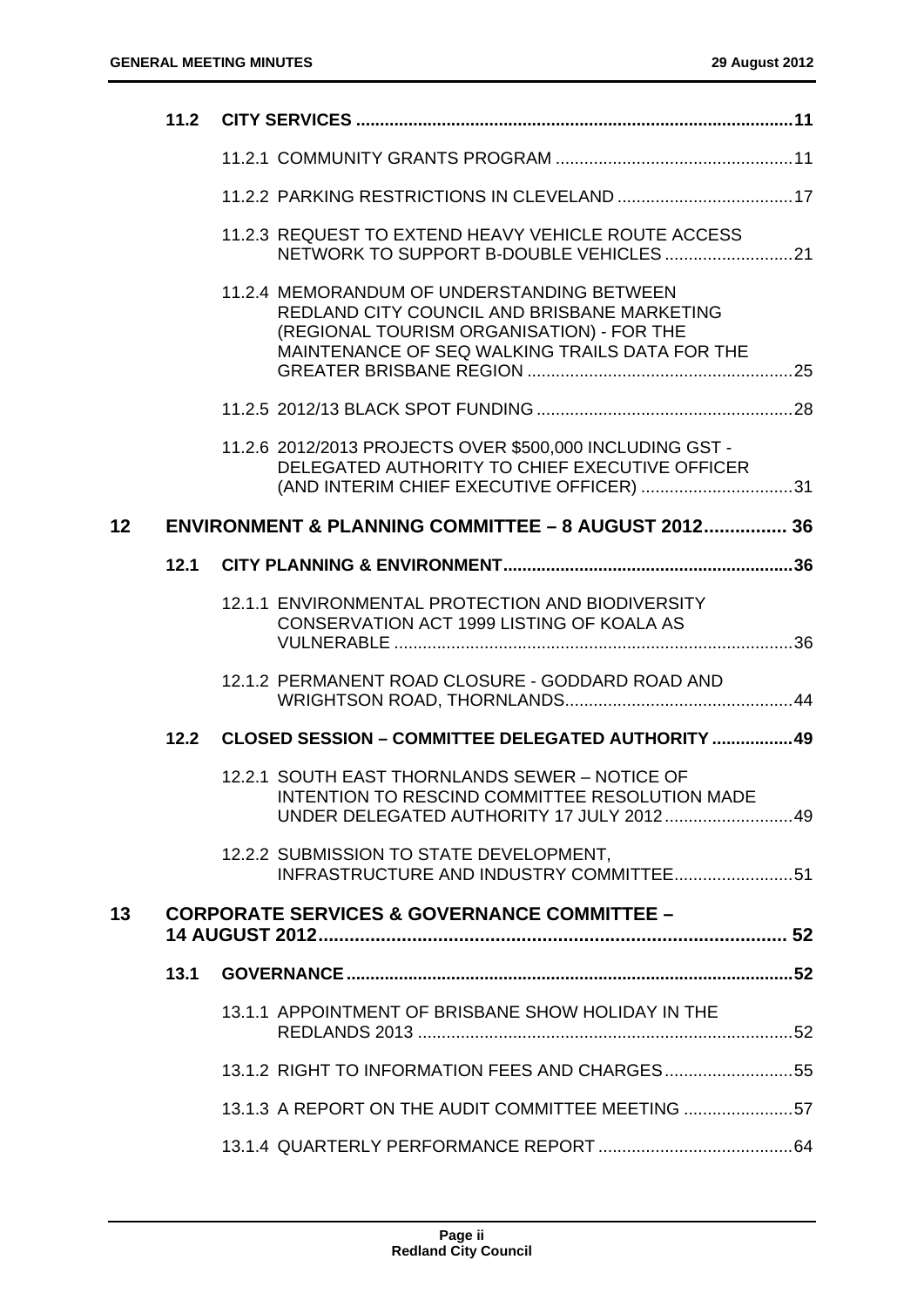|    | 13.2 |                                                                                                                                                                                         |  |
|----|------|-----------------------------------------------------------------------------------------------------------------------------------------------------------------------------------------|--|
|    |      | 13.2.1 APPLICATION FROM LINKWATER FOR EASEMENT OVER                                                                                                                                     |  |
|    |      | 13.2.2 RESUMPTIONS FOR ROAD WIDENING - COLLINS STREET,                                                                                                                                  |  |
|    |      |                                                                                                                                                                                         |  |
|    |      |                                                                                                                                                                                         |  |
|    | 13.3 | <b>CLOSED SESSION - COMMITTEE DELEGATED AUTHORITY  83</b>                                                                                                                               |  |
|    |      | 13.3.1 PROPOSED AGREEMENT WITH THE STATE TO IMPROVE                                                                                                                                     |  |
| 14 |      |                                                                                                                                                                                         |  |
|    | 14.1 |                                                                                                                                                                                         |  |
|    |      | 14.1.1 REDLAND WATER BUSINESS UNIT REPORT - JULY 2012 85                                                                                                                                |  |
|    | 14.2 |                                                                                                                                                                                         |  |
|    |      |                                                                                                                                                                                         |  |
|    |      |                                                                                                                                                                                         |  |
| 15 |      | DEVELOPMENT ASSESSMENT & COMMUNITY STANDARDS                                                                                                                                            |  |
|    | 15.1 |                                                                                                                                                                                         |  |
|    |      | 15.1.1 CATEGORY 1 - MINOR COMPLYING CODE ASSESSMENTS<br>AND ASSOCIATED ADMINISTRATIVE MATTERS.<br>INCLUDING CORRESPONDENCE ASSOCIATED WITH THE<br>ROUTINE MANAGEMENT OF ALL DEVELOPMENT |  |
|    |      | 15.1.2 CATEGORY 2 - COMPLYING CODE ASSESSMENT AND                                                                                                                                       |  |
|    |      | 15.1.3 CATEGORY 3 - MODERATELY COMPLEX CODE AND                                                                                                                                         |  |
|    |      | 15.1.4 APPEALS LIST CURRENT AS AT 6 AUGUST 2012                                                                                                                                         |  |
|    |      | 15.1.5 ENVIRONMENT, PLANNING AND DEVELOPMENT FEE<br>DISCOUNTS AND WAIVERS FOR THE PERIOD APRIL TO                                                                                       |  |
| 16 |      |                                                                                                                                                                                         |  |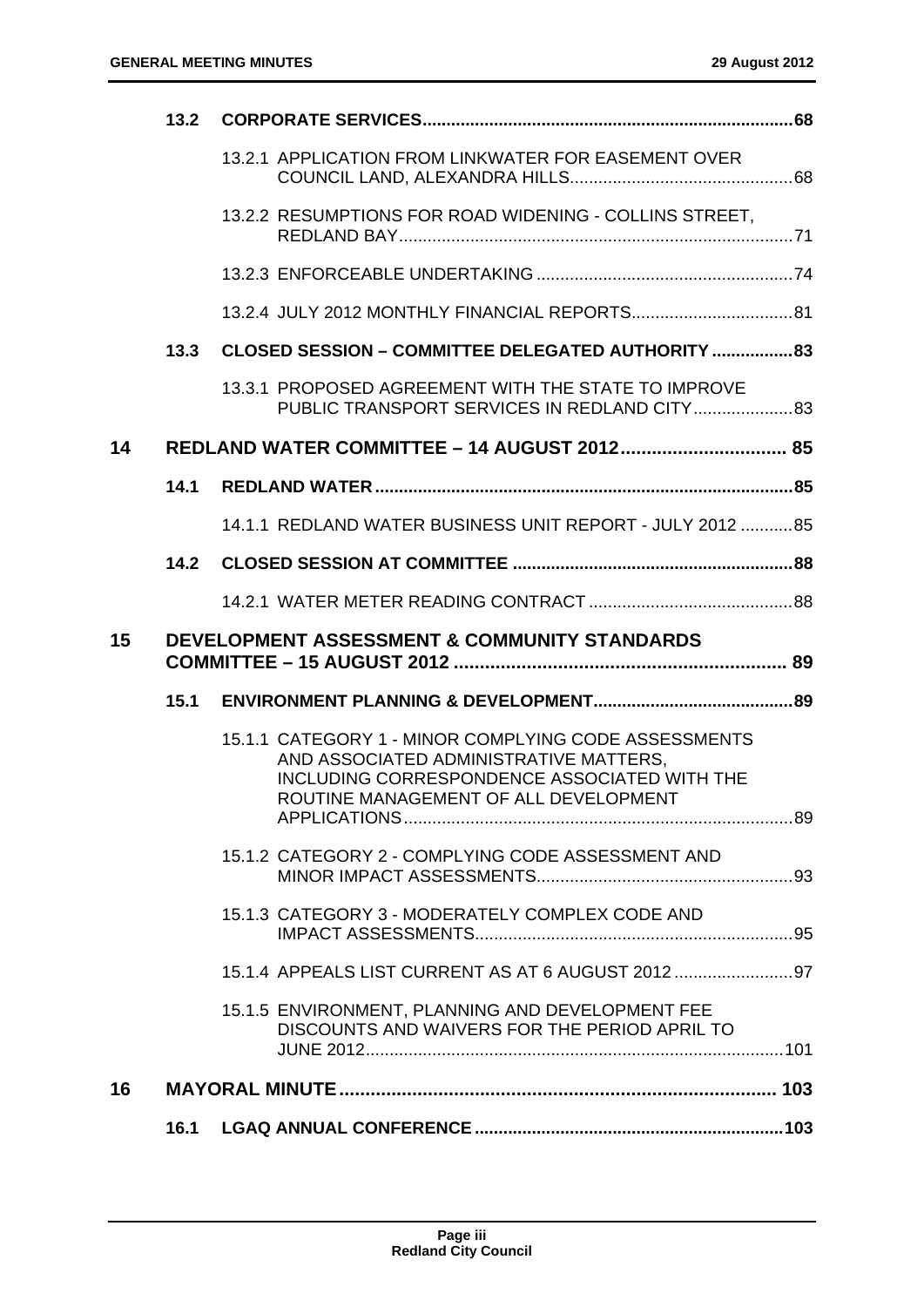| 17 |      |                                                                                                     |  |
|----|------|-----------------------------------------------------------------------------------------------------|--|
|    | 17.1 |                                                                                                     |  |
|    |      | 17.1.1 CARRYOVER BUDGET REVIEW 2011/12 TO 2012/13 -<br>EFFICIENCY BUDGET REDUCTIONS 2012/13 104     |  |
|    | 17.2 |                                                                                                     |  |
|    |      | 17.2.1 AMENDMENTS TO CORPORATE STRUCTURE AND                                                        |  |
|    |      |                                                                                                     |  |
| 18 |      |                                                                                                     |  |
| 19 |      |                                                                                                     |  |
|    | 19.1 |                                                                                                     |  |
|    |      |                                                                                                     |  |
|    |      | 19.1.2 PROPOSED AGREEMENT WITH THE STATE TO IMPROVE<br>PUBLIC TRANSPORT SERVICES IN REDLAND CITY117 |  |
| 20 |      |                                                                                                     |  |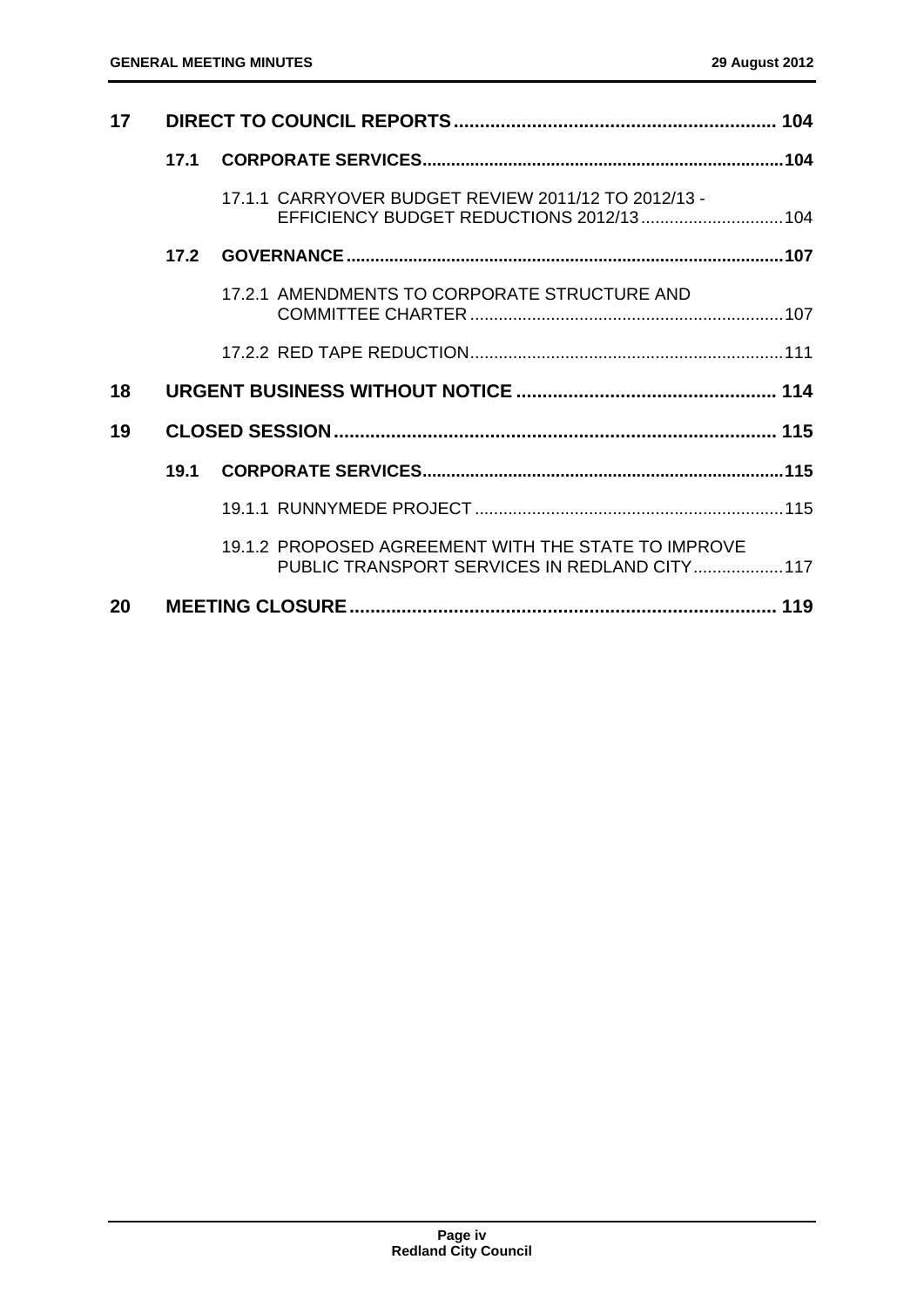#### **1 DECLARATION OF OPENING**

The Deputy Mayor declared the meeting open at 10.00am and acknowledged the Quandamooka people, who are the traditional custodians of the land on which Council meets.

The Deputy Mayor also paid Council's respect to their elders, past and present, and extended that respect to other indigenous Australians who are present.

#### **2 DEVOTIONAL SEGMENT**

Father Frank O'Dea, member of the Ministers' Fellowship, led Council in a brief devotional segment.

#### **3 RECOGNITION OF ACHIEVEMENT**

Nil.

#### **4 RECORD OF ATTENDANCE AND LEAVE OF ABSENCE**

#### **MEMBERS PRESENT:**

| Cr A Beard          | Deputy Mayor & Councillor Division 8 |
|---------------------|--------------------------------------|
| Cr W Boglary        | <b>Councillor Division 1</b>         |
| Cr C Ogilvie        | <b>Councillor Division 2</b>         |
| Cr K Hardman        | <b>Councillor Division 3</b>         |
| <b>Cr L Hewlett</b> | <b>Councillor Division 4</b>         |
| Cr M Edwards        | <b>Councillor Division 5</b>         |
| Cr J Talty          | <b>Councillor Division 6</b>         |
| Cr M Elliott        | <b>Councillor Division 7</b>         |
| Cr P Gleeson        | <b>Councillor Division 9</b>         |
| Cr P Bishop         | <b>Councillor Division 10</b>        |
|                     |                                      |

#### **EXECUTIVE LEADERSHIP GROUP:**

| Mrs S Rankin | Interim Chief Executive Officer                    |
|--------------|----------------------------------------------------|
| Mrs T Averay | General Manager Environment Planning & Development |
| Mr G Soutar  | <b>General Manager Redland Water</b>               |
| Mr L Wallace | <b>Group Manager Corporate Governance</b>          |
| Mrs L Rusan  | <b>General Manager City Services</b>               |
| Mr G Holdway | <b>Group Manager Financial Services</b>            |

#### **MINUTES:**

```
Mrs J Parfitt Team Leader Corporate Meetings & Registers
```
#### **LEAVE OF ABSENCE**

| Moved by:    | <b>Cr M Elliott</b> |
|--------------|---------------------|
| Seconded by: | Cr P Bishop         |

That leave of absence be granted for Cr K Williams, Mayor as she is attending the LGMA conference in Longreach.

#### CARRIED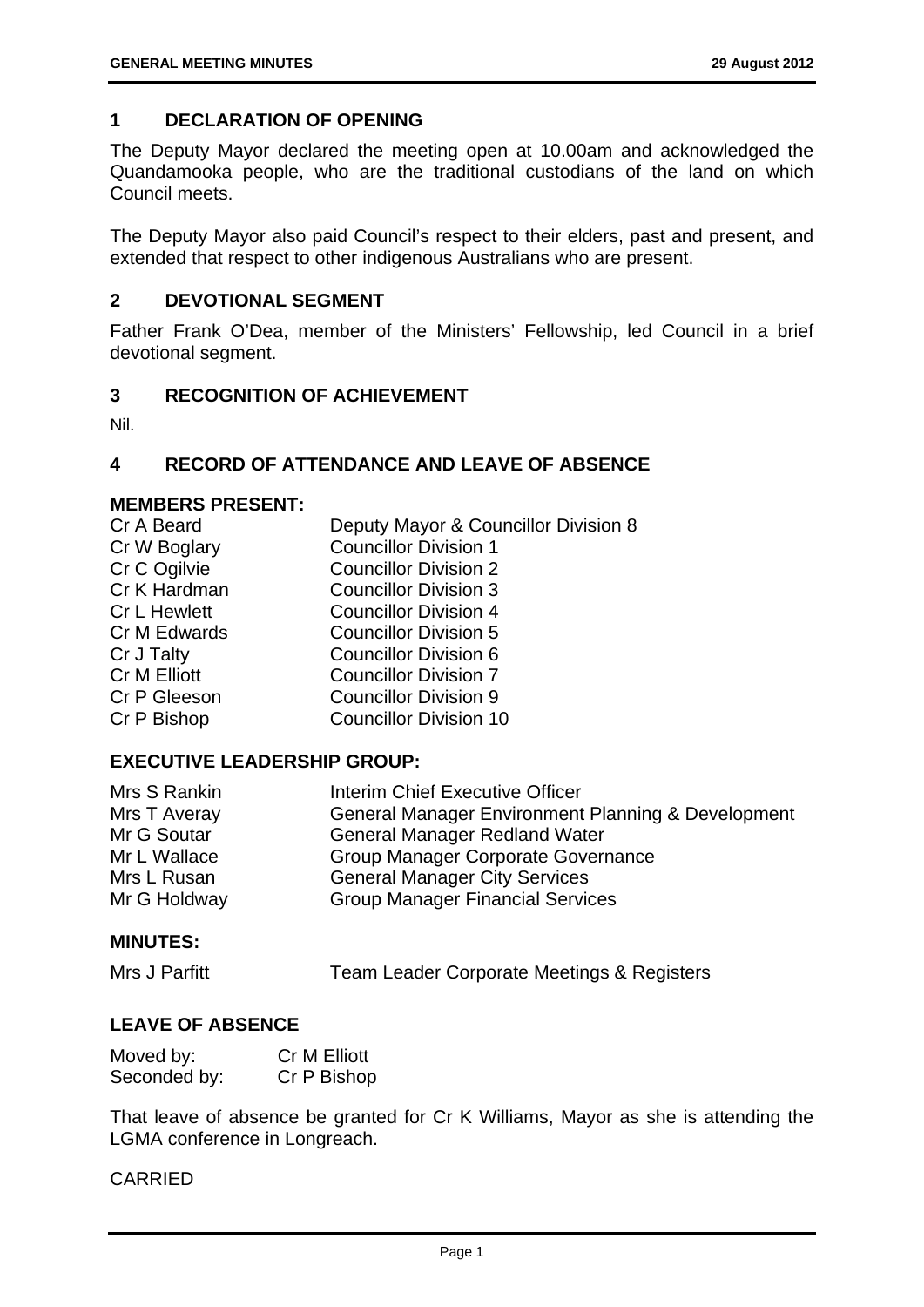#### **5 RECEIPT AND CONFIRMATION OF MINUTES**

#### **5.1 GENERAL MEETING MINUTES 25 JULY 2012**

Moved by: Cr J Talty Seconded by: Cr M Edwards

That the minutes of the General Meeting of Council held on 25 July 2012 be confirmed.

General Meeting Minutes 25 July 2012

#### CARRIED

#### **6 MATTERS OUTSTANDING FROM PREVIOUS COUNCIL MEETING MINUTES**

The Interim Chief Executive Officer presented the following items for noting:

#### **6.1. APPEAL TO RAISE FUNDS TO PURCHASE A PIANO FOR RPAC**

At the General Meeting on 14 December 2011 Council resolved that a report be prepared and presented to Council on how to establish such an appeal.

A report addressing this matter will be presented at an ensuing Corporate Services & Governance Committee.

#### **6.2. PETITION (DIVISION 4) REQUEST FOR COUNCIL TO PUT CONTRACT WITH SCAPE SHAPE ON HOLD IMMEDIATELY UNTIL FURTHER DISCUSSION TAKES PLACE REGARDING CURRENT POSITION OF STEPS AND RAMP AT ORANA ESPLANADE**

At the General Meeting on 25 January 2012 Council resolved that the petition, which reads as follows, be received and referred to a Committee or officer for consideration and a report to the local government and that the current works be suspended and deferred pending the outcome of the report and decision of Council:

*"Petition from residents requesting that Council put the contract with Scape Shape on hold immediately until further discussion takes place regarding correct position of steps and ramp. Correct position of steps at GPS coordination – 27.34.204 and 153.18.455.* 

A report addressing this matter will be presented to an ensuing City Services Committee meeting.

#### **6.3. PARKING RESTRICTIONS IN CLEVELAND**

At the General Meeting on 29 February 2012 Council resolved that a report be prepared and presented to Council regarding parking restrictions in Cleveland with the view of easing those restrictions.

A report addressing this matter was presented to the 7 August 2012 City Services Committee meeting.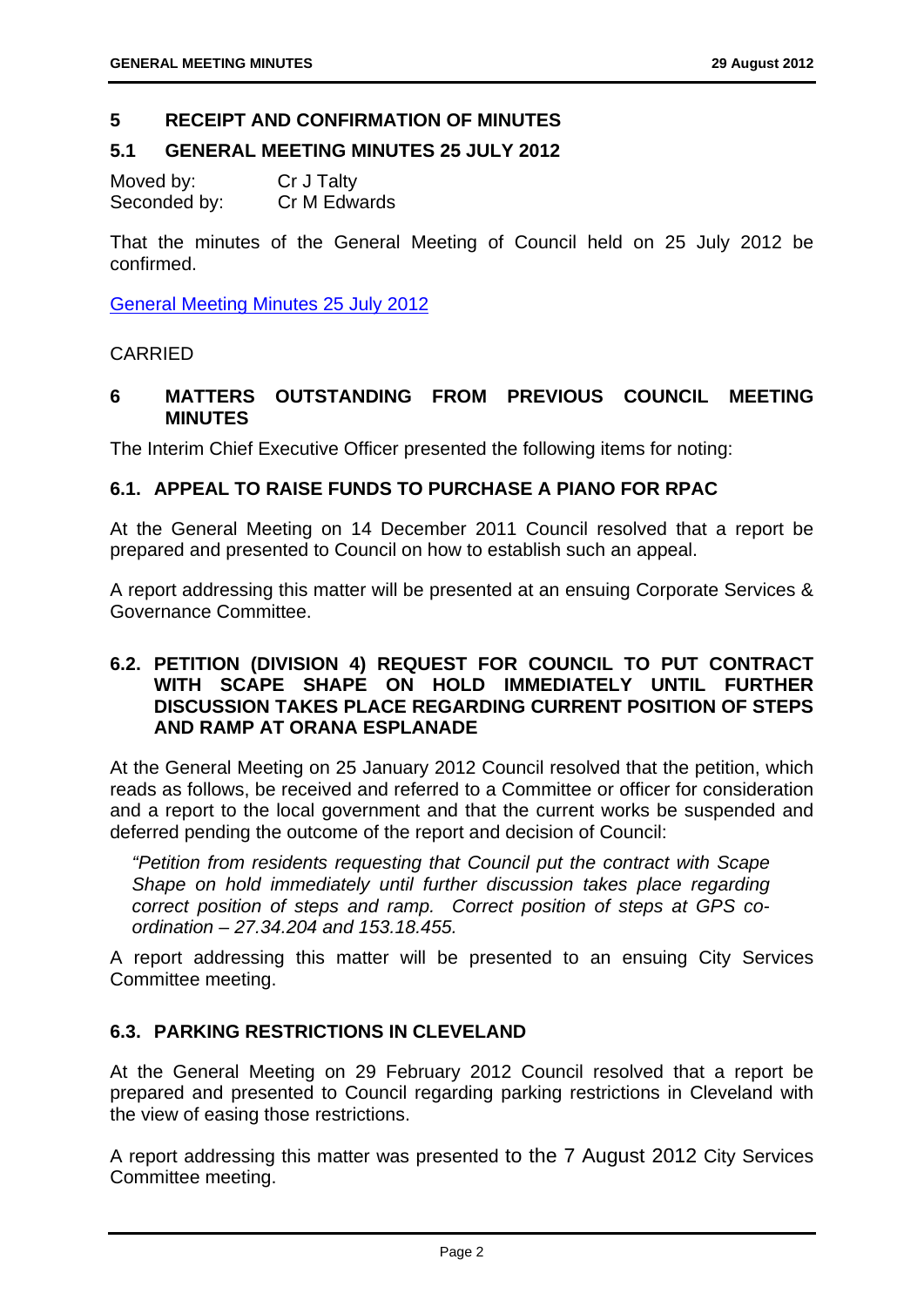#### **6.4. PETITION (DIVISION 9) REQUEST TO REMOVE LEASING FEE PLACED ON SPORTING CLUBS BASED ON THE NUMBER OF POKER MACHINES**

At the General Meeting on 28 March 2012 Council resolved that the petition, which reads as follows, be received and referred to Corporate Services to review/investigate existing policy and prepare a report to a future Corporate Services & Governance Committee; and that the principal petitioner be advised in writing accordingly:

*"Petition from residents of Redland City requesting that Council remove the leasing fee placed on sporting clubs based on the number of poker machines in their club as a result of a Council decision on 28 July 2010. This tax on Junior Sport is unfair and onerous and based on a false premise that all poker machines are profitable. It is not Local Government's responsibility to manage gambling and it is negatively impacting on sporting clubs ability to invest in our junior sportsmen and women."* 

A report addressing this matter will be presented to an ensuing City Services Committee meeting.

#### **6.5. PETITION (DIVISION 2) REQUEST TO PROVIDE PEDESTRIAN PATH ALONG COBURG STREET EAST**

At the General Meeting on 27 June 2012 Council resolved that the petition, which reads as follows, be received and referred to a Committee or officer for consideration and a report to the local government and that the principal petitioner be advised in writing accordingly.

*"Petition from residents requesting a pedestrian path is constructed from the corner of Fitzroy Street running along Coburg Street East and joining with the existing path in Island Street. The construction of such a path will allow easy and safe access for those using mobility scooters and walking aids to William Ross Park, Queen Street and the Donald Simpson Centre. This request is in accordance with the Redland 2030 Community Plan; Liveability and quality of life, a better system of pathways, and cleaner greener transport."* 

A report addressing this matter will be presented to the 4 September 2012 City Services Committee meeting.

#### **6.6. PETITION (DIVISION 5) REQUESTING COUNCIL SEAL THE NORTHERN SECTION OF COONDOOROOPA DRIVE, MACLEAY ISLAND**

At the General Meeting on 25 July 2012 Council resolved that the petition, which reads as follows:

- 1. Be received and referred to a Committee or officer for consideration and a report to the local government;
- 2. Will form part of a forthcoming workshop with Council to review the SMBI sealing program; and
- 3. That the Principal Petitioner be advised in writing accordingly.

*"Petition from residents requesting that Council seal the northern section of Coondooroopa Drive, Macleay Island.*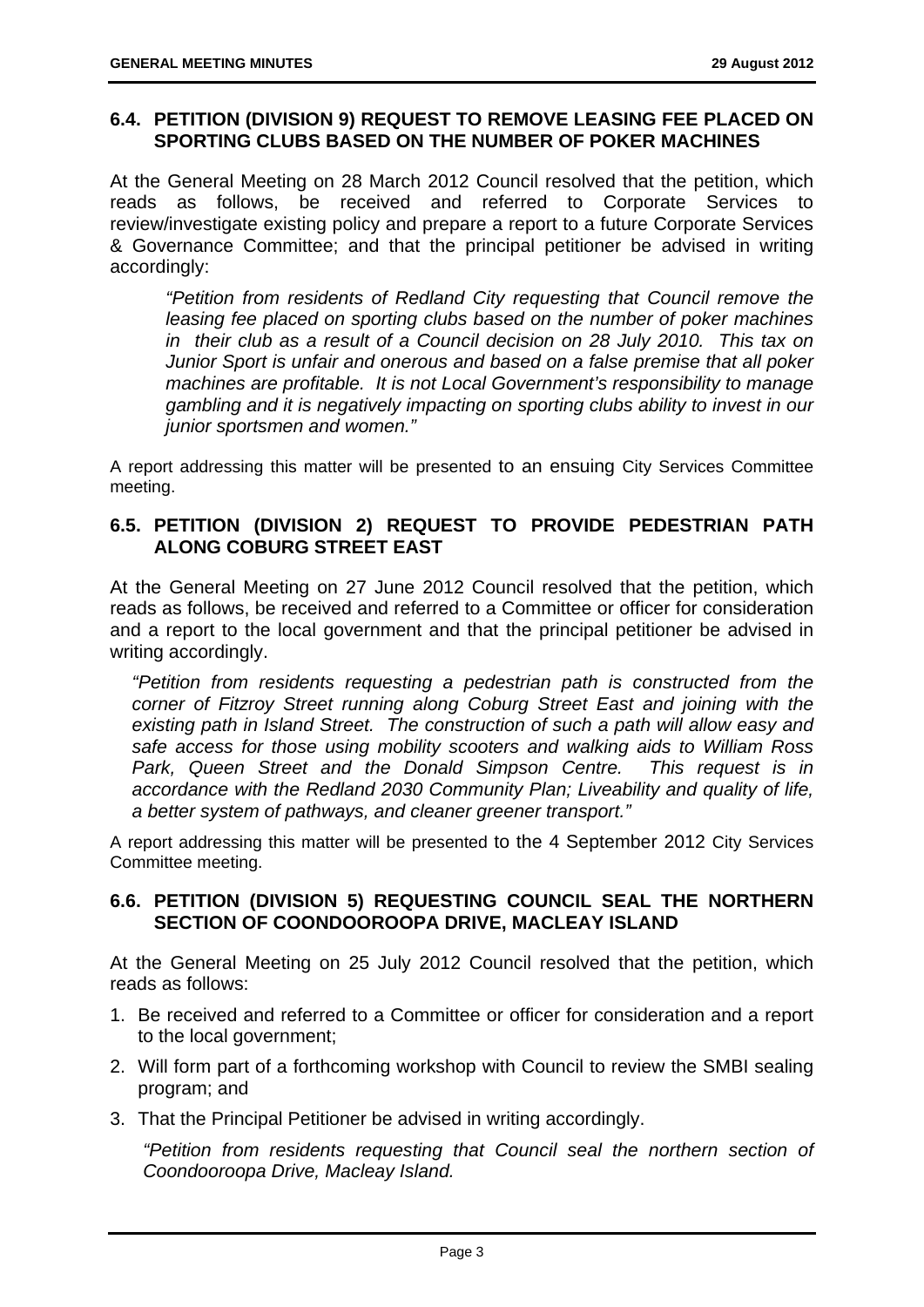*There are 4 properties – 3 with established homes fronting this section on the northern side of the road and Pats Park on the southern side. The eastern end of the road is a cul-de-sac on the shore of Moreton Bay.* 

*Other than the residents, the road is used by an increasing number of visitors to the park, workmen in trucks for lunch and boat owners launching tinnies at the three-quarter tide ramp.* 

*The dust created from these vehicles is exacerbated by onshore winds from the south-east and north-east which funnel up this road."* 

A report addressing this matter will be presented to an ensuing City Services Committee meeting.

#### **7 PUBLIC PARTICIPATION**

Nil.

#### **8 PETITIONS AND PRESENTATIONS**

- **8.1 PETITIONS**
- **8.1.1 PETITION (DIVISION 5) REQUEST THAT COUNCIL FENCE THE LEASH FREE DOG AREA IN ATTUNGA STREET, MACLEAY ISLAND**

#### **COUNCIL RESOLUTION**

| Moved by:    | <b>Cr M Edwards</b> |
|--------------|---------------------|
| Seconded by: | <b>Cr M Elliott</b> |

**That the petition, which reads as follows:** 

- **1. That the petition be acknowledged;**
- **2. That Council investigate the feasibility for fencing and future funding in consideration of infrastructure priorities; and**
- **3. That the principal petition be advised in writing of the outcome.**

*"Petition from residents requesting that Council fence the leash free dog area in Attunga Street, Macleay Island.* 

#### **CARRIED**

**8.1.2 PETITION (DIVISION 3) REQUEST THAT COUNCIL UPGRADE WILLIAM STUART PARK IN THORNLANDS** 

#### **COUNCIL RESOLUTION**

| Moved by:    | <b>Cr K Hardman</b> |
|--------------|---------------------|
| Seconded by: | <b>Cr M Edwards</b> |

**That the petition, which reads as follows, be received and referred to a Committee or officer for consideration and a report to the local government and that the principal petitioner be advised in writing accordingly.** 

*"Petition from residents requesting that Council upgrade William Stuart Park in Thornlands by adding a family recreational area with some BBQ's, more tables and chairs, better and younger play equipment for littler children, for example slides, merry-go-round, a better and safer see-saw and swings. Upgrade could also include a full-time surveillance camera."* 

#### **CARRIED**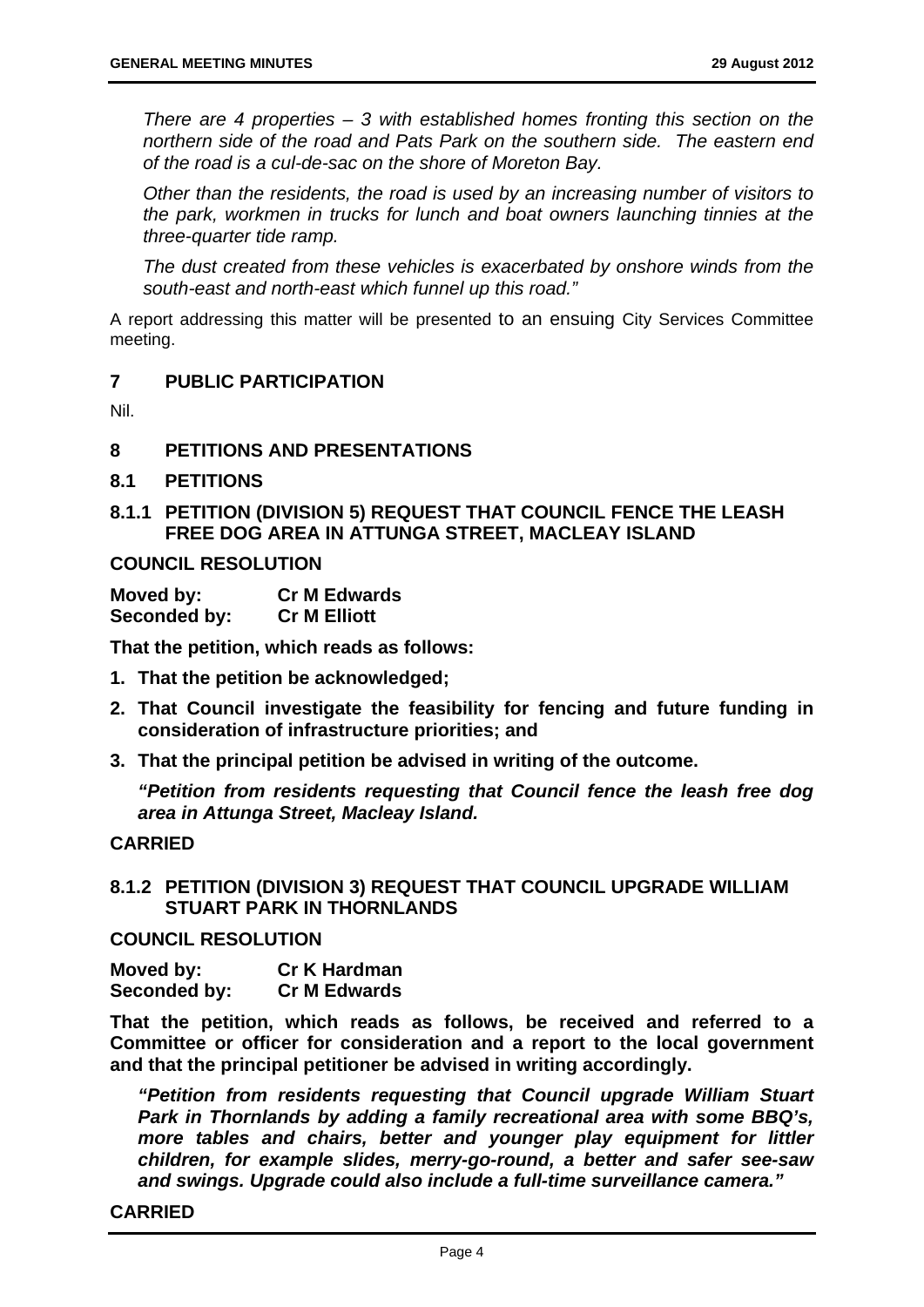#### **8.1.3 PETITION (DIVISION 6) REQUEST THAT COUNCIL CONSIDER REZONING THE WORHING ROAD PRECINCT TO ALLOW FOR URBAN USES**

#### **COUNCIL RESOLUTION**

| Moved by:    | <b>Cr J Talty</b>   |
|--------------|---------------------|
| Seconded by: | <b>Cr L Hewlett</b> |

**That the petition, which reads as follows, be received and referred to the General Manager Environment Planning & Development for a response to the principal petitioner advising that the matter will be considered during the Planning Scheme Review Process.** 

*"Petition from residents requesting that Council consider rezoning the 'Worthing Road Precinct' to allow for urban uses with consideration of its proximity to the Victoria Point Major Centre Zone when reviewing the Redlands Planning Scheme."* 

#### **CARRIED**

**8.1.4 PETITION (DIVISION 6) REQUEST THAT COUNCIL CONSIDER REZONING THE WORHING ROAD PRECINCT FOR RESIDENTIAL UP TO COMMERCIAL DEVELOPMENT** 

**COUNCIL RESOLUTION** 

| Moved by:    | <b>Cr J Talty</b>   |
|--------------|---------------------|
| Seconded by: | <b>Cr M Elliott</b> |

**That the petition, which reads as follows, be received and referred to the General Manager Environment Planning & Development for a response, to each of the petitioners, advising them that the matter will be considered during the Planning Scheme Review Process.** 

*"Petition from residents in the Worthing Road Precinct requesting a change of zone and development of their land for residential up to commercial development."* 

#### **CARRIED**

#### **9 MOTION TO ALTER THE ORDER OF BUSINESS**

| Moved by:    | Cr M Edwards        |
|--------------|---------------------|
| Seconded by: | <b>Cr M Elliott</b> |

That Item 13.3.1 (as listed on the Agenda) *Proposed Agreement with the State to Improve Public Transport Services in Redland City* – be moved and discussed as Item 19.1.2.

CARRIED

#### **10 DECLARATION OF MATERIAL PERSONAL INTEREST OR CONFLICT OF INTEREST ON ANY ITEMS OF BUSINESS**

Nil.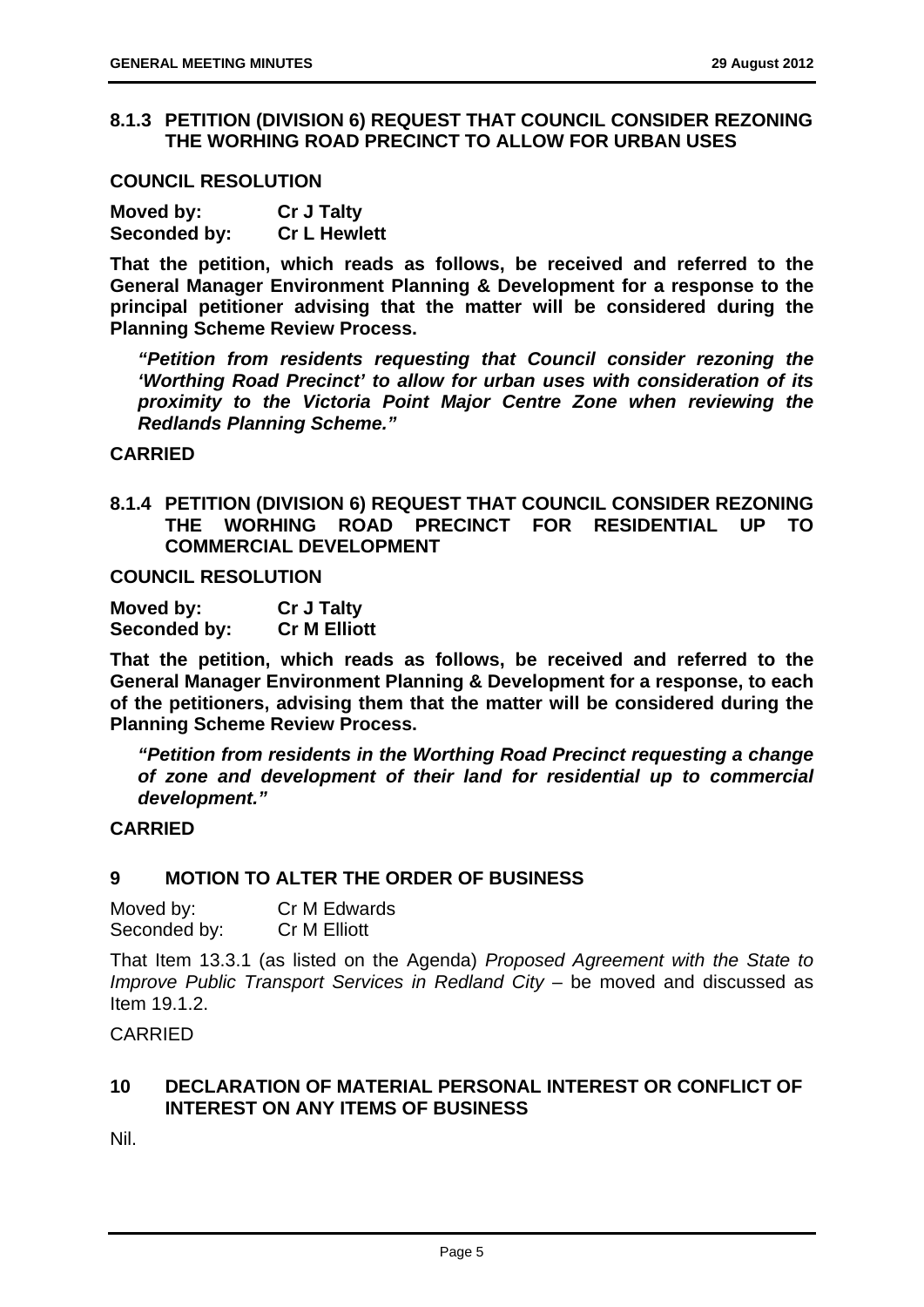#### **11 CITY SERVICES COMMITTEE 7 AUGUST 2012**

| Moved by:    | Cr W Boglary |
|--------------|--------------|
| Seconded by: | Cr P Gleeson |

That the City Services Committee Minutes of 7 August 2012 be received and item resolved under delegated authority be noted.

City Services Committee Minutes 7 August 2012

#### CARRIED

#### **ITEM RESOLVED UNDER DELEGATED AUTHORITY**

11.1.1 Final Adoption of the Priority Infrastructure Plan Amendments

#### **11.1 COMMITTEE DELEGATED AUTHORITY**

#### **11.1.1 FINAL ADOPTION OF THE PRIORITY INFRASTRUCTURE PLAN AMENDMENTS**

| <b>Dataworks Filename:</b>  | <b>RTT - PIPS General</b>                                                      |
|-----------------------------|--------------------------------------------------------------------------------|
| <b>Attachments:</b>         | <b>Amendment 10.00 - RPIP</b>                                                  |
|                             | <b>Amendment 11.03 - PSP 3</b><br><b>Amendment 03.02 - Strategic Framework</b> |
|                             | <b>Amendment 04.16 - Open Space Zone</b>                                       |
|                             | <b>Amendment 10.00 - Explanatory Statement</b>                                 |
|                             | <b>Amendment 11.03 - Explanatory Statement</b>                                 |
| <b>Responsible Officer:</b> | <b>Murray Erbs</b><br><b>Group Manager City Infrastructure</b>                 |
| Author:                     | <b>Giles Tyler</b><br><b>Senior Advisor Infrastructure Projects</b>            |

#### **EXECUTIVE SUMMARY**

At its Planning and Policy Standing Committee meeting of 7 March 2012 Council resolved, under delegated authority, as follows:

- 1. To endorse the draft Priority Infrastructure Plan (PIP) and Submission Summary Report, as attached to this report, for submission to the State Department of Local Government & Planning for Second State Interest Check Review and Planning Minister's approval to adopt pursuant to the provisions of the *Sustainable Planning Act 2009* and statutory guidelines;
- 2. To direct the Chief Executive Officer to communicate to each submitter how Council has dealt with their respective submission;
- 3. To direct the Chief Executive Officer to give written notice to the Planning Minister seeking approval for Council to adopt the draft Priority Infrastructure Plan; and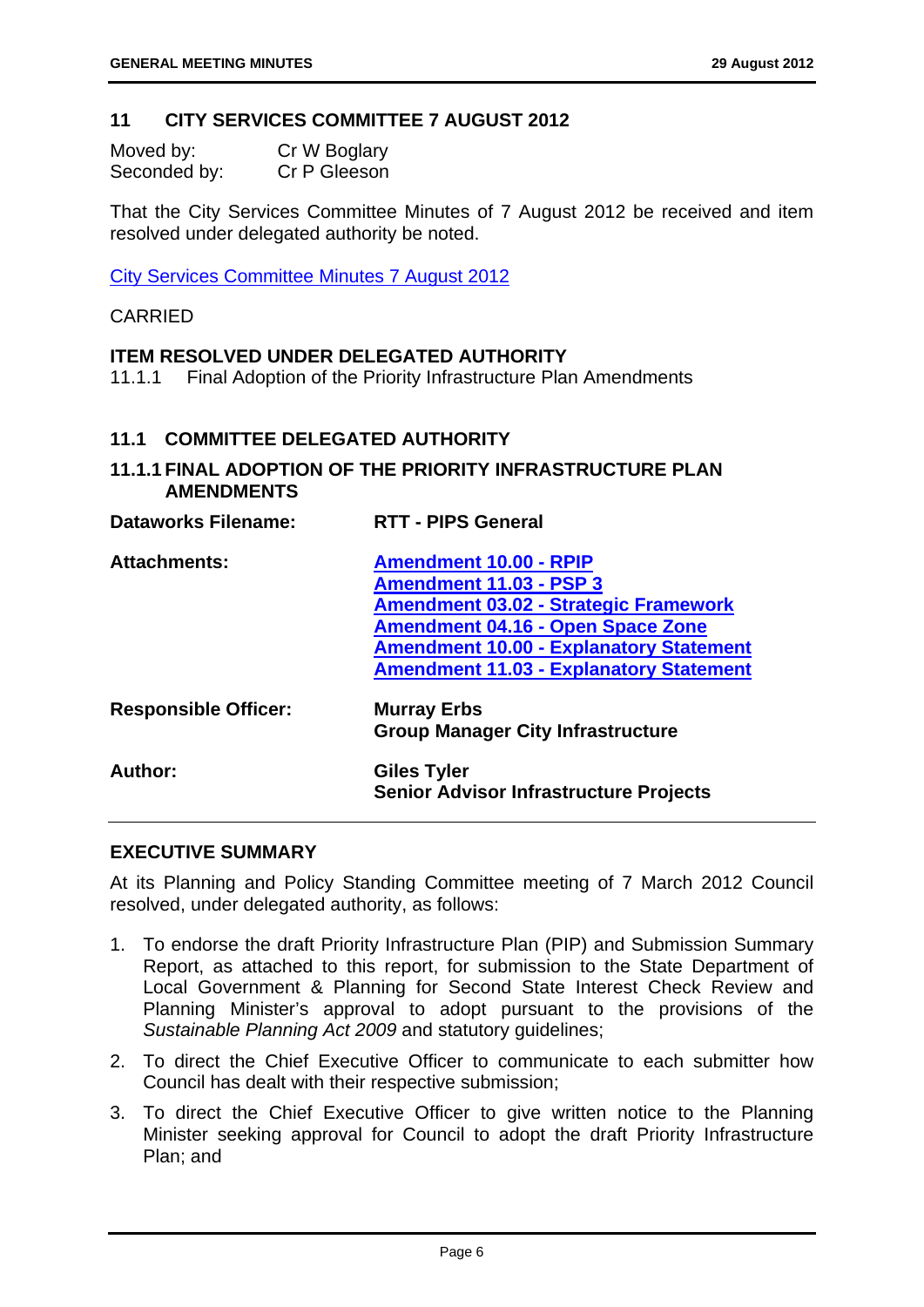4. To Delegate authority to the Chief Executive Officer, under s.257(1)(b) of the *Local Government Act 2009*, to make minor amendments to address administrative errors and omissions in the draft document.

The Minister for State Development, Infrastructure & Planning has since determined that the draft PIP can be unconditionally adopted by Council for inclusion in its Planning Scheme. This advice was issued on the  $24<sup>th</sup>$  May, meaning that under Statutory Guideline 01/12 (Making or amending local planning instruments) Council had 3 months in which to decide to adopt the draft PIP or otherwise provide the Minister with sufficient justification for a delay or decision not to adopt. Given the next opportunity for Council to consider the matter at a General Meeting is outside the 3 month timeframe, committee delegated authority is being sought for formal decision making in accordance with Section 257 of the *Local Government Act 2009*.

As the last phase in the preparation of the PIP, this report recommends that, under delegated authority, the Customer Services Standing Committee adopt the plan as an amendment to the Planning Scheme (as attached).

#### **PURPOSE**

The purpose of this report is to seek the final adoption of the PIP amendment to the Redland Planning Scheme 2006.

#### **BACKGROUND**

The former Redland Shire Council submitted a draft PIP to the state for first interest check review in 2007. The review was not completed due to the announcement of a Queensland Competition Authority evaluation of all PIP financial models, known as 'Infrastructure Charges Schedules'. Further changes to the content and effect of PIPs were initiated with the introduction of the State's 'Standard Infrastructure Charges Schedule' (SICS) in June 2008, requiring all local governments to comply with a new suite of mandatory provisions, standard trunk infrastructure inclusions and standard exclusions.

In June 2010 a compliant draft PIP was resubmitted for first interest check review. The Planning Minister subsequently issued a conditional approval for the draft PIP to proceed to public notification in October 2011. The conditions related to the introduction of the *State Planning Regulatory Provision (adopted charges)* on 1 July 2012 requiring further changes to the structure and content of the draft PIP to decouple it from the Infrastructure Charges Schedules which had previously:

- Provided a transparent account of the cost of the trunk infrastructure being charged for;
- Showed how costs are equitably apportioned among all users of the infrastructure; and
- Stated charge rates for development and modelled Council's cost recovery from developer contributions.

At its Planning and Policy meeting of November 2011 the committee, under delegated authority, resolved to endorse a revised draft PIP and proceed to public notification for the required 30 business days under Statutory Guideline 02/09 (Making and amending local planning instruments*)*.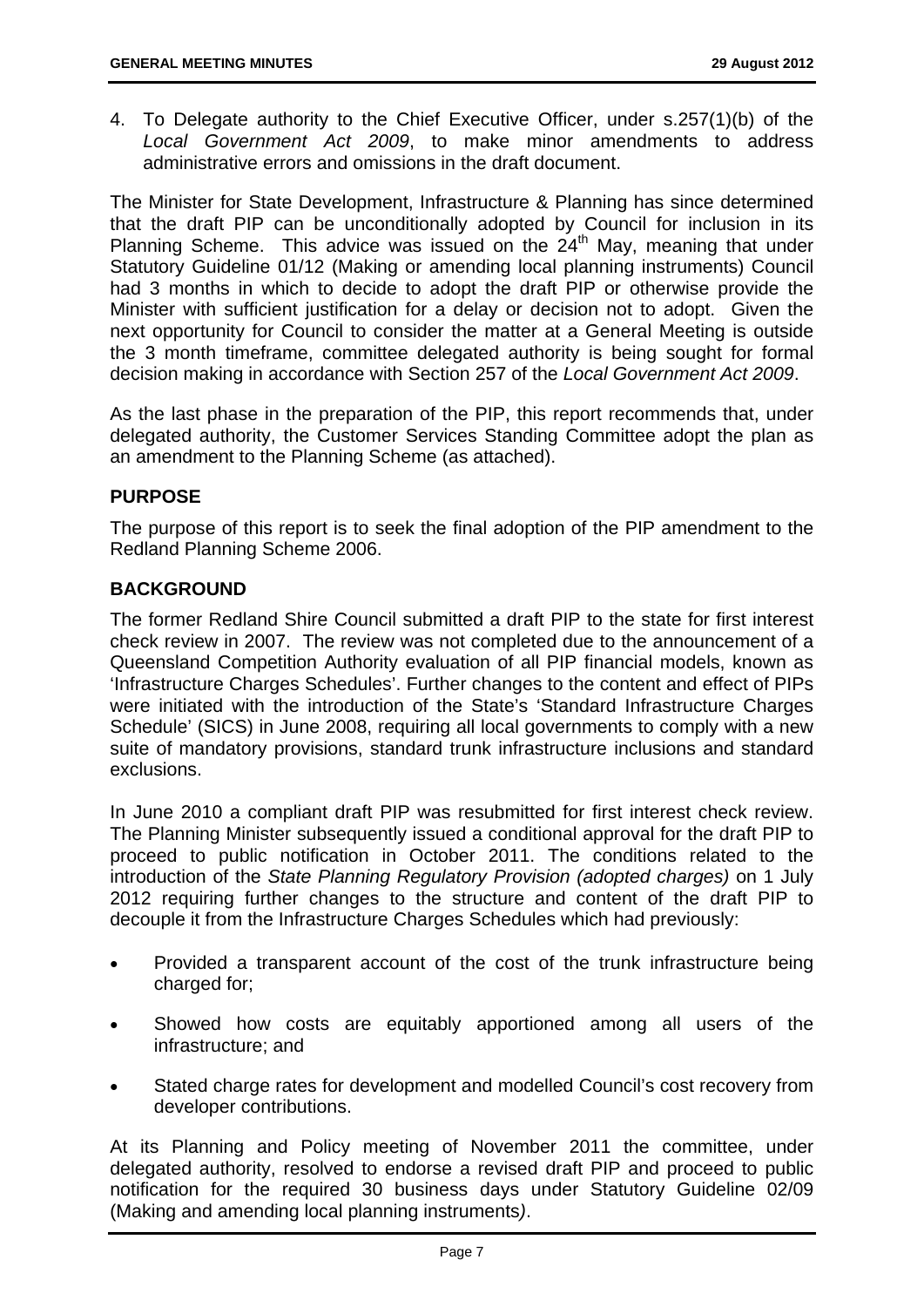The draft PIP was publicly notified from 20 November 2011 to 20 December 2011. A total of four (4) submissions were received. These included requests from developers/landowners with development interests in the South East Thornlands and Kinross Road Structure Plan Areas to be included within the Priority Infrastructure Area (the footprint of urban infrastructure servicing), rather than shown as Infrastructure Agreement Areas. A further submission included the State Government's "Notice of Decision" for the Kinross Road Structure Plan Area requiring a future public transport corridor to be shown as part of the PIP's trunk transport network.

Where agreed to by Council, amendments were made to the draft PIP in response to submissions. The draft PIP was also modified to align with the template requirements of the then Statutory Guideline 01/11 (Priority Infrastructure Plans). It was subsequently endorsed for submission to the State for second interest check review in March 2012.

On the 24<sup>th</sup> May 2012 the Minister for State Development, Infrastructure & Planning advised that the draft PIP could be unconditionally adopted by Council.

#### **ISSUES**

Without a PIP, Council will run the risk of being forced into ad hoc responses to infrastructure delivery with little control over the location, timing or scale of urban development. Council could potentially be reacting to multiple development proposals (and development fronts) resulting in inefficient and costly infrastructure outcomes.

Without a PIP, Council's ability to condition inconsistent development for a financial contribution towards trunk infrastructure is not available.

The next opportunity for a General Meeting of Council to potentially uphold a committee resolution to adopt the PIP is outside the 3 month statutory timeframe in which it must make a decision. Consequently, committee delegated authority is being sought for formal decision making in accordance with Section 257 of the *Local Government Act 2009*.

#### **RELATIONSHIP TO CORPORATE PLAN**

#### **5. Wise planning and design**

We will carefully manage population pressures and use land sustainably while advocating and taking steps to determine limits of growth and carrying capacity on a local and national basis, recognising environmental sensitivities and the distinctive character, heritage and atmosphere of local communities. A well-planned network of urban, rural and bushland areas and responsive infrastructure and transport systems will support strong, healthy communities.

5.12 Plan, provide and advocate for essential physical and social infrastructure that supports community well-being and manage Council's existing infrastructure assets to ensure current service standards are maintained or improved

#### **FINANCIAL IMPLICATIONS**

While the adoption of the PIP no longer formalises the process for collecting infrastructure charges, there are significant implications for Council expenditure patterns arising from it. PIPs provide the basis for understanding the need for upgrades and potential new infrastructure that is driven by development growth. The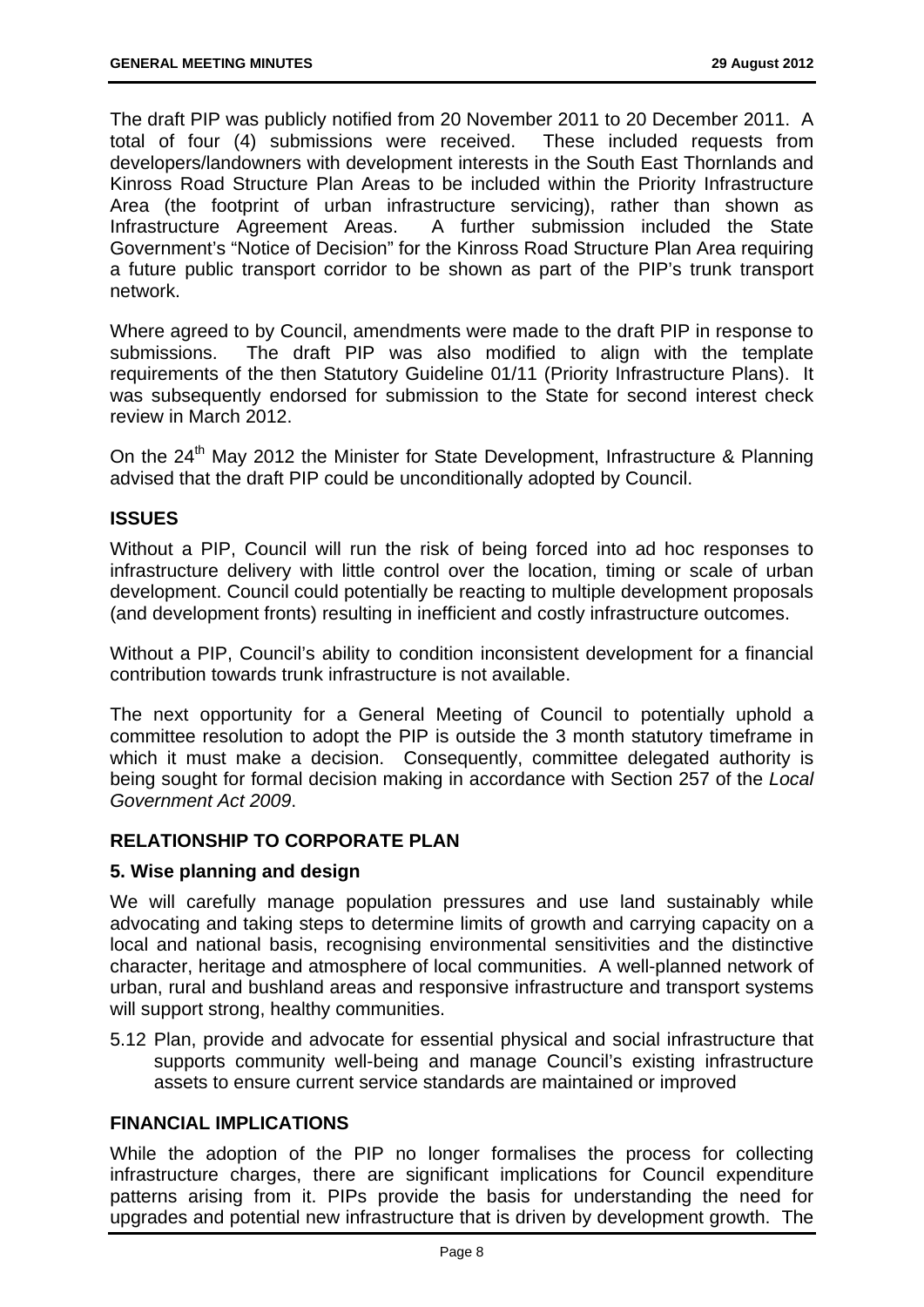Redland PIP includes a 15 year capital works program of mains infrastructure tied to forecast growth.

PIPs detail where infrastructure is required, when it is needed and how much it will cost. They align a council's ability to service urban growth areas with appropriate infrastructure. PIPs are strategic planning tools and play a key role in integrating land use and infrastructure planning. Expected growth and patterns of urban development have significant influences on the cost and efficiency of infrastructure. PIPs provide for the control of development inconsistent with Council's assumptions about the type, scale and locations of development.

A PIP informs good land use decisions and provides transparency and consistency to the decision making of the development industry. PIPs detail the 'optimum path' for providing all trunk infrastructure needed to service forecast growth for a 10 to 15 year period.

#### **PLANNING SCHEME IMPLICATIONS**

The recommendations of this report include adoption of an amendment to the Redlands Planning Scheme 2006. It will result in the inclusion of Part 10 – Priority Infrastructure Plan and consequential removal of redundant parts from Planning Scheme Policy 3 (Contributions and Security Bonding). The amendment instruments are attached to this report.

City Planning & Environment has been consulted regarding the amendments required to the Redlands Planning Scheme 2006 to introduce the Priority Infrastructure Plan.

#### **CONSULTATION**

Council has been briefed or engaged through workshops on six (6) separate occasions through the various phases of the PIPs development, the most recent being on the 18<sup>th</sup> July 2012. Technical, legal and State Government Agency meetings and reviews have been undertaken with stakeholders throughout its preparation.

Statutory public notification occurred towards the end of 2011 for the required 30 business days. All submitters were advised in writing of how Council had dealt with their submission.

#### **OPTIONS**

#### **PREFERRED**

That Council resolve to use Committee delegated authority for formal decision making in accordance with Section 257 of the *Local Government Act 2009*, as follows:

- 1. To adopt the Priority Infrastructure Plan amendment, including all consequential changes, to the Redland Planning Scheme 2006 as attached to this report;
- *2.* To undertake all necessary gazettal and public notification requirements as prescribed in Statutory Guideline 01/12 (Making or amending local planning instruments) made under the *Sustainable Planning Act 2009;*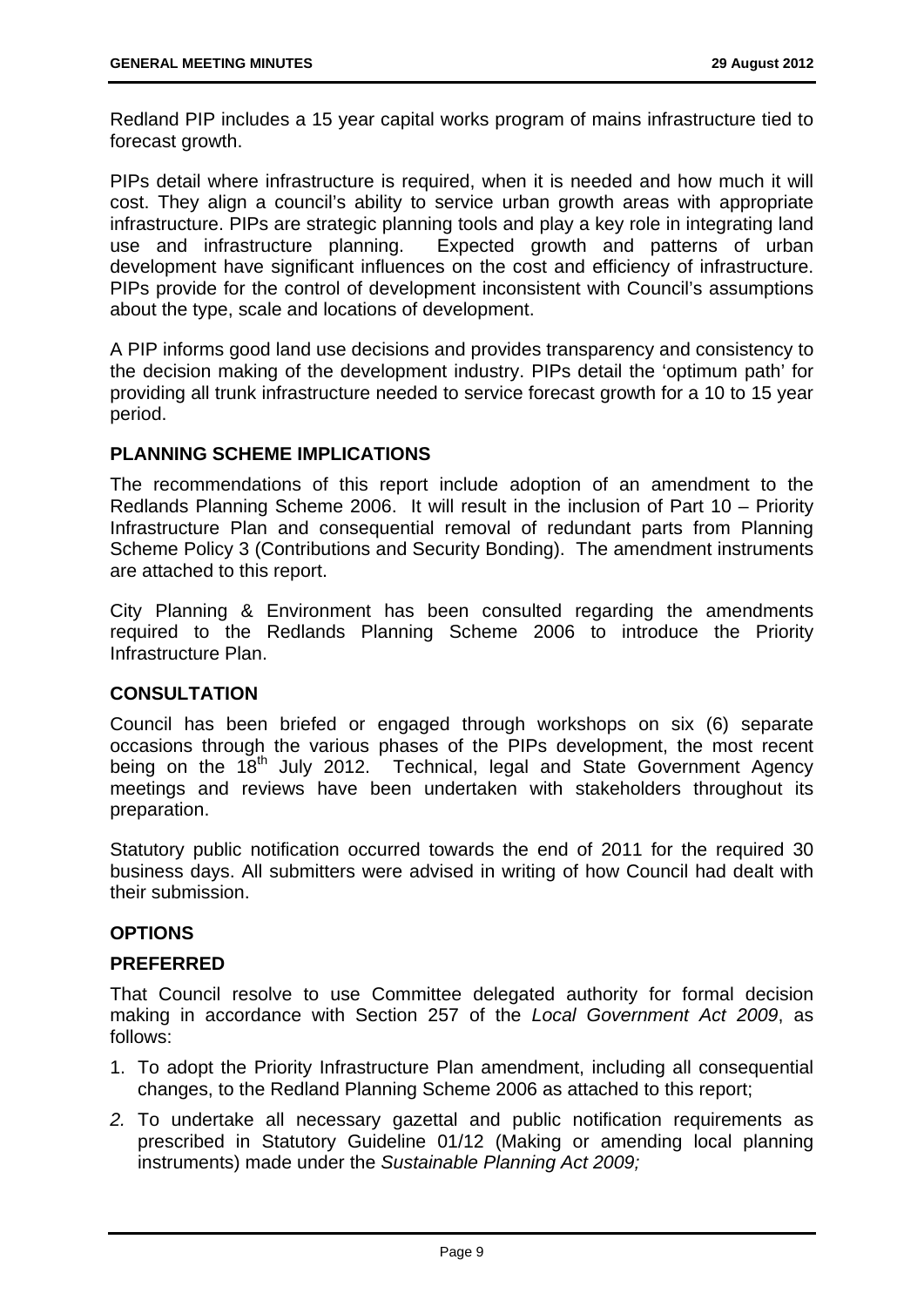- 3. To forward a copy of the gazette notice, certified copy and electronic copy of the Priority Infrastructure Plan amendment to the Director-General of the Department of State Development, Infrastructure & Planning as soon as practicable; and
- 4. That the use of delegated authority is justified as a statutory timeframe needs to be met pursuant to the *Sustainable Planning Act 2009*.

#### **ALTERNATIVE**

That Committee resolve not to exercise its delegated authority to adopt the Priority Infrastructure Plan and authorises the Interim Chief Executive Officer to seek an extension of time under Statutory Guideline 01/12 (Making or amending local planning instruments) such that the matter can be decided at the subsequent General Meeting of Council.

#### **OFFICER'S RECOMMENDATION/ COMMITTEE RESOLUTION**

**Moved by: Cr M Elliott Seconded by: Cr C Ogilvie** 

**That Council resolve to use Committee delegated authority for formal decision making in accordance with Section 257 of the** *Local Government Act 2009***, as follows:** 

- **1. To adopt the Priority Infrastructure Plan amendment, including all consequential changes, to the Redland Planning Scheme 2006 as attached to this report;**
- *2.* **To undertake all necessary gazettal and public notification requirements as prescribed in Statutory Guideline 01/12 (Making or amending local planning instruments) made under the** *Sustainable Planning Act 2009;*
- **3. To forward a copy of the gazette notice, certified copy and electronic copy of the Priority Infrastructure Plan amendment to the Director-General of the Department of State Development, Infrastructure & Planning as soon as practicable; and**
- **4. That the use of delegated authority is justified as a statutory timeframe needs to be met pursuant to the** *Sustainable Planning Act 2009***.**

**CARRIED** (unanimously)

**COUNCIL RESOLUTION** 

| Moved by:    | <b>Cr W Boglary</b> |
|--------------|---------------------|
| Seconded by: | <b>Cr P Gleeson</b> |

**That the Committee resolution be noted.** 

#### **CARRIED**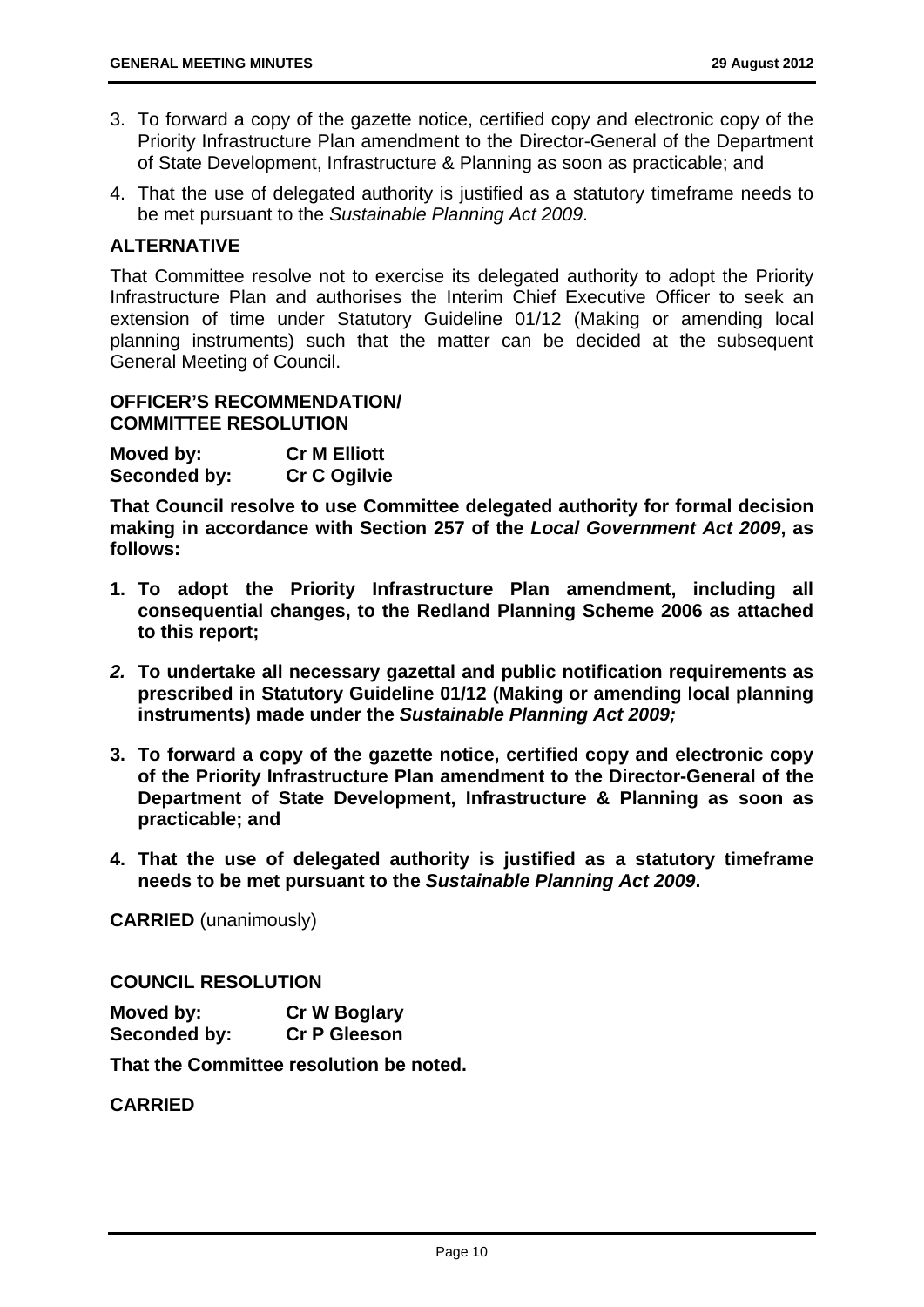| 11.2 CITY SERVICES                     |                                                                                                                                                 |
|----------------------------------------|-------------------------------------------------------------------------------------------------------------------------------------------------|
| <b>11.2.1 COMMUNITY GRANTS PROGRAM</b> |                                                                                                                                                 |
| <b>Dataworks Filename:</b>             | <b>G&amp;S Applications Community Grants Program</b>                                                                                            |
| <b>Attachments:</b>                    | <b>POL-3082 Financial Assistance to the Community</b><br><b>Sector</b><br><b>GL-3082 Financial Assistance to the Community</b><br><b>Sector</b> |
| <b>Responsible Officer:</b>            | <b>Greg Jensen</b><br><b>Group Manager Community &amp; Cultural Services</b>                                                                    |
| Author:                                | <b>Leanne Tu'ipulotu</b><br><b>Service Manager Strengthening Communities</b>                                                                    |

#### **EXECUTIVE SUMMARY**

The Community Grants Program was established within Council on 1 July 2009 to provide financial assistance to local community organisations and individuals through grants to undertake projects for the benefit of the Redlands.

This report seeks approval to change Corporate Policy POL-3082 *Financial Assistance to the Community Sector* and Corporate Guideline GL-3082-001 *Financial Assistance to the Community Sector*, to delegate the final approval for Project Support, Conservation Grants and Capital Infrastructure Grants to the Group Manager Community and Cultural Services.

The current Community Grants assessment process takes approximately 12 weeks. To increase efficiency of the assessment process and to facilitate savings it is proposed that approval of grants be delegated to the Group Manager Community and Cultural Services rather than approval being granted by Council.

These efficiencies and savings could be demonstrated by:

- Faster processing of funding applications. This proposed change will result in community groups receiving their approved funds within  $6 - 8$  weeks of the grant round closing rather than the current 12 week period.
- Reducing Councillor workshop time (approximately 3 x 2 hr workshops per year)
- Reducing Customer Services Committee time (approximately 3 x 30 minutes for Councillors and Officers per year)
- Reducing Officer time in preparing workshops materials and Committee reports (approximately 3 x 40 hrs per year)
- Reducing printing costs by not producing multiple copies of detailed spreadsheets of all grant applications for workshops and Committee reports

Benefits include:

 Funds released to Community Groups quicker therefore enabling an improved responsiveness to emerging community needs.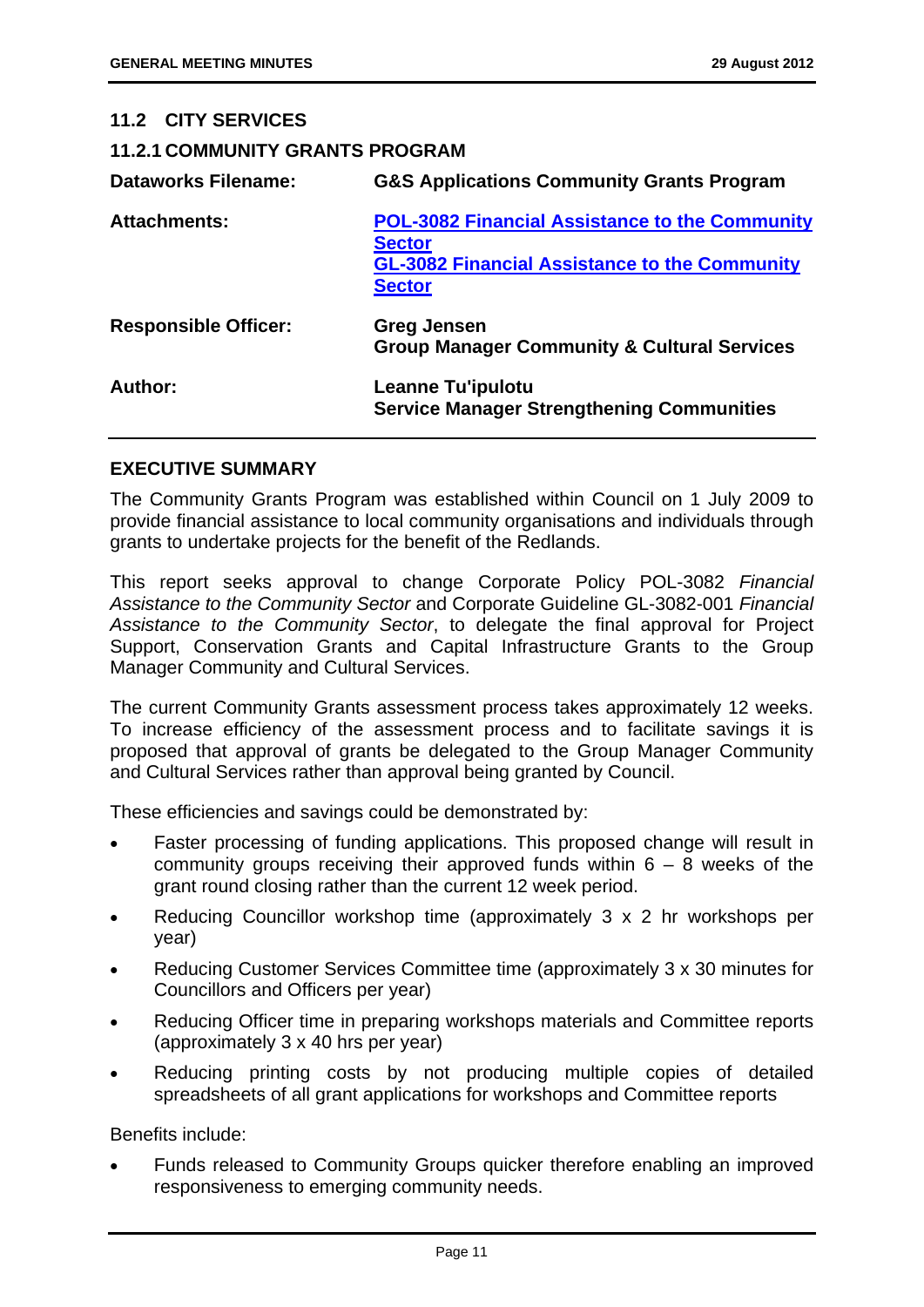- Reduced workload of the Community Grants Team which will enable more time to be spent promoting Council's Community Grants Program and other external funding opportunities and assisting community groups to improve their grant writing skills, therefore increasing funds flowing to the Redlands to support community groups and projects.
- Public presentation of cheques and certificates can occur more quickly
- Reduced need for Councillors to declare conflict of interest by their involvement with community groups.
- Allows Councillors to support community groups with letters of support, as they will not be approving applications.

It is proposed that Councillors be notified of successful grant recipients after each funding round. Councillors would continue to be invited to present cheques to successful grant recipients from their respective divisions at a presentation event. An annual report is to be presented to Customer Services Committee meeting on the Grants Program outputs and to establish funding priorities for the coming year.

#### **PURPOSE**

This report seeks approval to change Corporate Policy POL-3082 *Financial Assistance to the Community Sector* and Corporate Guideline GL-3082-001 *Financial Assistance to the Community Sector*, to delegate the final approval for Project Support, Conservation Grants and Capital Infrastructure Grants to the Group Manager Community and Cultural Services.

#### **BACKGROUND**

The Community Grants Program was established within Council on 1 July 2009 to provide financial assistance to local community organisations and individuals through grants to undertake projects for the benefit of the Redlands.

There are a range of grants available to the community which are:

- **Mayor's Small Grants** up to \$500 for individuals demonstrating excellence at a high level and to organisations for unexpected costs and small amounts of assistance. Total funding pool \$39,500;
- **Organisation Support Grants** up to \$3,000 to provide assistance to organisations to support management and planning costs associated with becoming more sustainable and improving capacity to deliver services. Total funding pool \$54,000.
- **Project Support Grants** up to \$10,000 to provide assistance to organisations to provide specific one-off projects that deliver long term positive outcomes to the community. The projects can create improvements for people in a particular community or locality in the Redlands. Total funding pool \$160,000;
- **Conservation Grants** up to \$10,000 with the following categories (Total funding pool \$100,000):
	- o Conservation Support Grants –to assist organisations with direct conservation projects as well as education and awareness related to Redlands wildlife, especially koalas and their habitat;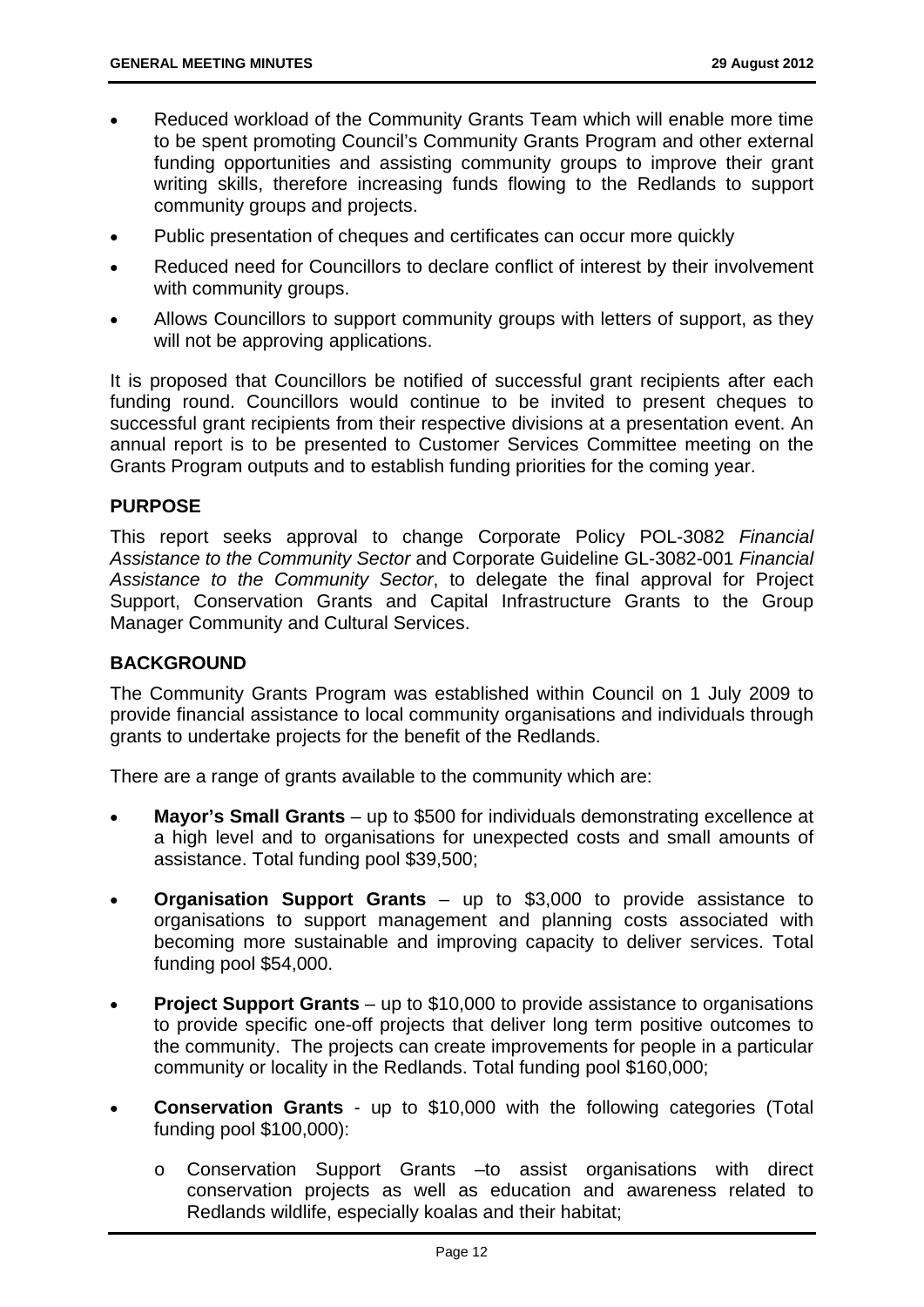- o Environmental Arts Support Grants to assist professional artists, emerging professional artists or organisations to develop art projects with an environmental theme. Projects should enrich public appreciation and understanding of the value of our local environment; and
- o Wildlife Carer Support Grants to assist with projects related to the care of injured wildlife in the Redlands;
- **Capital Infrastructure Grants** Small Capital up to \$10,000 and Major Capital between \$10,001 and 50,000 to assist organisations to build, renovate or refurbish facilities, including hard-wired technology upgrades. Total funding pool \$220,000;
- **Regional Arts Development Fund (RADF)** this grant supports professional artists and arts workers to practice their art, for and with communities. Total funding pool - \$100,000 that is provided in partnership with Arts Queensland with an annual budget allocation from Council of \$50,000 which is matched by the State Government. Council is required to administer the RADF Grants under State Government Guidelines.

Applications under the Mayor's Small Grants can be submitted anytime throughout the financial year. Applications are assessed by the Grants Team. The Manager Strengthening Communities approves funding based on the recommendations of the Grants Team. Notification is made to the applicant within a two week timeframe from when the application was received.

There are two funding rounds each financial year for Organisation Support, Project Support, Conservation Grants and RADF, the rounds closing in August/September and March. There is one funding round each financial year for Capital Infrastructure with the round closing in September.

In accordance with the Corporate Guideline GL-3082-001 'Financial Assistance to the Community Sector', applications for Organisation Support are assessed by Council officers and are then signed off by the Group Manager of Community and Cultural Services with written notification provided to applicants on the outcome of their applications shortly after.

Applications for the Regional Arts Development Fund (RADF) are assessed by members of the RADF Committee and are then approved at the RADF Committee meeting.

The first funding round for 2012/13 opens on 23 July and closes on 31 August 2012 and the second and final round opens on 29 January and closes 1 March 2013.

Council's Communications Group manages the assessment process for Council's Sponsorship Program with administrative support being provided by the Community Grants Team. Communications Group Manager chairs the internal assessment meetings on a monthly basis for all applications which can be submitted at anytime throughout the year. The assessment panel for these meetings are representatives from various departments: Communications, Community and Cultural Services, Economic Development, Community Futures, Sport & Recreation and Environment, Planning & Development. The Manager Communications signs off on recommended sponsorship applications that are under \$10,000. Recommendations for sponsorship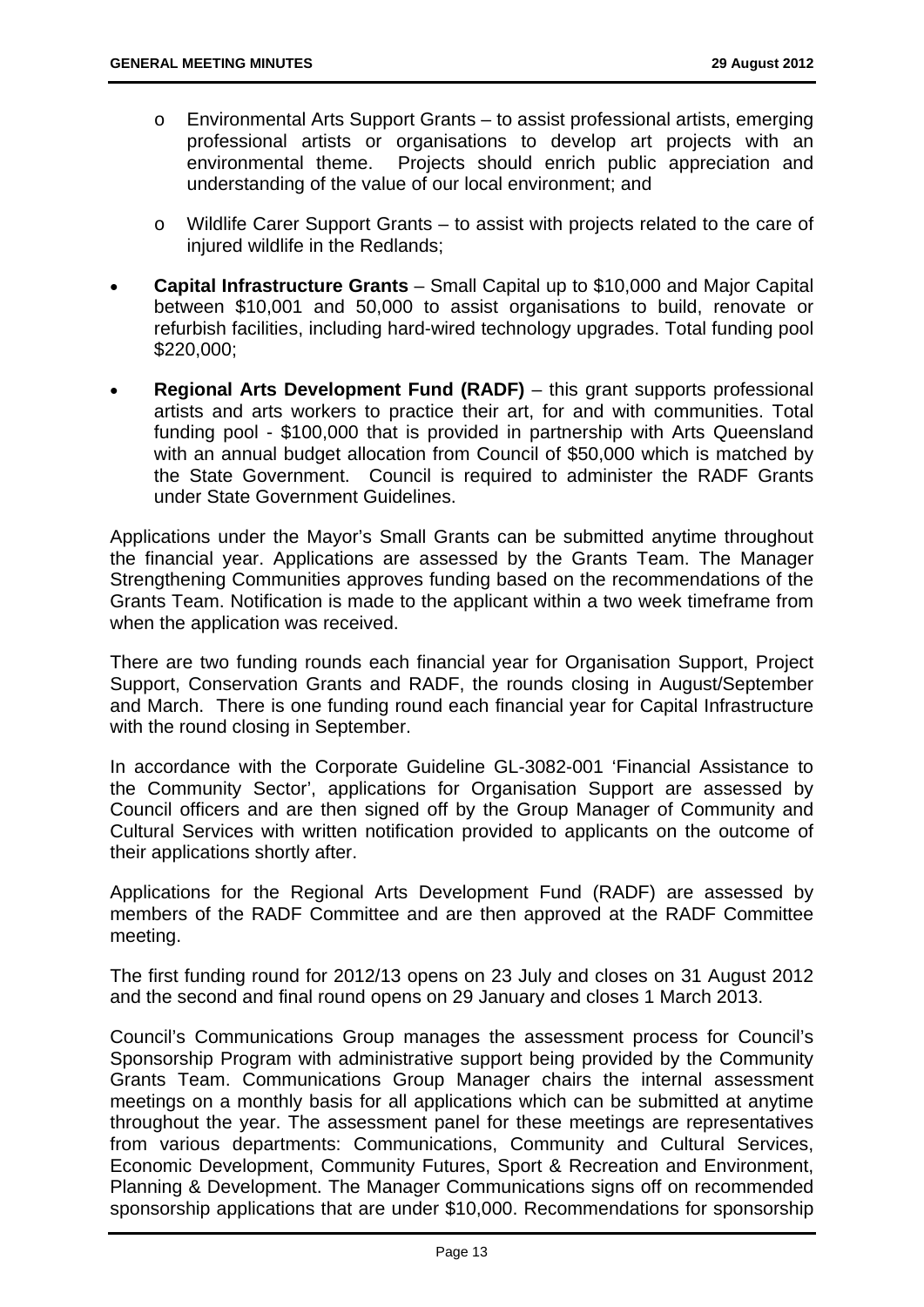funding over \$10,000 are presented to the Governance Committee for endorsement and ratified at the General Meeting.

#### **ISSUES**

In accordance with the Corporate Guideline GL-3082-001 *'Financial Assistance to the Community Sector*', applications for Project Support, Conservation Grants and Capital Infrastructure Grants are currently assessed by Council officers and endorsed at the Community Grants Panel. The Community Grants Panel is chaired by the Community Grants Coordinator with members consisting of three senior Council staff and three community representatives. The Council members are nominated for their expertise in the specific program areas and the community members are elected for their experience in grant funding programs and/or experience in the not-for-profit sector. These recommendations are then discussed and reviewed at a Councillor Workshop as part of the assessment process and are then presented to the Customer Services Committee meeting for approval before going to the General Meeting for final Council approval.

This current assessment process takes approximately 12 weeks. To increase efficiency of the assessment process and to facilitate savings it is proposed that approval of grants be delegated to the Group Manager Community and Cultural Services rather than approval being granted by Council. Council provides direction through approving the Corporate Policy, POL-3082 "Financial Assistance to the Community Sector" and Guideline GL-3082-001 "Financial Assistance to the Community Sector", and also through its annual budget allocation for each category of grants.

These efficiencies and savings could be demonstrated by:

- Faster processing of funding applications. This proposed change will result in community groups receiving their approved funds within  $6 - 8$  weeks of the grant round closing rather than the current 12 week period.
- Reducing Councillor workshop time (approximately 3 x 2 hr workshops per year)
- Reducing Customer Services Committee time (approximately 3 x 30 minutes for Councillors and Officers per year)
- Reducing Officer time in preparing workshops materials and Committee reports (approximately 3 x 40 hrs per year)
- Reducing printing costs by not producing multiple copies of detailed spreadsheets of all grant applications for workshops and Committee reports

Benefits include:

- Funds released to Community Groups quicker therefore enabling an improved responsiveness to emerging community needs.
- Reduced workload of the Community Grants Team which will enable more time to be spent promoting Council's Community Grants Program and other external funding opportunities and assisting community groups to improve their grant writing skills, therefore increasing funds flowing to the Redlands to support community groups and projects.
- Public presentation of cheques and certificates can occur more quickly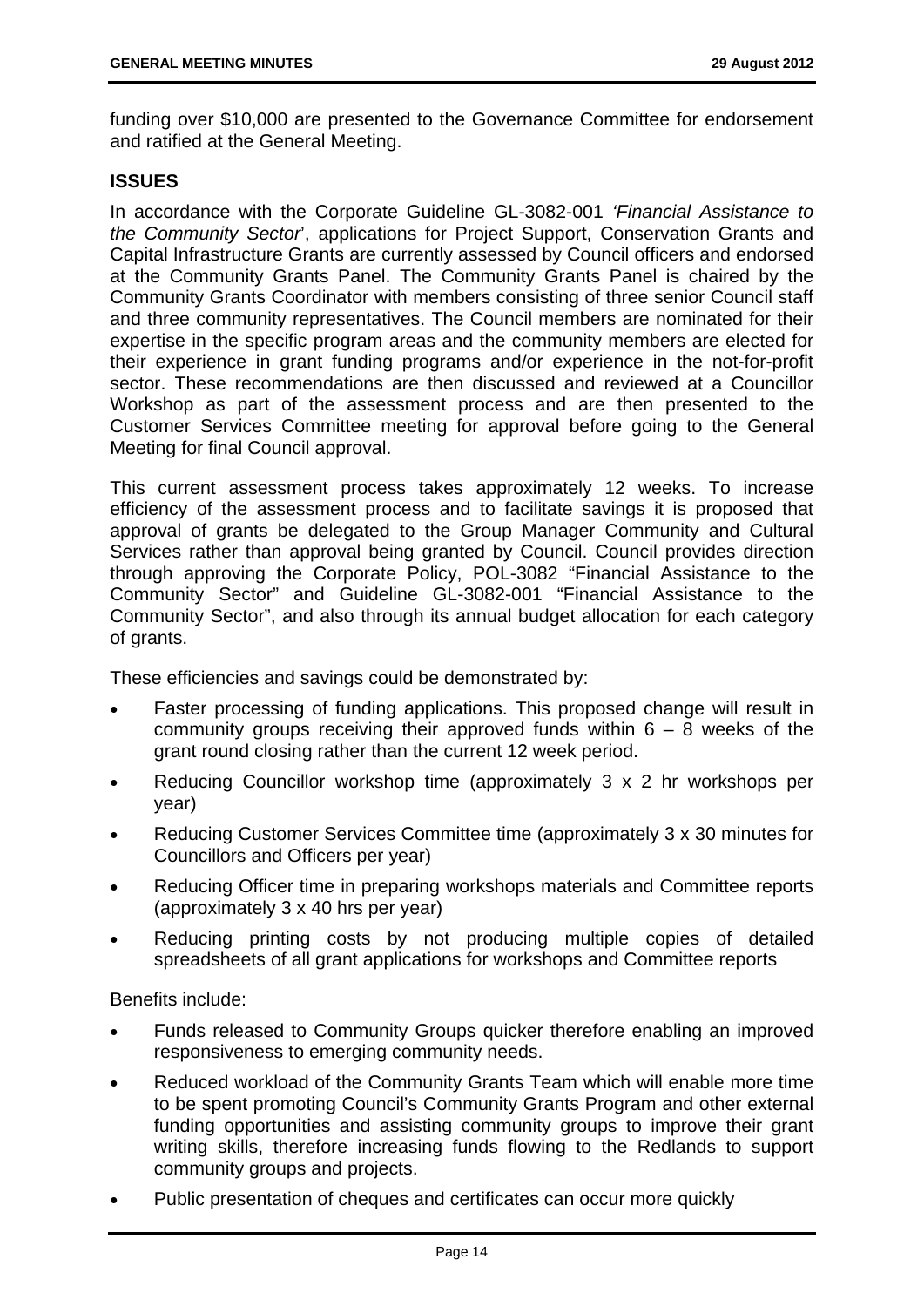- Reduced need for Councillors to declare conflict of interest by their involvement with community groups.
- Allows Councillors to support community groups with letters of support, as they will not be approving applications.

It is proposed that grant applications be assessed independently by 3 Council Officers from Strengthening Communities Unit, City Spaces Group and Community Futures Group against set criteria as stated in the Council's Corporate Guidelines GL-3082-001 *Financial Assistance to the Community Sector* and the Grants and Sponsorship Program Guidelines. The assessment recommendations will then be endorsed by the Community Grants Panel.

At the completion of this assessment process it is proposed that the recommendations for funding are then presented to the Group Manager Community and Cultural Services for funding approval in line with Councillor Officer financial delegations, eg Group Manager has financial delegations up to \$55,000. Written notification to applicants will then be provided shortly after approval is received by the Group Manager.

It is proposed that Councillors be notified of successful grant recipients after each funding round. Councillors would continue to be invited to present cheques to successful grant recipients from their respective divisions at a presentation event. An annual report is to be presented to Customer Services Committee meeting on the Community Grants Program outputs and to establish funding priorities for the coming year. This reporting process enables Council to assess its grants program and provide direction on any amendments or priorities Council would like to achieve through the program.

The amendment of the current Corporate Policy POL-3082 *Financial Assistance to the Community Sector* will require removing the wording "Approving the distribution of funds at a General Meeting of Council". The amendment of Guideline GL-3082-001 *Financial Assistance to the Community Sector* includes removal of clauses relating to approval processes through the Council Meeting and inserting the words "Approve grants under Corporate Policy POL-3082 and associated Guideline GL-3082-001 through the Group Manager Community and Cultural Services."

#### **RELATIONSHIP TO CORPORATE PLAN**

#### **7. Strong and connected communities**

Our health, wellbeing and strong community spirit will be supported by a full range of services, programs, organisations and facilities, and our values of caring and respect will extend to people of all ages, cultures, abilities and needs.

#### **FINANCIAL IMPLICATIONS**

This recommendation does not require any change to the current year's budget as funds have already been allocated to SGA 238. Council's grants program for 2012/13 was reduced from \$681,000 in the original budget for 2011/12 to \$625,500 as part of budget reductions across all operational areas.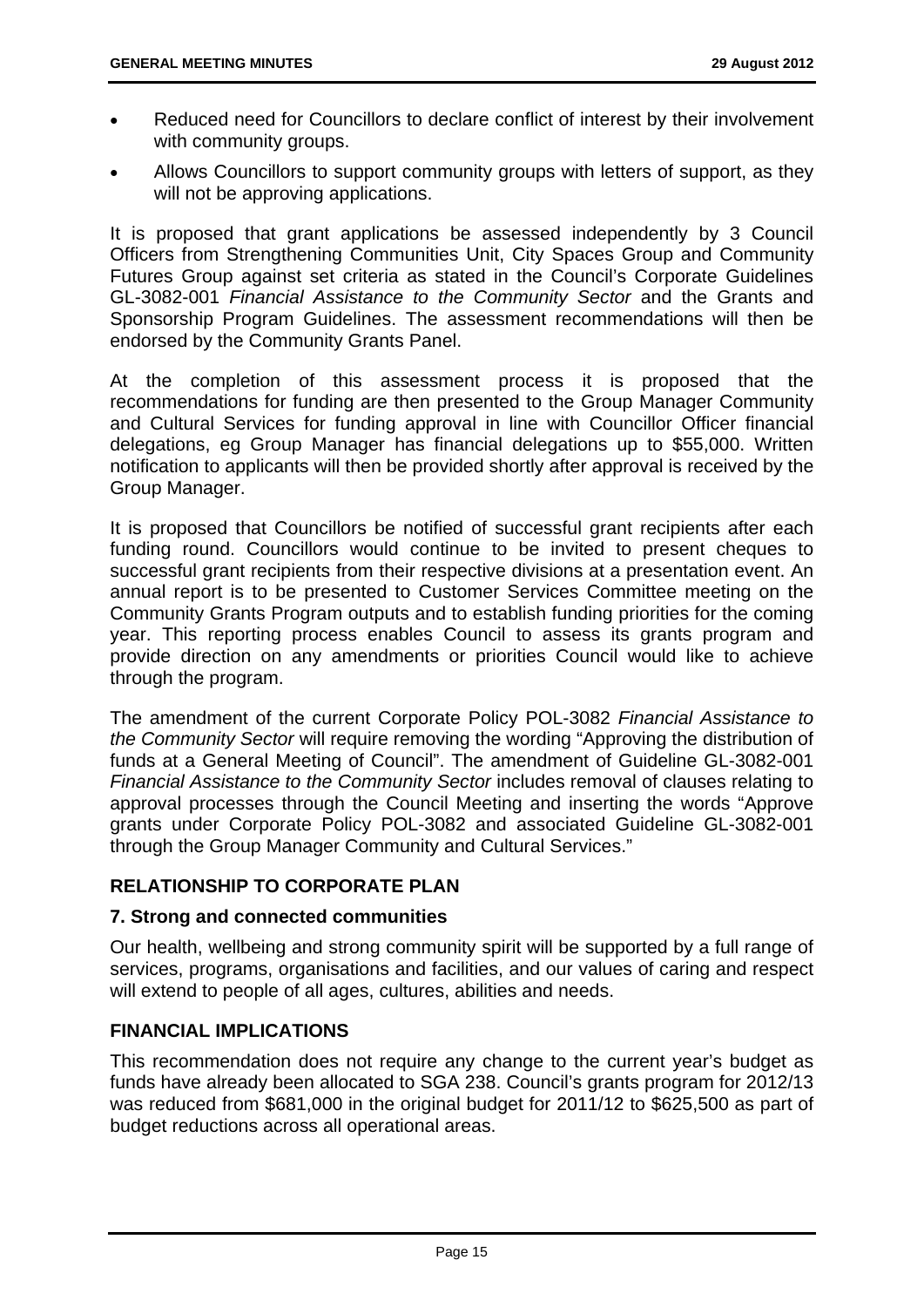#### **PLANNING SCHEME IMPLICATIONS**

The City Planning & Environment Group was consulted and it is considered that the outcome of recommendations in this report will not require any amendments to the Redlands Planning Scheme.

#### **CONSULTATION**

Discussions have been had with:

- General Manager City Services
- Manager Community & Cultural Services
- Manager Community Futures
- Principal Advisor Strong Communities
- Acting Co-ordinator Community Development
- Acting Co-ordinator Community Grants
- Co-ordinator Community Grants

#### **OPTIONS**

#### **PREFERRED**

That Council resolve to adopt Corporate Policy POL-3082 *Financial Assistance to the Community Sector* and associated Guideline GL-3082-001 *Financial Assistance to the Community Sector.* 

#### **ALTERNATIVE**

That Council resolve to retain the existing Corporate Policy POL-3082 *Financial Assistance to the Community Sector* and associated Guideline GL-3082-001 *Financial Assistance to the Community Sector.* 

#### **OFFICER'S RECOMMENDATION**

That Council resolve to adopt Corporate Policy POL-3082 *Financial Assistance to the Community Sector* and associated Guideline GL-3082-001 *Financial Assistance to the Community Sector.* 

#### **COMMITTEE RECOMMENDATION/ COUNCIL RESOLUTION**

| Moved by:    | <b>Cr W Boglary</b> |
|--------------|---------------------|
| Seconded by: | <b>Cr P Bishop</b>  |

**That Council resolve to adopt Corporate Policy POL-3082** *Financial Assistance to the Community Sector* **and associated Guideline GL-3082-001** *Financial Assistance to the Community Sector, as amended.* 

**CARRIED** (en-bloc)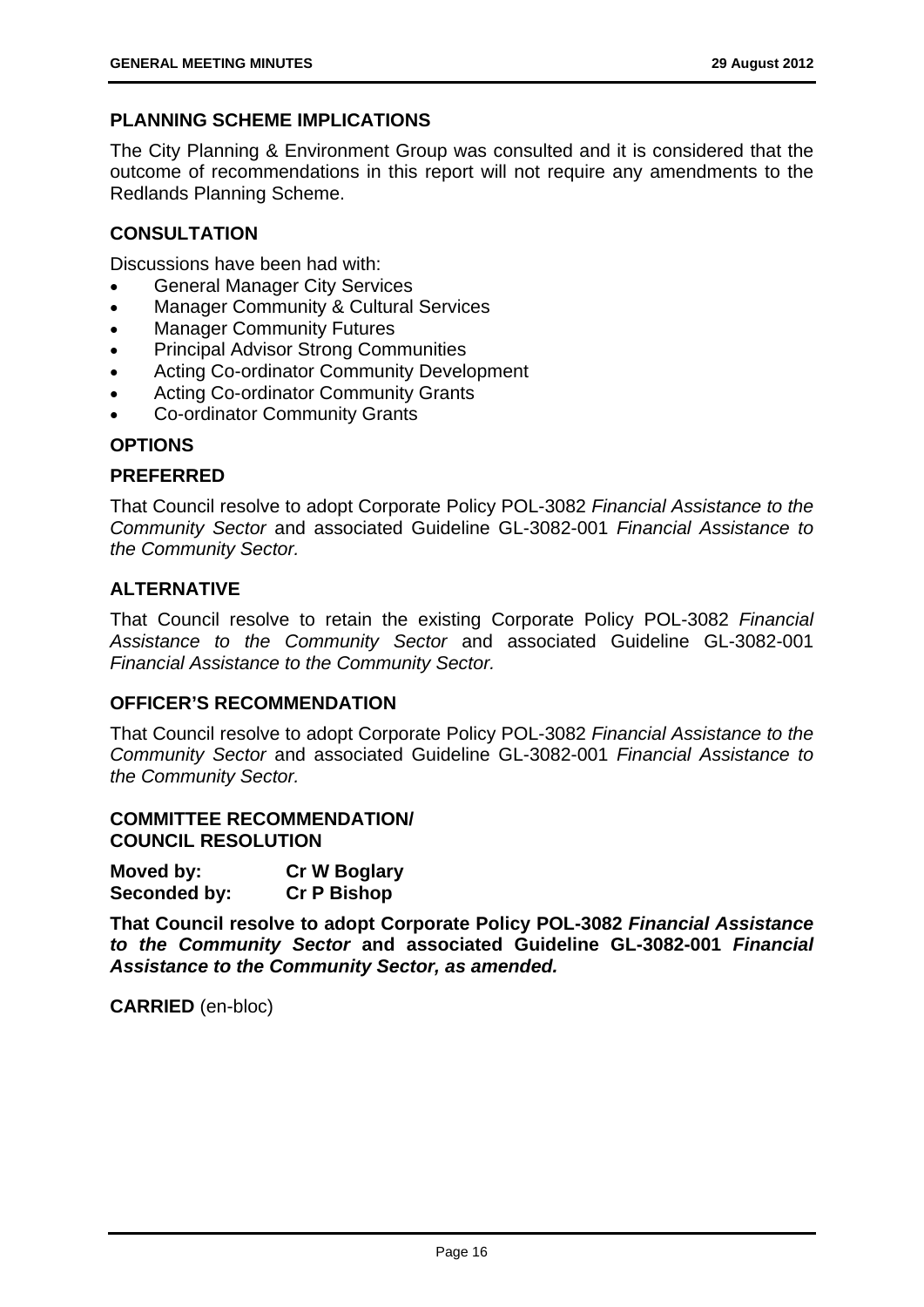#### **11.2.2 PARKING RESTRICTIONS IN CLEVELAND**

| <b>Dataworks Filename:</b>  | RTT: Public Response - Complaints - Parking                                                                                             |
|-----------------------------|-----------------------------------------------------------------------------------------------------------------------------------------|
| <b>Attachments:</b>         | <b>General Meeting Minutes 10 March 2004</b><br><b>Cleveland CBD Parking Guide with Number of</b><br><b>Parking Spaces per Location</b> |
| <b>Responsible Officer:</b> | <b>Murray Erbs</b><br><b>Group Manager City Infrastructure</b>                                                                          |
| Author:                     | <b>Abdish Athwal</b><br><b>Senior Engineer Traffic &amp; Transport Planning</b>                                                         |

#### **EXECUTIVE SUMMARY**

At the General Meeting of 29 February 2012, item 19.1.1 urgent business - Council resolved: "*That a report be brought to Council regarding parking restrictions in Cleveland with the view of easing those restrictions".*

TTM Consulting Pty Ltd finalised Cleveland CBD Parking Study in November 2003 and a report went to The General meeting March 2004 (see Attachment 1).

Internal stakeholders have indicated city business and traders have had complaints from customers that the 2 and 3 hour parks limits in various areas do not allow enough time to go about their business and return to their vehicles within 2 hours. In particular this referred to Bloomfield Street and Doig Street, and especially for the elderly.

It is recommended that: Council resolve for: (option 2) That Council's Business and Tourism Support Unit consult with businesses/traders within the Cleveland CBD

#### **PURPOSE**

The purpose of this report is to provide advice and recommendation to the Council resolution requesting that a report be bought to Council regarding parking restrictions in Cleveland with a view to easing those restrictions.

#### **BACKGROUND**

At the General Meeting of 29 February 2012, item 19.1.1 urgent business - Council resolved:

"*That a report be brought to Council regarding parking restrictions in Cleveland with the view of easing those restrictions".* 

The minutes of the 29 February 2012 General Meeting do not give any more background as to the reason for this request.

In 2003 Council engaged TTM Consulting Pty Ltd to undertake a parking study relating to the Cleveland CBD and a report was finalised in November 2003. The findings and recommendations were presented in a workshop to Council on 15 December 2003. Reports were presented to the Planning and Policy Committee meeting and the General Meeting 10 March 2004 (see Attachment 1).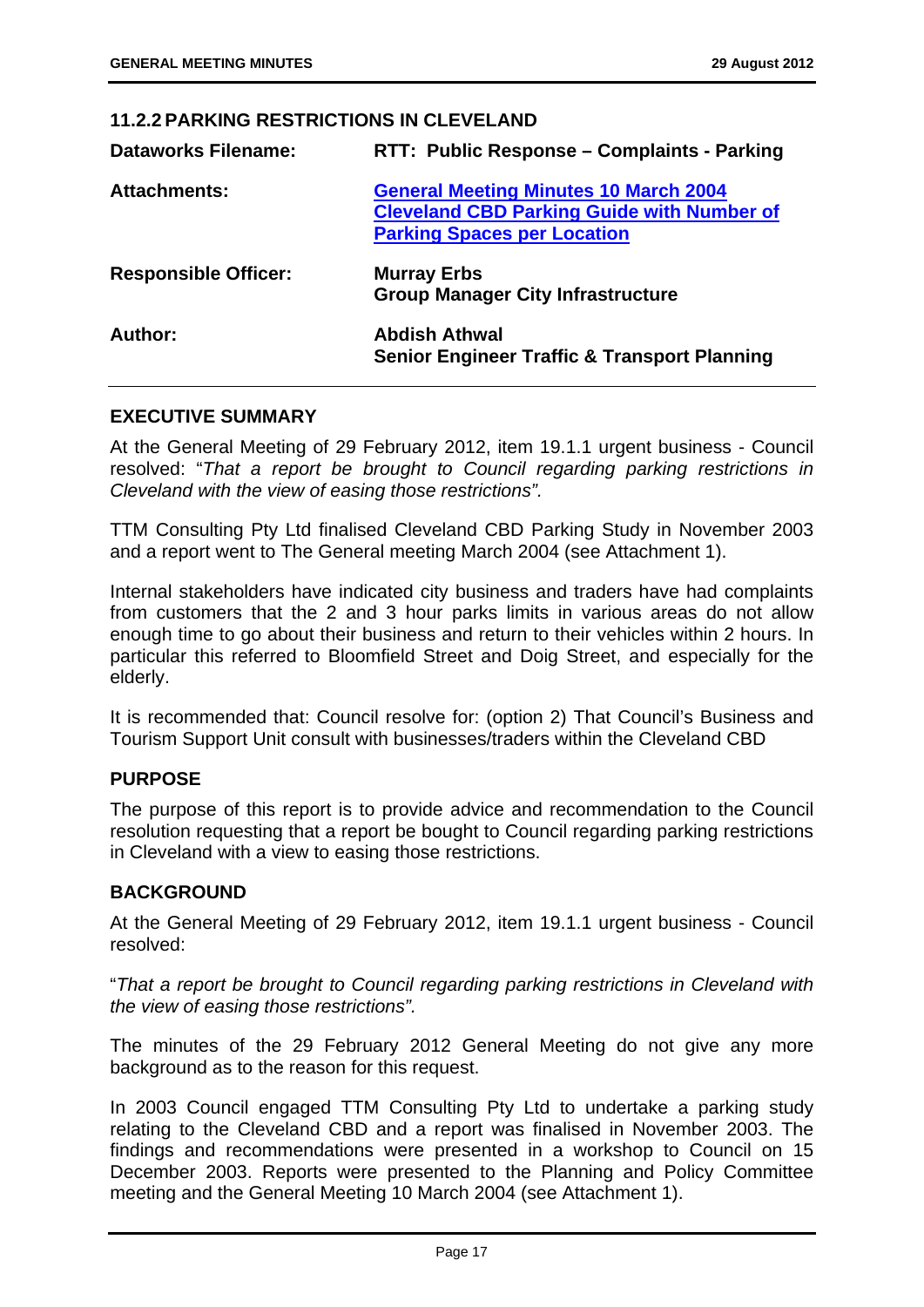From the above mentioned reports Council produced a Cleveland CBD Parking Guide which has been updated over time with the current revision being August 2011. This plan has been amended to show current parking allocations in the CBD area indicated by numbers in a red circle as shown in Attachment 2.

Cleveland CBD currently has 2088 parking spaces which comprise 1298 off-street and 790 on-street parking spaces. The 1298 off-street parking spaces consist of 696 all day parking, 448 three hour parking, 151 two hour parking, 3 one hour parking. The 790 on-street parking spaces consist of 318 all day parking, 13 four hour parking, 60 three hour parking, 367 two hour parking, 16 half hour parking, 10 quarter hour parking and 6 ten minute parking.

#### **ISSUES**

Recent discussions with internal stakeholder have revealed that their consultations with city business and traders have indicated:

- Cleveland Village Traders Association has revealed that they have issues with the parking limits in various areas, Doig Street and in particular Bloomfield Street. Their customers have complained that 2 and 3 hour parks are not long enough to go about their business and return to their vehicle within 2 hours, especially for the elderly.
- Stockland Centre Management have revealed that:
	- o They have received numerous customer complaints about the time limit. Many have received fines in either the main street or in the council car park beside the centre;
	- o Customers are upset and angry and state they will shop elsewhere;
	- $\circ$  If customers wish to have a hair/beauty treatment + shopping, the time limits available are insufficient.
- Shop keepers would like to have 4 hr parking spaces available. Whilst others would like the shorter time frames to stay, as drop in drop out zones.
- Conversely, longer parking times could attract greater usage by CBD employed staff blocking availability to commercial customers.

These issues can be addressed as part of the consultation and the possible trial that could follow.

The requests and issues being raised are the reversal of section 2.2 (a) of March 2004 General Meeting resolution, (Attachment 1).

#### **RELATIONSHIP TO CORPORATE PLAN**

#### **5. Wise planning and design**

We will carefully manage population pressures and use land sustainably while advocating and taking steps to determine limits of growth and carrying capacity on a local and national basis, recognising environmental sensitivities and the distinctive character, heritage and atmosphere of local communities. A well-planned network of urban, rural and bushland areas and responsive infrastructure and transport systems will support strong, healthy communities.

5.8 Plan and advocate to connect the city's communities with improved public transport including a road, ferry, cycling and walking network that provides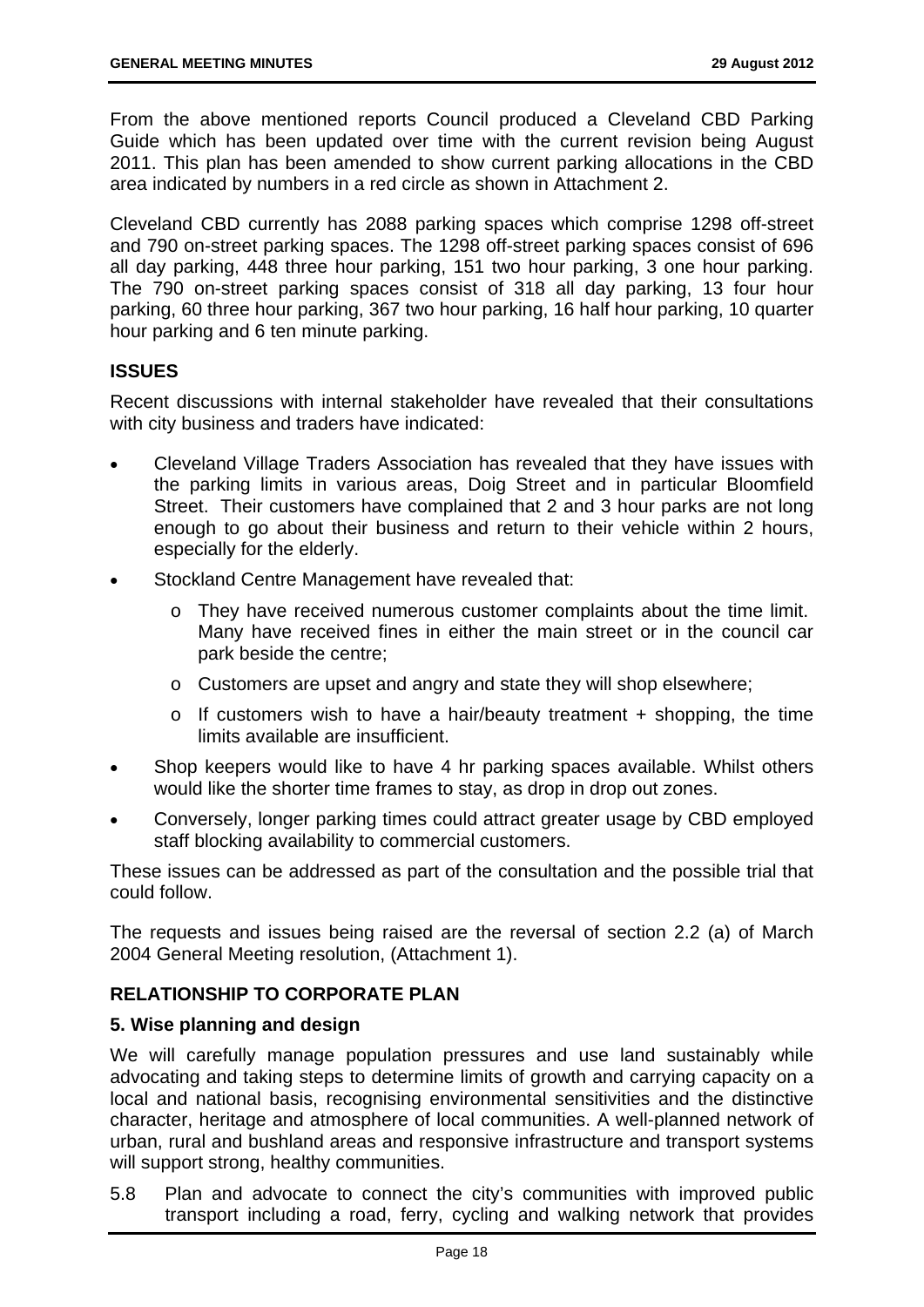safe and efficient movement within the city and the region and supports physical activity; and promote efficient and environmentally responsible private transport

#### **FINANCIAL IMPLICATIONS**

There are no financial implications impacting Council as a result of options 1 or 2.

Option 3 – would have a cost associated with manufacture and installation of new signage and its removal after completion of the trial. Estimated cost of \$65.00 per sign location which, depending on the selected trial zone costs, could be in the order of \$5000.

Option 4 - To review the Cleveland CBD Parking Study (2003) is \$50,000 indicative cost.

#### **PLANNING SCHEME IMPLICATIONS**

The City Planning & Environment Group was consulted and it is considered that the outcome of recommendations in this report will not require any amendments to the Redlands Planning Scheme.

#### **CONSULTATION**

- Business and Tourism Support Unit
- City Planning and Environment Group
- Strengthening Communities Unit, Community Development Section
- Local Laws Unit, Community Standards Group
- Division 2 Councillor has been consulted.

#### **OPTIONS**

- 1. Do nothing retain the existing parking conditions
- 2. Council's Business and Tourism Support Unit consult with stakeholders including businesses/traders within the Cleveland CBD to determine the optimum time limits to support the local Cleveland CBD economy
- 3. Carry out a trial to ascertain the effects of extending the 2 and 3 hour on-street parking zones to 4 hours parking along Bloomfield, Middle and Doig Streets after consultation with stakeholders including businesses/traders within the Cleveland CBD
- 4. Engage a consultant to carry out a review of the July 2003 Cleveland Parking **Study**

#### **PREFERRED**

That Council resolve that the Business and Tourism Support Unit consult with stakeholders including businesses/traders within the Cleveland CBD to determine the optimum time limits to support the local Cleveland CBD economy.

#### **ALTERNATIVE**

That Council engage a consultant to carry out a review of the July 2003 Cleveland Parking Study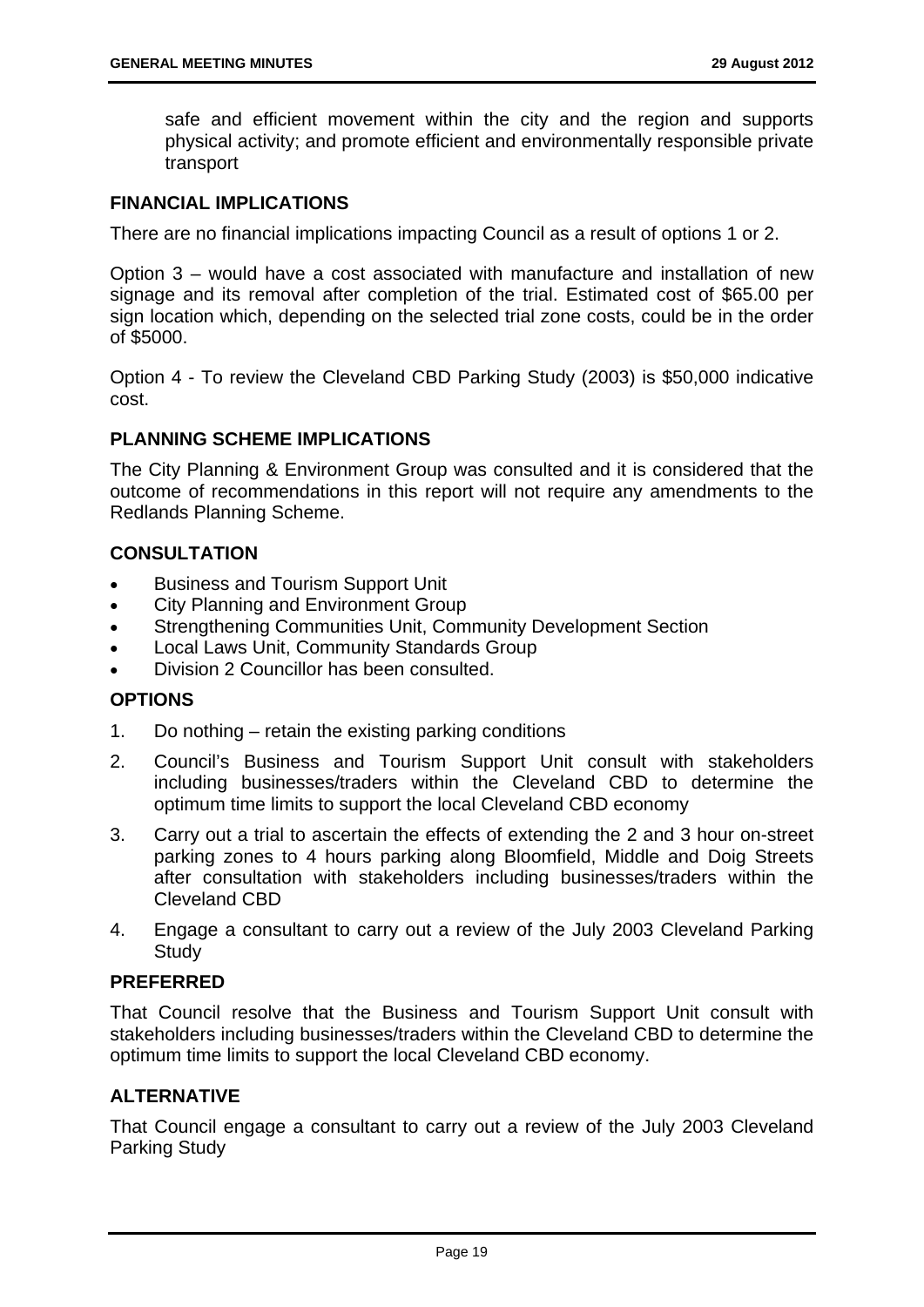#### **OFFICER'S RECOMMENDATION**

That Council resolve that the Business and Tourism Support Unit consult with stakeholders including businesses/traders within the Cleveland CBD to determine the optimum time limits to support the local Cleveland CBD economy.

#### **COMMITTEE RECOMMENDATION**

That Council resolve to carry out a six-month trial to ascertain the effects of extending the 2 hour on-street parking zones to 3 hours along Bloomfield, Middle and Doig Streets, including consultation with stakeholders within the Cleveland CBD.

#### **COUNCIL RESOLUTION**

| Moved by:    | <b>Cr M Elliott</b> |
|--------------|---------------------|
| Seconded by: | <b>Cr J Talty</b>   |

**That this item be deferred to the September General Meeting, scheduled for 19 September 2012, to allow further discussion.** 

**CARRIED**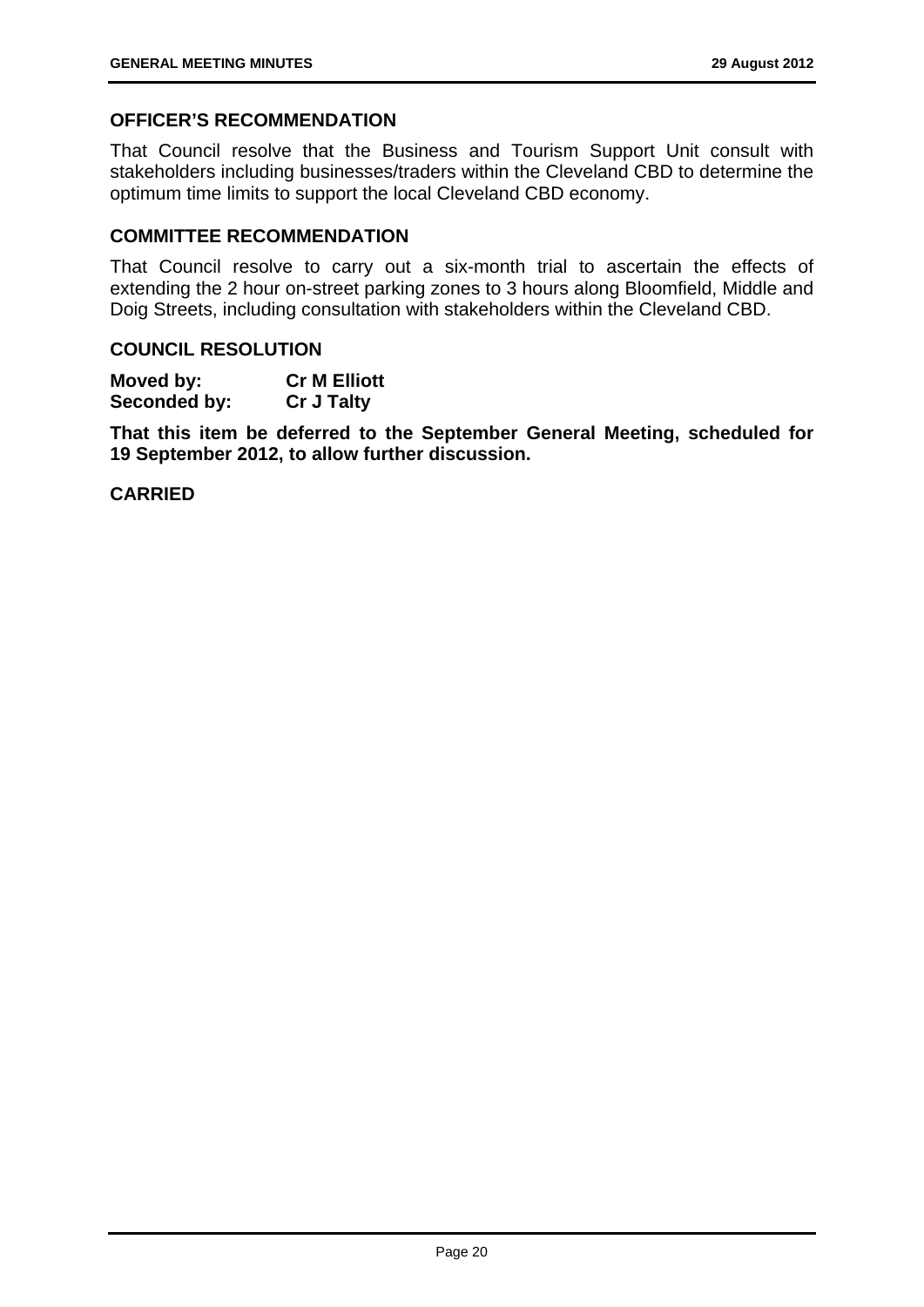#### **11.2.3 REQUEST TO EXTEND HEAVY VEHICLE ROUTE ACCESS NETWORK TO SUPPORT B-DOUBLE VEHICLES**

| <b>Dataworks Filename:</b>  | <b>RTT - Double Route</b>                                                                                                                                                                                                                                      |
|-----------------------------|----------------------------------------------------------------------------------------------------------------------------------------------------------------------------------------------------------------------------------------------------------------|
| <b>Attachments:</b>         | <b>Multi Combination Routes in Queensland</b><br><b>Redlands Planning Scheme Movement Network</b><br><b>Table 2 - Road Reviews of Council Roads</b><br><b>Table 3 - Trunk Routes</b><br><b>Figure 2 - Heavy Vehicle Access Application</b><br><b>Locations</b> |
| <b>Responsible Officer:</b> | <b>Murray Erbs</b><br><b>Manager City Infrastructure</b>                                                                                                                                                                                                       |
| Author:                     | <b>Len Purdie</b><br><b>Principal Adviser Roads &amp; Drainage</b>                                                                                                                                                                                             |

#### **EXECUTIVE SUMMARY**

The Council has been requested to extend the Heavy Vehicle Route Access Network to support B-double vehicles not exceeding 19m but with a higher mass limit of up to 55.5 tonnes over certain roads in the city. This is in response to applications received by the Department of Transport and Main Roads (TMR) to use these roads. Advice concerning the route is to be received from Council regarding its suitability. An assessment of the route supports the extension as the request is for an increase in mass limit and with no increase in vehicle length or width. The report recommends the extension be approved.

#### **PURPOSE**

The purpose of the report is to respond to the request by TMR and to seek Council's approval for extension of the Heavy Vehicle Route Access Network to support Bdouble vehicles not exceeding 19m but with a higher mass limit of up to 55.5 tonnes over specific roads in the city.

#### **BACKGROUND**

A number of requests have been received from TMR for Council to extend the Heavy Vehicle Route Access Network to allow B-double vehicles not exceeding 19m but with a higher mass limit of up to 55.5 tonnes, to travel on certain roads in the city. A 19m B-double has a regulation general access mass limit of 50 tonnes. The requests to TMR are for delivery using B-double vehicles that carry higher gross weight limits. The requests are summarised in the following Table 1.

| <b>Address</b>                    | <b>Applicant</b>           | Reason                  |
|-----------------------------------|----------------------------|-------------------------|
| 62-74 Springacre Road, Thornlands | <b>Mountain Industries</b> | Deliver Chicken<br>Feed |
| 107 Springacre Road, Thornlands   | <b>Mountain Industries</b> | Deliver Chicken<br>Feed |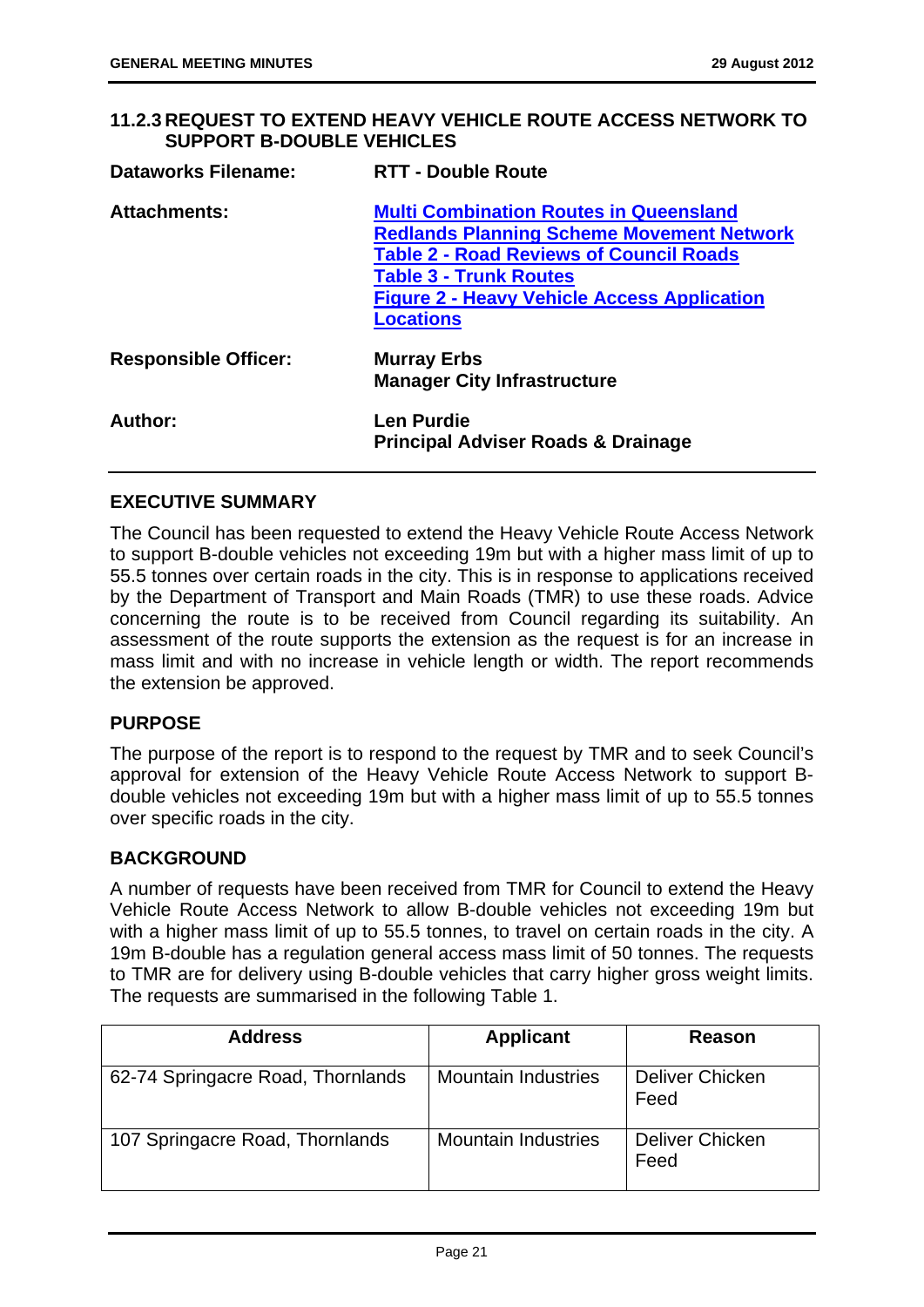| <b>Address</b>                         | <b>Applicant</b>           | Reason                         |
|----------------------------------------|----------------------------|--------------------------------|
| 35-71 Kinross Road, Thornlands         | <b>Mountain Industries</b> | <b>Deliver Chicken</b><br>Feed |
| 164-166 Woodlands Drive,<br>Thornlands | <b>Mountain Industries</b> | Deliver Chicken<br>Feed        |
| 44-52 Worthing Road, Victoria Point    | <b>Toll Industries</b>     | Deliver Chicken<br>Feed        |

**Table1 – Applications for the Extension of the Trunk Road Route** 

A B-double vehicle is defined as a combination consisting of a prime mover towing two semi-trailers. The prime mover and two trailers are combined by two fifth wheel (turntable) assembies (refer Figure 1). The double articulation is the main distinguishing feature of a B-double. A B-double vehicle with an overall length not exceeding 19m and a Gross Combined Mass (GCM) not exceeding 50 tonnes are permitted general access to all roads in Queensland except where specifically excluded by local signage. In the case that a B-double has an overall length not exceeding 19m and a gross weight exceeding 50 tonnes are restricted to 23 metre and 25 metre B-double routes (refer Attachment 1). Travel on a route that is not gazetted, requires the operator to apply for a permit. Council has to agree to the route where it is over Council controlled roads.

In assessing the route there are many issues that can be considered. However, as the

B-double vehicle does not exceed 19m and its geometric performance is significantly better than a normal articulated vehicle, the only criteria that needs to be considered is the heavier gross mass of the vehicle. Due to the axle configuration of the Bdouble the load imparted to the pavement is less than a normal articulated vehicle. Because of the increase in the gross mass, the forces imparted to structures such as bridges may need to be checked for their adequacy.



**Figure 1: Typical B-Double** 

#### **Proposed Route**

The roads requested to extend the trunk road route are listed in Table 2 (attachment 3) with comments and a sketch of the application destination and roads is shown in Figure 2 (attachment 5).

The increased load requirement listed on the requests is to carry a GCM of 55.5 tonnes. An assessment of the existing structures along the proposed routes was performed. There is a culvert structure identified at Springacre Road at Eprapah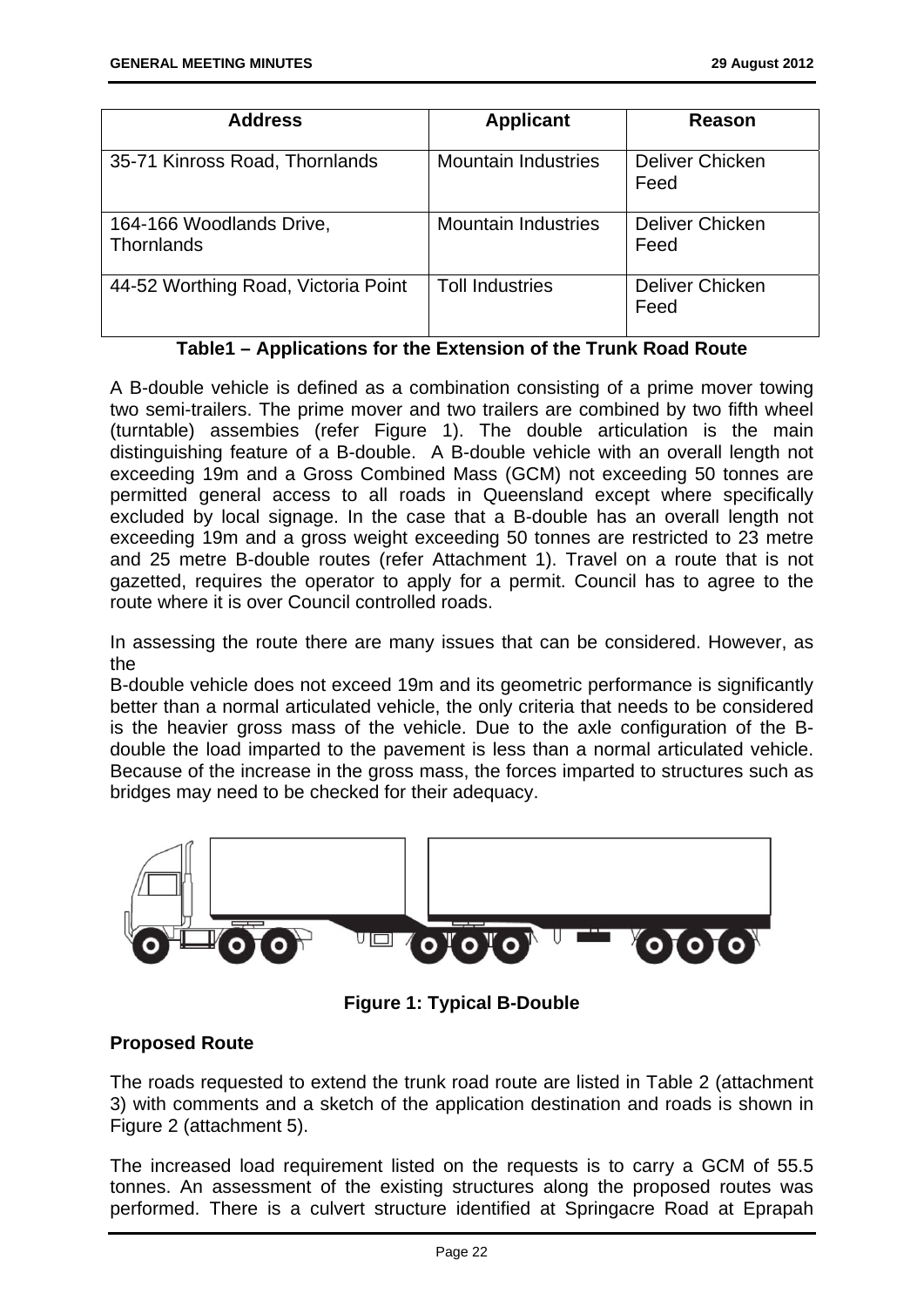Creek that is old, built in situ and would need a structural investigation to prove its structural adequacy to support the additional mass limit proposed. It is not intended to support additional loading over this structure. There were no significant structures (bridges), only culvert crossings on the other roads proposed. As the width of the culvert crossings does not support a significant length of a vehicle as it passes, they will not be overloaded from the increased gross mass. The higher mass load of the vehicle is distributed through the vehicle's axle configurations and wheel loads are less than for a standard vehicle. There can be extra axle passes by a B-double vehicle as it might have more axles; however, this is usually offset by fewer truck movements needed to move the same freight.

In assessing the route, consideration was given to reducing the length travelled over council roads; based on the route assessment, permits could be issued based on Table 3 (attachment 4).

#### **ISSUES**

The implication of the report recommendation extends the trunk road route to allow B-doubles vehicles not exceeding 19m but with a higher mass limit of up to 55.5 tonnes to be used on certain roads in the City. Further requests could be received leading to more of this type of vehicle being used on the roads identified or additional roads in the City if the report is accepted.

#### **RELATIONSHIP TO CORPORATE PLAN**

#### **5. Wise planning and design**

We will carefully manage population pressures and use land sustainably while advocating and taking steps to determine limits of growth and carrying capacity on a local and national basis, recognising environmental sensitivities and the distinctive character, heritage and atmosphere of local communities. A well-planned network of urban, rural and bushland areas and responsive infrastructure and transport systems will support strong, healthy communities.

5.12 Plan, provide and advocate for essential physical and social infrastructure that supports community well-being and manage Council's existing infrastructure assets to ensure current service standards are maintained or improved

#### **FINANCIAL IMPLICATIONS**

There are no financial implications impacting Council as a result of this report.

#### **PLANNING SCHEME IMPLICATIONS**

The Redlands Planning Scheme lists haulage routes for the city in Part 9-Schedules 6 – Movement Network and Road design Map 1 – Mainland – Movement Network (refer Attachment 2).

This highlights Woodlands Drive, Double Jump Road and Springacre Road as haulage routes.

It is considered that the outcome of recommendations in this report will not require any amendments to the Redlands Planning Scheme.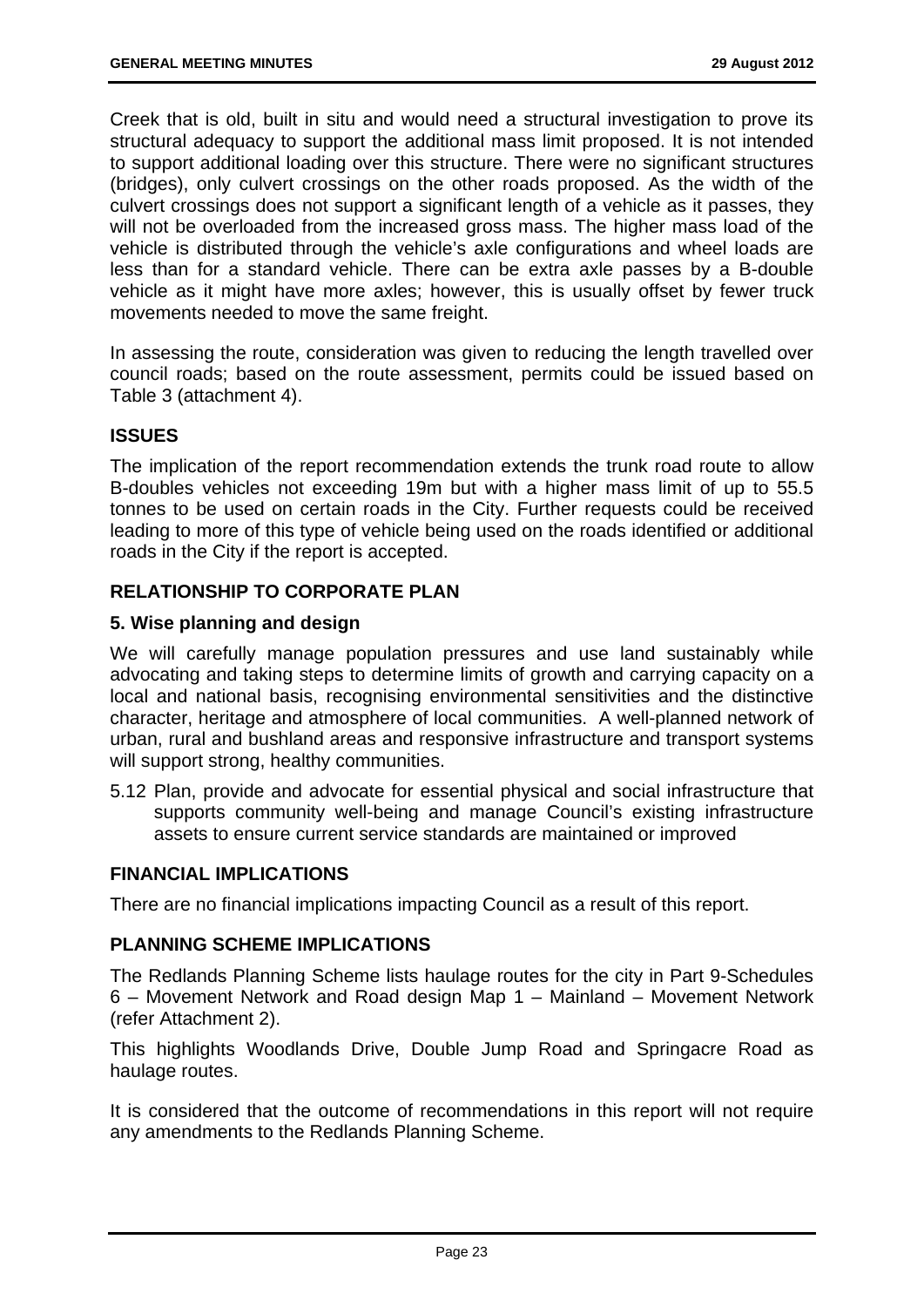#### **CONSULTATION**

Councillor Hardman (Division 3) and Councillor Talty (Division 6) have been consulted.

#### **OPTIONS**

#### **PREFERRED**

That Council resolve to support the issuing of permits by the Department of Transport and Main Roads for the extension of the Heavy Vehicle Route Access Network for Bdouble vehicles not exceeding 19m but with a higher mass limit of up to 55.5 tonnes over council roads as detailed in Table 3 of the report.

#### **ALTERNATIVE**

That Council resolve to not support the issuing of permits by the DTMR for the extension of the Heavy Vehicle Route Access Network for B-doubles vehicles not exceeding 19m but with a higher mass limit of up to 55.5 tonnes over council roads as detailed in Table 3 of this report.

#### **OFFICER'S/COMMITTEE RECOMMENDATION/ COUNCIL RESOLUTION**

**Moved by: Cr W Boglary Seconded by: Cr P Bishop** 

**That Council resolve to support the issuing of permits by the Department of Transport and Main Roads for the extension of the Heavy Vehicle Route Access Network for B-double vehicles not exceeding 19m but with a higher mass limit of up to 55.5 tonnes over council roads as detailed in Table 3 of the report.** 

**CARRIED** (en-bloc)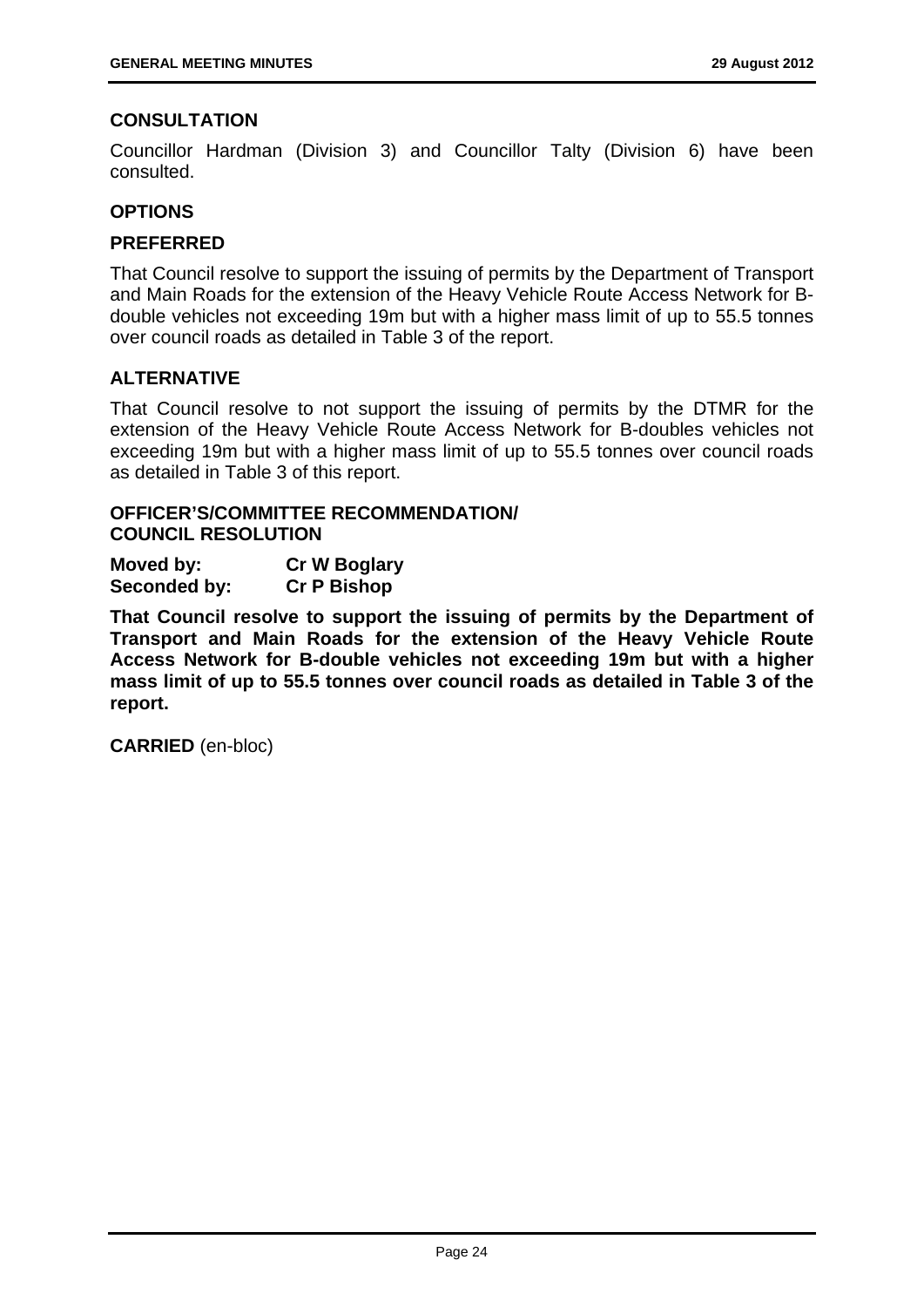#### **11.2.4 MEMORANDUM OF UNDERSTANDING BETWEEN REDLAND CITY COUNCIL AND BRISBANE MARKETING (REGIONAL TOURISM ORGANISATION) - FOR THE MAINTENANCE OF SEQ WALKING TRAILS DATA FOR THE GREATER BRISBANE REGION**

| <b>Dataworks Filename:</b>  | <b>RTT: Maintenance - Bikeways &amp; Walkways</b>                                                                                   |
|-----------------------------|-------------------------------------------------------------------------------------------------------------------------------------|
| <b>Attachments:</b>         | <b>MOU for the Maintenance of SEQ Walking Trails</b><br>Data for the Greater Brisbane Region<br><b>RCC Nominated Walking Trails</b> |
| <b>Responsible Officer:</b> | <b>Murray Erbs</b><br><b>Group Manager City Infrastructure</b>                                                                      |
| Author:                     | <b>Jonathan Lamb</b><br><b>Advisor Cycling &amp; Public Transport</b>                                                               |

#### **EXECUTIVE SUMMARY**

The South East Queensland Walking Trails Project involves a web-based portal which promotes and provides information on popular and iconic walking trails across SEQ. The web site is managed by Brisbane Marketing with data provided by Local Government Authorities from the region and the Department of Environment & Resource and Management.

The proposed Memorandum of Understanding between Brisbane Marketing and Redland City Council outlines protocols and responsibilities for updating SEQ Walking Trails Data under the jurisdiction of Redland City Council.

#### **PURPOSE**

The purpose of this report is to advise Council of the SEQ Walking Trails Memorandum of Understanding (MOU) for the maintenance of trail data for the Greater Brisbane Region. Delegation for the Chief Executive Officer is sought from Council to execute the MOU. The parties to the MOU are Brisbane Marketing (the Regional Tourism Organisation for the Greater Brisbane area) and Redland City Council.

#### **BACKGROUND**

In 2011 the four Regional Tourism Organisations of SEQ cooperated in the South East Queensland Walking Trails Project. This resulted in the upload of data on over 600 walking trails across SEQ into the Australian Tourism Data Warehouse (ATDW) Journeys Category, including trails under the control of Redland City Council. The ATDW information is linked to various tourism related websites, including the dedicated SEQ Walking Trails website.

#### **ISSUES**

The MOU has an annual milestone date for the purpose of reviewing the trail data. The ultimate decision to add or remove a trail rests with Council as trail owner, who is also responsible for the accuracy of information provided on a given trail. This data can be edited in-between the annual review.

The MOU is to be reviewed and updated prior to 30 June 2014.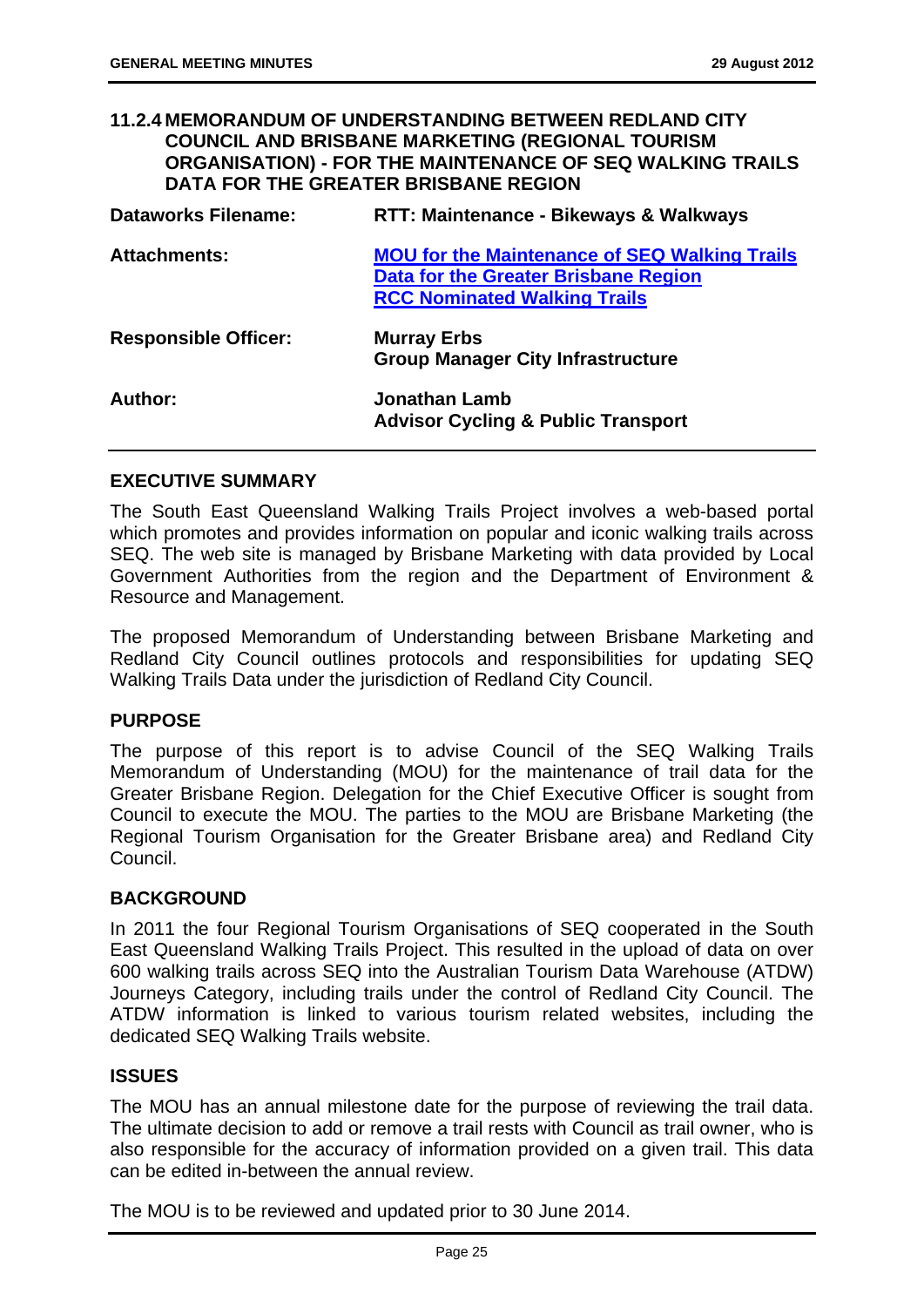There are no significant operational requirements of the MOU and there are no financial implications. If Council opted not to enter into the MOU, however, the trails nominated from Redland City will not appear on the SEQ Trails website.

#### **RELATIONSHIP TO CORPORATE PLAN**

#### **5. Wise planning and design**

We will carefully manage population pressures and use land sustainably while advocating and taking steps to determine limits of growth and carrying capacity on a local and national basis, recognising environmental sensitivities and the distinctive character, heritage and atmosphere of local communities. A well-planned network of urban, rural and bushland areas and responsive infrastructure and transport systems will support strong, healthy communities.

5.12 Plan, provide and advocate for essential physical and social infrastructure that supports community well-being and manage Council's existing infrastructure assets to ensure current service standards are maintained or improved

#### **6. Supportive and vibrant economy**

Businesses will thrive and jobs will grow from opportunities generated by low impact industries, cultural and outdoor lifestyle activities, ecotourism and quality educational experiences.

6.6 Promote Redlands as a high quality tourism destination and encourage the development of sustainable nature-based, heritage and eco-tourism

#### **FINANCIAL IMPLICATIONS**

There are no financial implications impacting Council as a result of this report.

#### **PLANNING SCHEME IMPLICATIONS**

The City Planning and Environment Group was consulted and it is considered that the outcome of recommendations in this report will not require any amendments to the Redlands Planning Scheme.

#### **CONSULTATION**

- Manager Business and Tourism Support City Enterprises Group
- Principal Advisor Open Space Planning City Planning and Environment Group
- Strategic Advisor Reserve Management City Planning and Environment Group
- Senior Conservation Officer City Spaces

#### **OPTIONS**

#### **PREFERRED**

That Council resolve to delegate authority to the Chief Executive Officer, under s.257(1)(b) of the *Local Government Act 2009*, to proceed with the Memorandum of Understanding for the maintenance of SEQ Walking Trails data for the Greater Brisbane Region between Redland City Council and Brisbane Marketing (Regional Tourism Organisation).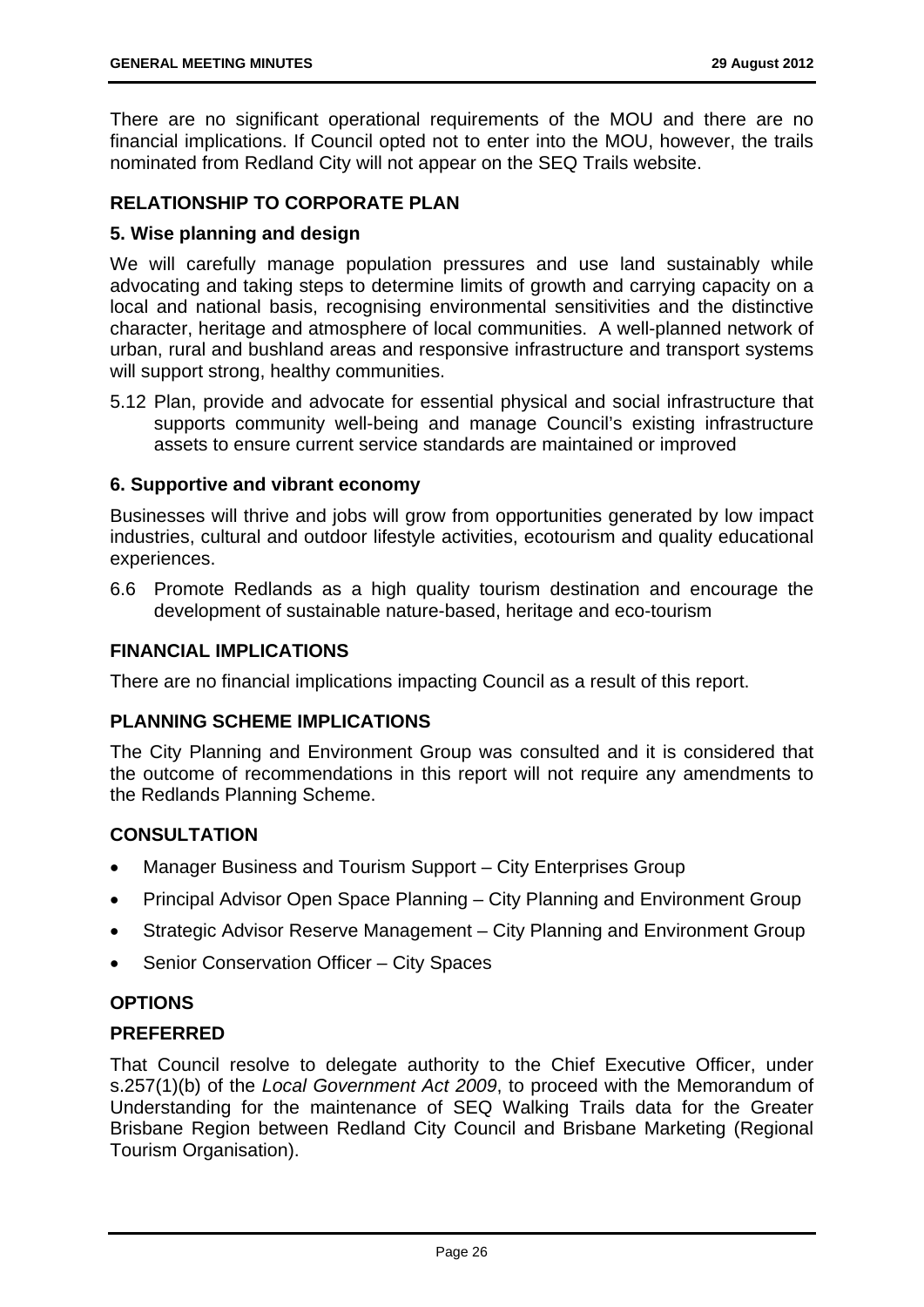#### **ALTERNATIVE**

No alternative is recommended

#### **OFFICER'S/COMMITTEE RECOMMENDATION/ COUNCIL RESOLUTION**

| Moved by:    | <b>Cr W Boglary</b> |
|--------------|---------------------|
| Seconded by: | <b>Cr P Bishop</b>  |

**That Council resolve to delegate authority to the Chief Executive Officer, under s.257(1)(b) of the** *Local Government Act 2009***, to proceed with the Memorandum of Understanding for the maintenance of SEQ Walking Trails data for the Greater Brisbane Region between Redland City Council and Brisbane Marketing (Regional Tourism Organisation).** 

**CARRIED** (en-bloc)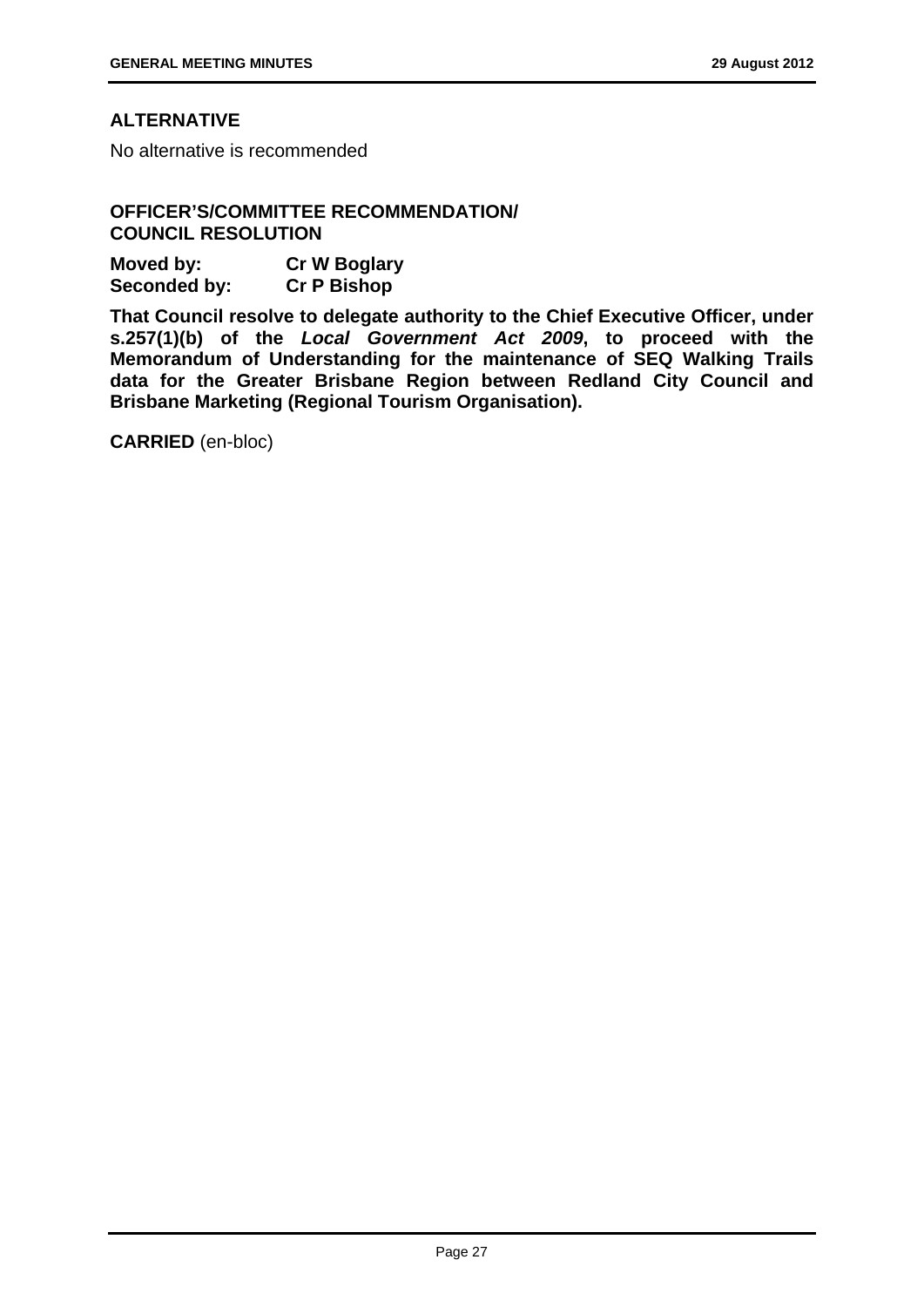| <b>11.2.5 2012/13 BLACK SPOT FUNDING</b> |                                                                                |
|------------------------------------------|--------------------------------------------------------------------------------|
| <b>Dataworks Filename:</b>               | <b>RTT: Black Spot</b>                                                         |
| Attachment:                              | Letter from TMR - Black Spot Program -<br><b>Approved Projects for 2012/13</b> |
| <b>Responsible Officer:</b>              | <b>Murray Erbs</b><br><b>Group Manager City Infrastructure</b>                 |
| Author:                                  | <b>Wal Lloyd</b><br><b>Adviser Traffic Investigations</b>                      |

#### **EXECUTIVE SUMMARY**

This report advises of the offer for Black Spot funding for four Council road projects to be implemented during 2012-13, with a total value of \$710,000. Council support is sought to accept the funding for the projects, which includes traffic calming on Allenby Road, and to acknowledge the support of the Federal Minister for Infrastructure and Transport and the State Minister for Transport and Main Roads.

#### **PURPOSE**

The purpose of this report is to inform Council of a funding offer from the Commonwealth Black Spot Program for four Redland City nominated road projects.

#### **BACKGROUND**

Each year, Council is invited to submit nominations for road projects to be funded from the Commonwealth Black Spot Program. Black Spot funding is specifically provided to undertake capital improvements to treat identified safety concerns on the road network. Proposals are developed in accordance with the principle of applying low-cost, high-benefit (value-for-money) engineering treatments focussing on achieving specific road safety outcomes to maximise safety benefits.

Council submits its nominations to the Queensland Department of Transport and Main Roads (TMR) who assess the eligibility of proposals prior to final submission to the Federal Minister for Infrastructure and Transport.

For the year 2012-13, Council nominated four projects:

- 1) Allenby Road, Alexandra Hills -- between Topaz Street and McDonald Road: *Application of high friction road surfacing through the curves, installation of traffic calming devices and warning signs; (\$160,000)*
- *2)* Intersection of Bay Street and Smith Street, Cleveland: *Installation of a low-cost roundabout and associated infrastructure and signs;(\$450,000)*
- *3)* Intersection of Wellington Street and Weippin Street, Cleveland: *Upgrade and reprogramming of existing traffic signals and installation of additional warning signage;(\$50,000)*
- *4)* Intersection of Ney Road and Callaghan Way, Capalaba: *Reprogramming of the existing traffic signals to remove a filter turn from Ney Road into Callaghan Way.(\$50,000)*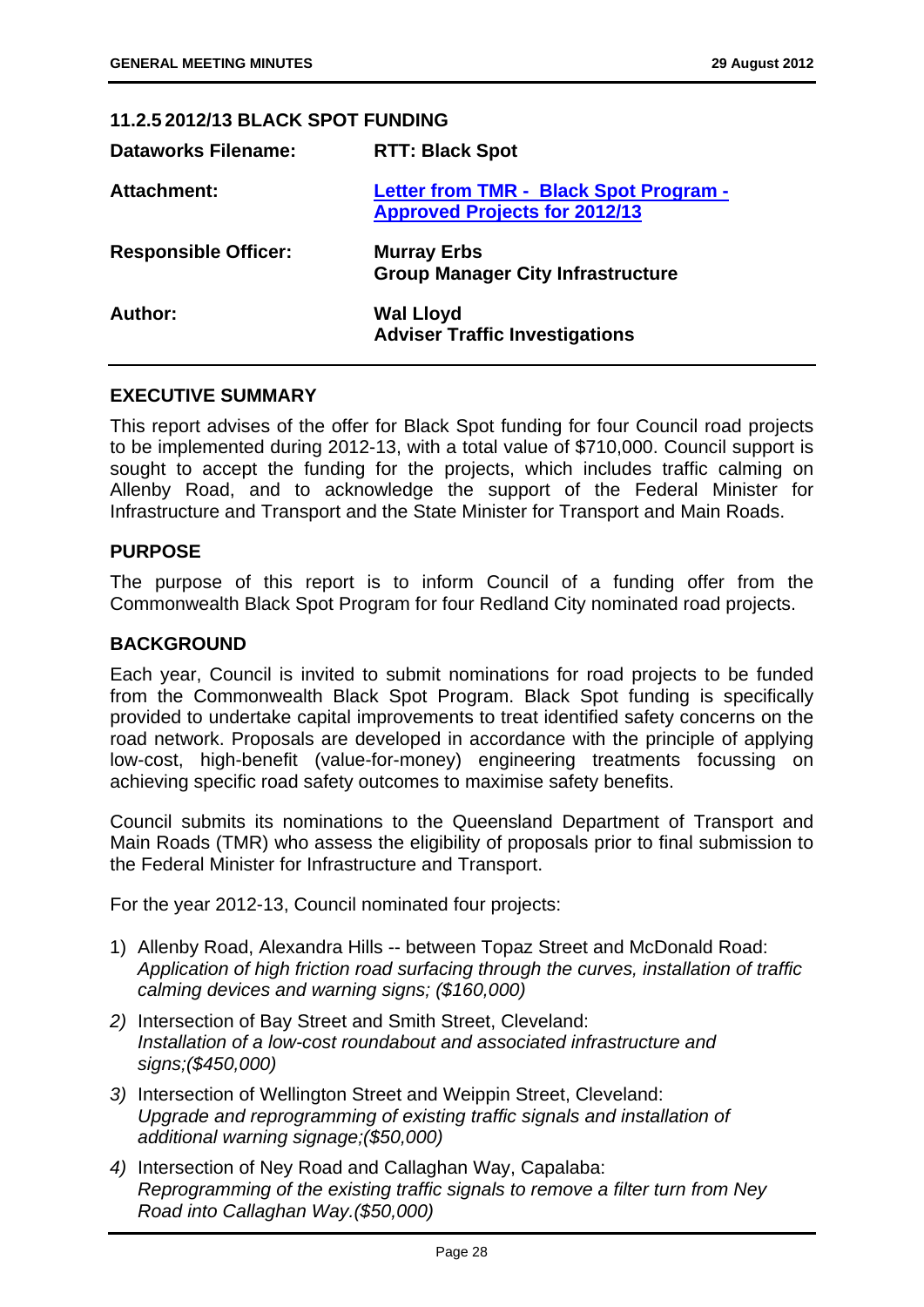A letter received by Council dated 5 June 2012 from TMR (Attachment A) advises that all four nominated projects have been approved for Black Spot funding.

#### **ISSUES**

Allenby Road is classified as a Trunk Collector Road and in accordance with Council's road hierarchy has a sign-posted speed limit of 60 km/h. Under normal circumstances this road would not be eligible for traffic calming. However, given the fact that the specific location nominated (often referred to as the "S-bend curves") has incurred a long history of recurring road crashes and has now been recognised as a Black Spot based on particular road safety risks identified at the site, it is considered appropriate to install localised traffic calming measures on Allenby Road between Topaz Street and Monarch Street to lower the environmental speed, and seek concurrence of the Redland Speed Management Committee to reduce the speed limit to 50km/h.

This is a variation to Council Policy POL-2384 which states "Local area traffic management [or traffic calming] will only be considered on roads which are classified as Local Collector or lower, and where the regulatory speed limit is 50km/h or lower".

The other projects are in accordance with Council Policy.

#### **RELATIONSHIP TO CORPORATE PLAN**

#### **5. Wise planning and design**

We will carefully manage population pressures and use land sustainably while advocating and taking steps to determine limits of growth and carrying capacity on a local and national basis, recognising environmental sensitivities and the distinctive character, heritage and atmosphere of local communities. A well-planned network of urban, rural and bushland areas and responsive infrastructure and transport systems will support strong, healthy communities.

5.12 Plan, provide and advocate for essential physical and social infrastructure that supports community well-being and manage Council's existing infrastructure assets to ensure current service standards are maintained or improved

#### **FINANCIAL IMPLICATIONS**

There are no financial implications impacting Council as a result of this report.

#### **PLANNING SCHEME IMPLICATIONS**

It is considered that the outcome of recommendations in this report will not require any amendments to the Redlands Planning Scheme.

#### **CONSULTATION**

Department of Transport and Main Roads engineers were consulted during the development and submission phases for Council's Black Spot nominations.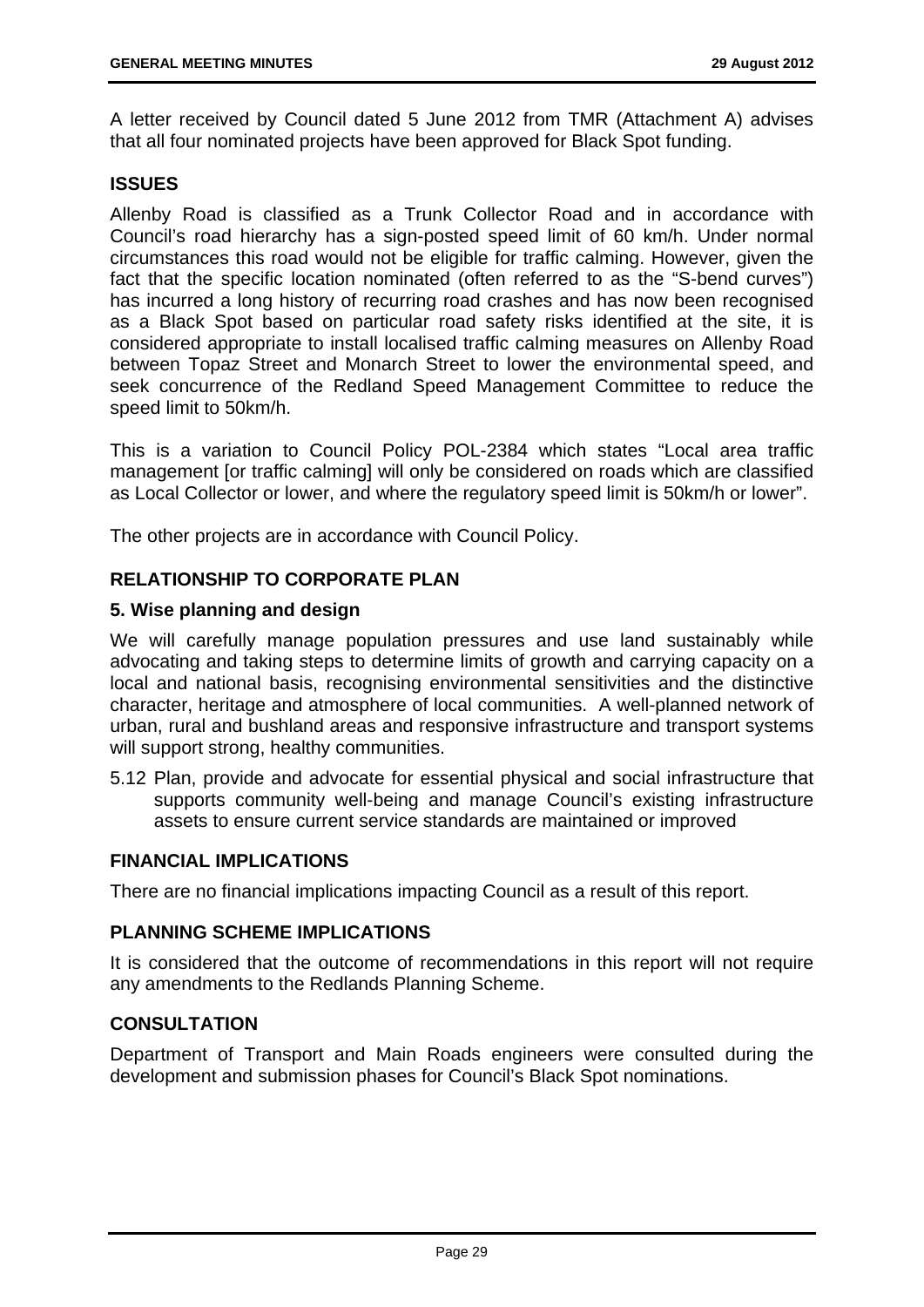#### **OPTIONS**

#### **PREFERRED**

That Council resolve to:

- 1. Accept the offer via The Department of Transport and Main Roads (TMR) for funding from the Commonwealth Black Spot Program for 2012-13 for the four Redland City nominated road projects, being :
	- a) Allenby Road between Topaz Street and McDonald Road, Alexandra Hills;(High friction surfacing and traffic calming);
	- b) Intersection of Bay Street and Smith Street, Cleveland;(Roundabout);
	- c) Intersection of Wellington Street and Weippin Street, Cleveland;(Signals upgrade); and
	- d) Intersection of Ney Road and Callaghan Way, Capalaba (Signals upgrade).
- 2. Thank the Federal Minister for Infrastructure and Transport and the State Minister for Transport and Main Roads in writing for the funding.

#### **ALTERNATIVE**

No alternative option recommended.

#### **OFFICER'S/COMMITTEE RECOMMENDATION/ COUNCIL RESOLUTION**

| Moved by:    | <b>Cr W Boglary</b> |
|--------------|---------------------|
| Seconded by: | <b>Cr P Bishop</b>  |

**That Council resolve to:** 

- **1. Accept the offer via The Department of Transport and Main Roads (TMR) for funding from the Commonwealth Black Spot Program for 2012-13 for the four Redland City nominated road projects, being:** 
	- **a) Allenby Road between Topaz Street and McDonald Road, Alexandra Hills;(High friction surfacing and traffic calming);**
	- **b) Intersection of Bay Street and Smith Street, Cleveland;(Roundabout);**
	- **c) Intersection of Wellington Street and Weippin Street, Cleveland (Signals upgrade); and**
	- **d) Intersection of Ney Road and Callaghan Way, Capalaba (Signals upgrade).**
- **2. Thank the Federal Minister for Infrastructure and Transport and the State Minister for Transport and Main Roads in writing for the funding.**

**CARRIED** (en-bloc)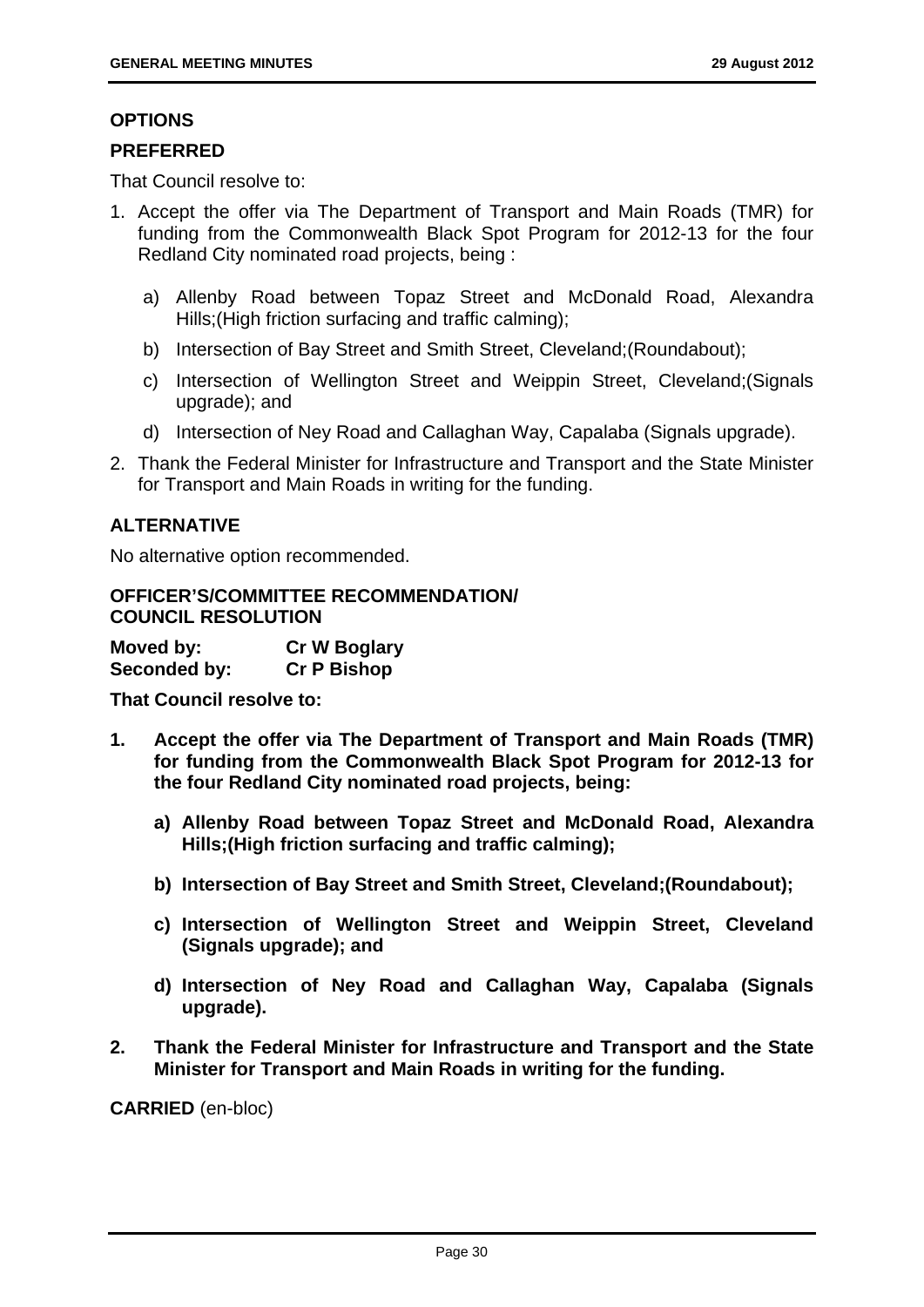#### **11.2.6 2012/2013 PROJECTS OVER \$500,000 INCLUDING GST - DELEGATED AUTHORITY TO CHIEF EXECUTIVE OFFICER (AND INTERIM CHIEF EXECUTIVE OFFICER) Dataworks Filename: 40065;40066;40137;41710;42132;42318 Responsible Officer: Brad Salton Manager Project Delivery Group**  Author: Nivedita Patel **Tenders and Contracts Officer**

#### **EXECUTIVE SUMMARY**

The 2012/2013 proposed Capital Works Program consists of a number of projects with an estimated tender component value over \$500,000 including GST. These projects will be tendered as whole projects.

To assist with expediting the contract award process and delivery of projects, the Project Delivery Group has been presenting reports to Council over the last few financial years requesting that authority be delegated to the Chief Executive Officer to make, vary and discharge contracts for various tenders with a value over \$500,000 including GST.

In the 2011/2012 financial year a report advising of five (5) projects requiring tenders with an estimated value over \$500,000 including GST was presented to Council seeking the CEO be delegated authority to accept the tenders and make, vary and discharge all contracts over \$500,000 including GST. The report was approved by Council and the delegated authority was granted.

In the 2012/2013 financial year the Project Delivery Group has identified six (6) projects that will require that tenders to be sought with an estimated value over \$500,000 including GST.

This report recommends that the Chief Executive Officer (and Interim Chief Executive Officer) be delegated authority to accept the tenders and make, vary and discharge all contracts over \$500,000 including GST for the following six (6) projects within the 2012/2013 financial year approved budget:

| <b>Project</b><br><b>Number</b> | <b>Project Name</b>                                |
|---------------------------------|----------------------------------------------------|
| 40065                           | 12 & 13 Seahaven Court, Cleveland - Revetment Wall |
| 40066                           | Seacrest Court, Cleveland (Lots 25 & 26)           |
| 40137                           | Williams Street Boat Ramp Extra CTU Parking        |
| 41710                           | <b>MBC Hilliard's Creek Crossing, Ormiston</b>     |
| 42132                           | Victoria Point Boat Ramp Floating Pontoon          |
| 42318                           | <b>William Street Southern Ramp</b>                |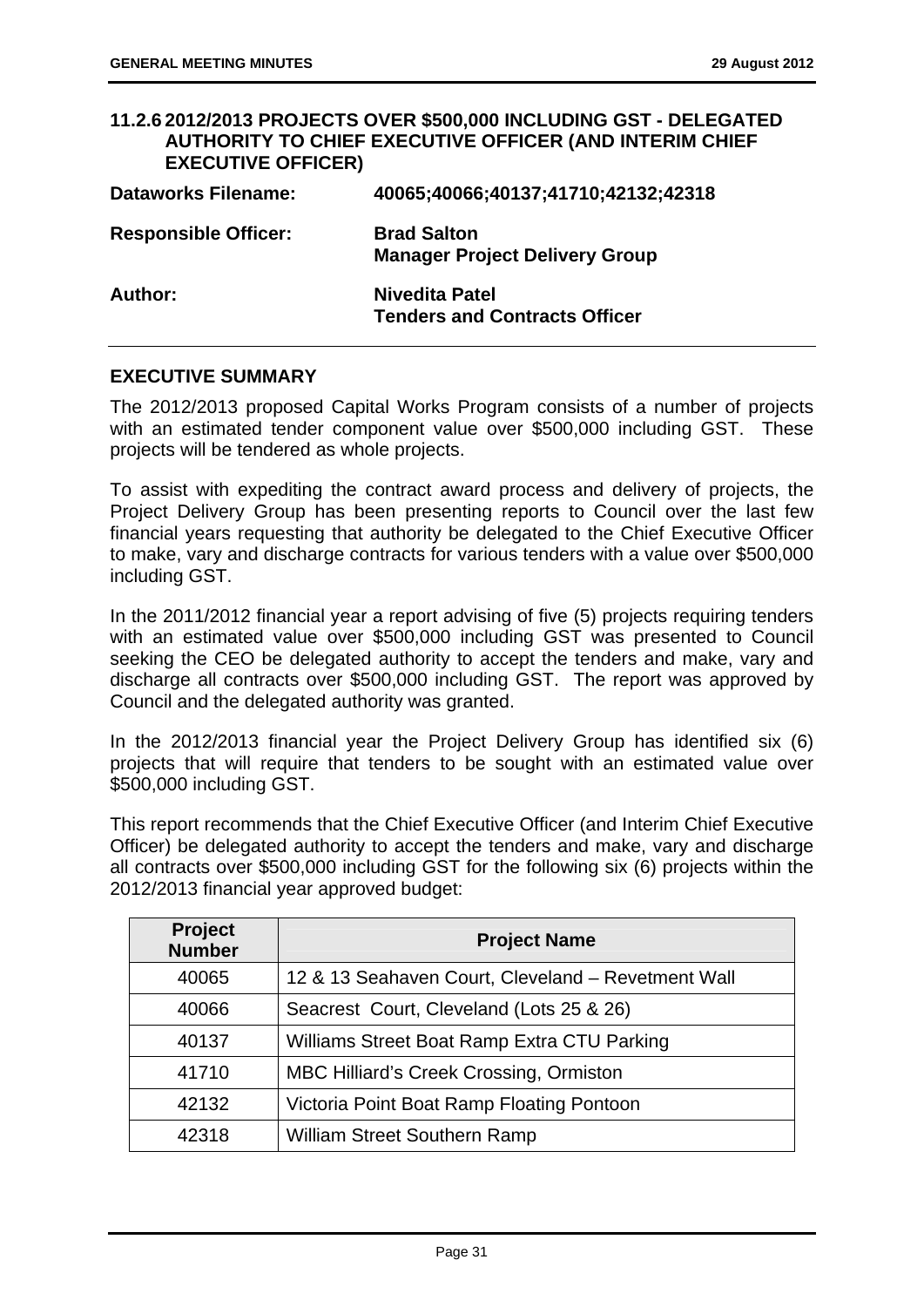This delegation will assist Council by reducing the timeframe for the tender process so that the awarding of the contract is not dependent on Council meeting dates which will expedite the process.

## **PURPOSE**

The purpose of this report is to seek resolution from Council to delegate authority to the Chief Executive Officer (and Interim Chief Executive Officer) to accept the tenders and make, vary and discharge all contracts over \$500,000 including GST for the six (6) listed projects within the 2012/2013 financial year approved budget.

## **BACKGROUND**

The 2012/2013 approved Capital Works Program consists of a number of projects with an estimated tender component value over \$500,000 including GST. These projects will be tendered as whole projects.

At the General Meeting held 30 October 2002 Council delegated authority to the Chief Executive Officer (CEO) to make, vary and discharge contracts that do not exceed \$500,000 including GST where:

- i. The spending of funds to be incurred by making, varying or discharging the contract has been provided for in an approved budget for the financial year when the making, varying or discharging happens; or
- ii. The spending of funds to be incurred have been provided for in a budget pending the adoption by Council (section 522 of the Local Government Act).

Over the last few financial years the Project Delivery Group has been presenting reports to Council requesting that authority be delegated to the Chief Executive Officer to make, vary and discharge contracts for various tenders with a value over \$500,000 including GST. This process has been used to assist with expediting the contract award process and delivery of the project.

In the 2011/2012 financial year a report advising of five (5) projects requiring tenders with an estimated value over \$500,000 including GST was presented to Council seeking the CEO be delegated authority to accept the tenders and make, vary and discharge all contracts over \$500,000 including GST. The report was approved by Council and the delegated authority was granted.

In the 2012/2013 financial year the Project Delivery Group has identified six (6) projects that will require that tenders to be sought with an estimated value over \$500,000 including GST.

### **ISSUES**

It is anticipated that in the 2012/2013 financial year, under the current process of seeking delegated authority for individual projects, that six (6) individual reports on projects with tenders with an estimated value over \$500,000 including GST would be presented to Council by the Project Delivery Group seeking Council resolution to delegate authority to the Chief Executive Officer (and Interim Chief Executive Officer) to make, vary and discharge the individual contracts.

Council resolution is being sought to delegate authority to the Chief Executive Officer (and Interim Chief Executive Officer) to make, vary and discharge the contracts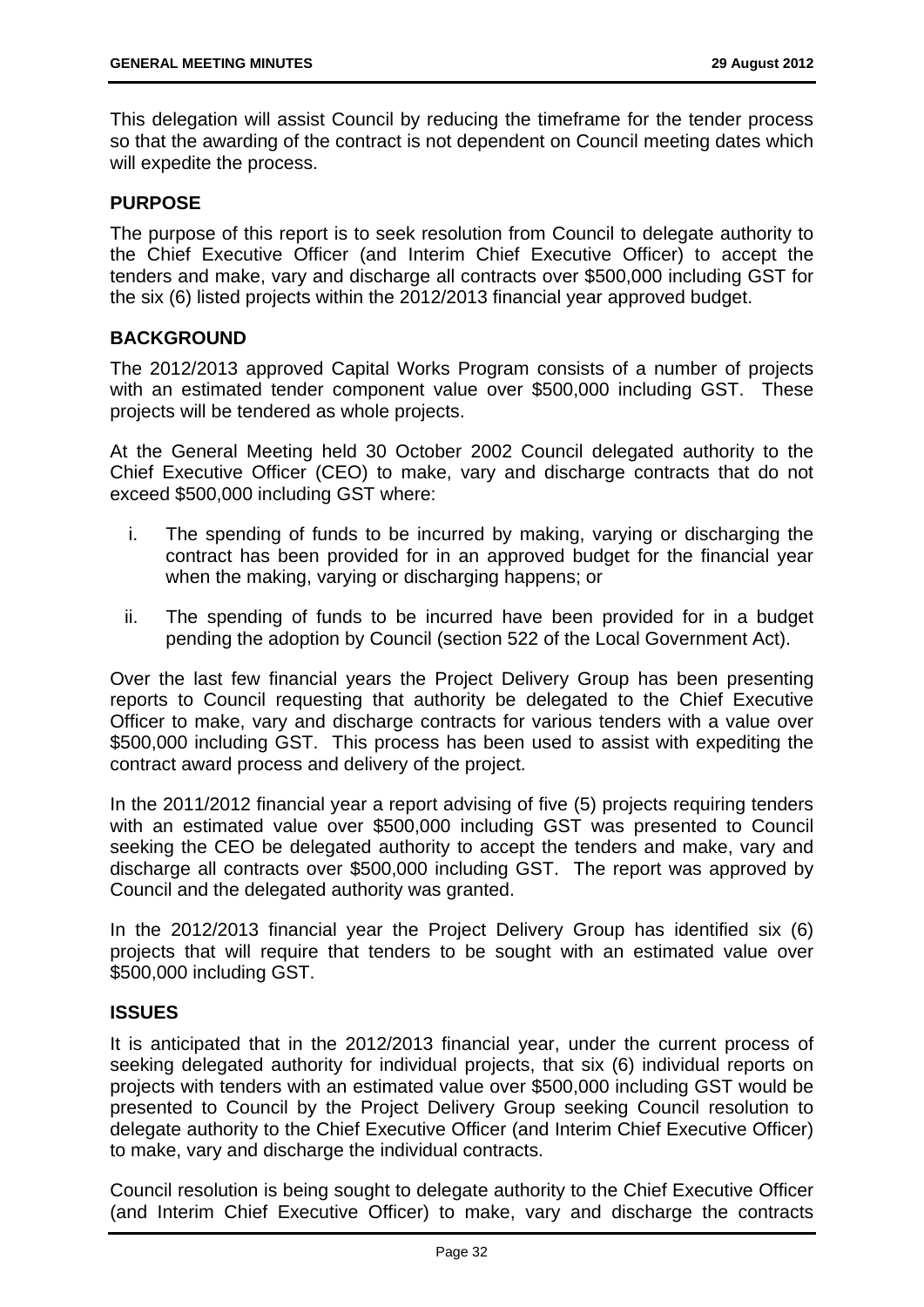associated with the six (6) projects listed in the table below. This one resolution will cover all of the contracts over \$500,000 including GST that are awarded for the following six (6) projects:

| <b>Project</b><br><b>Number</b> | <b>Project Name and Description</b>                                                                                                                                                        | <b>Budget</b><br><b>Allocated</b><br>2012/2013 |
|---------------------------------|--------------------------------------------------------------------------------------------------------------------------------------------------------------------------------------------|------------------------------------------------|
| 40065                           | 12 & 13 Seahaven Court, Cleveland (Raby Bay)<br>Revetment Wall and remediation works                                                                                                       | \$1,900,000                                    |
| 40066                           | Seacrest Court, Cleveland (Raby Bay)<br>Revetment Wall and remediation works at Lots 25 &<br>26                                                                                            | \$1,143,000                                    |
| 40137                           | <b>Williams Street Boat Ramp Extra CTU Parking</b><br>Design CTU parking as extension to existing parking<br>at William St boat ramp. This design is to work with<br>new boat ramp JN42318 | \$667,600                                      |
| 41710                           | <b>MBC Hilliard's Creek Crossing, Ormiston</b><br>Construct part Moreton Bay Cycleway including<br>boardwalk/cycle way linking Station St, Wellington Pt<br>to Hilliard St Ormiston        | \$2,237,500                                    |
| 42132                           | <b>Victoria Point Boat Ramp Floating Pontoon</b><br>Remove old plastic floating pontoon. Install new<br>concrete floating pontoon system                                                   | \$510,001                                      |
| 42318                           | <b>William Street Southern Ramp</b><br>Construct a two (2) lane boat ramp on the southern<br>side of the VMR facility at William St Boat Haven                                             | \$774,400                                      |

This delegation will assist Council by reducing the timing for the tender process so that the awarding of the contract is not dependent on Council meeting dates which will expedite the process.

All of the projects listed are to be managed by the Project Delivery Group in the 2012/2013 financial year and have been approved as part of the 2012/2013 budget approval process. The projects listed include major capital works only.

Should Council decide not to delegate authority to the Chief Executive Officer (and Interim Chief Executive Officer) it may result in delays with the awarding of contracts and the construction of the projects which could lead to additional costs to Council.

# **RELATIONSHIP TO CORPORATE PLAN**

### **9. An efficient and effective organisation**

Council is well respected and seen as an excellent organisation which manages resources in an efficient and effective way

9.7 Develop our procurement practices to increase value for money within an effective governance framework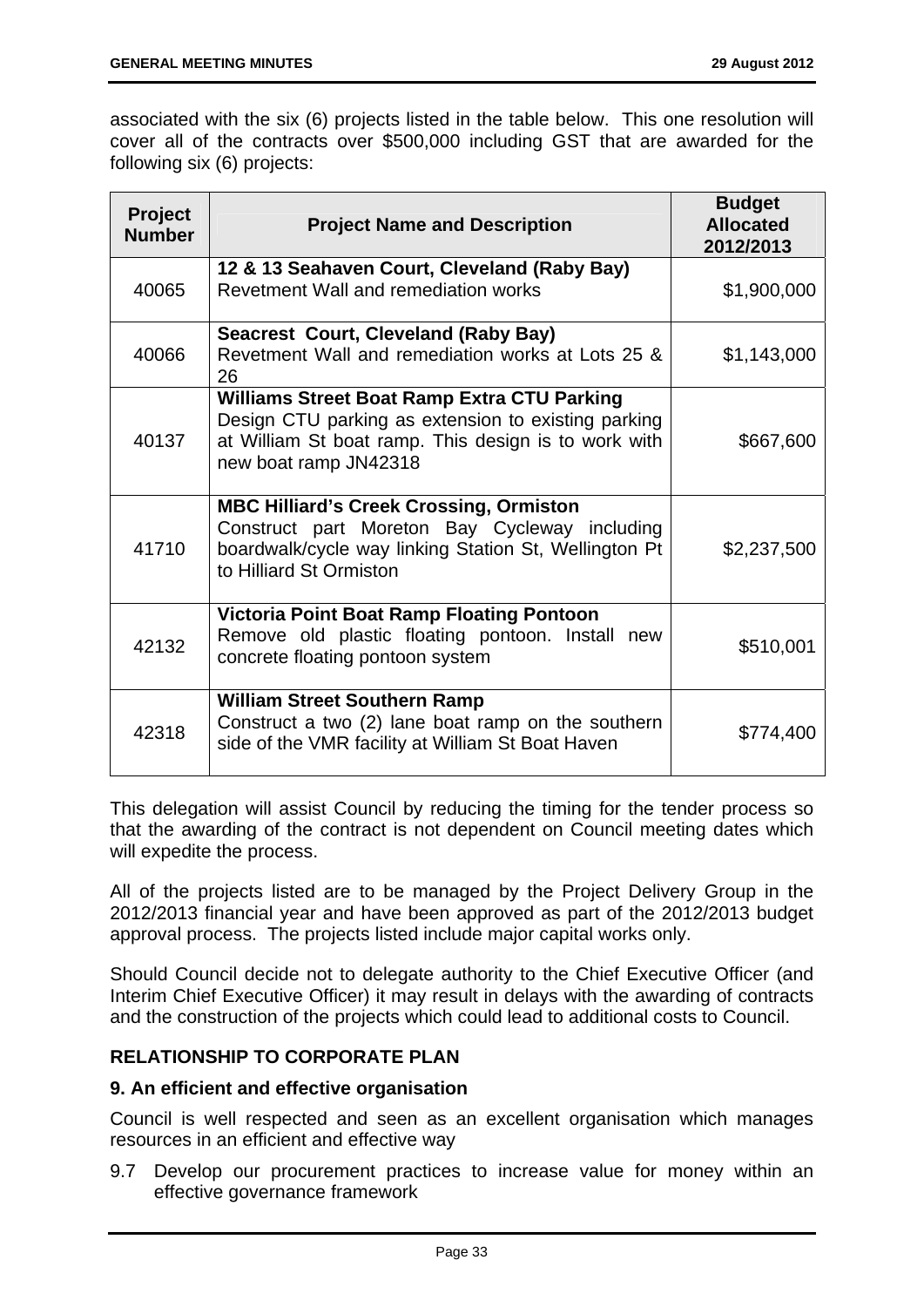# **FINANCIAL IMPLICATIONS**

The six (6) listed projects in this report are approved projects for the 2012/2013 financial year and have been approved as part of the budget approval process.

# **PLANNING SCHEME IMPLICATIONS**

It is considered that the outcome of recommendations in this report will not require any amendments to the Redlands Planning Scheme.

## **CONSULTATION**

The General Manager City Services, Group Manager Project Delivery Group, Service Manager Construction Projects Unit and the Service Manager Project Management Services Unit have been consulted in the preparation of this report and are supportive of the recommendation.

# **OPTIONS**

## **PREFERRED**

That Council resolve to: delegate authority to the Chief Executive Officer (and Interim Chief Executive Officer) under section 257(1)(b) of the *Local Government Act* 2009 to:

1. Accept the tenders and make, vary and discharge all contracts over \$500,000 including GST for the following six (6) projects within the 2012/2013 financial year approved budget;

| <b>Project</b><br><b>Number</b> | <b>Project Name and Description</b>                  | <b>Estimated</b><br><b>Value of</b><br><b>Tender</b><br>2012/2013 |
|---------------------------------|------------------------------------------------------|-------------------------------------------------------------------|
| 40065                           | 12 & 13 Seahaven Court, Cleveland (Raby<br>Bay)      | \$1,900,000                                                       |
| 40066                           | Lots 25 & 26 Seacrest Court, Cleveland<br>(Raby Bay) | \$1,143,000                                                       |
| 40137                           | Williams Street Boat Ramp Extra CTU<br>Parking       | \$667,600                                                         |
| 41710                           | <b>MBC Hilliard's Creek Crossing, Ormiston</b>       | \$2,237,500                                                       |
| 42132                           | Victoria Point Boat Ramp Floating Pontoon            | \$510,001                                                         |
| 42318                           | <b>William Street Southern Ramp</b>                  | \$774,400                                                         |

- 2. Amend all relevant documentation;
- 3. Act as Principal's Representative for these contracts; and
- 4. Delegate further, the Principal's Representative role to an appropriate senior officer within Council.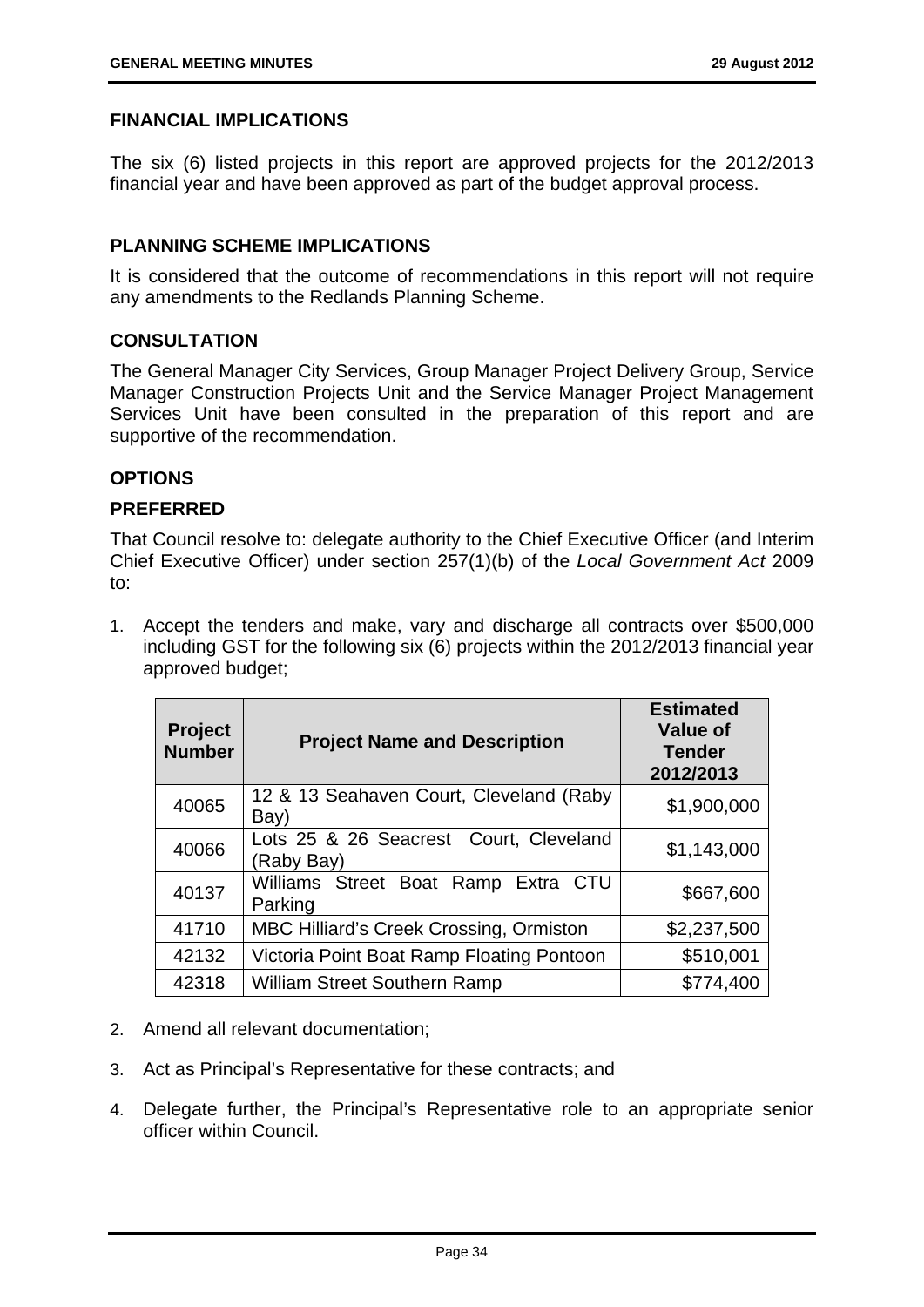# **ALTERNATIVE**

That Council resolve to not delegate this authority to the Chief Executive Officer (and Interim Chief Executive Officer) which may result in delays with the awarding of contracts and the construction of the projects which could lead to additional costs to Council.

# **OFFICER'S/COMMITTEE RECOMMENDATION/ COUNCIL RESOLUTION**

| Moved by:    | <b>Cr W Boglary</b> |
|--------------|---------------------|
| Seconded by: | <b>Cr P Bishop</b>  |

**That Council resolve to delegate authority to the Chief Executive Officer (and Interim Chief Executive Officer) under section 257(1)(b) of the** *Local Government Act 2009* **to:** 

**1. Accept the tenders and make, vary and discharge all contracts over \$500,000 including GST for the following six (6) projects within the 2012/2013 financial year approved budget;** 

| Project<br><b>Number</b> | <b>Project Name</b>                                |
|--------------------------|----------------------------------------------------|
| 40065                    | 12 & 13 Seahaven Court, Cleveland - Revetment Wall |
| 40066                    | Lots 25 & 26 Seacrest Court, Cleveland             |
| 40137                    | Williams Street Boat Ramp Extra CTU Parking        |
| 41710                    | <b>MBC Hilliard's Creek Crossing, Ormiston</b>     |
| 42132                    | Victoria Point Boat Ramp Floating Pontoon          |
| 42318                    | <b>William Street Southern Ramp</b>                |

- **2. Sign and amend all relevant documentation;**
- **3. Act as Principal's Representative for these contracts; and**
- **4. Delegate further, the Principal's Representative role to an appropriate senior officer within Council.**

**CARRIED** (en-bloc)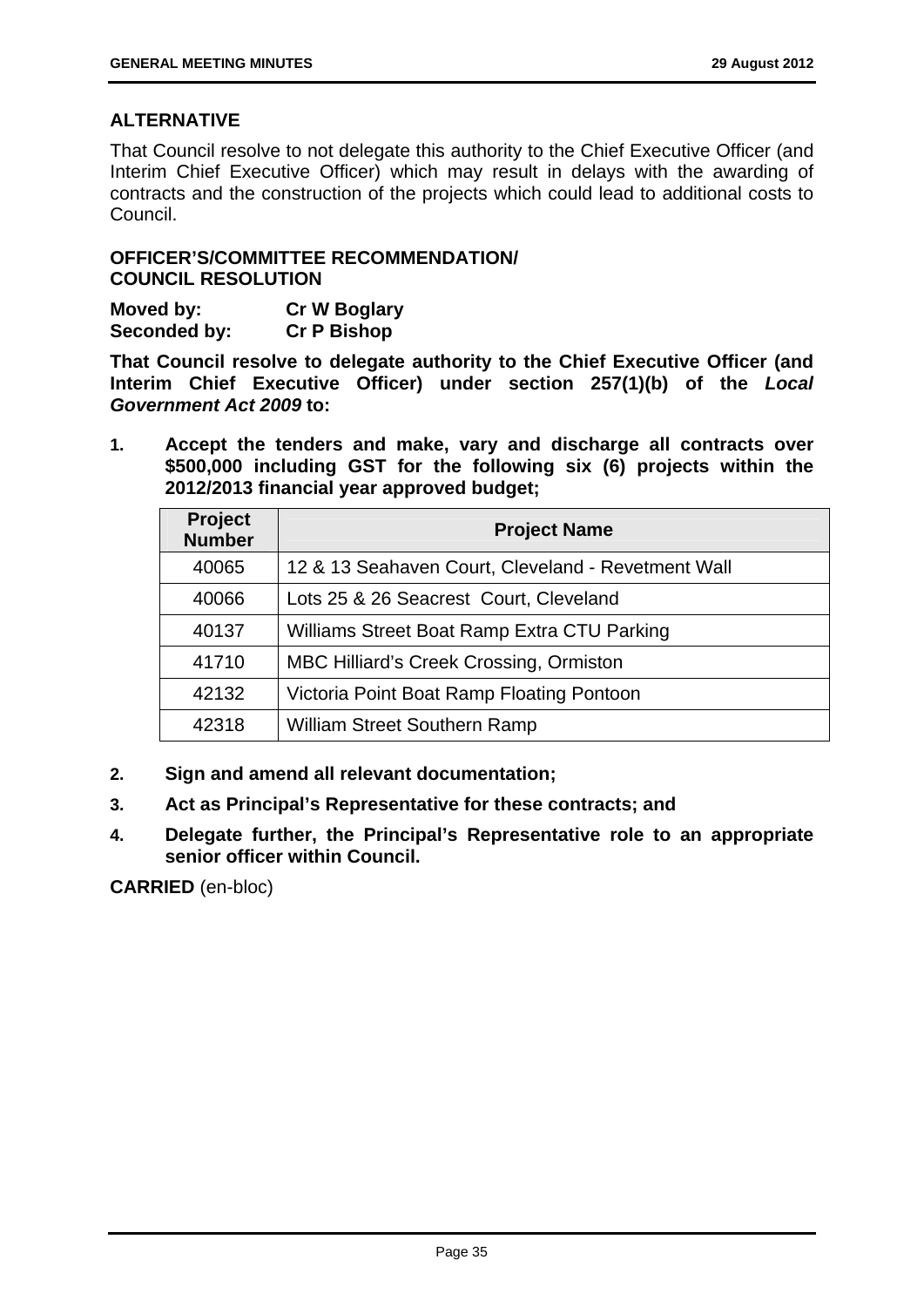## **12 ENVIRONMENT & PLANNING COMMITTEE – 8 AUGUST 2012**

| Moved by:    | Cr J Talty   |
|--------------|--------------|
| Seconded by: | Cr M Edwards |

That the Environment & Planning Committee Minutes of 8 August 2012 be received and items resolved under delegated authority be noted.

Environment & Planning Minutes 8 August 2012

#### CARRIED

### **ITEMS RESOLVED UNDER DELEGATED AUTHORITY**

- 12.2.1 South East Thornlands Sewer Notice of Intention to Rescind Committee Resolution made under Delegated Authority 17 July 2012.
- 12.2.2 Submission to State Development, Infrastructure and Industry Committee.

#### **12.1 CITY PLANNING & ENVIRONMENT**

# **12.1.1 ENVIRONMENTAL PROTECTION AND BIODIVERSITY CONSERVATION ACT 1999 LISTING OF KOALA AS VULNERABLE**

| <b>Dataworks Filename:</b>  | <b>EM Koala Conservation Management Policy and</b><br><b>Strategy</b>       |
|-----------------------------|-----------------------------------------------------------------------------|
| <b>Attachment:</b>          | <b>Interim Koala Referral Advice for Proponents</b>                         |
| <b>Responsible Officer:</b> | <b>Gary Photinos</b><br><b>Manager City Planning &amp; Environment</b>      |
| Author:                     | <b>Warren Mortlock</b><br><b>Principal Advisor Environmental Protection</b> |

#### **EXECUTIVE SUMMARY**

On 30 April 2012, Federal Environment Minister Tony Burke listed the combined Queensland, NSW and ACT koala populations as "vulnerable" on the national list of threatened species.

There is now an additional trigger for referral of proposed actions (development and works) under the *Environment Protection and Biodiversity Conservation Act* 1999 (EPBC Act) in Redland City. When triggered the EPBC Act process is an additional layer of approval for development to the existing Council /State approval through the Sustainable Planning Act 2009.

The most significant potential is that the Federal Minister may rule that any action (development) cannot proceed, over-riding an approval by the State.

It is recommended that Council note this listing, and assess planned projects and works for possible referral, while continuing to liaise with the Minister's Department about the process for referral and the impacts this may have on the Redland Planning Scheme.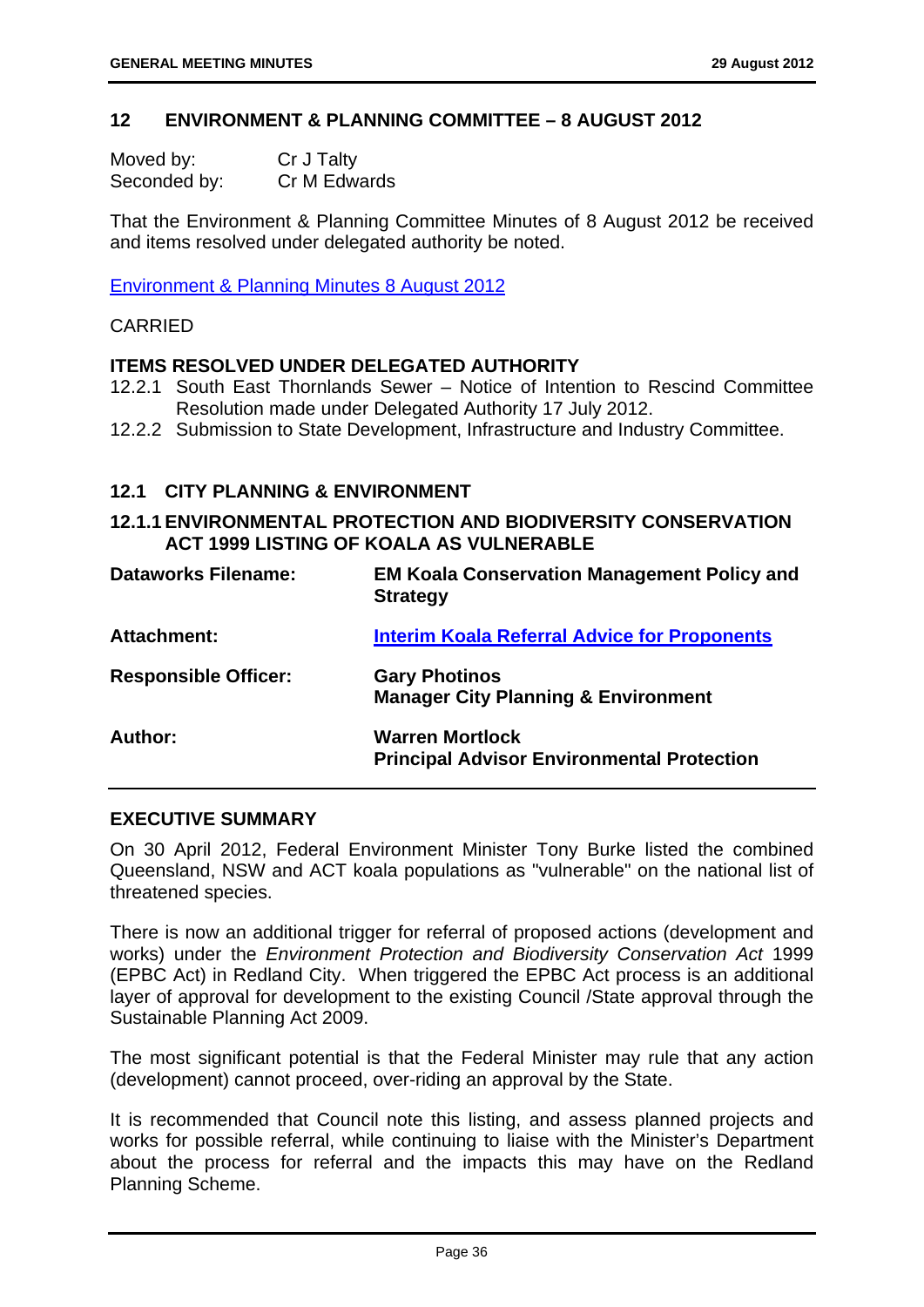# **PURPOSE**

- Describe the relevance to Redland City of including koala populations as "vulnerable" on the national list of threatened species.
- Describe the issues that the listing raises for Council
- Resolve immediate responses.

# **BACKGROUND**

- On 30 April 2012, Federal Environment Minister Tony Burke administering the *Environment Protection and Biodiversity Conservation Act* 1999 (EPBC Act) listed the combined Queensland, NSW and ACT koala populations as "vulnerable" on the national list of threatened species after a Senate Inquiry last year found that numbers were declining in Queensland and NSW.
- In March 2004, the koala was listed as vulnerable protected wildlife throughout the South East Queensland Bioregion under the Queensland *Nature Conservation Act* 1992. Under the Act it is a protected species and cannot be taken, used or kept without a permit in all but prescribed and exceptional circumstances, such as rescue or veterinary care. There is no relationship between the State and Commonwealth lists of threatened species.
- The *South East Queensland Regional Plan (SEQRP) 2009-2031* aims to enhance koala populations in the region through protection, management and achievement of a net gain in koala habitat and by managing conflict with urban development.
- This aim is supported by State Planning Policy 2/10: Koala Conservation in South East Queensland (SPP) and South East Queensland Koala Conservation State Planning Regulatory Provisions (SPRP) both commenced on 31 May, 2010.
- July 2009, Council wrote to the State Government requesting that the Koala be immediately listed as endangered under the *Nature Conservation Act*, in accordance with the resolution of Redland City Council's General Meeting on 29 July (Item No 10.4.1):
- Nov 2009, Council wrote to the Federal Government asking that the koala be declared as critically endangered in the Koala Coast under the EPBC. Also in a submission to the Australian Government's Department of Environment, Heritage, Water and the Arts regarding the draft national Koala Conservation and management strategy 2009-2010, Council called on the Australian Government to list the Koala as a vulnerable species, throughout its natural range.

# **ISSUES**

### **What does the listing mean?**

In simplest terms, the listing of the koala as a threatened species means that there is now an additional trigger for referral of proposed actions (development and works) under the EPBC Act operation in Redland City - on the mainland and North Stradbroke Island (NSI) as there are no koala populations on the Southern Moreton Bay Islands (SMBI).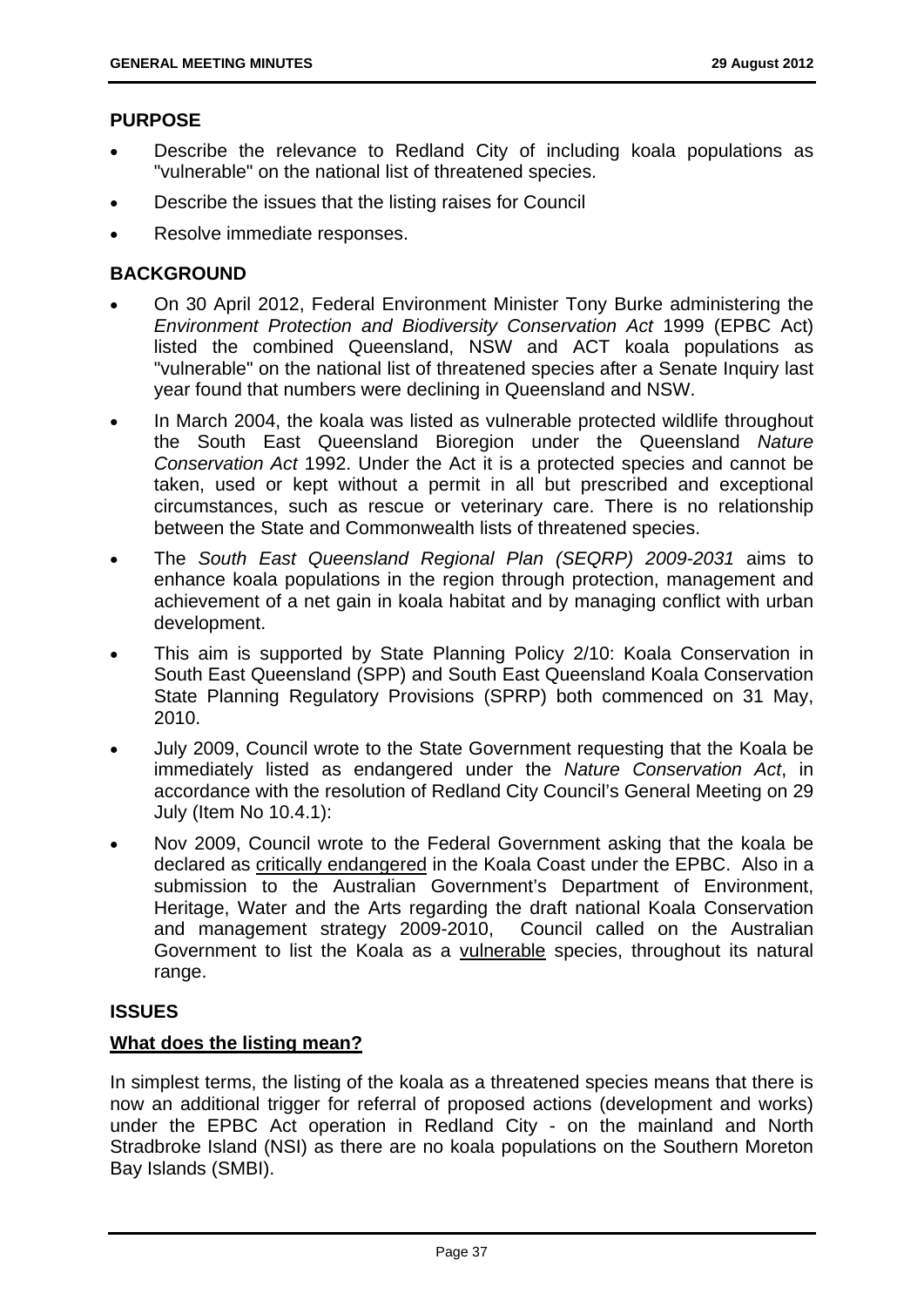Referrals of actions (development) to the Federal Minister under the EPBC Act are not new in Redlands. The Ramsar listing of Moreton Bay and other listed threatened species have triggered referrals in the past.

There are 4 ways that a proposed action can be referred to the Environment Minister under the EPBC Act:

- a) Referral by person (or Council) taking the action
- b) Referral by a person, State Government or local council that becomes aware of an action
- c) Environment Minister can request or 'call in' a controlled action
- d) Referral by a Commonwealth agency that becomes aware of an action

The trigger for referral is any *action that has, will, or is likely to have a significant impact on a matter of national environmental significance*, where the terms in bold italic are all critical and defined under the EPBC Act. Guidelines issued by the Department of Sustainability, Environment, Water, Population and Communities (SEWPaC) include:

- a. *Interim koala referral advice for proponents*,
- *b. Koala Species Listing Factsheet*
- *c. Significant impact guidelines 1.1 Matters of Environmental Significance*

The SEWPaC responds to a referral advising of whether the proposed action:

- a) Is not likely to have significant impact and does not need approval;
- b) Is not likely to have significant impact if undertaken in a specific manner;
- c) Is likely to have significant impact and does need approval;
- d) Has unacceptable impacts and cannot proceed.

There is no appeal against the merits of a Federal decision to approve (or refuse) development, but the Federal Minister must follow the proper process or be subject to judicial review. There are significant penalties for taking a controlled action without approval or breaching approval conditions, which either the Environment Minister or any member of the public can take Court action to enforce.

From a wider perspective, the listing adds further weight to calls for better protection for some koala populations. There is clearly potential for the Federal Minister to have profound impacts on protection and management of the koala in Qld, NSW and ACT.

The listing means that there is sufficient science that the koalas in Queensland are vulnerable to leading to extinction. This places a special focus on the geographically isolated and rapidly declining koala population of the Koala Coast and in particular of Redland City (where the bulk of the koala population of the Koala Coast live). The Queensland Department of Environment and Heritage Protection (DEHP) considers the Koala Coast to be "arguably Australia's most significant natural koala population".

# **An additional layer of approval for development**

When triggered the EPBC Act process is an additional layer of approval for development to the existing Council /State approval through the Sustainable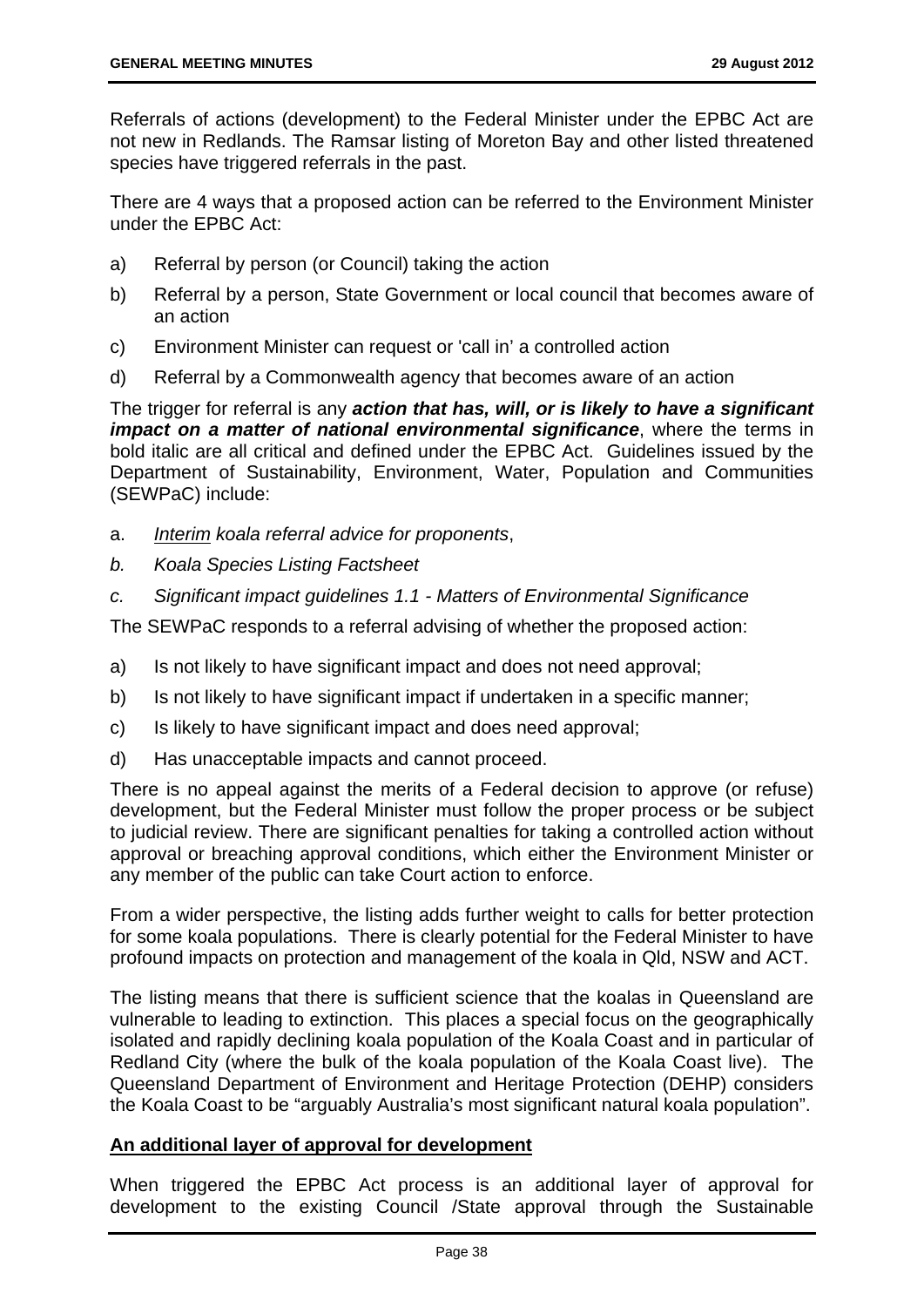Planning Act 2009 (SPA). The Federal Minister makes an approval decision under EPBC Act criteria, and the Council /State separately approve development under SPA and associated policy and criteria.

To minimise duplication, the bilateral agreement between Queensland Government and the Commonwealth (2009), allows that they both use a single environmental assessment report developed by the proponent under State environmental assessment processes in (only) the following three instances:

- a) Environmental Impact Statements under section Chapter 9, Part 2 of the Sustainable Planning Act 2009 (SPA) (Chapter 5, Part 8 of the *Integrated Planning Act* (rarely used);
- b) Environmental Impact Statements under Chapter 3 of the *Environmental Protection Act* (used for mining);
- c) Environmental Impact Statements under Part 4, Division 3 of the *State Development and Public Works Organisation Act* (most frequently used).

Redland City is a special case. It is already apparent that the guidelines were written mainly for large koala habitat in broad hectare or rural situations, and are now being interpreted for application to the heavily fragmented urban koala habitat and the urban Koalas of Redland City. Our city is already a highly regulated place for Koala protection and management, at the State and local level. In the Koala Coast, the SEQRP / SPP / SPRP package of legislation already operates and the State Government's Koala Crisis Response Strategy of 2008 continues to have a primary focus. In addition, in Redland City, the Redlands Planning Scheme and Council's Koala Strategy, Biodiversity Strategy, local laws, and extension programs, all bring additional controls and/or management advice into play.

The most significant potential of the EPBC referral is that the Federal Minister may rule that any action (development) cannot proceed, over-riding an approval by the State. In particular, this could have significance for resource areas and major developments currently `facilitated' in koala habitat areas by offset arrangements under the SPA.

# **Council needs to review significant development and non development works and operations.**

The EPBC referral requirement has already commenced, but there are clearly still a lot of uncertainties and the Interim Guidelines are brief and not likely to be finalised in the short term. In the meantime, Council should adopt the precautionary principle in the decision process regarding its own "actions", which includes capital works and operations (whether or not they are considered 'development' as defined under the SPA).

Council Officers have been notified of the need to undertake an assessment of whether a Council action is likely to or will have significant impact on koalas in Redlands and therefore whether referral is required.

At this stage it is understood that under the EPBC '*Interim koala referral advice for proponents'*: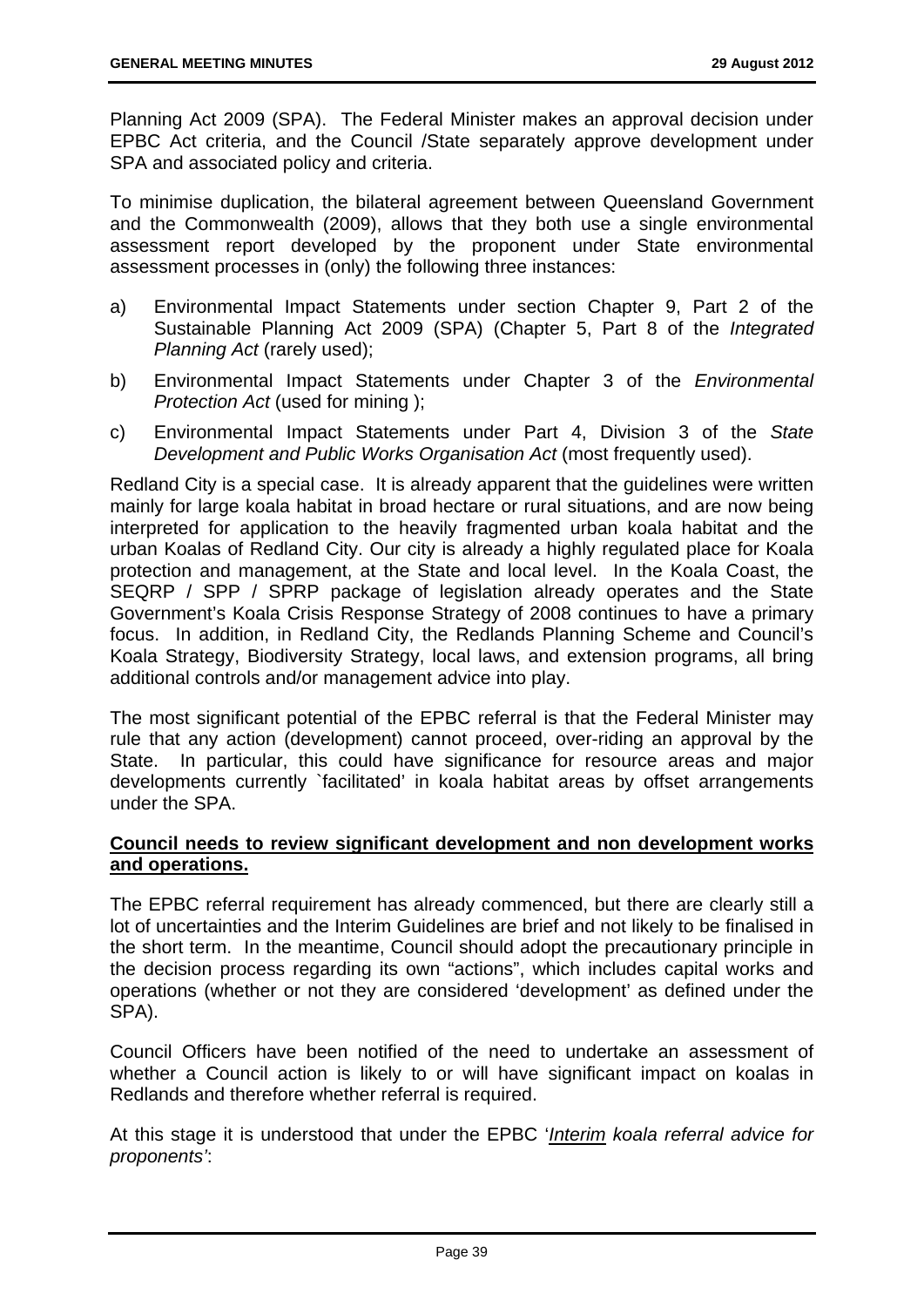- a) Some items on Council's capital works and operational works programs may include development, projects, undertakings or activities that meet the test as 'actions'
- b) Many such actions (located outside of SMBI) will occur where there are koala habitat/populations that meet the test as 'matters of national environmental significance'.
- c) Many such actions occur where these koala populations meet the 'important populations' tests;
- d) Therefore the remaining and most frequently crucial test is about whether 'there is likely to be significant impact' from such actions. The long standing '*Significant impact guidelines 1.1 - Matters of Environmental Significance'* are relevant here but need to be interpreted as soon as possible to provide more detailed guidance on this final test for Council officers.

The following are examples of detailed issues with the Guidelines that need resolution:

- a) The trigger for vegetation clearance that would constitute significant impact is one koala habitat tree, and is likely to be much less than the next legislative threshold which is 500m2 as used under the SPRP. What is the threshold? We may not know until the first referrals are made. Removal of one significant tree, or a small group of significant trees used as a 'stepping stone' between habitat by koalas could be considered as having significant impact that could lead to the long term decrease in the size or area of occupancy of an important population, or fragment an existing population into two or more populations.
- b) How do we understand similar thresholds for development that increase the number of dogs or the numbers of vehicles?
- c) What actions that Council carries out that may be considered 'lawful continuations of land use that commenced before 16 July 2000' and therefore are exempted from referral.
- d) Where in Redlands is considered koala habitat, as there is some disagreement between Council and DEPH over this issue. The EPBC guidelines recommend the DEPH koala survey and habitat assessment survey approach as benchmark – which Council is broadly happy to use. However, there are issues about how this data is analysed and the concern that lines may have been drawn on some maps more to facilitate development than to protect koalas. Consequently, the State Government's (GHD derived) SPP habitat values map and SPRP mapping are likely to figure prominently in establishing where koala habitat is present – even though this mapping is not well regarded by local governments in SEQ. Problematic for Council may be the areas shown by the State in this mapping as: 'generally not suitable'– including many urban areas – or 'low value' bushland habitat such as much of NSI.
- e) The resolution of State mapping is coarse it uses 25 metre wide 'pixels' and there are alignment, boundary and triggering issues that cause problems. Council has already advised the DEPH that the SPP/SPRP mapping is at odds with Council's understanding of koala habitat and in particular the widespread occurrence of koalas across all urban areas. Any variation of the SPP/SPRP mapping promoted by Council would need approval and endorsement of the State – for example through the RPS 2015 process.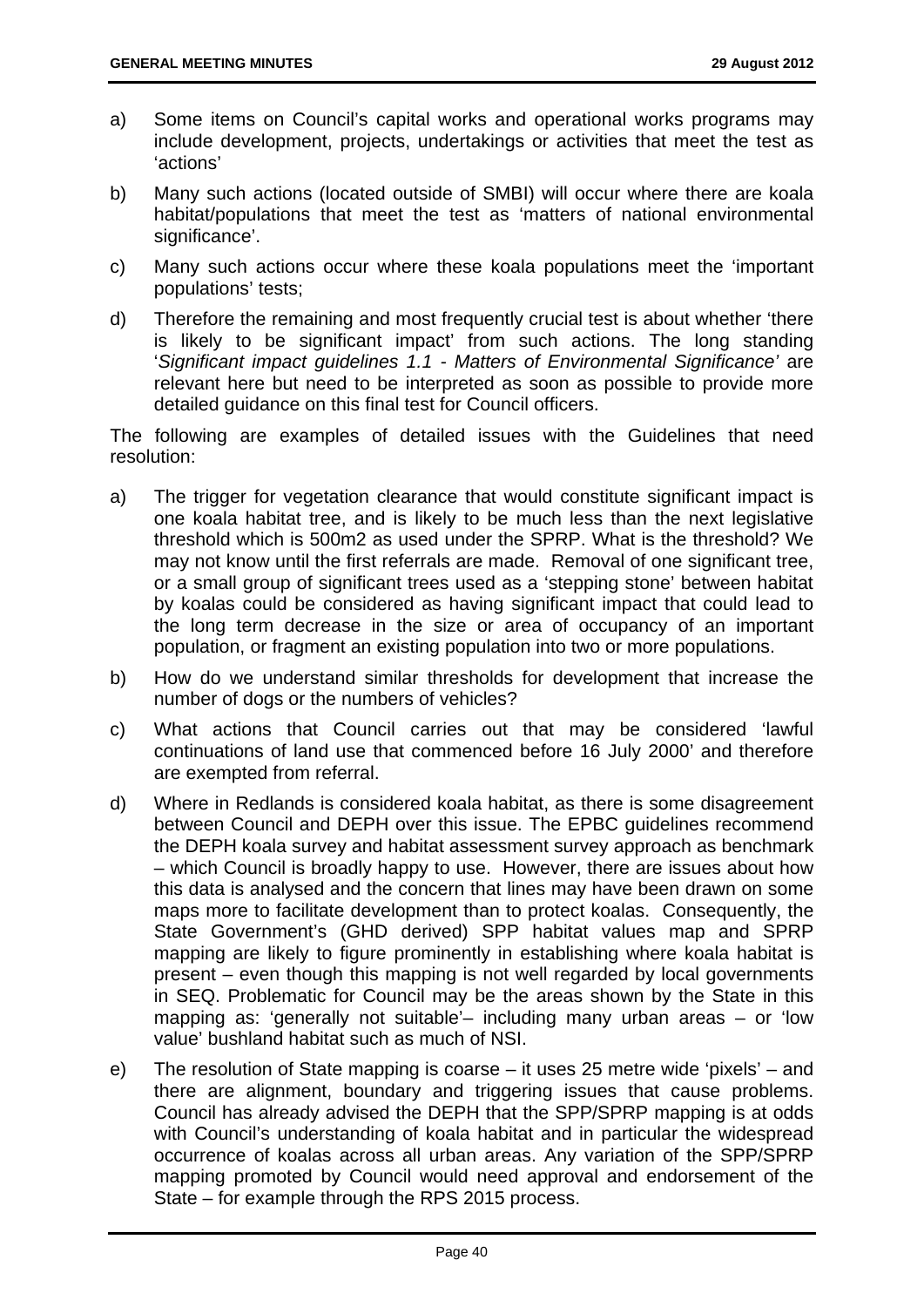### **Mt Cotton Residential Land Development May be Called In.**

The listing and assessment process potentially brings into question the remaining stages of committed residential development at Mt Cotton. The recently revised residential land availability study for the City, has highlighted that 53 hectares of residential zoned land at Mt Cotton is also identified as high or medium value koala bushland in the SEQ SPP 2/10 habitat mapping. The removal of 50+ hectares of koala bushland is very likely to be referred and trigger as operational works.

# **Strategic Assessment Pathway Process and the Involvement of the State Government**

Another approval pathway under the EPBC Act is Strategic Assessment under Part 10. This allows the Minister to endorse a 'policy, plan or program' that relates to whole classes of proposed actions which are likely to have significant impacts on one or more matters of national environmental significance. The State Government's SPP/SPRP and Council's Koala Conservation Policy and Strategy, or new plans that might be referred to as Koala Area Development Plans in key urban locations are all candidates and could facilitate compliant development and reduce red-tape.

Council might advocate in the community's interest that the State take this matter up with the Federal Government, as this matter affects three Councils and all levels of government as well as the communities of the entire Koala Coast. An alternative might be to advocate to other Koala Coast Councils to participate in a partnership joint strategic approach. However, such a plan would also undoubtedly need State government endorsement for the Federal Government to adopt it for use under the EPBC.

# **RELATIONSHIP TO CORPORATE PLAN**

### **1. Healthy natural environment**

A diverse and healthy natural environment, with an abundance of native flora and fauna and rich ecosystems will thrive through our awareness, commitment and action in caring for the environment.

- 1.1 Increase biodiversity by taking informed action to protect, enhance and manage our local ecosystems
- 1.2 Stop the decline in population of the koala and other species at risk through advocacy, protecting and restoring vital habitat and increasing community engagement and action

### **2. Wise planning and design**

We will carefully manage population pressures and use land sustainably while advocating and taking steps to determine limits of growth and carrying capacity on a local and national basis, recognising environmental sensitivities and the distinctive character, heritage and atmosphere of local communities. A well-planned network of urban, rural and bushland areas and responsive infrastructure and transport systems will support strong, healthy communities.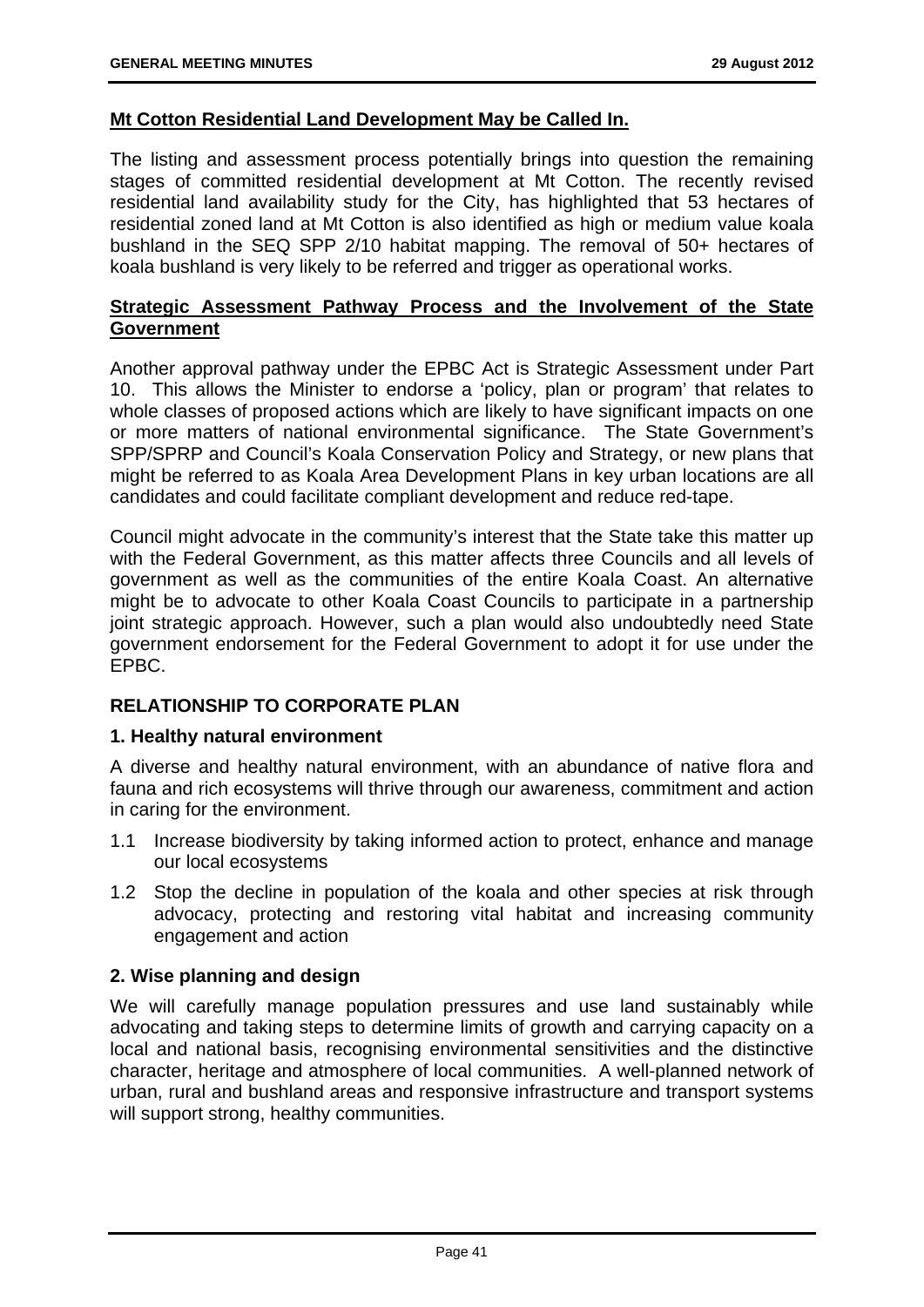### **FINANCIAL IMPLICATIONS**

This recommendation does not require any change to the current year's budget. Future budget allocations will be determined as the number and impact of referrals is better understood – initially on a case by case basis.

#### **PLANNING SCHEME IMPLICATIONS**

The City Planning and Environment Group was consulted and it is considered likely that the listing will result in some future amendments to the Redlands Planning Scheme. The recommendations in this report seek to further clarify what these changes could or should be.

#### **CONSULTATION**

Sustainable Assessment, City Planning and Environment, Compliance and Community Standards, City Spaces, City Infrastructure, Redland Water and Project Delivery Group officers were all asked to comment on this report – and a number did so. Officer's attended a briefing session by Department of Sustainability, Environment, Water, Population and Communities, and there have been ongoing communication with officers from that Department since.

### **OPTIONS**

### **PREFERRED**

That Council resolve to:

- 1. Note the listing of the combined Queensland, NSW and ACT koala populations as "vulnerable" on the national list of threatened species and the relationship to triggers under the EPBC Act for referral of Council works, Council development and proposals for works and development by others in the community.
- 2. Write to the Federal Environment Minister seeking clarification regarding the issues raised in this report.
- 3. Advocate that the State Government undertake a Strategic Assessment process under the EPBC on behalf of Local Government, in particular focussing on the Koala Coast.

# **ALTERNATIVE**

That Council advise otherwise.

### **OFFICER'S/COMMITTEE RECOMMENDATION/ COUNCIL RESOLUTION**

| Moved by:    | <b>Cr J Talty</b>   |
|--------------|---------------------|
| Seconded by: | <b>Cr M Elliott</b> |

**That Council resolve to:** 

- **1. Note the listing of the combined Queensland, NSW and ACT koala populations as "vulnerable" on the national list of threatened species and the relationship to triggers under the EPBC Act for referral of Council works, Council development and proposals for works and development by others in the community;**
- **2. Write to the Federal Environment Minister seeking clarification regarding the issues raised in this report; and**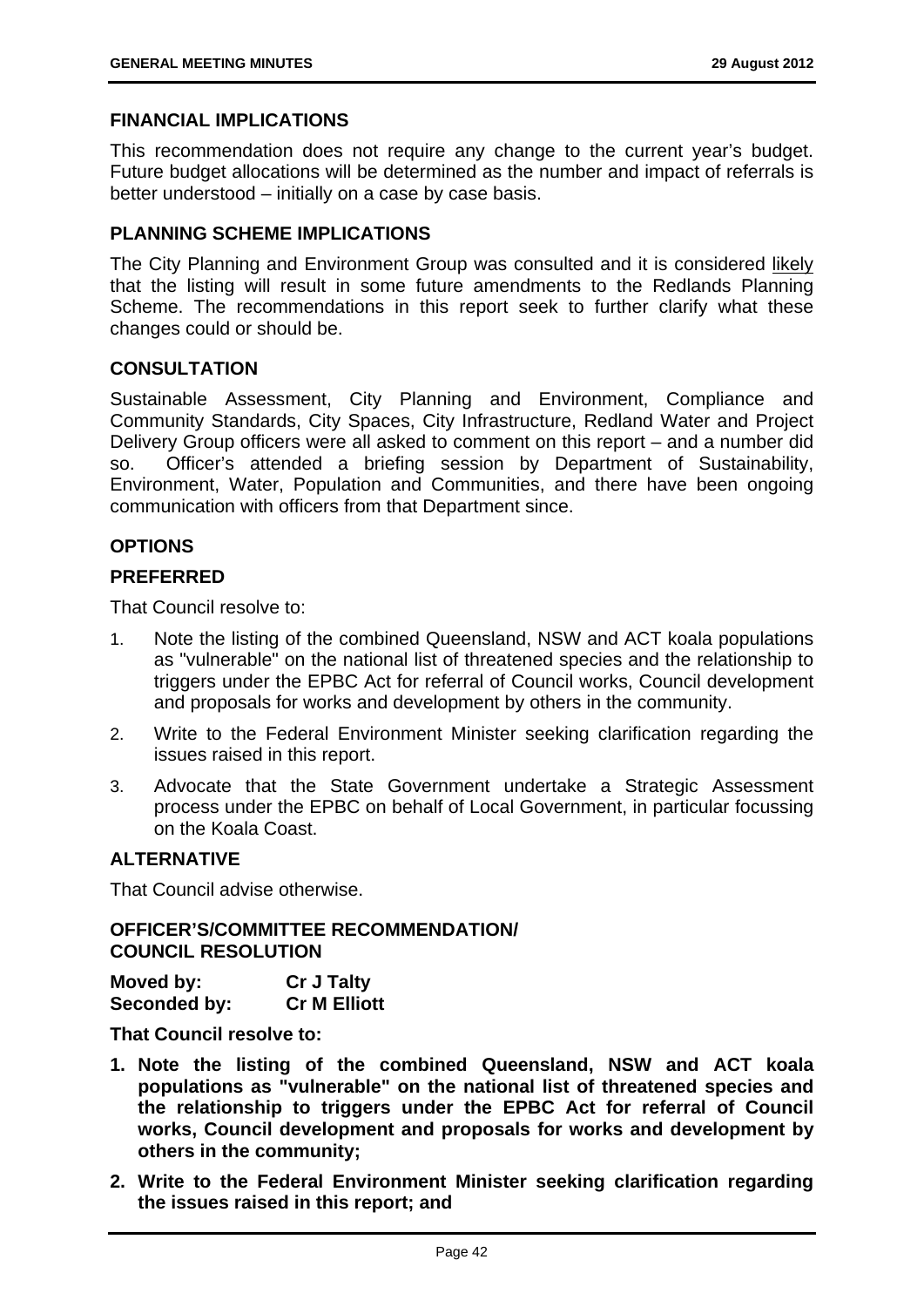**3. Advocate that the State Government undertake a Strategic Assessment process under the EPBC on behalf of Local Government, in particular focussing on the Koala Coast.** 

**CARRIED** (en-bloc)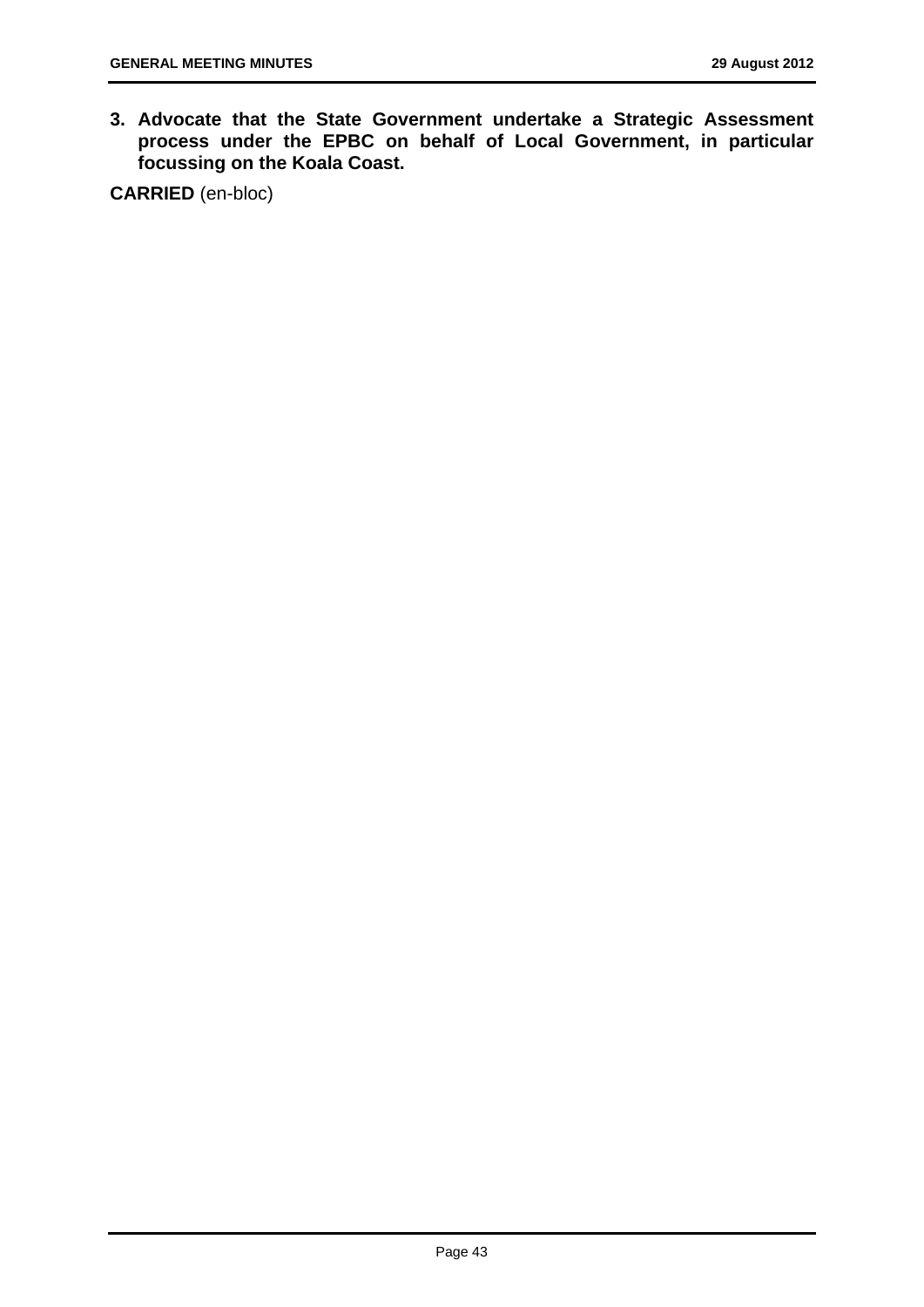## **12.1.2 PERMANENT ROAD CLOSURE - GODDARD ROAD AND WRIGHTSON ROAD, THORNLANDS**

| <b>Dataworks Filename:</b>  | <b>RTT - Road Closures Permanent</b>                                                                                 |
|-----------------------------|----------------------------------------------------------------------------------------------------------------------|
| <b>Attachments:</b>         | <b>Attachment 1 Kinross Road Structure Plan</b><br><b>precincts</b><br><b>Attachment 2 Location of road closures</b> |
| <b>Responsible Officer:</b> | <b>Gary Photinos</b><br><b>Manager City Planning &amp; Environment</b>                                               |
| Author:                     | Vanessa Mogg<br><b>Strategic Planner</b>                                                                             |

## **EXECUTIVE SUMMARY**

At Council's General Meeting held on 25 January 2012 the following motion was carried:

*"a report be prepared to facilitate the closure of sections of Goddard Road and Wrightson Road, Thornlands which are shown as part of the greenspace network on the Kinross Road Structure Plan."* 

This report addresses the motion by recommending the permanent closure of part of the unformed Goddard Road and the entire unformed Wrightson Road under both the *Local Government Act 2009* and the *Land Act 1994*.

The Local Government Act road closure only applies to the traffic use of the road, while the Land Act closure relates to the change of land tenure. As part of the Land Act road closure process, it is further recommended that the unformed roads be amalgamated with adjoining current and future state reserves with Council as trustee.

The closures of both unformed roads support the on-going delivery of the Kinross Road Structure Plan. In particular, the closure contributes to the delivery of the eastwest habitat corridor of the Plan.

# **PURPOSE**

That Council resolve to:

- permanently close part of the unformed Goddard Road and Wrightson Road, Thornlands under Section 69 of the *Local Government Act 2009*;
- make an application under Section 99 of the *Land Act 1994* for a permanent road closure for part of the unformed Goddard Road and Wrightson Road, Thornlands to the Department of Natural Resources and Mines [DNRM]; and
- that the land area resulting from the road closures be amalgamated with adjoining reserves.

# **BACKGROUND**

Kinross Road is a declared Master Planned Area under Section 133 of the *Sustainable Planning Act 2009*. At Special Meeting held on 21 December 2011, Council adopted the Structure Plan for the Kinross Road Master Planned Area.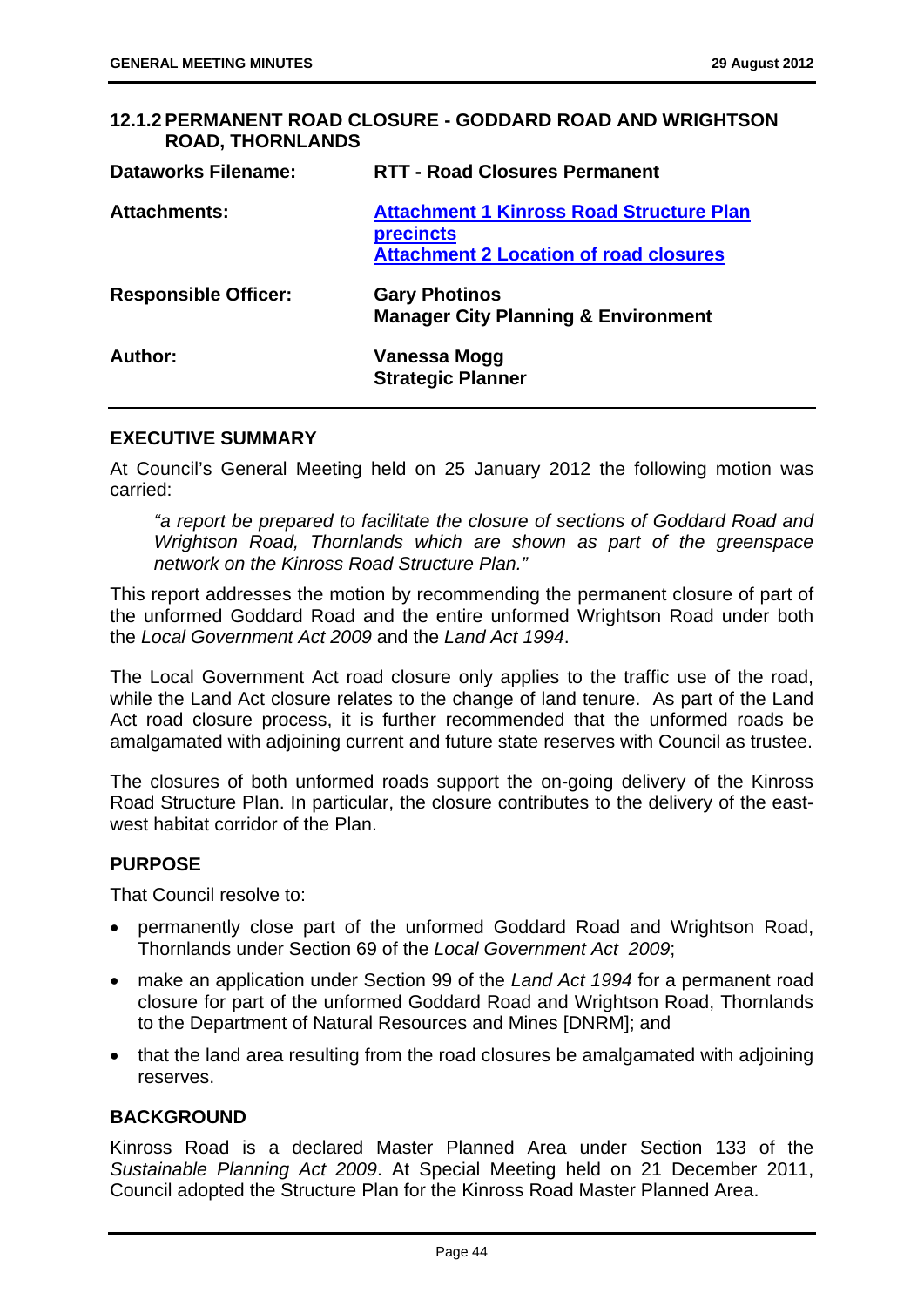The Structure Plan contains seven precincts and a number of sub-precincts [see Attachment 1]. Both the unformed Wrightson Road and the part of Goddard Road not required for traffic purposes are identified within Greenspace Precinct.

The inclusion of both subject unformed roads within the Greenspace Precinct recognises the need to permanently close both roads and integrate the road land into the broader Greenspace Precinct.

The identified closure of both subject roads is based on significant traffic and ecological investigations undertaken in the preparation of the Structure Plan. These studies found that both roads are not required for traffic purposes, contain significant ecological values and form part of a major east-west habitat corridor.

In particular, the traffic investigations reviewed the suitability of Goddard Road and Wrightson Road for access to the new structure planned community and found both to be unsatisfactory on traffic grounds and identified alternative traffic routes making both unnecessary. Whereas ecological investigations identified that part of Goddard Road and most of the Wrightson Road had significant ecological values associated with koala habitat that warranted protection from development. To achieve this outcome both were included in the Greenspace Precinct of the Structure Plan and form part of the major east-west habitat corridor.

Following adoption of the Structure Plan, the following notice of motion was carried at the 25 January 2012 General Meeting:

*"a report be prepared to facilitate the closure of sections of Goddard Road and Wrightson Road, Thornlands which are shown as part of the greenspace network on the Kinross Road Structure Plan."* 

# **ISSUES**

# **Permanent Road Closure** *Land Act 1994***: Changing the Tenure of the Land**

Under section 99 of the *Land Act 1994*, Council may make application to permanently close part of the unformed Goddard Road and the entire unformed Wrightson Road Thornlands to the Department of Natural Resources and Mines [DNRM] which will change the tenure of the land to reserve for park purposes. As part of the Land Act road closure process, both roads can also be amalgamated with adjoining state reserves.

To support the delivery of the Kinross Road Structure Plan it is recommended that both subject roads be permanently closed under the *Land Act 1994*. It should be noted that the process of permanent road closure, tenure change and amalgamation can take several years to be completed.

# **Applications/Appeals**

Council is in the final stage of finalising long-standing applications/appeals on land adjoining both proposed road closures. As part of this process, land subject to the applications/appeals and identified in the Greenspace Precinct of the Kinross Road Structure Plan is being dedicated to the State with Council as trustee for park purposes.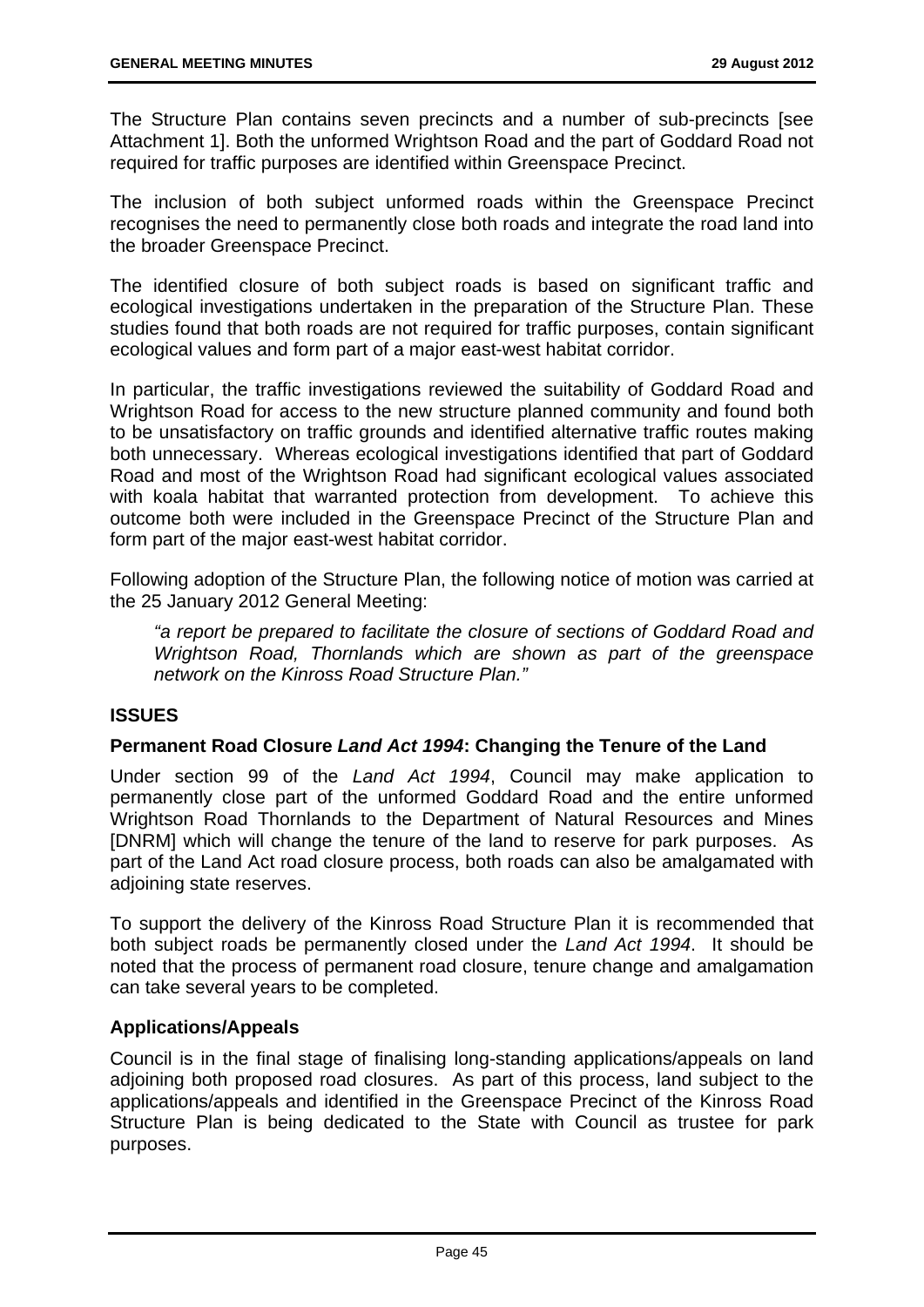Any action on the proposed permanent road closures under the Land Act will not commence until such time that the land dedication process associated with the application is finalised and the land transferred to the state on the following grounds:

- the precise location for the Goddard Road closure will be known [see Attachment 2 for an indicative location of the proposed road closures];
- the ability to integrate the road closures and with the amalgamation of the resulting land and the future adjoining State reserves; and
- contemporary survey information will be available for the area that will reduce the survey work needed for the road closures potentially reducing costs to the community.

## **Permanent Road Closure to All Traffic;** *Local Government Act 2009*

As an initial step, under section 69 of the *Local Government Act 2009* Council, by public notice, may close a road permanently if there is another road or route reasonably available for use by traffic. This action is not dependant on the finalisation of the appeals and can be commenced at any time.

It is recommended that both subject roads be permanently closed to all traffic use as an initial step while the State reserves are being created and the subsequent application for permanent road closure and amalgamation are undertaken recognising this process may take several years to complete.

## **Summary**

In summary, it is recommended that Council permanently close the subject unformed roads under section 69 of the *Local Government Act 2009* to all traffic as an initial measure. This action does not change the land tenure of the road and only allows Council to take measures to ensure traffic does not use these roads.

It is further recommended that application be made section 99 of the *Land Act 1994* to permanently close both subject roads, change the tenure of the land and have it amalgamated with adjoining State reserves once these reserves have been created.

# **RELATIONSHIP TO CORPORATE PLAN**

The recommendation primarily supports Council's strategic priorities for a healthy natural environment and wise planning and design.

### **1. Healthy natural environment**

A diverse and healthy natural environment, with an abundance of native flora and fauna and rich ecosystems will thrive through our awareness, commitment and action in caring for the environment.

1.1 Increase biodiversity by taking informed action to protect, enhance and manage our local ecosystems

### **5. Wise planning and design**

We will carefully manage population pressures and use land sustainably while advocating and taking steps to determine limits of growth and carrying capacity on a local and national basis, recognising environmental sensitivities and the distinctive character, heritage and atmosphere of local communities. A well-planned network of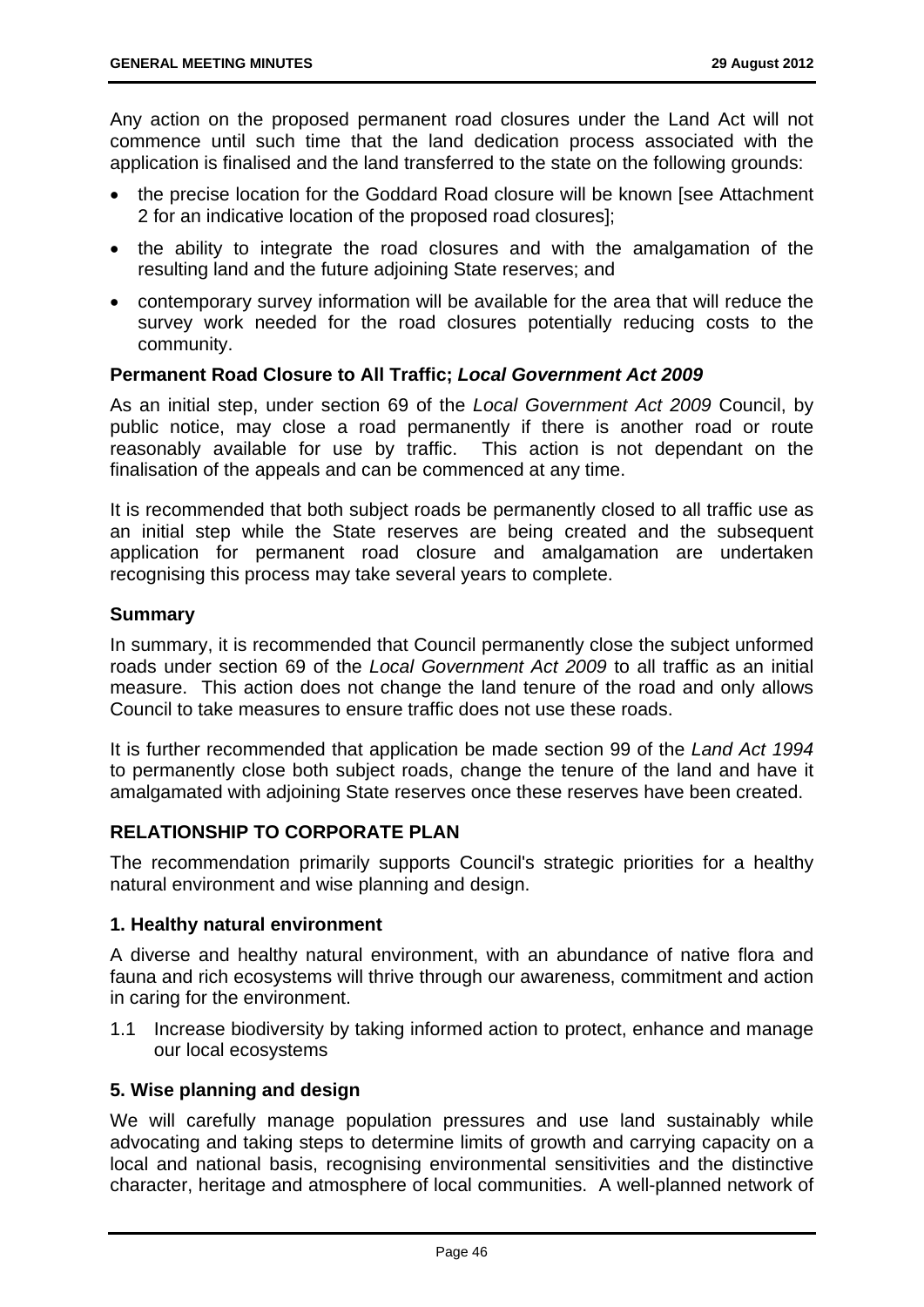urban, rural and bushland areas and responsive infrastructure and transport systems will support strong, healthy communities.

5.10 Maintain the quality and liveability of residential areas and protect natural resources

# **FINANCIAL IMPLICATIONS**

It is estimated that the overall cost of both road closures and amalgamation will be in the order of \$10,000. This includes the advertising of the road closures, lodgement of an application to the State Government for permanent road closure and amalgamation including the necessary survey plans.

# **PLANNING SCHEME IMPLICATIONS**

The City Planning and Environment Group prepared this report and it is considered that the recommendations in this report will require amendments to the zoning of the land that forms the unformed roads to the Redlands Planning Scheme [Open Space to Conservation Sub-Area CN1] following permanent road closure.

# **CONSULTATION**

The City Infrastructure Group, Sustainable Assessment Group and City Services Unit were consulted in the preparation of this report.

## **OPTIONS**

## **PREFERRED**

That Council resolve as follows:

- 1. That under the provisions of section 69 of the *Local Government Act 2009* to permanently close the following roads to all traffic:
	- a. part of the unformed Goddard Road not required for traffic purposes; and
	- b. the unformed Wrightson Road; and
- 2. That under the provisions of section 99 of the *Land Act 1994*:
	- a. To make an application to permanently close the aforementioned roads; and
	- b. That land from these road closures be amalgamated with adjoining State reserves; and
- 3. That the Chief Executive Officer be authorised to sign all associated documentation associated with the road closures and amalgamation.

# **ALTERNATIVE**

That Council resolve as follows:

- 1. That under the provisions of section 69 of the *Local Government Act 2009* to permanently close the following roads to all traffic:
	- a. part of the unformed Goddard Road not required for traffic purposes; and
	- b. the unformed Wrightson Road;
- 2. That the Chief Executive Officer be authorised to sign all associated documentation associated with the road closure.

# **OFFICER'S/COMMITTEE RECOMMENDATION**

That Council resolve as follows:

1. That under the provisions of section 69 of the *Local Government Act 2009* to permanently close the following roads to all traffic: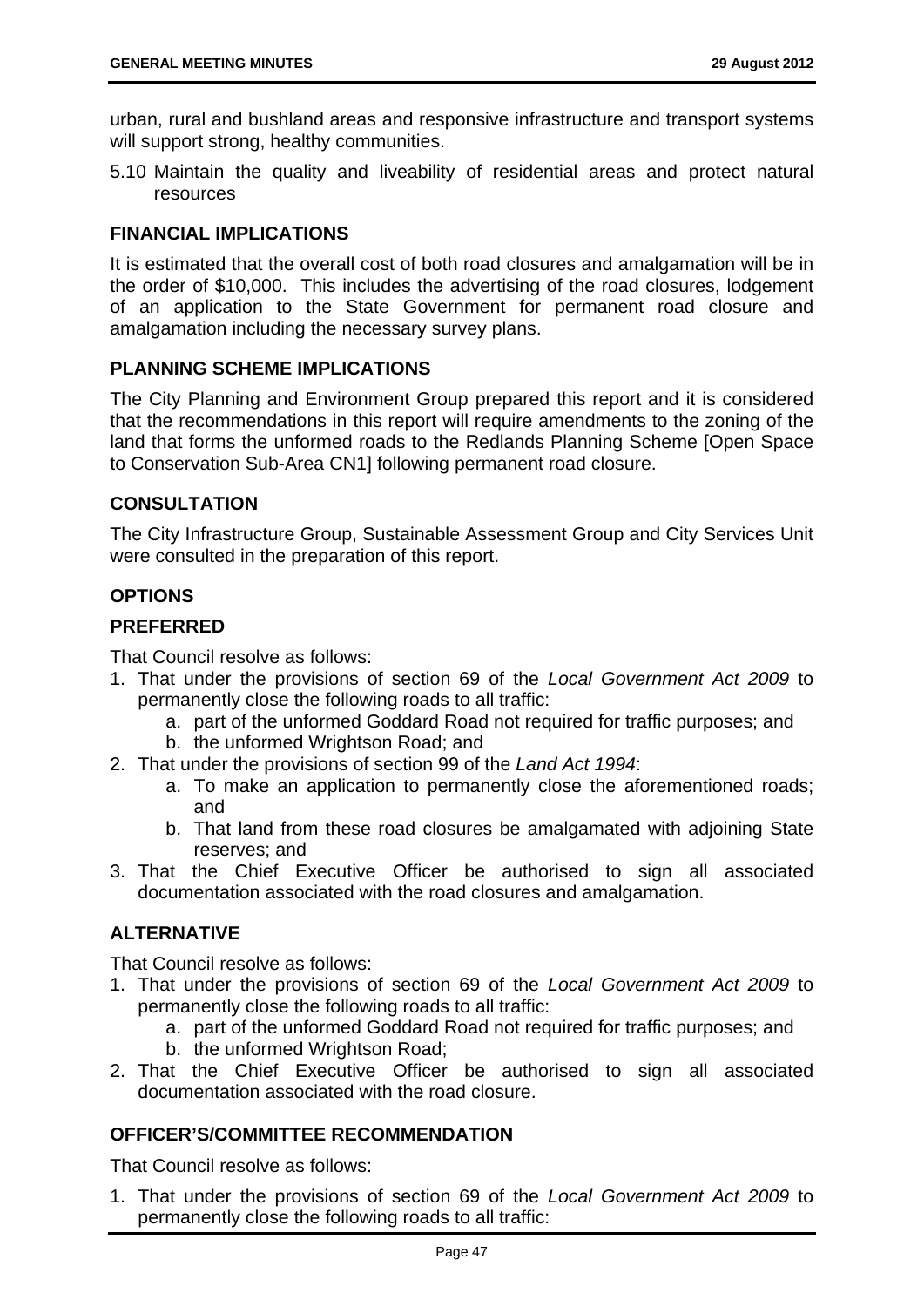- a. part of the unformed Goddard Road not required for traffic purposes; and
- b. the unformed Wrightson Road; and
- 2. That under the provisions of section 99 of the *Land Act 1994*:
	- a. To make an application to permanently close the aforementioned roads; and
	- b. That land from these road closures be amalgamated with adjoining State reserves; and
- 3. That the Chief Executive Officer be authorised to sign all associated documentation associated with the road closures and amalgamation.

#### **PROPOSED MOTION**

Moved by: Cr J Talty Seconded by: Cr L Hewlett

That the Committee Recommendation not be accepted and that the road remain open.

### **PROCEDURAL MOTION**

Under s.22(4) of Subordinate Local Law 5, "*When a motion has been moved and seconded, it becomes subject to the control of the meeting and will not be withdrawn without the consent of the meeting*".

Cr Talty sought and was granted consent of the meeting to withdraw her motion.

#### **COUNCIL RESOLUTION**

**Moved by: Cr J Talty Seconded by: Cr M Edwards** 

**That the Committee recommendation not be accepted and that the alternative Officer's Recommendation be moved as follows:** 

- **1 That under the provisions of section 69 of the** *Local Government Act 2009*  **to permanently close the following roads to all traffic:** 
	- **a. part of the unformed Goddard Road not required for traffic purposes; and**
	- **b. the unformed Wrightson Road;**
- **2 That the Chief Executive Officer be authorised to sign all associated documentation associated with the road closure.**

### **CARRIED**

DIVISION:

FOR: Crs Talty, Edwards, Hewlett, Hardman and Beard

AGAINST: Crs Bishop, Gleeson, Elliott, Ogilvie and Boglary.

The motion was **CARRIED** on the casting vote of the Acting Chair.

Cr Williams was absent from the meeting.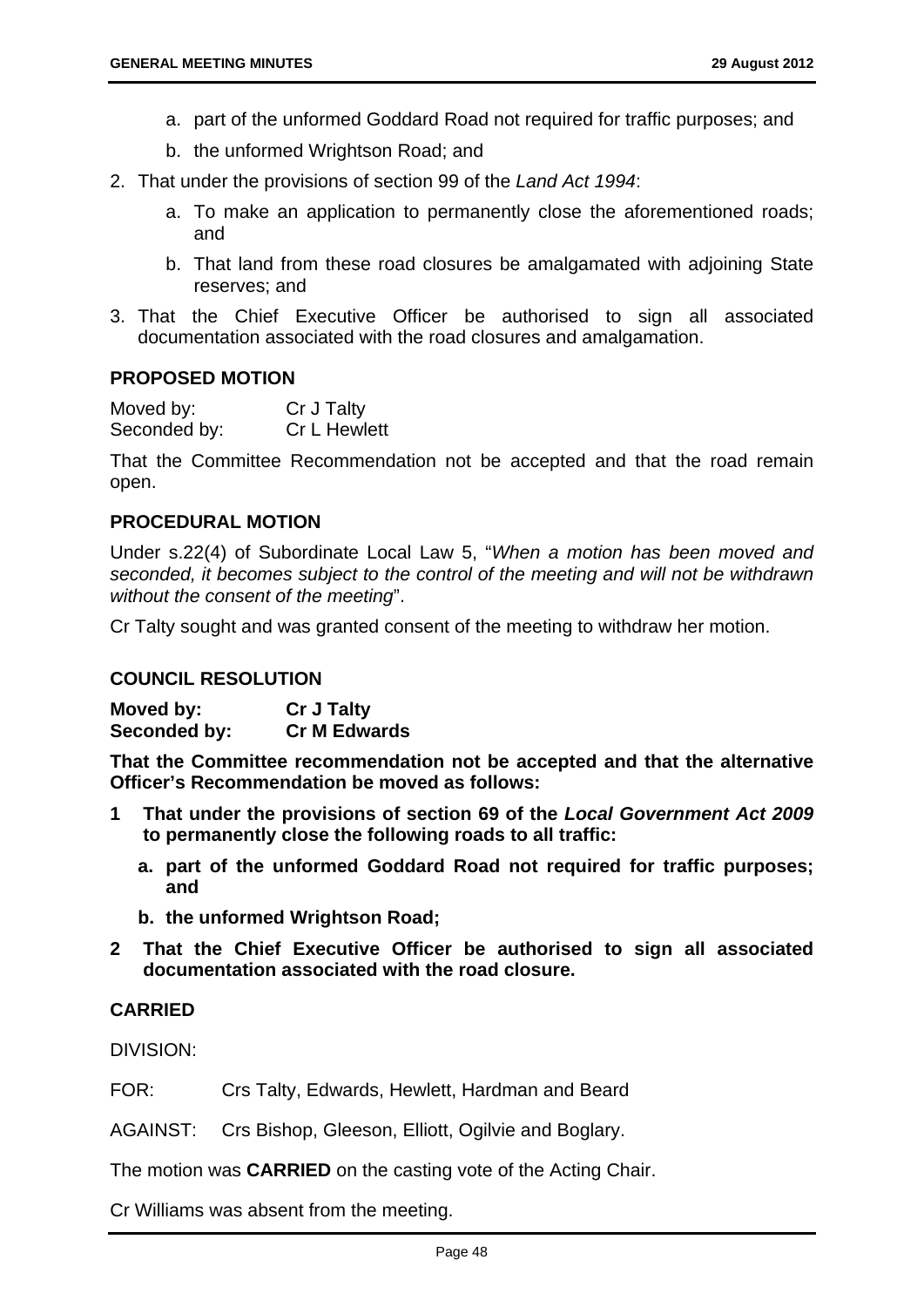### **12.2 CLOSED SESSION – COMMITTEE DELEGATED AUTHORITY**

The Committee meeting was closed to the public under section 72(1) of the *Local Government (Operations) Regulation 2010* to discuss the following items, and following deliberation on these matters, the Committee meeting was again opened to the public.

### **12.2.1 SOUTH EAST THORNLANDS SEWER – NOTICE OF INTENTION TO RESCIND COMMITTEE RESOLUTION MADE UNDER DELEGATED AUTHORITY 17 JULY 2012**

| <b>Dataworks Filename:</b>  | WW Planning – Reticulation – Rising Mains<br>WW Planning - Sewage Pump Stations               |
|-----------------------------|-----------------------------------------------------------------------------------------------|
| <b>Responsible Officer:</b> | <b>Toni Averay</b><br><b>General Manager Environment Planning &amp;</b><br><b>Development</b> |
| Author:                     | <b>Gary Soutar</b><br><b>General Manager Redland Water</b>                                    |

## **EXECUTIVE SUMMARY**

A confidential report from General Manager Environment Planning & Development was discussed in closed session.

#### **OFFICER'S RECOMMENDATION/ COMMITTEE RESOLUTION**

**Moved by: Cr A Beard Seconded by: Cr P Gleeson** 

**That Council resolve as follows:** 

- **1. To use Committee delegated authority for formal decision making in accordance with Section 257 of the Local Government Act 2009 and Council's resolution of the Post Election Meeting 17 May 2012, Item 7;**
- **2. To rescind its resolution of the Redland Water Committee (Item 2.1 refers), made under delegated authority, and resolve as follows:** 
	- **a. To adopt, in accordance with Section 179 of the Local Government (Finance, Plans and Reporting) Regulation 2010, the tender consideration plan to ensure this project is completed on time (prior to the end of the 2012/2013 financial year) and within the budget;**
	- **b. To delegate authority to the Interim Chief Executive Officer to enter into a contract to complete the detailed design of the South East Thornlands Sewer project; and**
	- **c. To commence an expression of interest process, in accordance with Section 177 of the Local Government (Finance, Plans and Reporting) Regulation 2010, for the construction component of the South-East Thornlands sewer project; and**
- **3. The use of delegated authority is justified for the purpose of meeting budget timeframes.**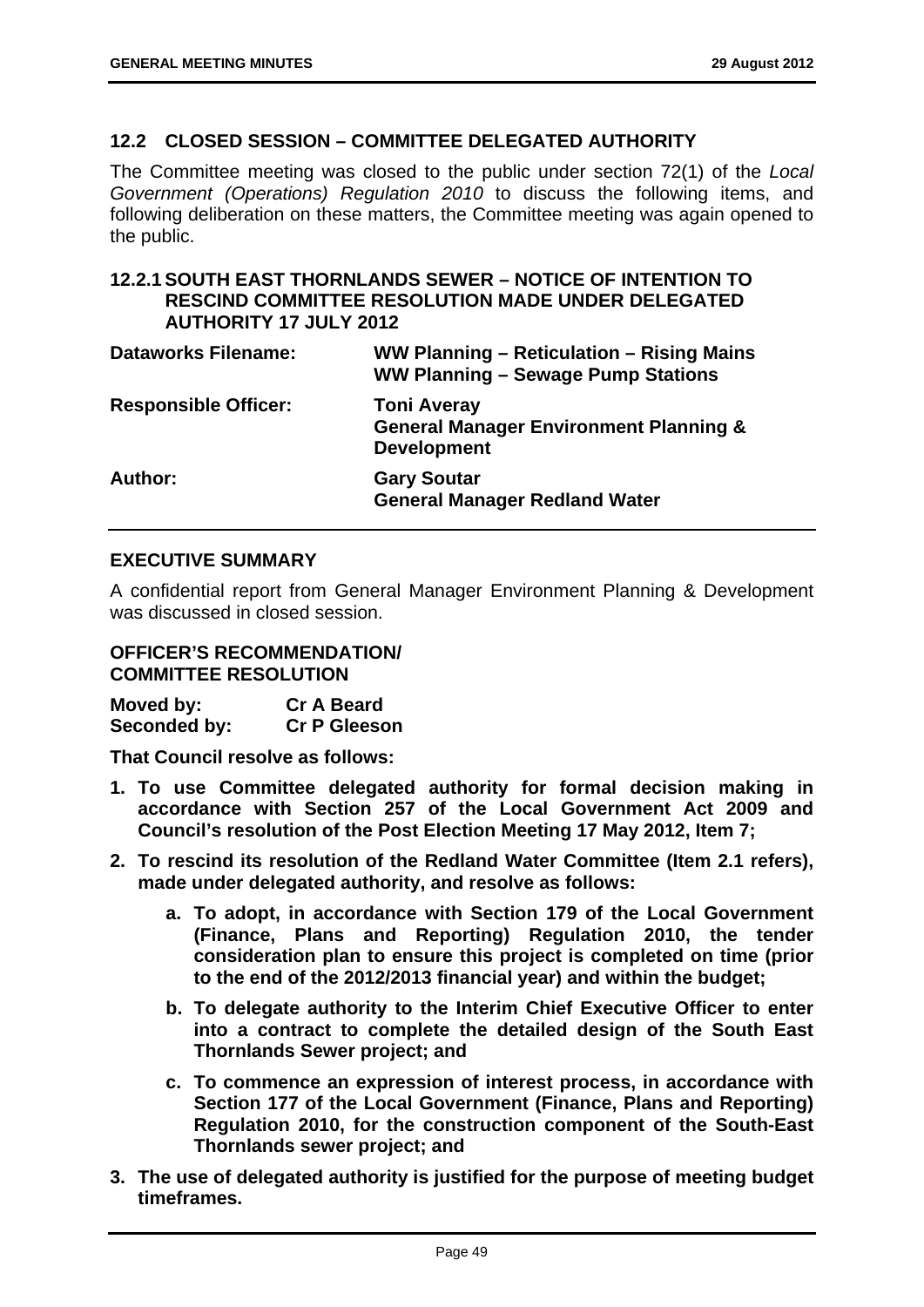# **CARRIED**

**COUNCIL RESOLUTION Moved by: Cr J Talty** 

**Seconded by: Cr M Edwards** 

**That the Committee Resolution be noted.** 

**CARRIED**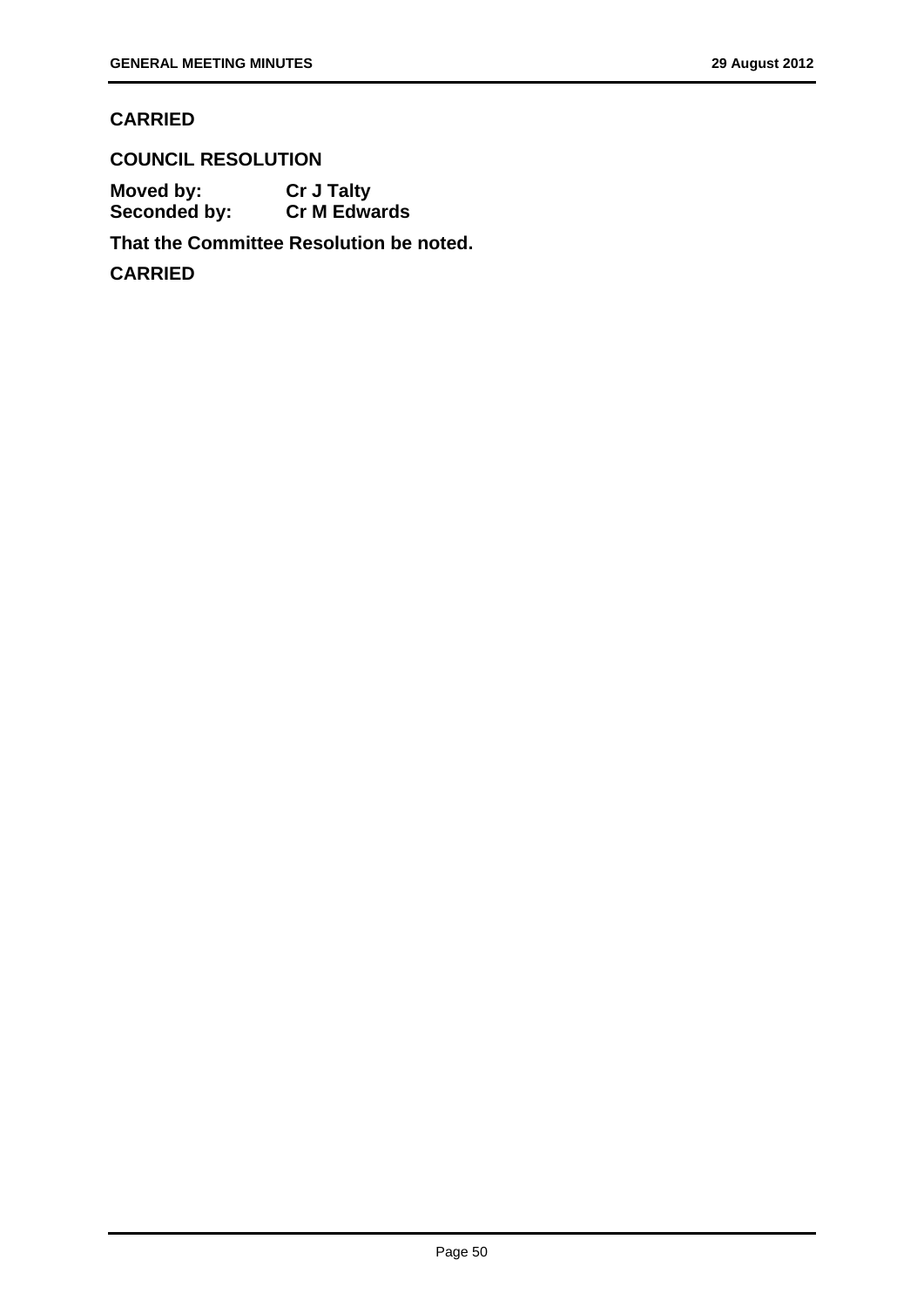# **12.2.2 SUBMISSION TO STATE DEVELOPMENT, INFRASTRUCTURE AND INDUSTRY COMMITTEE Dataworks Filename: Customer: Council of Mayors (SEQ) Queensland Parliamentary Service Responsible Officer: Toni Averay General Manager, Environment Planning and Development Author: Gary Photinos Manager City Planning & Environment**

### **EXECUTIVE SUMMARY**

A confidential report from General Manager Environment Planning & Development was discussed in closed session.

### **OFFICER'S RECOMMENDATION/ COMMITTEE RESOLUTION**

| Moved by:    | <b>Cr M Elliott</b> |
|--------------|---------------------|
| Seconded by: | <b>Cr W Boglary</b> |

**That Council resolve as follows:** 

- **1. To use Committee delegated authority for formal decision making in accordance with Section 257 of the** *Local Government Act 2009* **and Council resolution of the Post Election Meeting 17 May 2012 Item 7, to make a submission to the State Development, Infrastructure and Industry Committee Inquiry into the impact of land tenure on various sectors of the Queensland economy and community;**
- **2. The use of delegated authority is justified to enable the submission to be made to meet the deadline requirements; and**
- **3. That this report and submission remain confidential until such time as the State Development Infrastructure and Industry Committee makes public all submissions.**

**CARRIED** 

**COUNCIL RESOLUTION** 

**Moved by: Cr J Talty Seconded by: Cr M Edwards** 

**That the Committee Resolution be noted.** 

**CARRIED**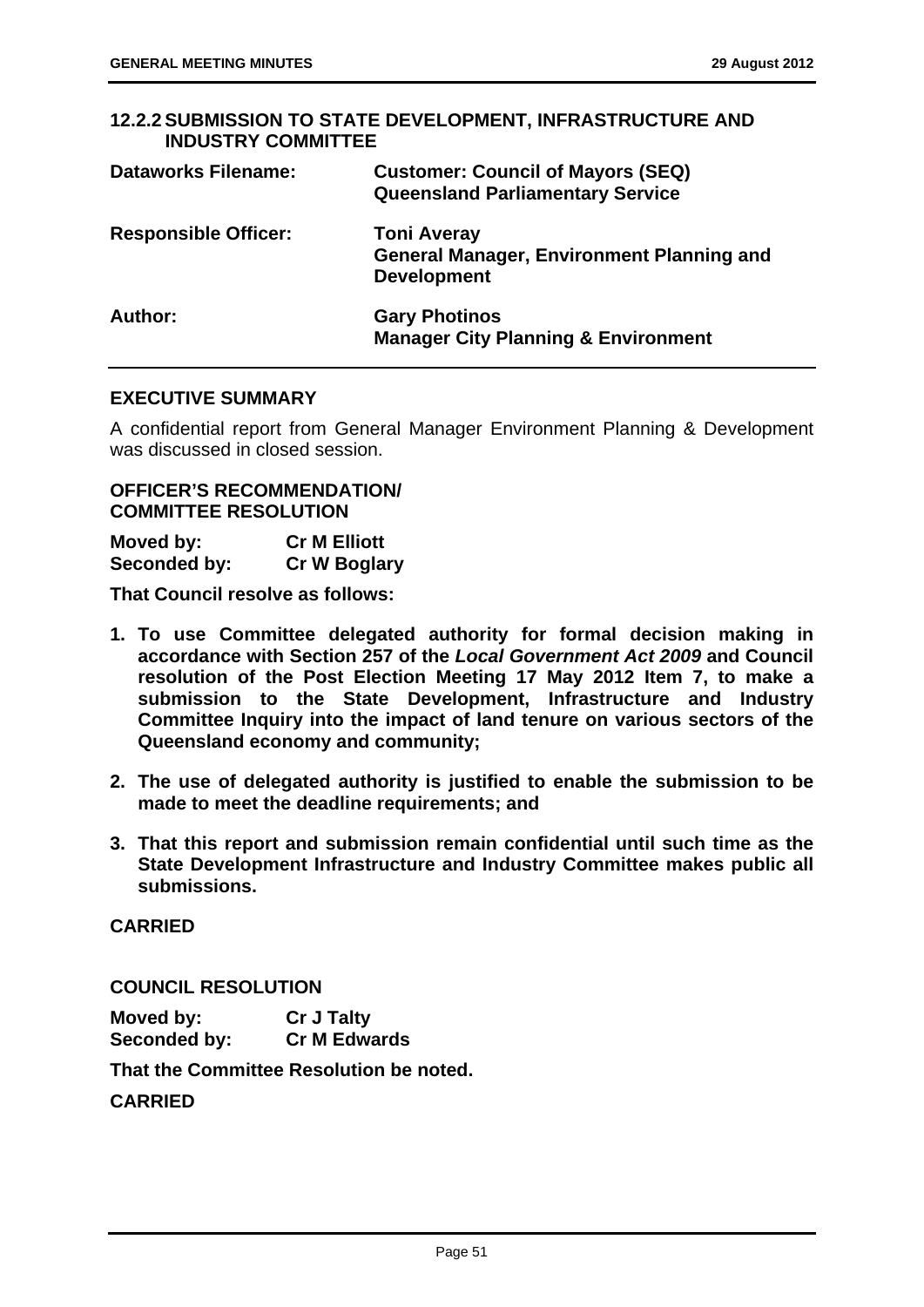### **13 CORPORATE SERVICES & GOVERNANCE COMMITTEE – 14 AUGUST 2012**

| Moved by:    | Cr M Edwards |
|--------------|--------------|
| Seconded by: | Cr P Bishop  |

That the Corporate Services & Governance Committee Minutes of 17 July 2012 be received.

Corporate Services & Governance Minutes 14 August 2012

CARRIED

# **13.1 GOVERNANCE**

|                             | 13.1.1 APPOINTMENT OF BRISBANE SHOW HOLIDAY IN THE REDLANDS 2013 |
|-----------------------------|------------------------------------------------------------------|
| <b>Dataworks Filename:</b>  | <b>HRM Gazetted Public Holidays</b>                              |
| <b>Responsible Officer:</b> | <b>Luke Wallace</b><br><b>Acting General Manager Governance</b>  |
| Author:                     | <b>Luke Wallace</b><br><b>Manager Corporate Governance</b>       |

## **EXECUTIVE SUMMARY**

The Attorney-General and Minister for Justice wrote to Council on 19 July 2012 seeking Council's application for the appointment of a show holiday for the district in 2013.

Council has previously reviewed this matter in relation to the Brisbane Show holiday and has accepted the recommendation of maintaining the status quo by applying for the holiday on the Monday of the week the Brisbane Show holiday is declared.

This report recommends that Council continues this tradition by nominating Monday 12 August 2013 as the show holiday for next year.

### **PURPOSE**

This report is presented with the recommendation to Council to resolve to make a request to the Attorney-General and Minister for Justice under section 4 of the *Holidays Act 1983* for a 'Brisbane Show Holiday in the Redlands' for 2013.

# **BACKGROUND**

Each year Council receives a request from the Minister responsible for the administration of the *Holiday Act 1983* for Council to determine a date for a show holiday the next year.

In 2010 Council's Marketing & Communications Group conducted a community consultation and survey, with the result that Council accepted the recommendation of keeping the Monday of the week the Brisbane Show holiday is declared.

The Brisbane Show holiday is proposed to be held on Wednesday 14 August 2013. Council is required to nominate its preference for the 'Brisbane Show Holiday in the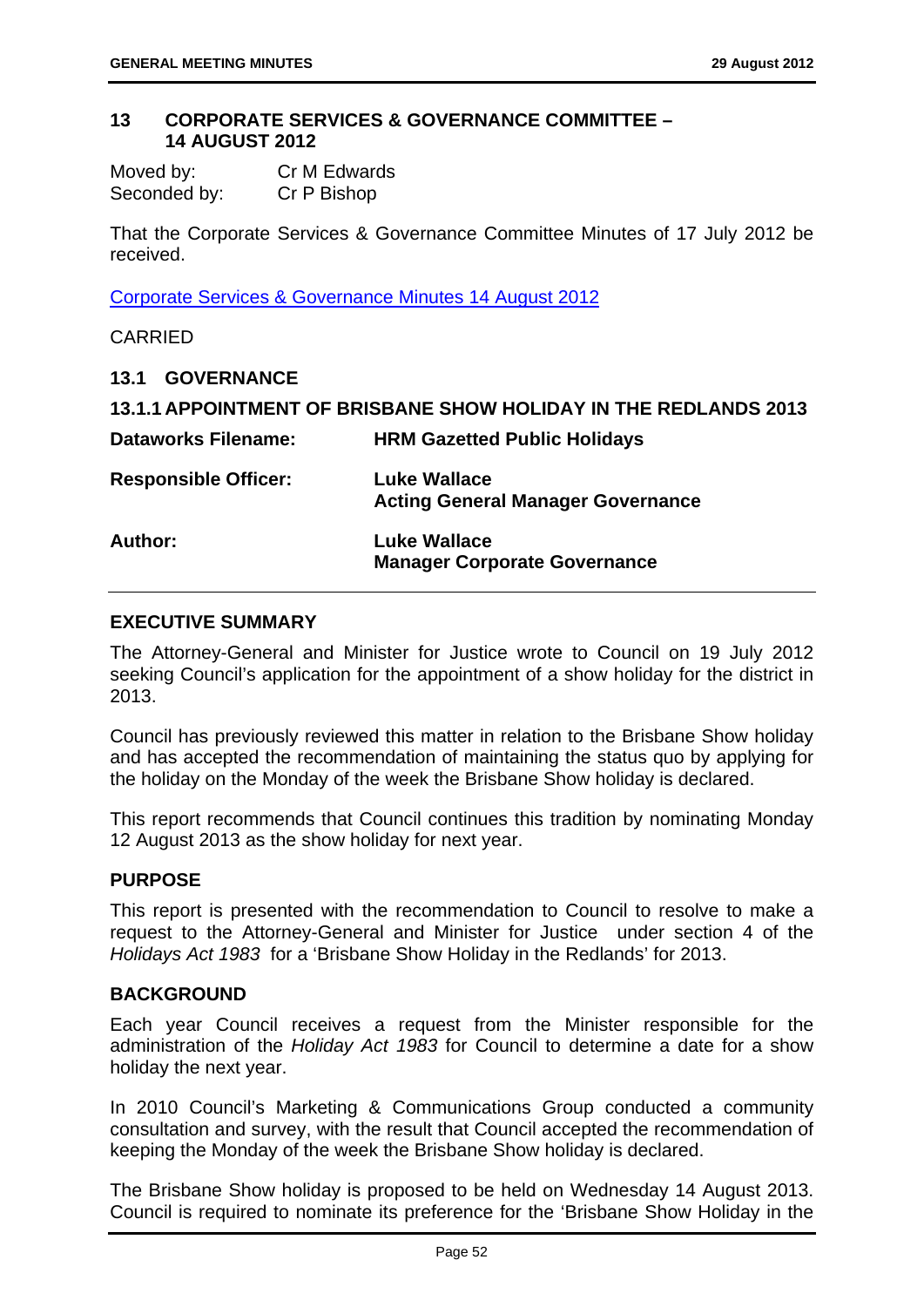Redlands'. It is suggested that to maintain the existing arrangements and community expectations, that Council nominates Monday 12 August 2013.

Council's application for the district holiday must be received by the Minister by Friday 31 August 2012.

# **ISSUES**

#### **Business Issues:**

The Brisbane Show Holiday in the Redlands has always been provided on a different day from the Brisbane Show holiday as, amongst other reasons, it provides benefits to business.

### **Community Issues:**

Community consultation was conducted in 2010 with a survey of 500 members of Council's 'Redlands Pulse' and attendees at the Cleveland Central Business Forum. Neither process resulted in a significant desire for change to the current arrangements.

# **RELATIONSHIP TO CORPORATE PLAN**

### **6. Supportive and vibrant economy**

Businesses will thrive and jobs will grow from opportunities generated by low impact industries, cultural and outdoor lifestyle activities, ecotourism and quality educational experiences.

6.1 Bolster the local economy and local employment by providing business support to local companies, promoting social enterprise and providing opportunities for creativity, diversity and entrepreneurial activity

### **7. Strong and connected communities**

Our health, wellbeing and strong community spirit will be supported by a full range of services, programs, organisations and facilities, and our values of caring and respect will extend to people of all ages, cultures, abilities and needs

7.1 Promote festivals, events and activities for people to come together, developing connections and networks to improve community spirit and enhance 'sense of place'

### **FINANCIAL IMPLICATIONS**

This recommendation does not require any change to the current year's budget as funds have already been considered and allocated in the current budget.

# **OPTIONS**

# **PREFERRED**

That Council resolve to give notice, prior to the deadline of 31 August 2012, in accordance with section 4 of the *Holidays Act 1983*, to the Attorney-General and Minister for Justice, that a 'Brisbane Show Holiday in the Redlands' be appointed as a special holiday in Redland City on Monday 12 August 2013.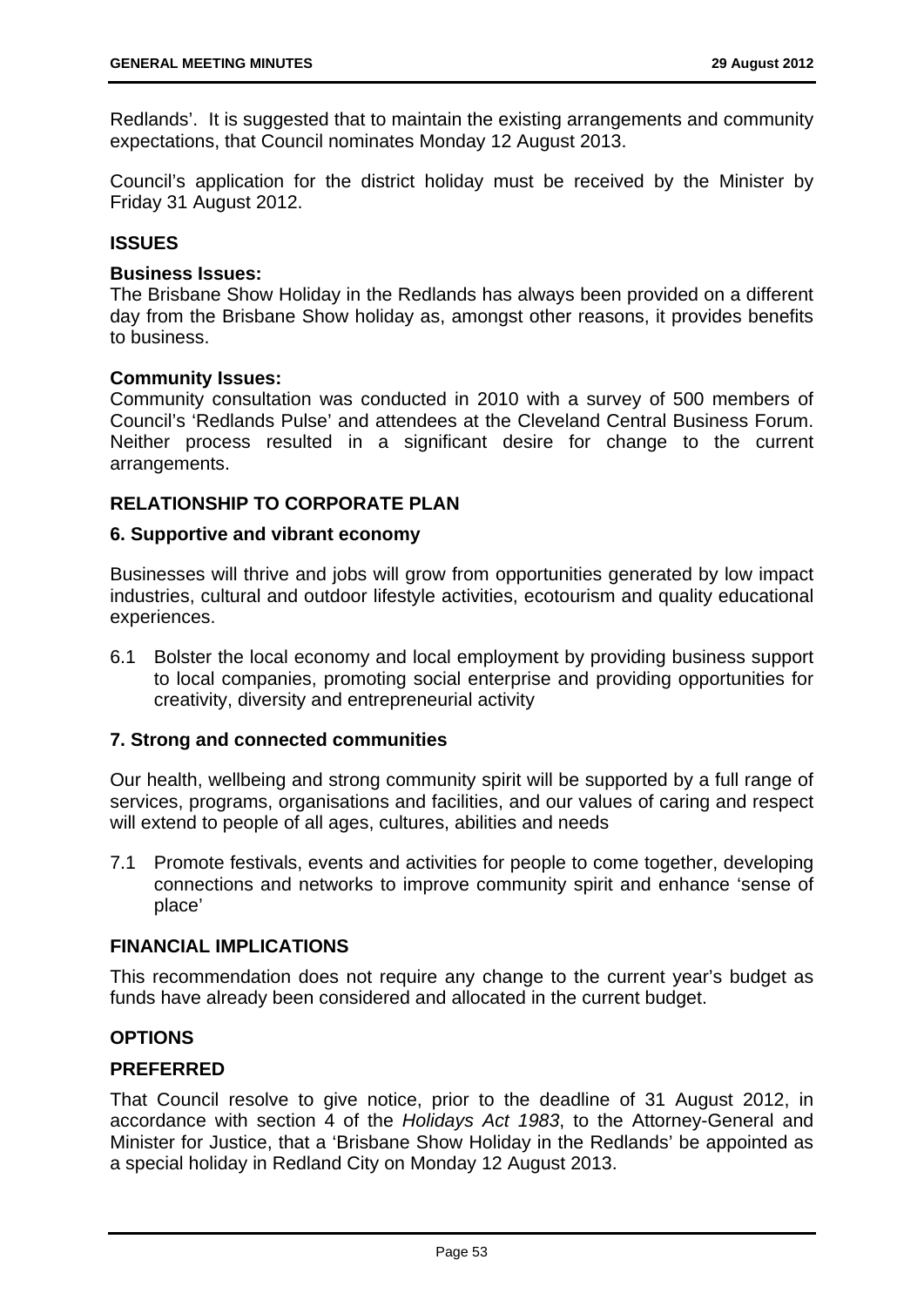# **ALTERNATIVE**

That Council resolve to give notice as above but specify another date for the show holiday.

## **OFFICER'S RECOMMENDATION**

That Council resolve to give notice, prior to the deadline of 31 August 2012, in accordance with section 4 of the *Holidays Act 1983*, to the Attorney-General and Minister for Justice, that a 'Brisbane Show Holiday in the Redlands' be appointed as a special holiday in Redland City on Monday 12 August 2013.

## **PROPOSED MOTION**

| Moved by:    | Cr M Elliott  |
|--------------|---------------|
| Seconded by: | Cr K Williams |

That Council resolve to give notice, prior to the deadline of 31 August 2012, in accordance with section 4 of the *Holidays Act 1983*, to the Attorney-General and Minister for Justice, that a 'Brisbane Show Holiday in the Redlands' be appointed as Wednesday 14 August 2013.

LOST

DIVISION

FOR: Crs Elliott and Williams

AGAINST: Crs Bishop, Gleeson, Beard, Talty, Hewlett, Hardman, Ogilvie, Boglary and Edwards

**COMMITTEE RECOMMENDATION/ COUNCIL RESOLUTION** 

**Moved by: Cr M Edwards Seconded by: Cr J Talty** 

**That Council resolve to give notice, prior to the deadline of 31 August 2012, in accordance with section 4 of the** *Holidays Act 1983***, to the Attorney-General and Minister for Justice, that a 'Brisbane Show Holiday in the Redlands' be appointed as a special holiday in Redland City on Monday 12 August 2013.** 

**CARRIED** (en-bloc)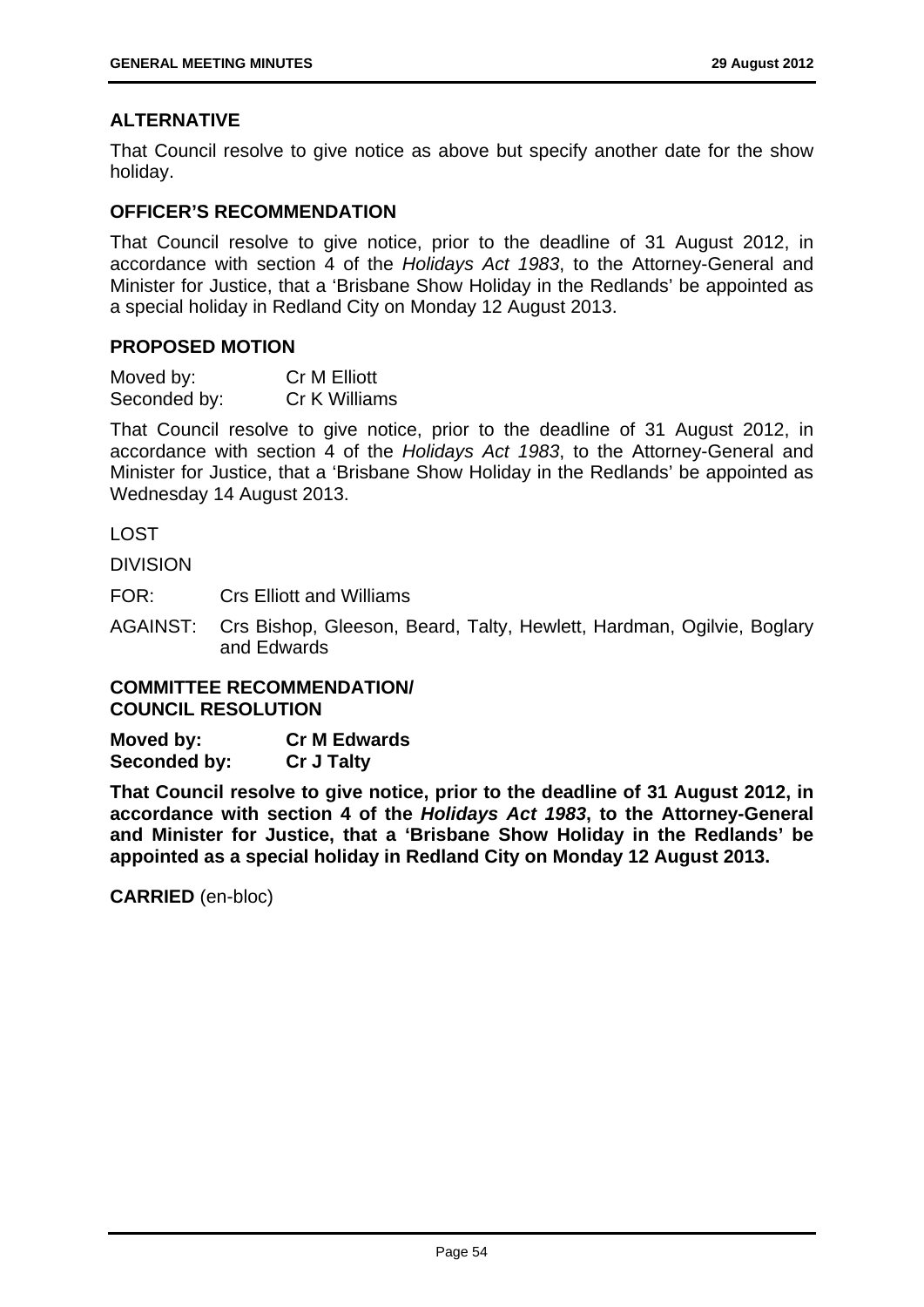#### **13.1.2 RIGHT TO INFORMATION FEES AND CHARGES**

| <b>Dataworks Filename:</b>  | FM Fees and Charges 2012/13                                                             |
|-----------------------------|-----------------------------------------------------------------------------------------|
| <b>Responsible Officer:</b> | <b>Luke Wallace</b><br><b>Manager Corporate Governance</b>                              |
| Author:                     | <b>Jo Jones</b><br><b>Services Manager Corporate Planning and</b><br><b>Performance</b> |

### **EXECUTIVE SUMMARY**

On 12 July 2012, the Department of Justice and Attorney General advised Council that the application fee and processing fees for applications under the *Right to Information Act 2009* (RTI Act) would increase with effect from 13 July 2012. The application fee has increased from \$39.00 to \$40.50 and processing charges have increased from \$6.00 for each 15 minutes to \$6.25 for each 15 minutes. Officers have updated Council's website and fees and the Schedule of Fees and Charges 2012/13. However, Council is asked to note the new charges and formally approve the changes to Council's published Schedule of Fees and Charges 2012/13.

### **PURPOSE**

The purpose of this report is to note the new fees set by state government and to approve the necessary changes to Council's adopted schedule of fees and charges.

### **BACKGROUND**

Under the RTI Act, applicants must pay an application fee when they submit an application for access to documents. For some applications, where processing the application takes over five hours, processing fees also apply. These fees are set by state government.

#### **ISSUES**

Council's Schedule of Fees and Charges 2012/13 was adopted by Council on 27 June 2012. The fees under the RTI Act are set by state government. Council received notification on 12 July 2012 from state government that new fees and charges would take effect on 13 July 2012. As the fees changed after adoption of Council's Schedule of Fees and Charges, Council needs to formally adopt the changes.

### **RELATIONSHIP TO CORPORATE PLAN**

### **8. Inclusive and ethical governance**

Deep engagement, quality leadership at all levels, transparent and accountable democratic processes and a spirit of partnership between the community and Council will enrich residents' participation in local decision making to achieve the community's Redlands 2030 vision and goals

8.2 Provide accessible information through different media to let residents know about local issues and how to get involved in programs and make a positive contribution to their community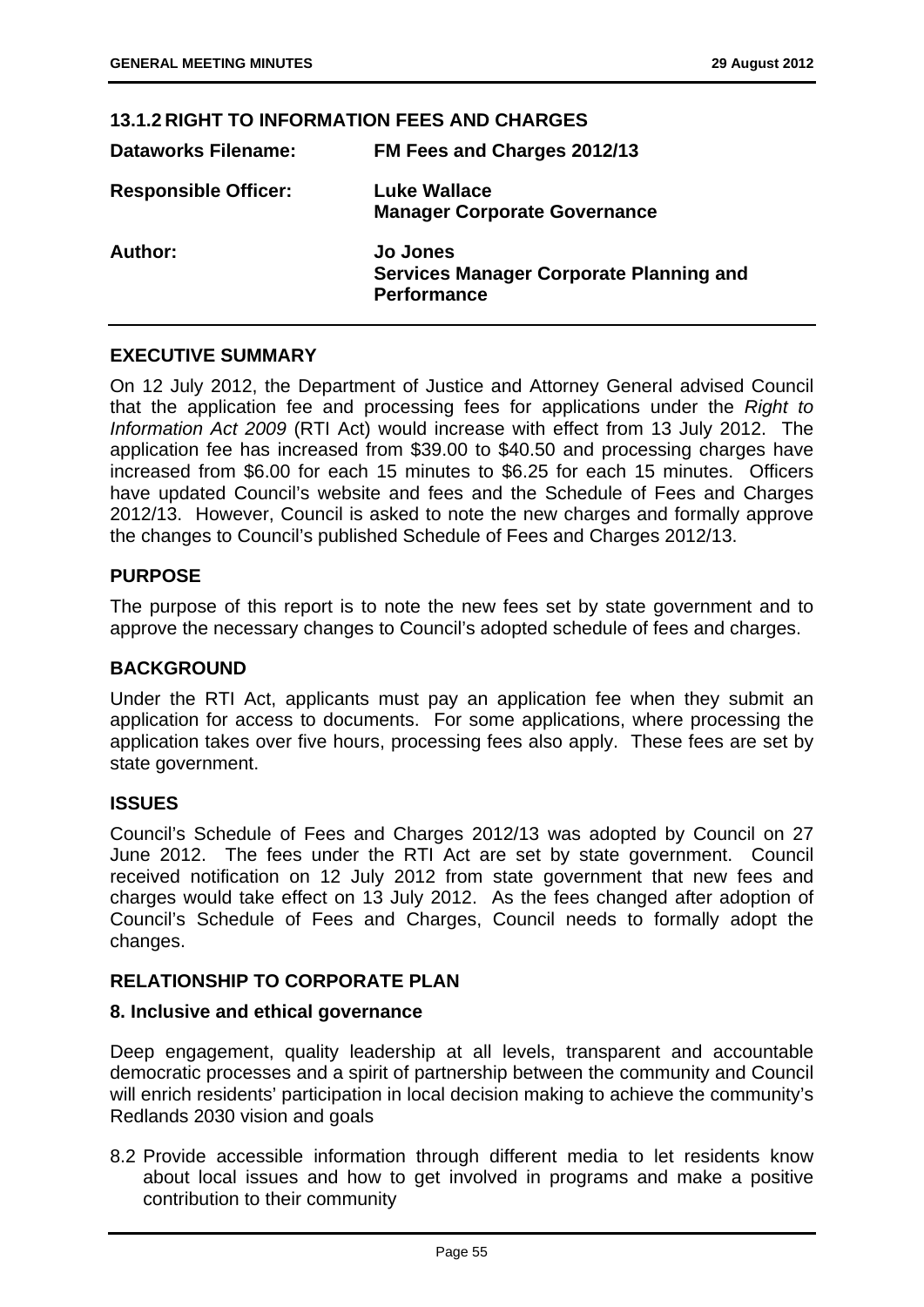### **FINANCIAL IMPLICATIONS**

This recommendation requires a change to the adopted Schedule of Fees and Charges and will affect the income Council receives for processing access applications under the RTI Act.

### **PLANNING SCHEME IMPLICATIONS**

It is considered that the outcome of recommendations in this report will not require any amendments to the Redlands Planning Scheme.

#### **OPTIONS**

There are no alternative options available as the fees are set by state government.

### **OFFICER'S/COMMITTEE RECOMMENDATION/ COUNCIL RESOLUTION**

**Moved by: Cr M Edwards Seconded by: Cr J Talty** 

**That Council resolve to note the increase of the Right to Information application fee to \$40.50 and application processing fees to \$6.25 per 15 minutes and approve changes to the Schedule of Fees and Charges 2012/13.** 

**CARRIED** (en-bloc)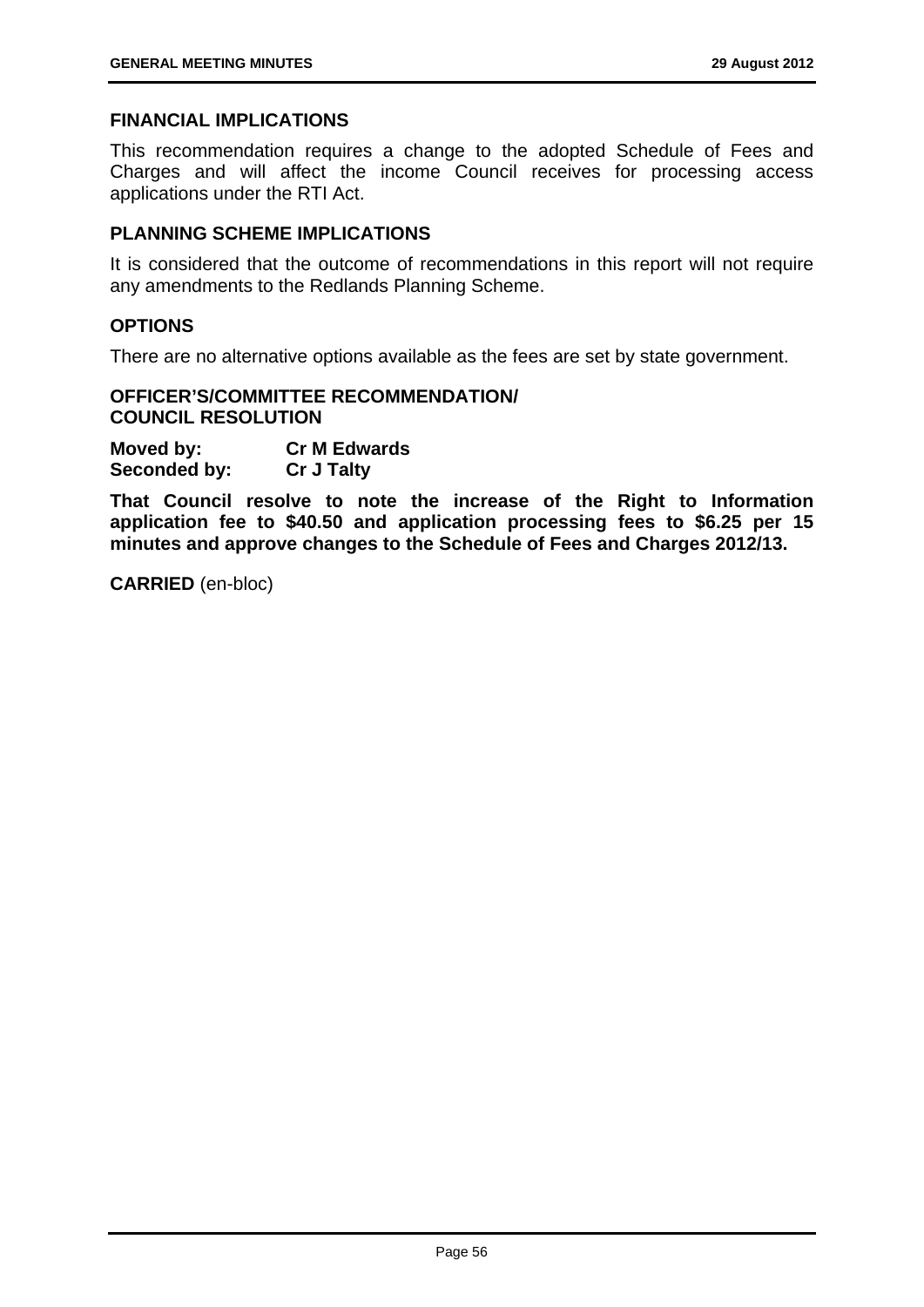# **13.1.3 A REPORT ON THE AUDIT COMMITTEE MEETING**

**Dataworks Filename: GOV Audit Committee** 

| Dataworks Filename:         | <b>GOV AUGIT COMMITTEE</b>                              |
|-----------------------------|---------------------------------------------------------|
| <b>Responsible Officer:</b> | <b>Nick Clarke</b><br><b>General Manager Governance</b> |
| <b>Author:</b>              | <b>Siggy Covill</b><br><b>Manager Internal Audit</b>    |

# **EXECUTIVE SUMMARY**

In line with the Audit Committee Charter, the Audit Committee meeting of 23 July 2012 was scheduled to enable discussion and consideration of the following:

- Receipt and confirmation of minutes of 29 February 2012;
- Business arising from previous minutes;
- Update from the Interim Chief Executive Officer;
- Council End of Month Reports;
- Statement of Expected Financial Position 2011/2012;
- Compliance Certificates;
- Internal Audit Plan;
- Internal Audit Recommendations:
- QAO Recommendations;
- Internal Audit Reports;
- Update from External Auditors;
- **•** Other Business

### **PURPOSE**

The authority of the establishment of an Audit Committee is provided for under Section 105 of the *Local Government Act 2009.* It operates in accordance with *Part 10, Subdivision 2, Sections 157-160* of the *Local Government (Finance, Plan and Reporting) Regulation 2010.* 

The purpose of this report is to provide a summary of the issues discussed at the meeting on 23 July 2012.

### **BACKGROUND**

The primary objective of the Audit Committee is to assist Council in fulfilling its corporate governance role and oversight of financial measurement and reporting responsibilities imposed under the *Financial Accountability Act 2009,* the *Local Government Act 2009* and other relevant legislation.

To fulfil this objective, it is necessary that a report on discussions and deliberations of the Audit Committee be submitted to Council to enhance the ability of Councillors to discharge their legal responsibility.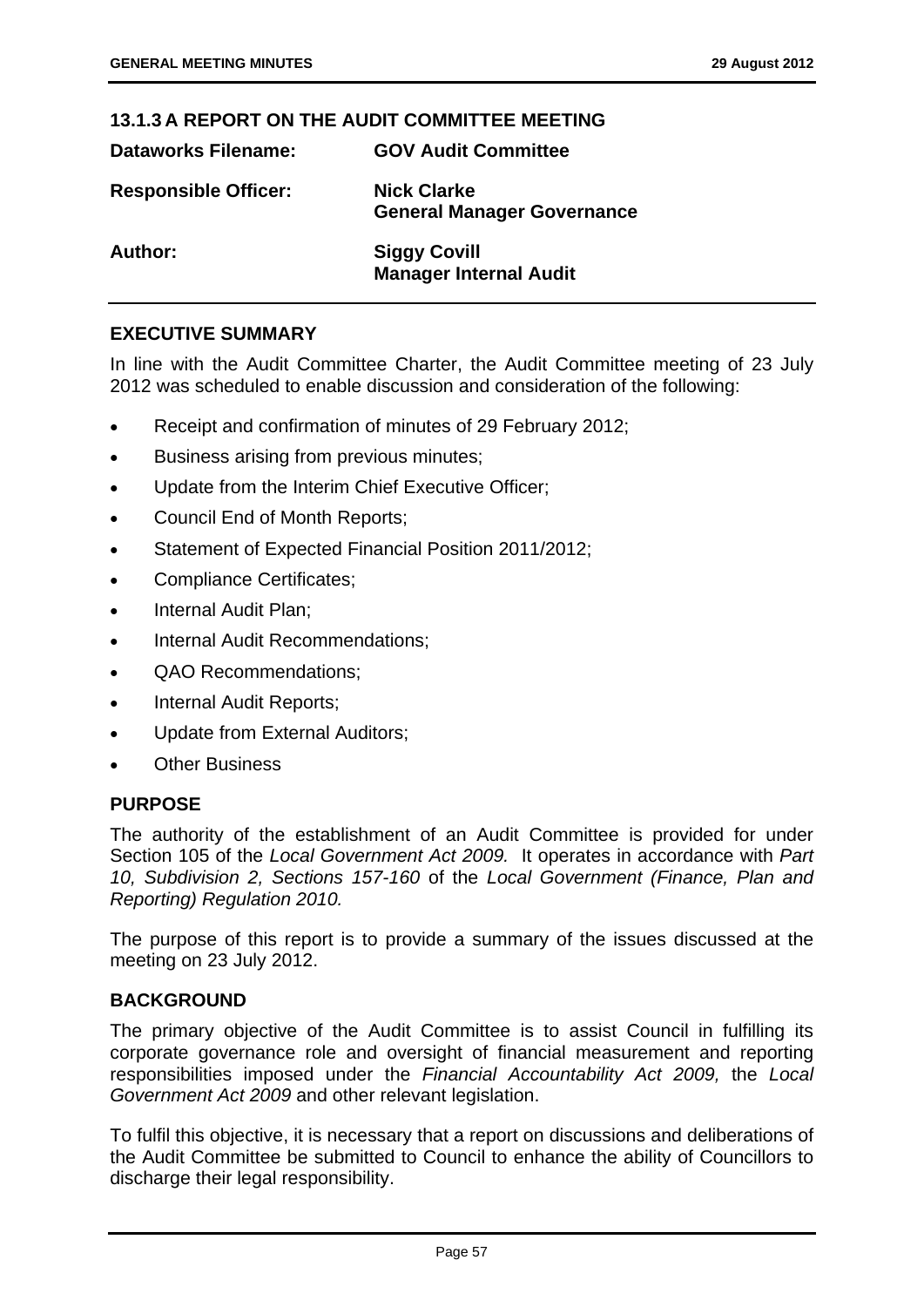# **ISSUES**

The following is a summary of the issues discussed at the meeting of 23 July 2012:

### 3 RECEIPT AND CONFIRMATION OF MINUTES

| Moved by:    | Mr L Scanlan |  |
|--------------|--------------|--|
| Seconded by: | Mr V Dua     |  |

That the minutes of the Audit Committee meeting of 29 February 2012 be confirmed as a true and accurate record of proceedings.

3.1 BUSINESS ARISING FROM PREVIOUS MINUTES

There were no matters for discussion.

### 4 UPDATE FROM THE INTERIM CHIEF EXECUTIVE OFFICER

The Interim Chief Executive Officer reported to the Audit Committee on the following notable matters:

- Election held in April resulted in 7 (including 1 returning) new councillors and a new Mayor with a mandate for 'back to basics'. Council is undertaking a core service review to help identify back to basic opportunities and improve internal efficiencies.
- Council's 2012/13 budget was adopted on 12 July 2012 after intense budget deliberations to meet tight timeframes.
- QTC reviewed Council's financial strategy and although it endorsed the 'sound' rating, it noted that there were a considerable number of savings to be achieved to deliver on the longer term metrics in that financial strategy and that Council needed to do more work to identify where those savings would come from.
- The introduction of the Carbon Tax has impacted directly on Council's budget due mainly to Council's land fill activities. The amount of that direct impact is \$1.234M for 2012-13 budget.
- The Australian Taxation Office is undertaking a fuel tax audit. However this is routine and we are not expecting any issues to arise.
- Council rolled over its Enterprise Bargaining Agreement until the 30 June 2013 at 3.7% with a key factor in that decision being the return of Redland Water and Council wanting those Redland Water employees to be part of future negotiations.
- Redland Water staff have been accommodated in Council's new premises at Toondah Harbour. In terms of Redland Water's return the following was noted:
	- work done on areas such as safety to make sure everything is reintegrated systems wise;
	- the second re-transfer schedule gazetted and the workforce protection framework has now been removed;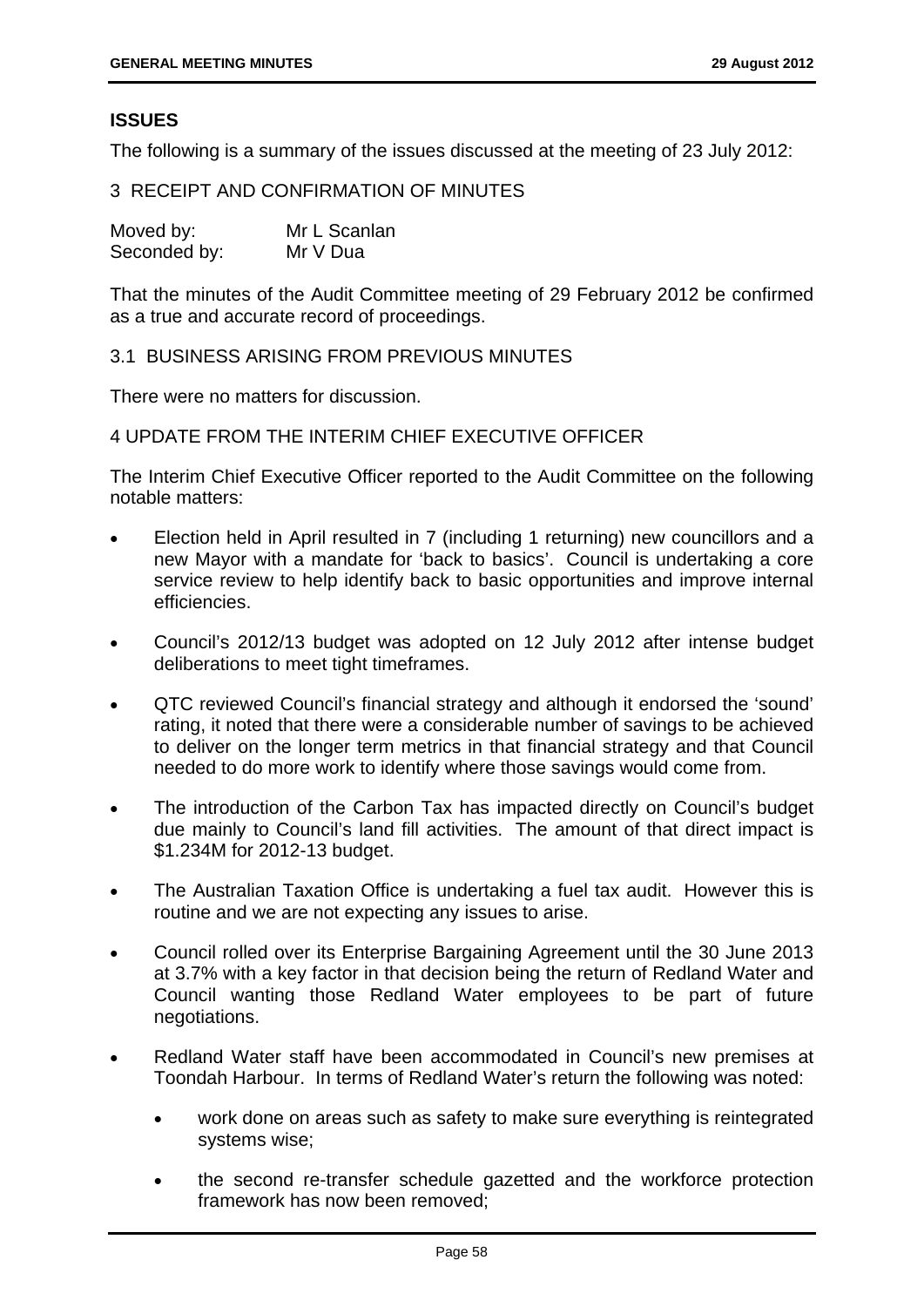- other significant issues for Council is the dissolving of Allconnex Water and their financial statements preparation and the timing and impact of that on Council;
- the regulated asset base value on Council's books going forward. This matter is currently being discussed with Treasury; and
- the State Government is about to introduce a regulation on the withdrawal costs from the Allconnex arrangement and Council is not anticipating any issues relating to that regulation being put into force.
- The recruitment of the new Chief Executive Officer is underway with the position to be advertised in July, processing the applications and interviewing in August/September, with an appointment as soon as practicable after those processes are complete.

# COMMITTEE DECISION

That the report be noted.

5 COUNCIL FINANCIAL REPORTS

# 5.1 COUNCIL END OF MONTH FINANCIAL REPORTS

Council's end of month reports for February, March, April and May 2012 were presented to the Audit Committee.

### COMMITTEE DECISION

That the report be noted.

### 5.2 STATEMENT OF EXPECTED FINANCIAL POSITION 2011/12

The General Manager Corporate Services presented the statement of the expected financial position for the year ended 2011/12 to the Audit Committee.

# COMMITTEE DECISION

That the Audit Committee note the report as presented.

### 6 COMPLIANCE CERTIFICATES

Compliance Certificates for the quarter January to March 2012 for Governance, Environment Planning & Development, City Services and Corporate Services were presented to the Committee.

### COMMITTEE DECISION

That the Compliance Certificates, as presented, be noted and a comparable update be provided by Corporate Services to members before the next Committee meeting on the work undertaken on reviewing the policies, guidelines and procedure documents.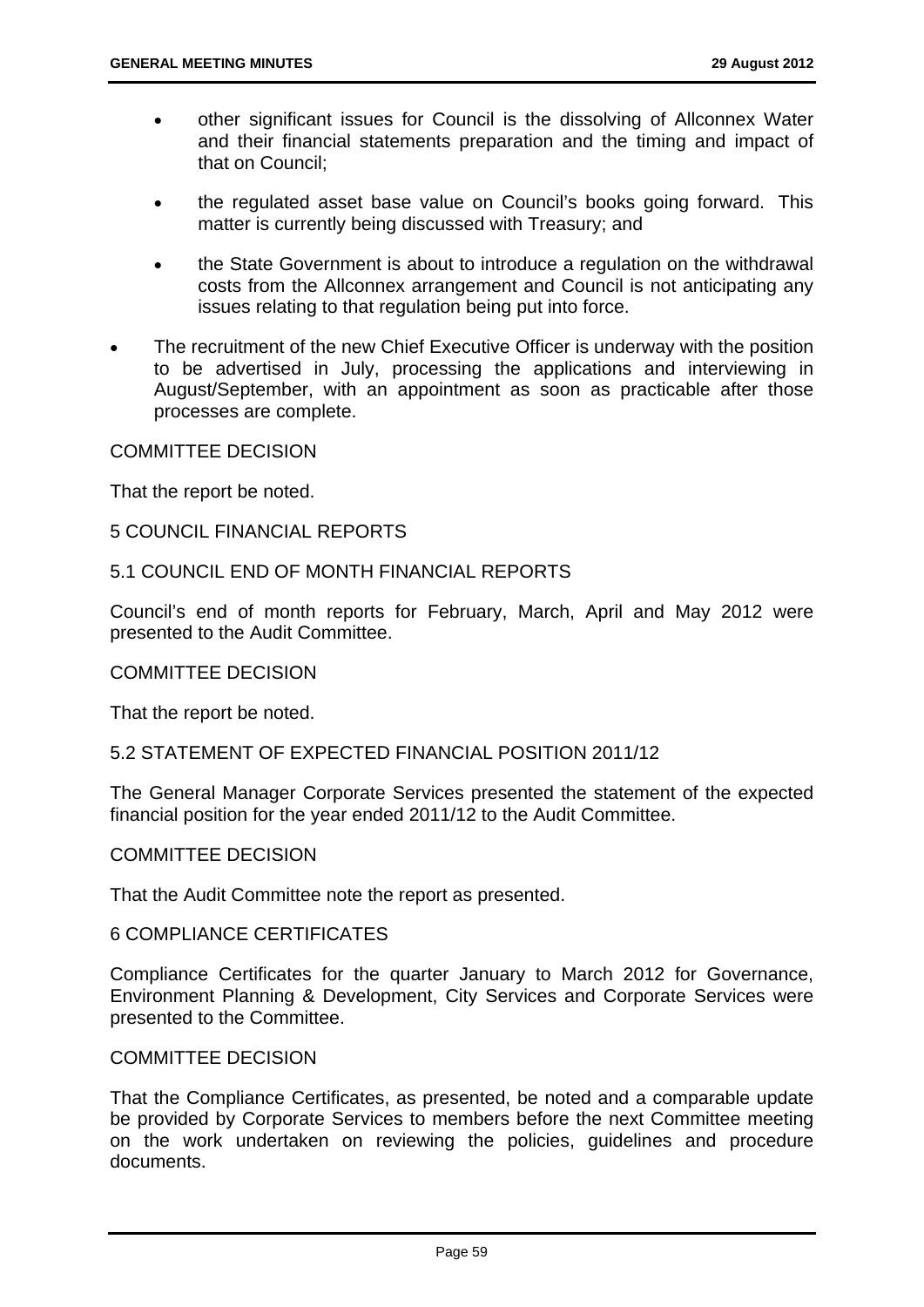# 7 INTERNAL AUDIT PLAN

### 7.1 AUDIT PLAN STATUS

The status of the Audit Plan was presented to the Committee for noting.

### COMMITTEE DECISION

That the Audit Committee note the Status of the Audit Plan as presented and that Council explore ways to help productivity to enable core work to be performed by Internal Audit.

# 8 AUDIT RECOMMENDATIONS DUE FOR IMPLEMENTATION

### 8.1 INTERNAL AUDIT RECOMMENDATIONS

The Senior Internal Auditor presented a progress report of audit recommendations due for implementation to the Committee.

### COMMITTEE DECISION

That the Audit Committee:

- 1. Note the Audit Recommendations Due for Implementation as presented;
- 2. Endorse the 23 recommendations where a second and subsequent request for an extension has been made; and
- 3. That the General Managers be requested to provide input into the progress report provided by Internal Audit, and also be prepared to address these matters at Committee meetings, so the Committee has a better understanding of the reasons behind the extension requests.

### 8.2 QAO RECOMMENDATIONS

The Senior Internal Auditor presented a progress report of QAO audit recommendations due for implementation to the Committee.

### COMMITTEE DECISION

That the Audit Committee note the QAO Audit Recommendations Due For Implementation as presented.

# 9 INTERNAL AUDIT REPORTS

The following reports were presented for Audit Committee consideration:

- 9.1 ACROSS COUNCIL
- Human Resources Contractors versus Employees
- Revenue Cycle and Cash Handling:
	- o RedWaste
	- o Animal Management Centres
	- o Aquatic and Recreation Centres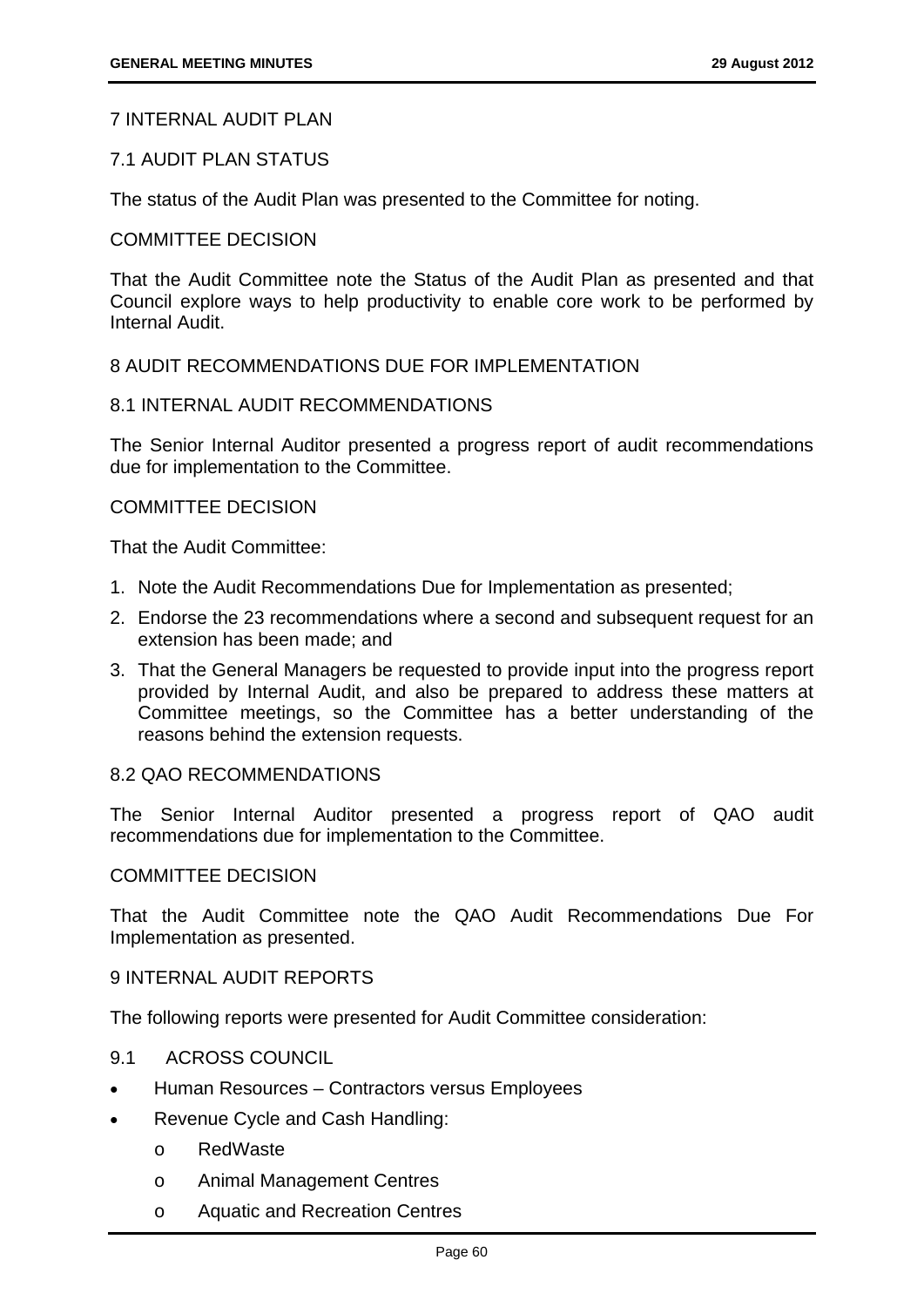## 9.2 CORPORATE SERVICES

- Record Management Right to Information and Privacy
- Purchase to Pay Cycle
- IT Governance Framework
- Contract Governance, Management and Administration Framework

## COMMITTEE DISCUSSION

A discussion took place on the following matters:

- 1. An upfront analytical review, to be completed by the business area being audited, be presented to the auditors for each audit. This review to include:
	- a. key activities being audited;
	- b. staff performing the activities;
	- c. budget associated with the key activities;
	- d. actuals for the current year and prior years;
	- e. flowchart showing the process from start to finish;
	- f. key issues and risks associated with those activities.
- 2. A one or two page fact sheet presented by the business that can then be used within the audit report;
- 3. Council perform a 5 year 'health check' on long term contracts;
- 4. A 'Post Implementation Review' on IT projects be undertaken on a regular basis, focusing in on the benefits;
- 5. A 'RACI' matrix (Responsible, Accountable, Consulted and Informed) be used to manage third parties for IT;
- 6. Business managers be more involved in the process for managing IT decision making and reviews and influencing the outcomes;
- 7. Introduction of a KPI on payment of accounts and percentage of invoices paid on time.

### COMMITTEE DECISION

That the Audit Committee note the reports as presented.

10 UPDATE FROM EXTERNAL AUDITORS

Crowe Horwath presented the Interim Management Letter and QAO update to the Audit Committee

### COMMITTEE DECISION

That the Audit Committee note the interim management letter and QAO update as presented.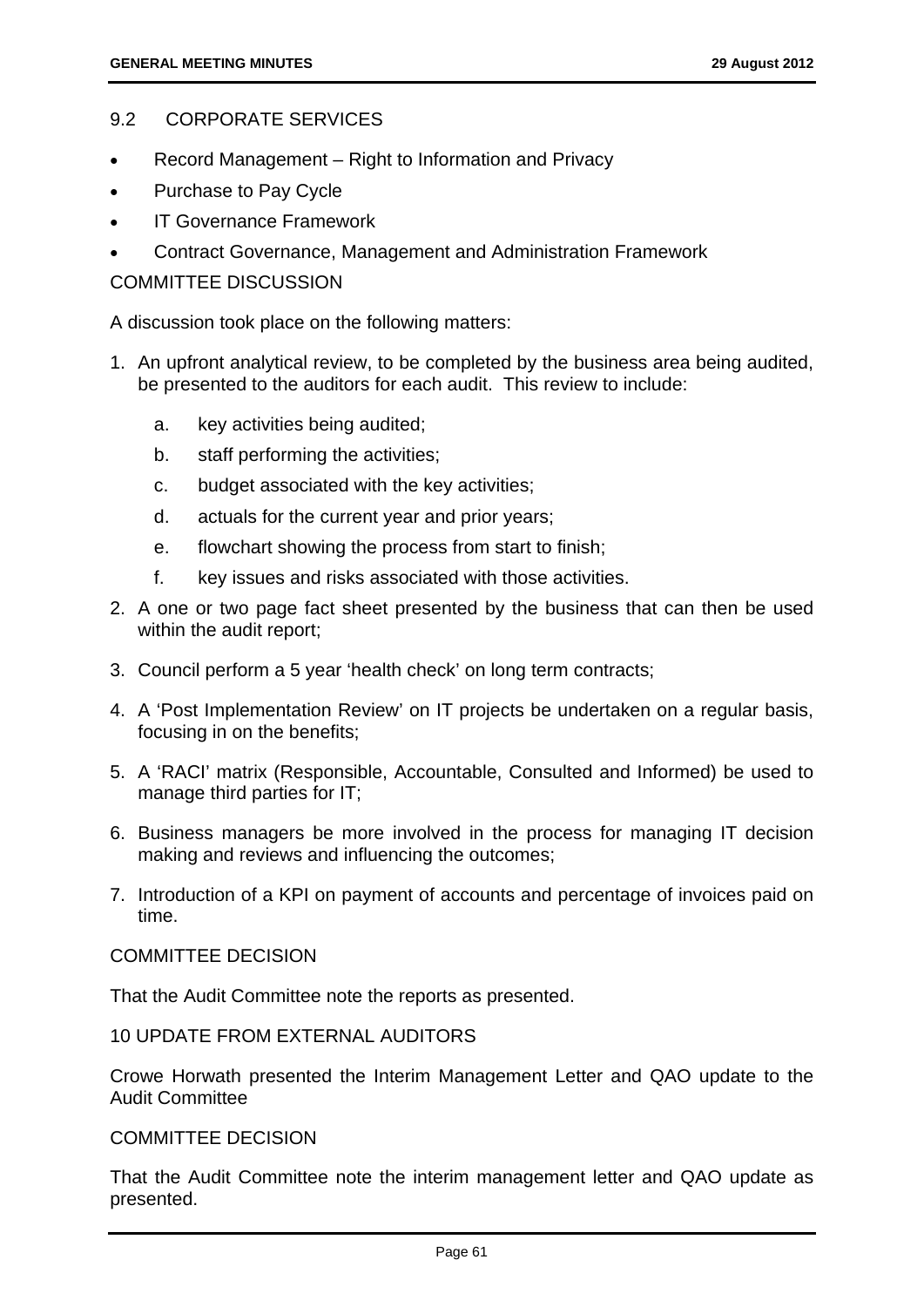# 11 OTHER BUSINESS

### 11.1 INTERNAL AUDIT PLAN Q1 2012/13

The Manager Internal Audit presented the interim audit plan for Q1 2012/13.

### COMMITTEE DECISION

That the Audit Committee note the report as presented.

#### 11.2 ENTERPRISE RISK MANAGEMENT

The Acting General Manager Governance presented an update on the progress of the implementation of risk management across the organisation including reporting on and receiving feedback on Council's operational risks and their mitigation initiatives.

#### COMMITTEE DECISION

That the Audit Committee:

- 1. Note the report as presented;
- 2. Suggest that the 'extreme' ratings be looked at to determine whether they are actually 'extreme'; and
- 3. Note that RCC will be conducting a PCI self assessment and will advise the Audit Committee of the outcome.

### 11.3 EXPOSING AND DETERRING MISCONDUCT, FRAUD AND CORRUPTION

The Manager Internal Audit presented an update to the Committee on Exposing and Deterring Misconduct, Fraud and Corruption.

#### COMMITTEE DECISION

That the Audit Committee note the update as presented.

# 11.4 WORKPLACE HEALTH AND SAFETY

The Service Manager Workplace Health, Safety & Wellbeing presented an update to the Committee on the Workplace Health and Safety external audit recommendations.

#### COMMITTEE DECISION

That the Audit Committee note the update as presented.

#### 11.5 NEW COUNCILLOR INDUCTION

The Acting General Manager Governance updated the Audit Committee on the induction of the new Councillors to the RCC financial management, governance and reporting approach and awareness of the role of the Audit Committee, its charter and Council's risk framework and risk registers.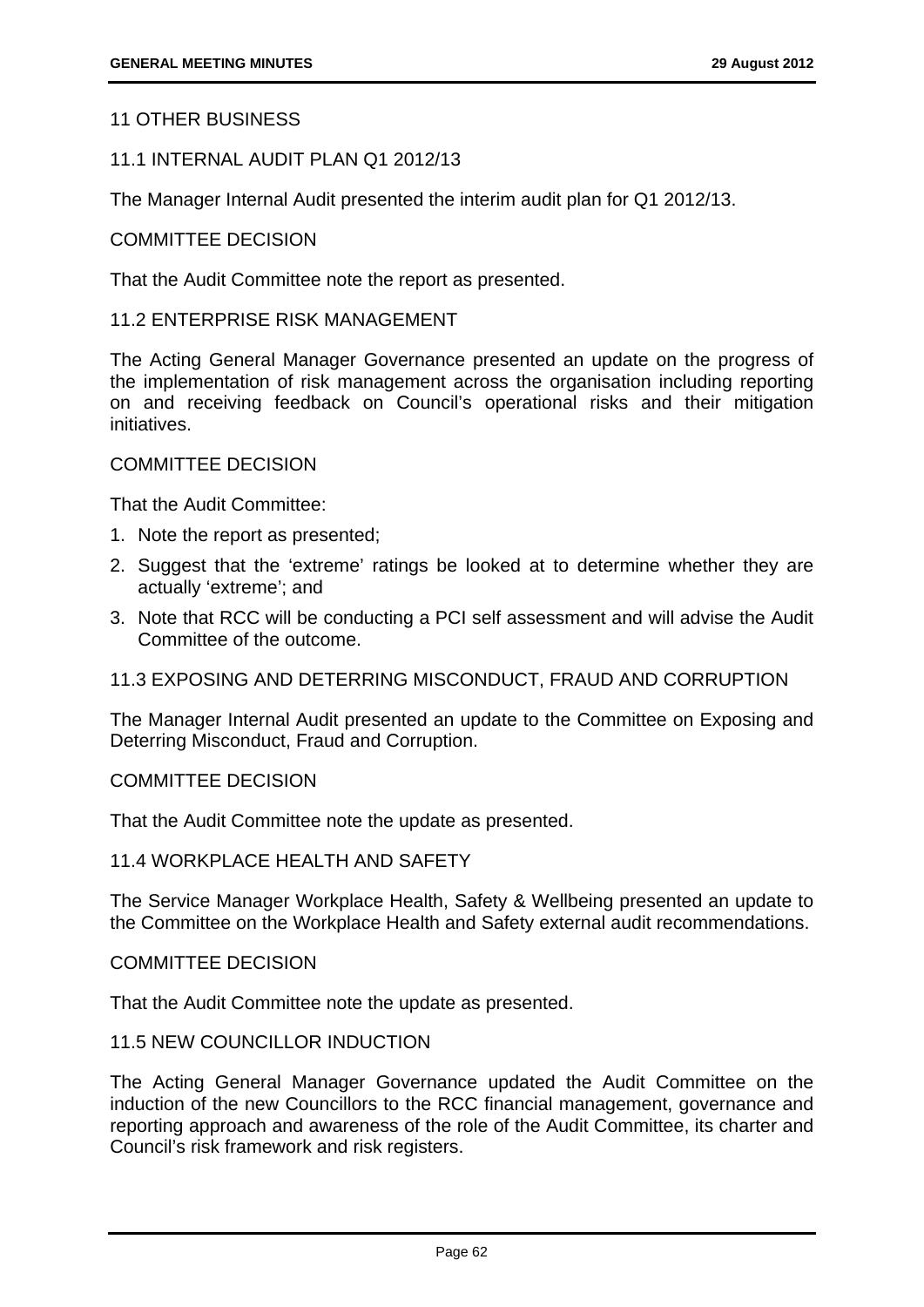# COMMITTEE DECISION

That the Audit Committee:

- 1. Note the update as presented; and
- 2. Recommend that a specific induction on the audit and risk management arrangements be scheduled in the immediate weeks ahead.

### 12 MEETING CLOSURE

The meeting closed at 3.25pm.

### **RELATIONSHIP TO CORPORATE PLAN**

### **8. Inclusive and ethical governance**

Deep engagement, quality leadership at all levels, transparent and accountable democratic processes and a spirit of partnership between the community and Council will enrich residents' participation in local decision making to achieve the community's Redlands 2030 vision and goals.

8.5 Be transparent and consistent in the way we manage the organisation, its risks and obligations and ensure we are delivering against our priorities.

## **FINANCIAL IMPLICATIONS**

There are no financial implications impacting Council as a result of this report.

### **PLANNING SCHEME IMPLICATIONS**

There is no impact on the planning scheme.

### **CONSULTATION**

The Audit Committee minutes are presented for confirmation as a true and accurate record of proceedings at its next meeting.

# **OPTIONS**

### **PREFERRED**

The Council accept this report, which summarises the issues discussed at the Audit Committee meeting of 23 July 2012.

### **ALTERNATIVE**

- 1. That Council accept this report and request additional information; or
- 2. That Council not accept this report and request an alternative method of reporting.

### **OFFICER'S/COMMITTEE RECOMMENDATION/ COUNCIL RESOLUTION**

**Moved by: Cr M Edwards Seconded by: Cr J Talty** 

**That Council resolve to accept this report, which summarises the issues discussed at the Audit Committee meeting of 23 July 2012.** 

**CARRIED** (en-bloc)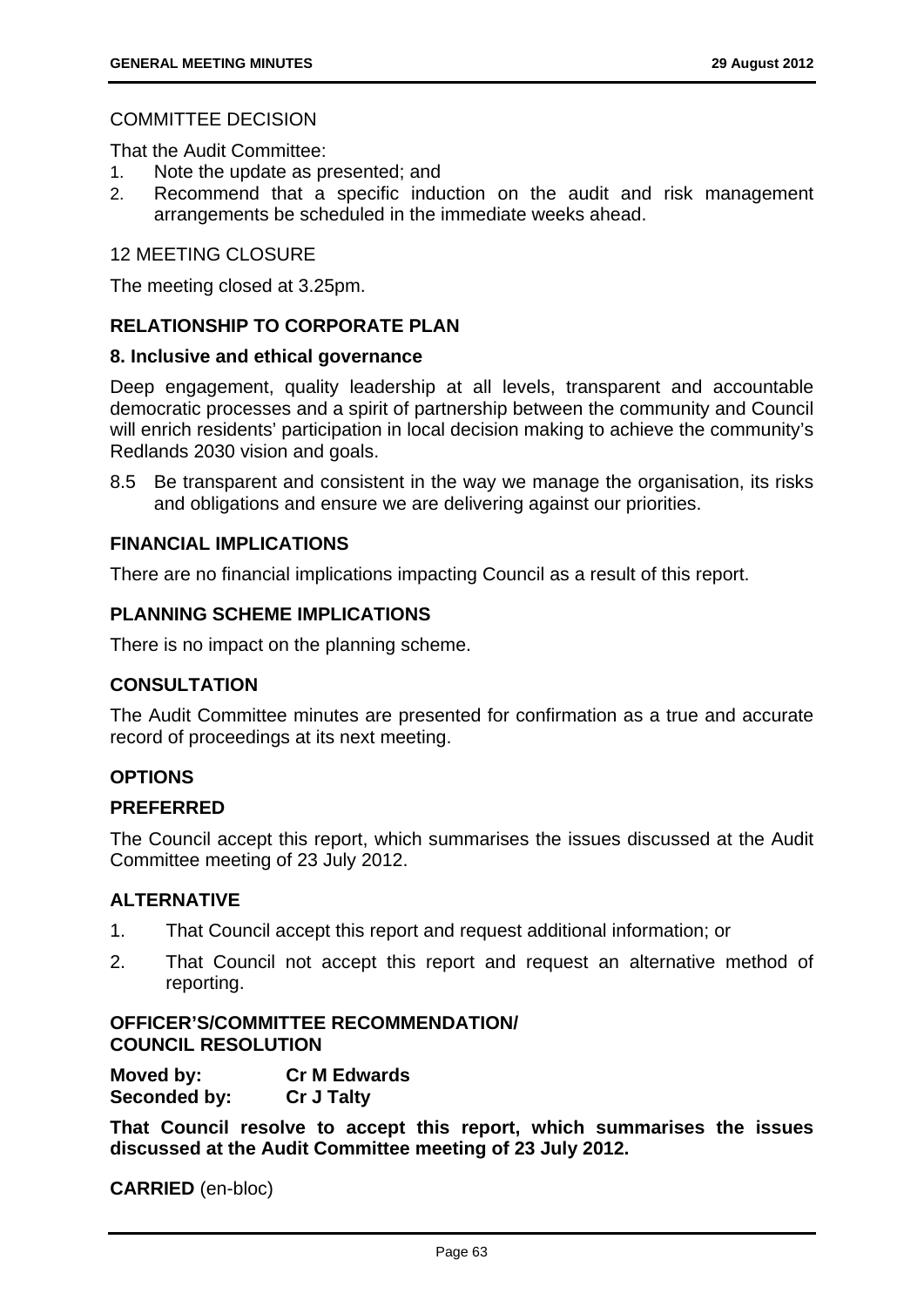#### **13.1.4 QUARTERLY PERFORMANCE REPORT**

| <b>Dataworks Filename:</b>  | <b>GOV Corporate Performance Reporting -</b><br>Quarterly |
|-----------------------------|-----------------------------------------------------------|
| <b>Attachment:</b>          | June 2012 Quarterly Operational Plan                      |
| <b>Responsible Officer:</b> | <b>Nick Clarke</b><br><b>General Manager Governance</b>   |
| Author:                     | Luke Wallace<br><b>Manager Corporate Governance</b>       |

### **EXECUTIVE SUMMARY**

Each year Council adopts an Operational Plan which sets out the work Council plans to carry out in the financial year. Under the *Local Government Act 2009* (LG Act), the CEO must present a written assessment of Council's progress towards implementing the annual Operational Plan at least every three months. This is also a requirement of Council's Corporate Performance Management Policy and Guideline, which was adopted in June 2011. This is the fourth and final report against the Operational Plan 2011/12 and reflects the performance up to 30 June 2012.

Also attached to this report are the final report of corporate health indicators (formerly known as the Balanced Scorecard report) and the City Services report which provide data and commentary for a range of key performance indicators.

### **PURPOSE**

The purpose of this report is to present Council and the community with an end of year summary of performance across a range of organisational functions as set out in the Operational Plan 2011/12.

### **BACKGROUND**

The performance data in the attached report and summarised in this report has been provided by relevant Council departments. The aim of the report is to bring together progress information clearly and in accordance with the principles of the LG Act. Where delivery of planned work has not been fully achieved, comments provide an explanation and outline the future plans for the work.

This report has three attachments which contain measures of Council's performance for 2011/12:

- End of year (quarter four) report against Council's Operational Plan 2011/12
- Report on key performance indicators of corporate health (formerly referred to as the Balanced Scorecard report)
- City Services end of year (quarter four) report

### **ISSUES**

Each area of the report is analysed below for Council's consideration.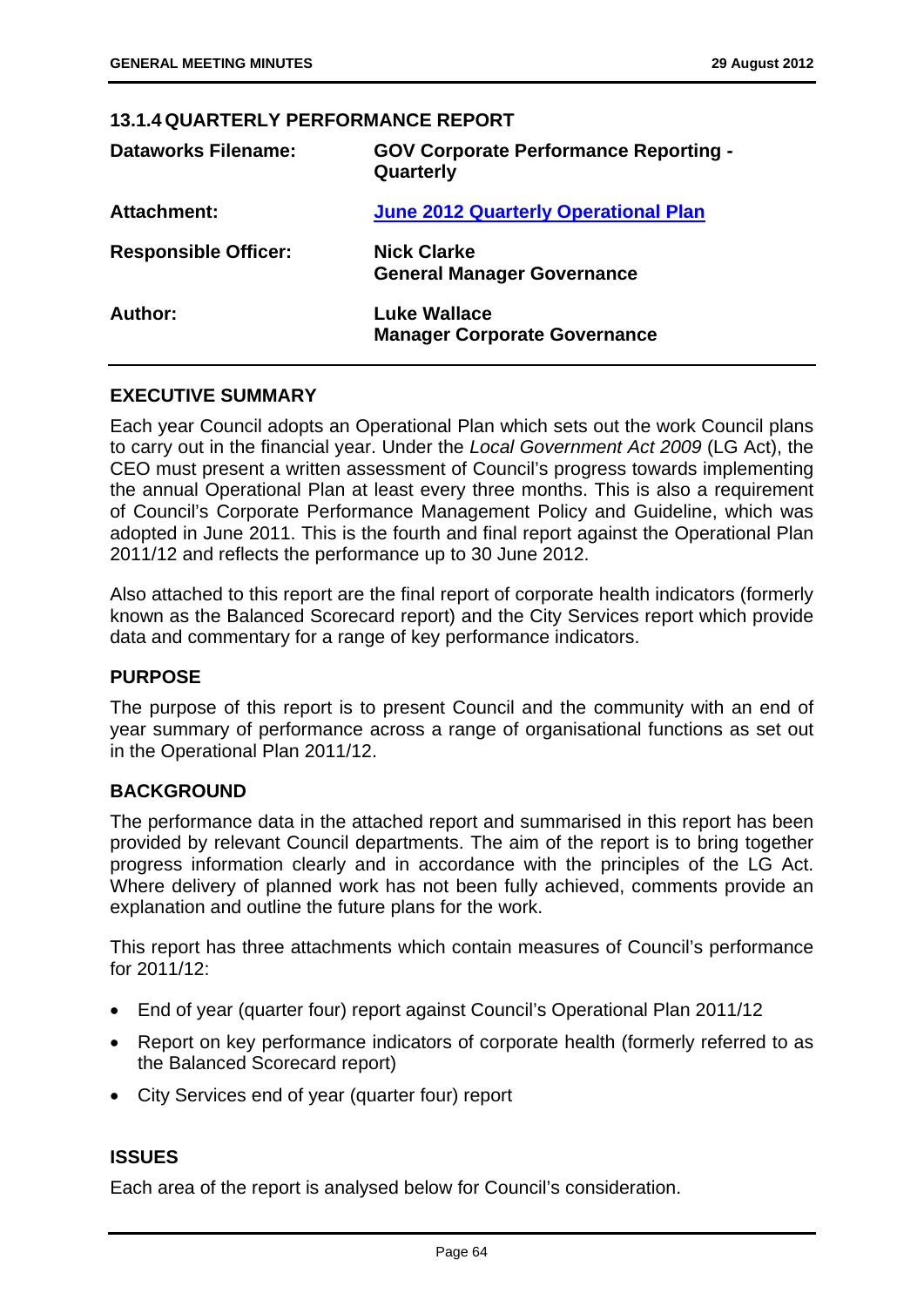# **Operational Plan 2011/12**

There were 178 measures in the Operational Plan 2011/12 when it was originally adopted by Council in June 2011.

|                                      | <b>Number</b> | Percentage     |
|--------------------------------------|---------------|----------------|
| Completed                            | 121           | 68             |
| Carried forward                      | 20            | 11             |
| Included in Operational Plan 2012/13 | 7             | 4              |
| Not commenced                        | 3             | $\overline{2}$ |
| Cancelled                            | 27            | 15             |
| <b>Total</b>                         | 178           | 100            |

Of the 27 cancelled projects, 14 of these were removed from the Operational Plan 2011/12 in the first half of the year due to uncertainty about Council's financial position due to the impacts of state government changes to water pricing and infrastructure changes. Although the projects had been included in the Operational Plan, as a result of the impacts of these changes to Council's financial position, it was not possible to complete the planned work in the financial year 2011/12.

Twenty projects have not been completed at 30 June 2012, but are expected to be completed in quarter one or quarter two of 2012/13. These projects will be monitored by the Corporate Governance Group until completion and any issues reported to the Executive Leadership Group.

Seven projects are continuing into and have been included in the Operational Plan 2012/13. The attached report includes the appropriate reference number for the current Operational Plan.

Over two thirds (68%) of the projects in the Operational Plan 2011/12 were complete at 30 June 2012. This is lower than in previous years but is as a result of the higher than normal number of cancelled projects explained above.

# **Key Corporate Indicators (formerly known as Balanced Scorecard Indicators)**

Ten indicators are included in the attachment to this report. These were formerly reported to Committee as Council's Balanced Scorecard. Of the ten indicators five have achieved a satisfactory or better result. The remaining five are below target. An explanation of each indicator is outlined in the attached report. A brief summary of the issues relating to those which are below target is set out below.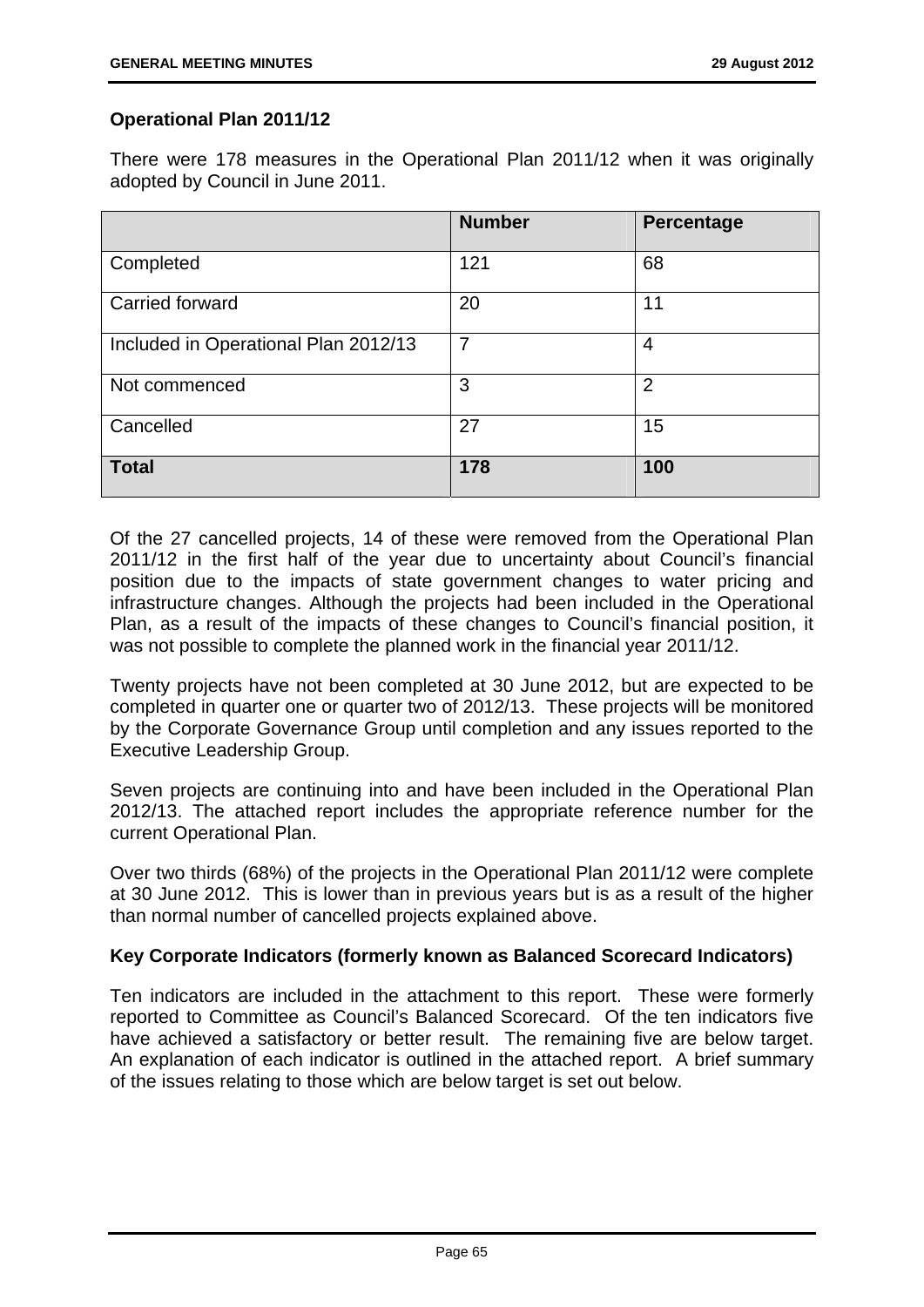| <b>Indicator</b>                                          | <b>Reasons behind target</b>                                                                                                                                                                                                                                                                                                                                                                                                                                                                                                                      |
|-----------------------------------------------------------|---------------------------------------------------------------------------------------------------------------------------------------------------------------------------------------------------------------------------------------------------------------------------------------------------------------------------------------------------------------------------------------------------------------------------------------------------------------------------------------------------------------------------------------------------|
| <b>Asset Management</b><br><b>Plans</b>                   | This indicator relates to asset management plans which<br>were developed to meet the December 2010 deadline set<br>by the Department of Local Government.<br>Although<br>Council still has a suite of asset management plans in<br>place, the tracking and reporting against these plans has<br>not been maintained subsequent to a restructure in the<br>Corporate Services Department. The Asset Management<br>Steering Committee is being re-established early in<br>2012/13 year and this issue will be an immediate focus for<br>that group. |
| <b>Internal Audit</b>                                     | Internal Audit actions are closely monitored. Extreme and<br>high risk audit actions are being prioritised. An approval<br>process is in place to manage requests for extensions to<br>timeframes and an additional resource has just started in<br>Internal Audit which is expected to have a significant<br>impact.                                                                                                                                                                                                                             |
| Workplace<br>Health<br>Safety<br>and<br><b>Indicators</b> | Council has an annual Workplace Health and Safety<br>Management Plan which outlines work planned to<br>enhance workplace<br>health<br>and<br>safety within<br>the<br>Significant progress has been made in<br>organisation.<br>delivering the plan in 2011/12 but it has not been fully<br>completed. Any actions not completed will<br>be<br>incorporated into the 2012/13 plan.                                                                                                                                                                 |
|                                                           | Lost time injury frequency rating has reduced over the last<br>quarter, but is still higher than the agreed target. The<br>worker's compensation target is also higher than target<br>due to some long term injuries. Every effort is made to<br>support staff to complete rehabilitation and return to work.                                                                                                                                                                                                                                     |

# **City Services Quarterly Report**

The attached report provides a range of information about City Services activities for 2012/13. Any abnormal or noteworthy results are explained in the management commentary. A range of charts provide information about Council's performance and demand for particular services. All activities and projects are reported to be either complete or in progress, with no areas of concern.

# **RELATIONSHIP TO CORPORATE PLAN**

### **8. Inclusive and ethical governance**

Deep engagement, quality leadership at all levels, transparent and accountable democratic processes and a spirit of partnership between the community and Council will enrich residents' participation in local decision making to achieve the community's Redlands 2030 vision and goals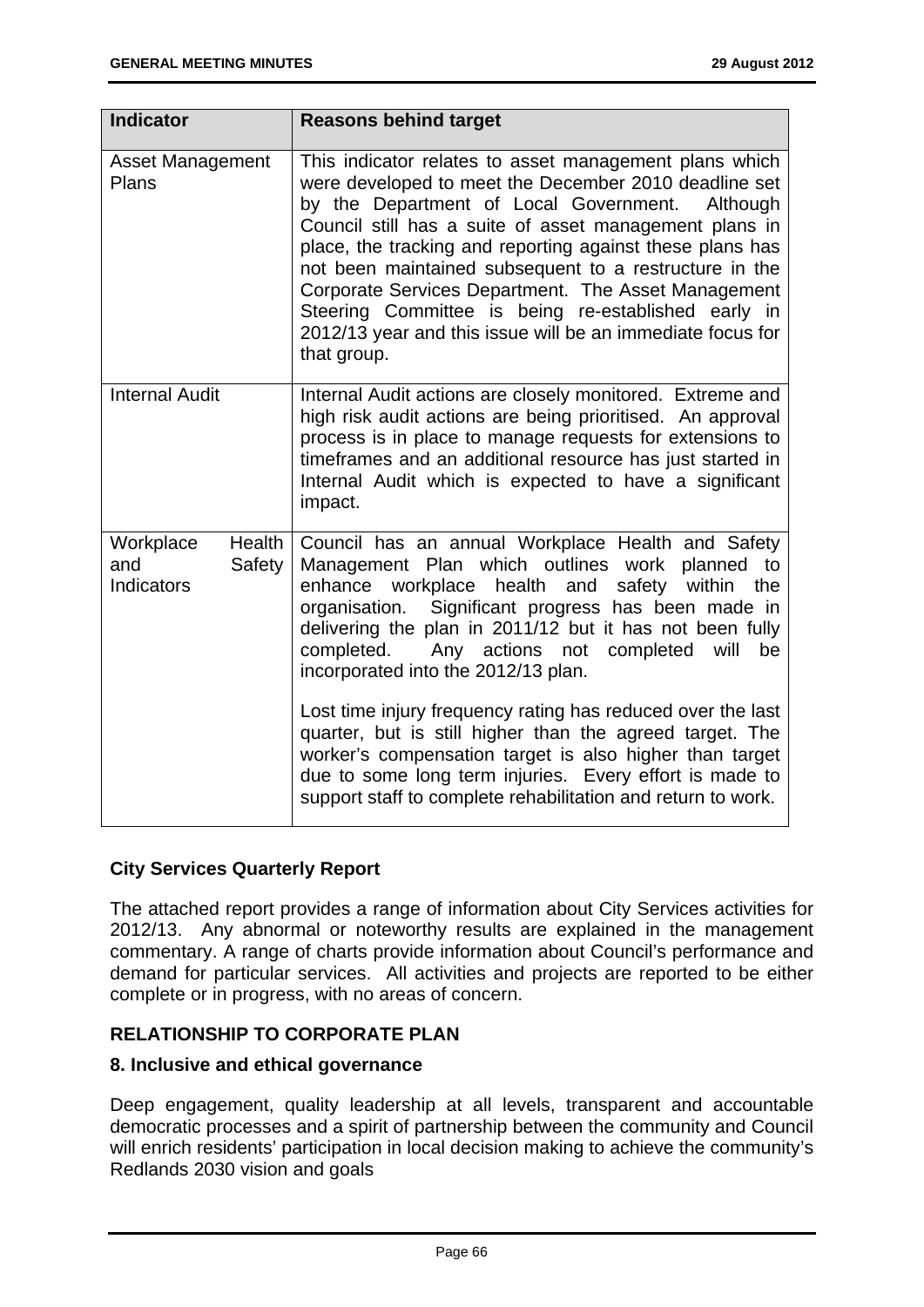8.5 Be transparent and consistent in the way we manage the organisation, its risks and obligations and ensure we are delivering against our priorities

# **FINANCIAL IMPLICATIONS**

There are no financial implications impacting Council as a result of this report.

# **PLANNING SCHEME IMPLICATIONS**

Not applicable.

### **CONSULTATION**

Consultation on this report has been undertaken with management and staff throughout Council.

## **OPTIONS**

### **Preferred**

That Council resolve to note the quarterly corporate performance report.

## **Alternative**

That Council does not endorse the quarterly corporate performance report and seeks the provision of further information.

#### **OFFICER'S/COMMITTEE RECOMMENDATION/ COUNCIL RESOLUTION**

**Moved by: Cr M Edwards Seconded by: Cr J Talty** 

**That Council resolve to note the quarterly corporate performance report.** 

**CARRIED** (en-bloc)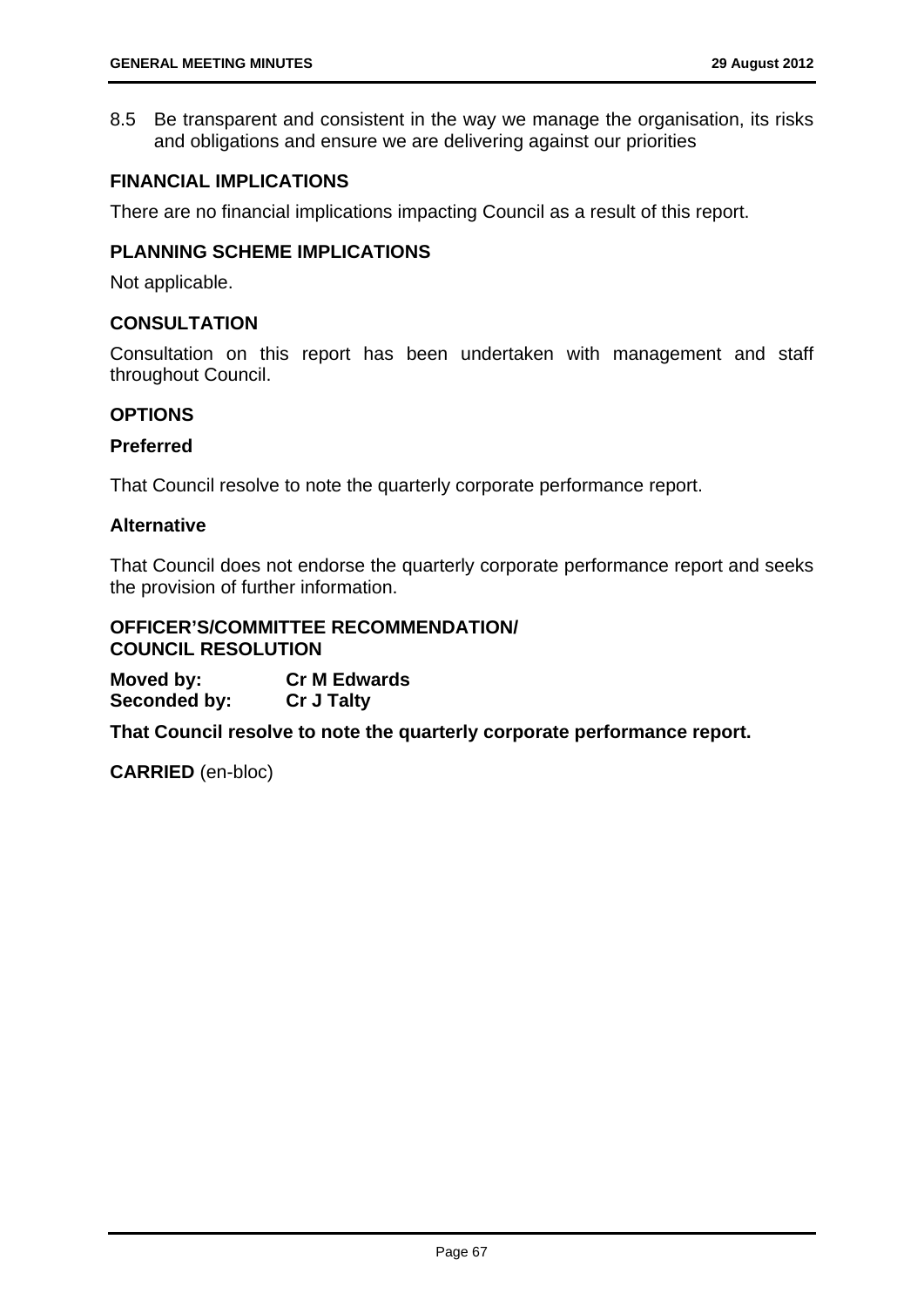#### **13.2 CORPORATE SERVICES**

## **13.2.1 APPLICATION FROM LINKWATER FOR EASEMENT OVER COUNCIL LAND, ALEXANDRA HILLS**

| <b>Dataworks Filename:</b>  | L.127529/126962                                                    |
|-----------------------------|--------------------------------------------------------------------|
| <b>Attachment:</b>          | <b>Aerial Photographs</b>                                          |
| <b>Responsible Officer:</b> | <b>Martin Drydale</b><br><b>General Manager Corporate Services</b> |
| Author:                     | <b>Merv Elliott</b><br><b>Property Services Manager</b>            |

#### **EXECUTIVE SUMMARY**

As a result of the *South East Queensland Water (Restructuring) Act 2007*, various Council water infrastructure assets were transferred to the Queensland Bulk Water Transport Authority (trading as LinkWater).

The assets transferred were mainly bulk water mains. Under the provisions of the *Water Supply (Safety & Reliability) Act 2008*, the infrastructure is protected against damage by third parties, however, LinkWater has requested that easements be registered over the pipes to give better protection and to minimise the risk of damage.

### **PURPOSE**

The purpose of this report is to recommend that Council agree to the granting of easements to LinkWater.

#### **BACKGROUND**

Easements over various water distribution pipelines already exist throughout the City. The easements being sought by LinkWater in this instance apply to bulk water mains from the Alexandra Hills Reservoir that are not protected by easements.

The Council land proposed to be encumbered by these easements are described as Lot 303 on RP222675 and Lot 3 on RP196001.

### **ISSUES**

The bulk water mains concerned are already built and active. LinkWater proposes to register easements over the lines.

Under the provisions of the *Water Supply Act 2008*, LinkWater already have the right to inspect, operate, change, maintain, remove, repair and replace LinkWater's infrastructure.

Additionally under the Act, it is an offence to interfere with LinkWater's infrastructure, including building over, interfering with access to, increasing or reducing the cover over the pipeline or changing the surface of the land in a way that causes water ponding over the infrastructure.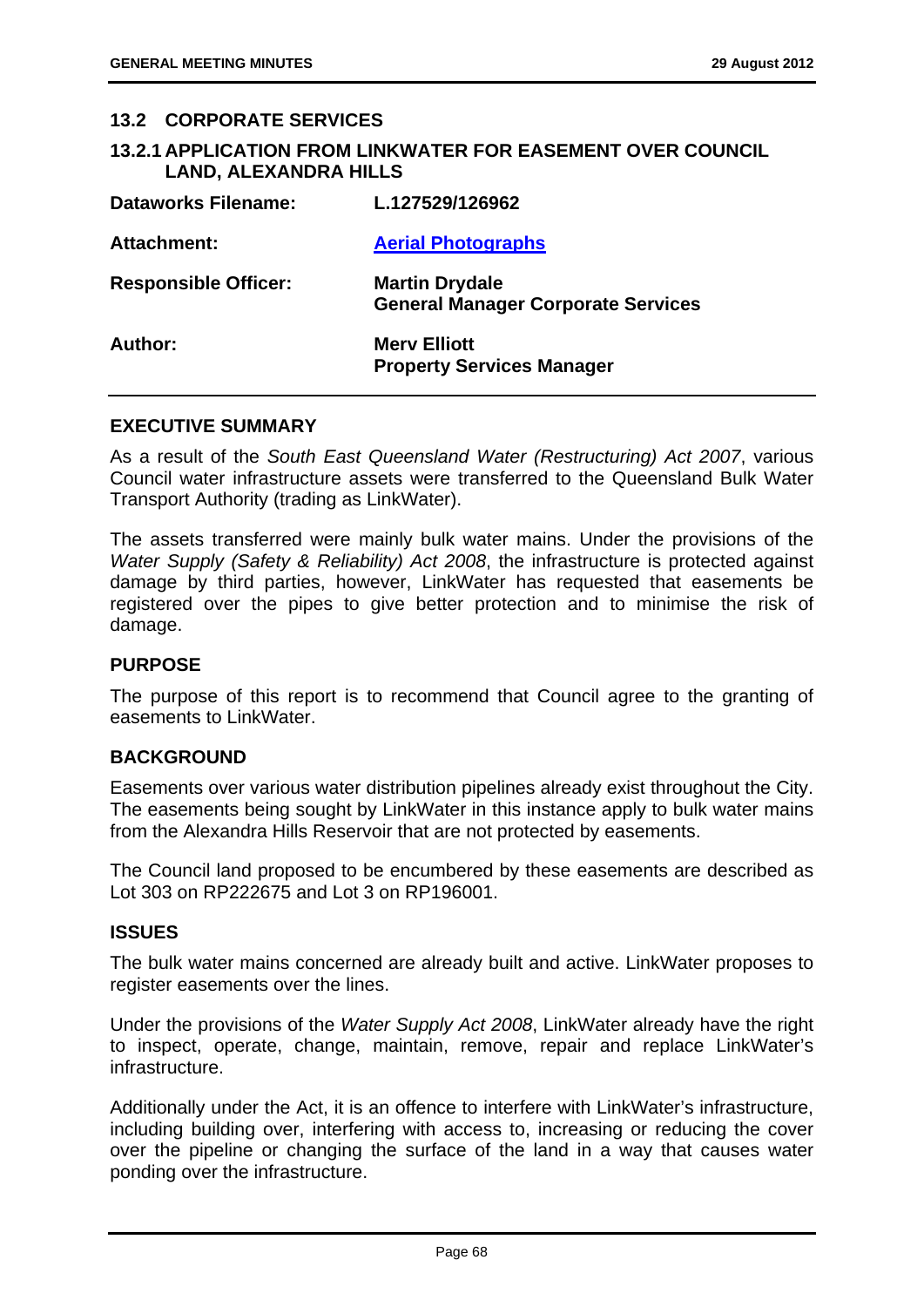These restrictions generally apply to the construction, digging and other activities such as landscaping, and will not normally prevent the landowner's normal maintenance of the property.

In other words, the easement document will basically mimic the requirements already available under the Act, but will reinforce these conditions.

## **RELATIONSHIP TO CORPORATE PLAN**

### **2. Green living**

Our green living choices will improve our quality of life and our children's lives, through our sustainable and energy efficient use of resources, transport and infrastructure, and our well informed responses to risks such as climate change.

2.1 Achieve sustainability through strong leadership and innovation, and by effective planning and managing our services, assets and resources

### **FINANCIAL IMPLICATIONS**

This recommendation does not require any change to the current year's budget as all costs associated with this recommendation will be met by LinkWater.

Compensation is not considered relevant due to the aforementioned rights which LinkWater already have under the Act.

### **PLANNING SCHEME IMPLICATIONS**

None identified.

### **CONSULTATION**

Property Services Manager has consulted with the Principal Adviser Open Space Planning and Divisional Councillor.

## **OPTIONS**

### **PREFERRED**

That Council resolve to:

- 1. Grant easements to LinkWater over Council land described as Lot 303 on RP222675 and Lot 3 on RP196001 on terms and conditions considered satisfactory to the Chief Executive Officer; and
- 2. Delegate authority to the Chief Executive Officer under s.257(1)(b) of the *Local Government Act 2009* to sign all documents in regard to this matter.

## **ALTERNATIVE**

That Council resolve to refuse the request for easements as requested by LinkWater.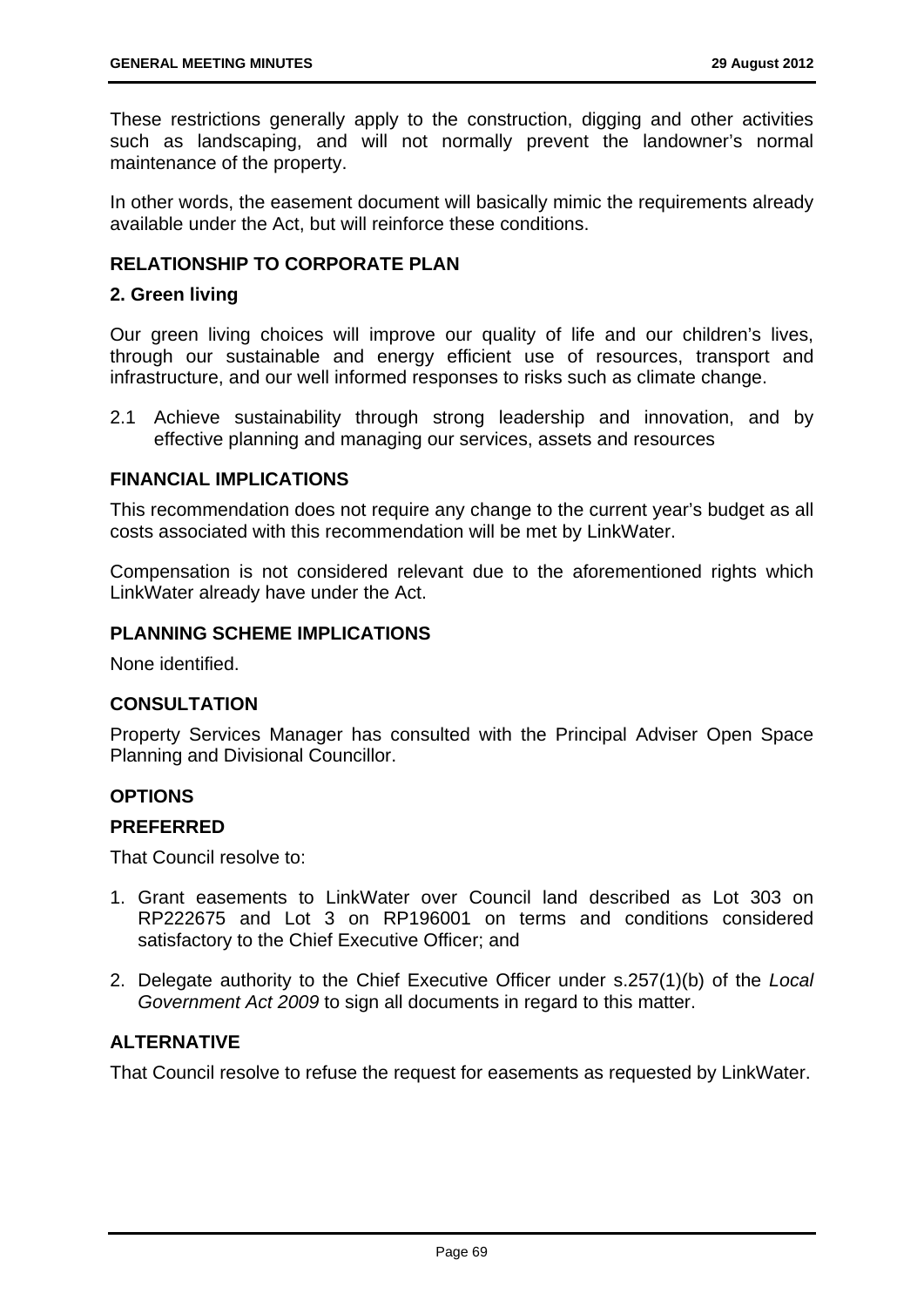**OFFICER'S/COMMITTEE RECOMMENDATION/ COUNCIL RESOLUTION** 

**Moved by: Cr M Edwards Seconded by: Cr J Talty** 

**That Council resolve to:** 

- **1. Grant easements to LinkWater over Council land described as Lot 303 on RP222675 and Lot 3 on RP196001 on terms and conditions considered satisfactory to the Chief Executive Officer; and**
- **2. Delegate authority to the Chief Executive Officer under s.257(1)(b) of the**  *Local Government Act 2009* **to sign all documents in regard to this matter.**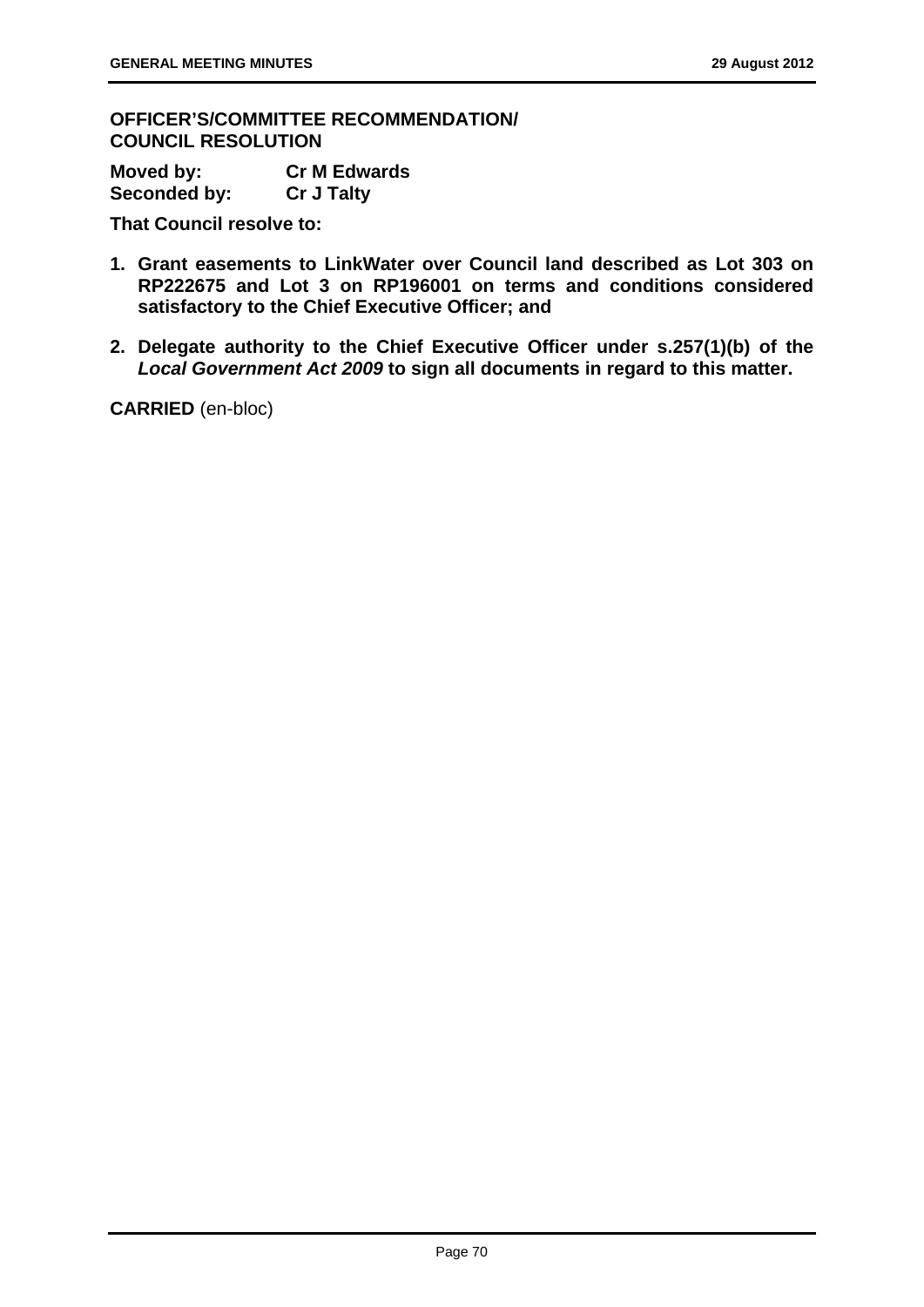| <b>13.2.2 RESUMPTIONS FOR ROAD WIDENING - COLLINS STREET, REDLAND</b><br><b>BAY</b> |                                                                    |  |
|-------------------------------------------------------------------------------------|--------------------------------------------------------------------|--|
| <b>Dataworks Filename:</b>                                                          | L.145782/145791                                                    |  |
| Attachment:                                                                         | <b>Site Plan Collins Street Redland Bay</b>                        |  |
| <b>Responsible Officer:</b>                                                         | <b>Martin Drydale</b><br><b>General Manager Corporate Services</b> |  |
| Author:                                                                             | <b>Mery Elliott</b><br><b>Property Services Manager</b>            |  |

### **EXECUTIVE SUMMARY**

At its meeting held on 30 November 2011, Council resolved to negotiate the acquisition of a portion of 64 Collins Street, Redland Bay described as Lot 1 RP134876 and a portion of 66 Collins Street, Redland Bay described as Lot 2 RP166353 shown on the attached plans for the upgrade of Collins Street. If the negotiations were unsuccessful, resumption action was to commence.

As amicable acquisitions were not able to be achieved, Notices of Intention to Resume were subsequently served on the land owners in accordance with the *Acquisition of Land Act 1967.* 

Objections to the taking of land were not submitted by the land owners. Therefore it is now necessary to continue with resumption action to acquire the subject land for road widening.

### **PURPOSE**

The purpose of this report is to recommend that Council continues resumption action under the *Acquisition of Land Act 1967* to acquire a portion of 64 Collins Street, Redland Bay and a portion of 66 Collins Street, Redland Bay for road purposes.

### **BACKGROUND**

Collins Street, Redland Bay is currently in the process of being upgraded to 4 lanes to handle increases in traffic generated by approved and future development in the surrounding area. A number of private land acquisitions are necessary to allow kerb and channelling to be constructed, construction of a 2m wide footpath, and provide all underground services along the footpath on Council's standard alignments.

At its meeting held on 30 November 2011, Council resolved to negotiate the acquisition of a portion of 64 Collins Street, Redland Bay described as Lot 1 RP134876 and a portion of 66 Collins Street, Redland Bay described as Lot 2 RP166353 for the upgrade of Collins Street. If the negotiations were unsuccessful, resumption action was to commence.

Negotiations with the land owners were conducted verbally and in writing by the Property Services Manager including provision of engineering design drawings, advice and independent assessments of compensation.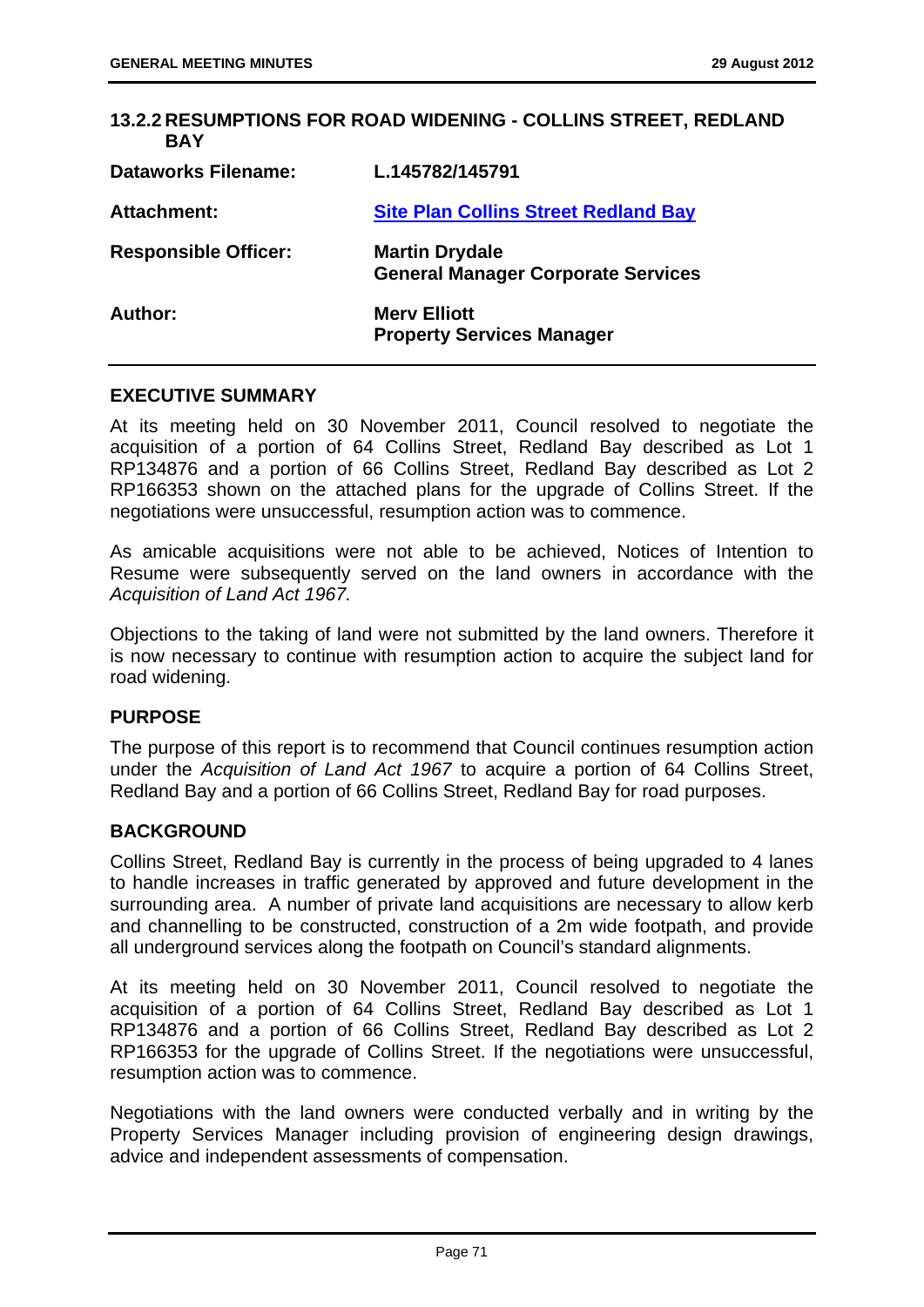As the acquisition negotiations were unsuccessful, Council's solicitors served Notices of Intention to Resume on the land owners in accordance with the *Acquisition of Land Act 1967.*

The *Acquisition of Land Act 1967* provided an opportunity for the land owners to serve a written objection on Council to the taking of the land. A written objection served on Council by the deadline of 13 June 2012 entitled the land owners to a subsequent objection hearing by the Chief Executive Officer (or delegate). Objections were not served on Council.

The *Act* requires Council to approve the continuation of resumption action to enable the taking of land to be gazetted and Notices of Resumption issued.

## **ISSUES**

The land owners had objection rights under the *Acquisition of Land Act 1967* which allowed them to object to the taking of their land for the Collins Street road upgrade project. They were made aware of Council's road reserve design including the use of the acquisition areas and they chose not to serve an objection.

Grounds for a valid objection under the *Act* do not include compensation value and this has been the main contention during negotiations. Compensation is a matter to be assessed by the Chief Executive Officer in due course.

Two other minor land acquisitions for the Collins Street road upgrade project were approved at General Meeting of 30 November 2011 and these acquisitions have been successfully negotiated by the Property Services Manager and have now been dedicated as road reserve.

## **RELATIONSHIP TO CORPORATE PLAN**

### **5. Wise planning and design**

We will carefully manage population pressures and use land sustainably while advocating and taking steps to determine limits of growth and carrying capacity on a local and national basis, recognising environmental sensitivities and the distinctive character, heritage and atmosphere of local communities. A well-planned network of urban, rural and bushland areas and responsive infrastructure and transport systems will support strong, healthy communities.

5.8 Plan and advocate to connect the city's communities with improved public transport including a road, ferry, cycling and walking network that provides safe and efficient movement within the city and the region and supports physical activity; and promote efficient and environmentally responsible private transport

## **FINANCIAL IMPLICATIONS**

This recommendation does not require any change to the current year's budget as funds have already been committed for the Collins Street road widening project including the subject acquisitions.

## **PLANNING SCHEME IMPLICATIONS**

None identified.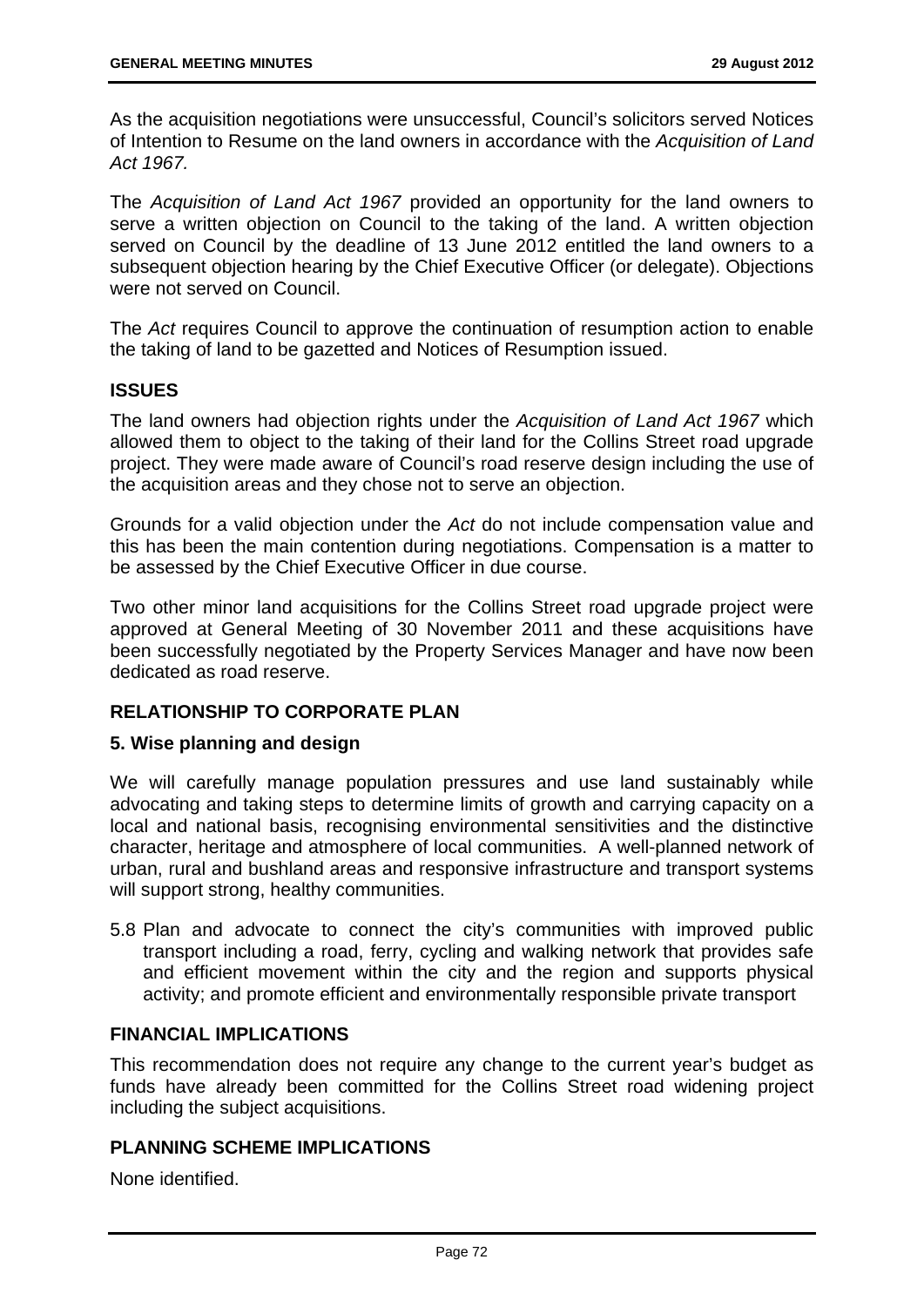## **CONSULTATION**

Property Services Manager has consulted with:

- Construction Projects Services Manager
- Survey Services Manager
- Divisional Councillor
- Council's Independent Valuer
- Property Owners

## **OPTIONS**

### **PREFERRED**

That Council resolve to:

- 1. Continue resumption action under the *Acquisition of Land Act 1967* to acquire a portion of 64 Collins Street, Redland Bay described as Lot 1 RP134876 and a portion of 66 Collins Street, Redland Bay described as Lot 2 RP166353 as shown on the attached plans for road purposes; and
- 2. Delegate authority to the Chief Executive Officer under s.257(1)(b) of the *Local Government Act 2009* to negotiate compensation and execute all documents in relation to this matter.

## **ALTERNATIVE**

No alternative identified.

## **OFFICER'S/COMMITTEE RECOMMENDATION/ COUNCIL RESOLUTION**

**Moved by: Cr M Edwards Seconded by: Cr J Talty** 

**That Council resolve to:** 

- **1. Continue resumption action under the** *Acquisition of Land Act 1967* **to acquire a portion of 64 Collins Street, Redland Bay described as Lot 1 RP134876 and a portion of 66 Collins Street, Redland Bay described as Lot 2 RP166353 as shown on the attached plans for road purposes; and**
- **2. Delegate authority to the Chief Executive Officer under s.257(1)(b) of the**  *Local Government Act 2009* **to negotiate compensation and execute all documents in relation to this matter.**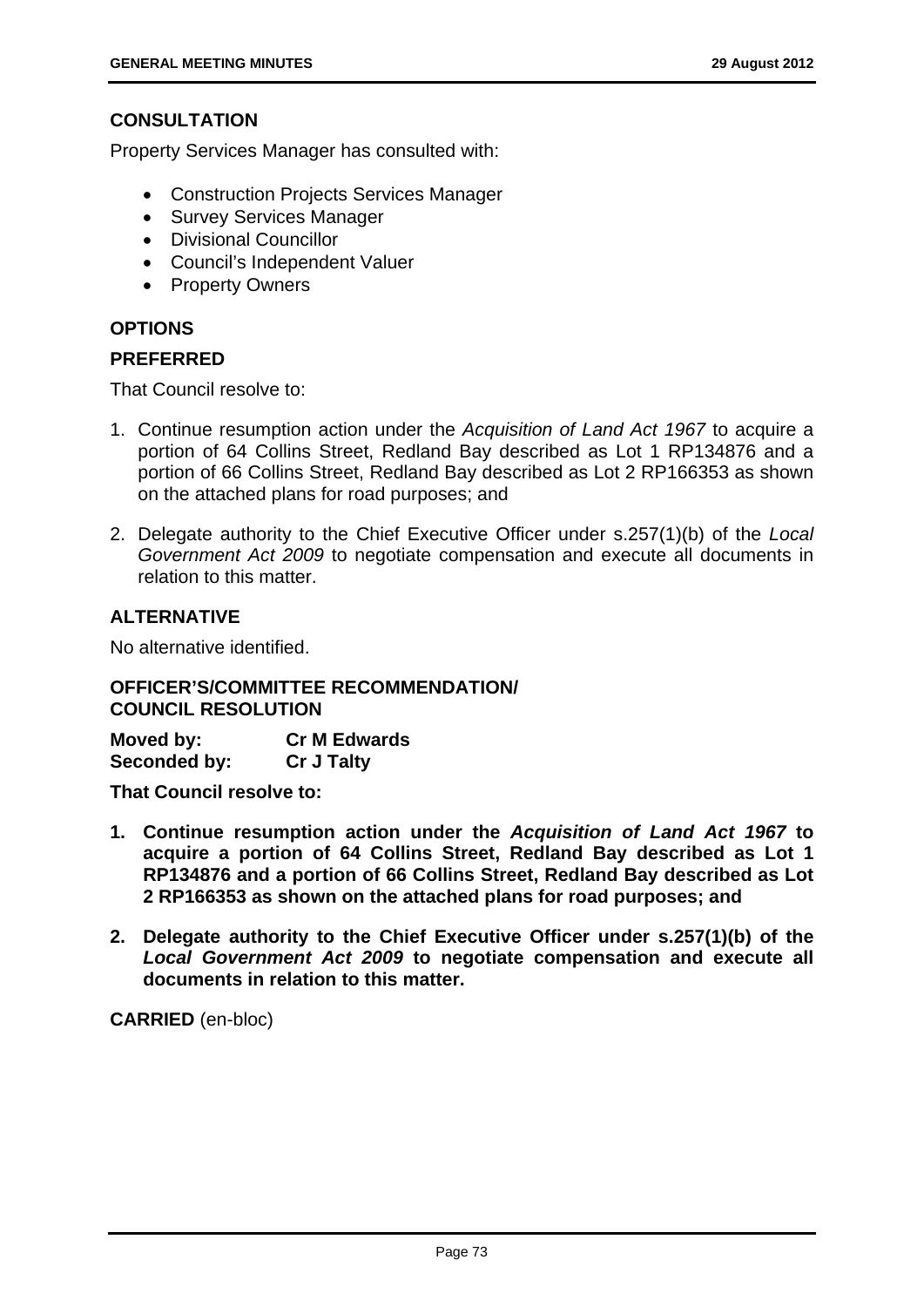## **13.2.3 ENFORCEABLE UNDERTAKING**

| <b>Dataworks Filename:</b>  | <b>HRM - WH&amp;S Enforceable Undertaking</b>                                                                                          |
|-----------------------------|----------------------------------------------------------------------------------------------------------------------------------------|
| <b>Responsible Officer:</b> | <b>Amanda Daly</b><br><b>Manager People &amp; Change</b>                                                                               |
| <b>Authors:</b>             | <b>Peter Gould</b><br>Service Manager Workplace Health & Safety and<br>Wellbeing                                                       |
|                             | <b>Michelle Wharton</b><br><b>Snr Project Officer</b><br><b>Mission Projects Co-ordinator in the Safety First</b><br><b>Task Force</b> |

## **EXECUTIVE SUMMARY**

Redland City Council was required to undertake a number of activities as a result of an Enforceable Undertaking (EU) accepted on 30 July 2009. An EU is one of the options available to promote compliance with workplace health and safety laws as a result of a worker sustaining injuries.

This legal agreement obligates Council to carry out specific activities to improve workplace health and safety and further deliver wider benefits to industry and the broader community.

### **PURPOSE**

To provide an overview of the activities listed in the Workplace Health and Safety Enforceable Undertaking over the past three years to be completed by August 2012.

## **BACKGROUND**

Redland City Council has undertaken the activities listed in the Workplace Health and Safety EU and a summary of the undertakings are as follows:

*"This undertaking has a total minimum expenditure of \$224,000 (including recoverable departmental costs)."* 

*"Activities Redland City Council will undertake including:* 

## *Conducting a series of third party audits of the council's occupational health and safety management system against AS/NZS 4801 and implement any subsequent audit recommendations"*

**Response:** Council engaged the services of DRA Safety Specialists who are recognised as a market leader in the provision of Occupational Health and Safety consultancy and training to conduct the third party auditing of the Safety Management System (SMS) in line with AS/NZ 4801. The total cost associated with this activity was \$40,472.50.

There have been three audits conducted of the SMS in August 2009, August 2010 and finally August 2011. Council has been achieving good results in many areas of the SMS. The undertakings achieved to date continue to evolve as part of a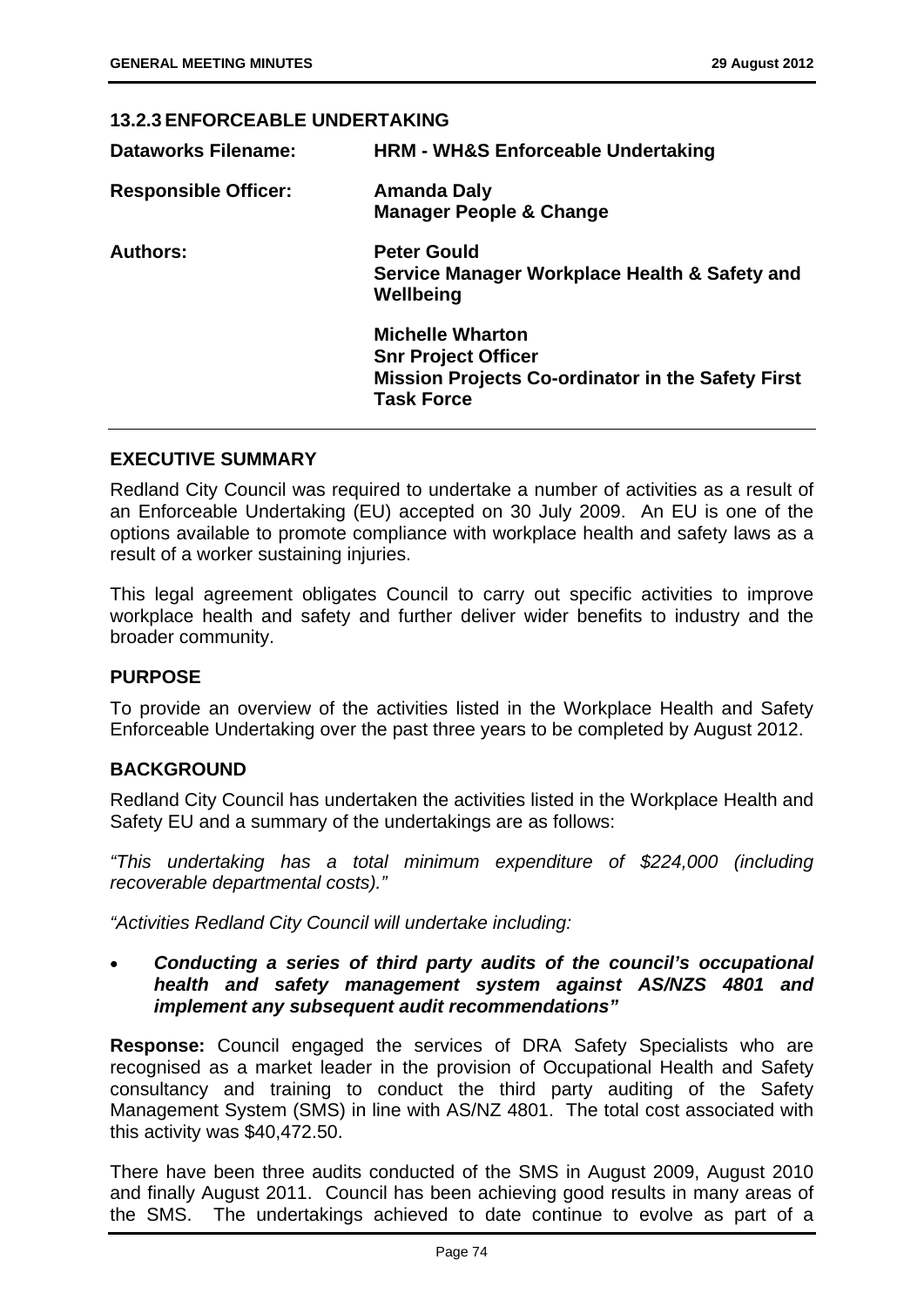continuous improvement process, that the Safety and Wellbeing Unit undertakes as systems grow and develop.

Further, Council conducted progress audits in February of each year to ensure that the progress being made was satisfactory to meet the recommendations identified in the original Safety Management System Audit conducted as part of the EU.

## *Engaging an additional workplace health and safety officer for a minimum period of two years*

**Response:** Redland City Council approved a 2 year contract position HRU063 – Training Coordinator (Level 4) commencing on 5 October 2009.

At the end of the first year of the contract in 2010, Council restructured the Safety and Wellbeing Unit and a Permanent Level 5 Senior Advisor Position was created which included the 'coordination of training' functions in the role to replace the contract role.

A summary of costs associated with the engagement of the Officer from the start date of 5/10/09 for two years is shown below:

| 5/10/09             | HRU063 - Level 4.4 (\$59,092.28) for 38 weeks with $\frac{1}{3}$ 49,715.85<br>associated salary oncosts until July 11                |              |
|---------------------|--------------------------------------------------------------------------------------------------------------------------------------|--------------|
| 1/7/10              | HRU063 - Level 4.4 (\$61,456.59) for 13 weeks with<br>associated salary oncosts until Sept 2010                                      | \$17,688.38  |
| 1/9/10              | HRU076 - Level 5.2 (\$64,197.04) for 39 weeks with<br>associated salary oncosts until July 11                                        | \$55,431.39  |
| 1/7/11              | HRU076 - Level 5.2 (\$66,765.04) for 14 weeks up to 5<br><b>October 11</b> (2 years) with associated salary oncosts<br>until July 11 | \$20,694.42  |
| <b>Total Salary</b> |                                                                                                                                      | \$143,530.04 |
|                     | Onegate include public holidays, aigh legye, legye and superappuotion                                                                |              |

**Oncosts** include public holidays, sick leave, leave and superannuation.

In accordance with Council's Enterprise Bargaining arrangements wage increases occur on 1 July each year and have been accommodated in the above calculations.

In addition to the above salary spend there are **overheads** (additional costs above the annual salary) such as computer, phones, electricity etc. which have not been included in the above costs.

During the EU period and with the introduction of the new Harmonisation Legislation, Council identified that there is a growing need to provide higher level support to managers, supervisors and general employees by the Safety and Wellbeing Unit. The unit has not had the capacity to deliver fully the expected levels of service and this was evident in the recent audit results of August 2011.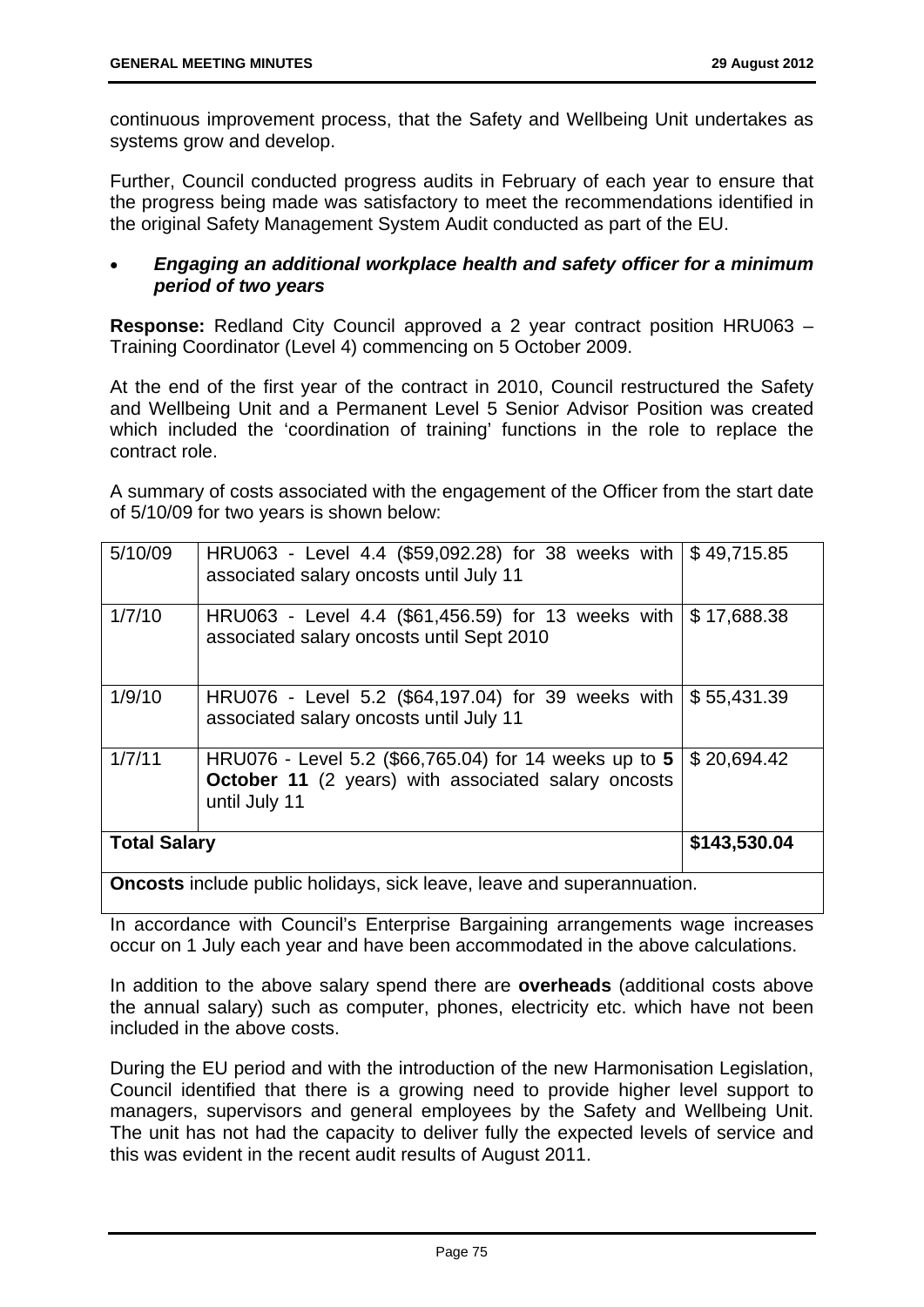In order to respond to the increased workload activities be, Council approved a Senior Facilitator Workplace Health & Safety position within the Workplace Development Unit (2 Year contract). This is a dedicated position that involves:

- researching, designing and delivering health and safety targeted communication and training programs;
- ensuring all employees understand their individual Workplace Health and Safety (WH&S) responsibilities and receive appropriate training according to their position;
- assisting with the coordination and administration of health and safety communication and training initiatives.
- *Development of a "Competency to Operate*" *system for high risk plant incorporating training and competency testing*

**Response**: The Competency to Operate System (CTO) for high risk items of plant continues to be rolled out across Council. In the audit conducted in August 2011, DRA Safety Specialists commented on this program:

*"The competency to operate system is being effectively rolled out across Council which has increased the safety awareness amongst all operational of staff. The CTO process has been well received and it is the Auditor*"*s opinion that this program has directly resulted in the reduction of work injuries with operational staff."* 

During the February 2012 Audit, DRA Safety Specialists inspected the CTO system and identified some minor areas of non-compliance that have been addressed:

*A review of hazardous chemical management, electrical compliance and competency to operate systems were the focus of the inspections. Only minor areas of noncompliance were identified and recommendations were provided to those in-charge of the areas at the time of the inspection* 

Council has a detailed procedure for the CTO system PR-3040-060-19 that is monitored and reviewed when triggers are enacted such as legislative changes, awareness of operational changes etc. This is supported by a range of documentation that has been developed based on activities being undertaken such as small plant and equipment, gantry or overhead crane. This is further considered as part of the overarching Skills Matrix for the organisation.

Council also engaged three main providers to raise awareness and train officers in the CTO system. The companies are LCN Training Solutions, OLPAC Pty Ltd and PACCT Pty Ltd and provide a range of innovative training and consulting services. The following table is a summary of those costs per year for delivering the Competency to Operate System.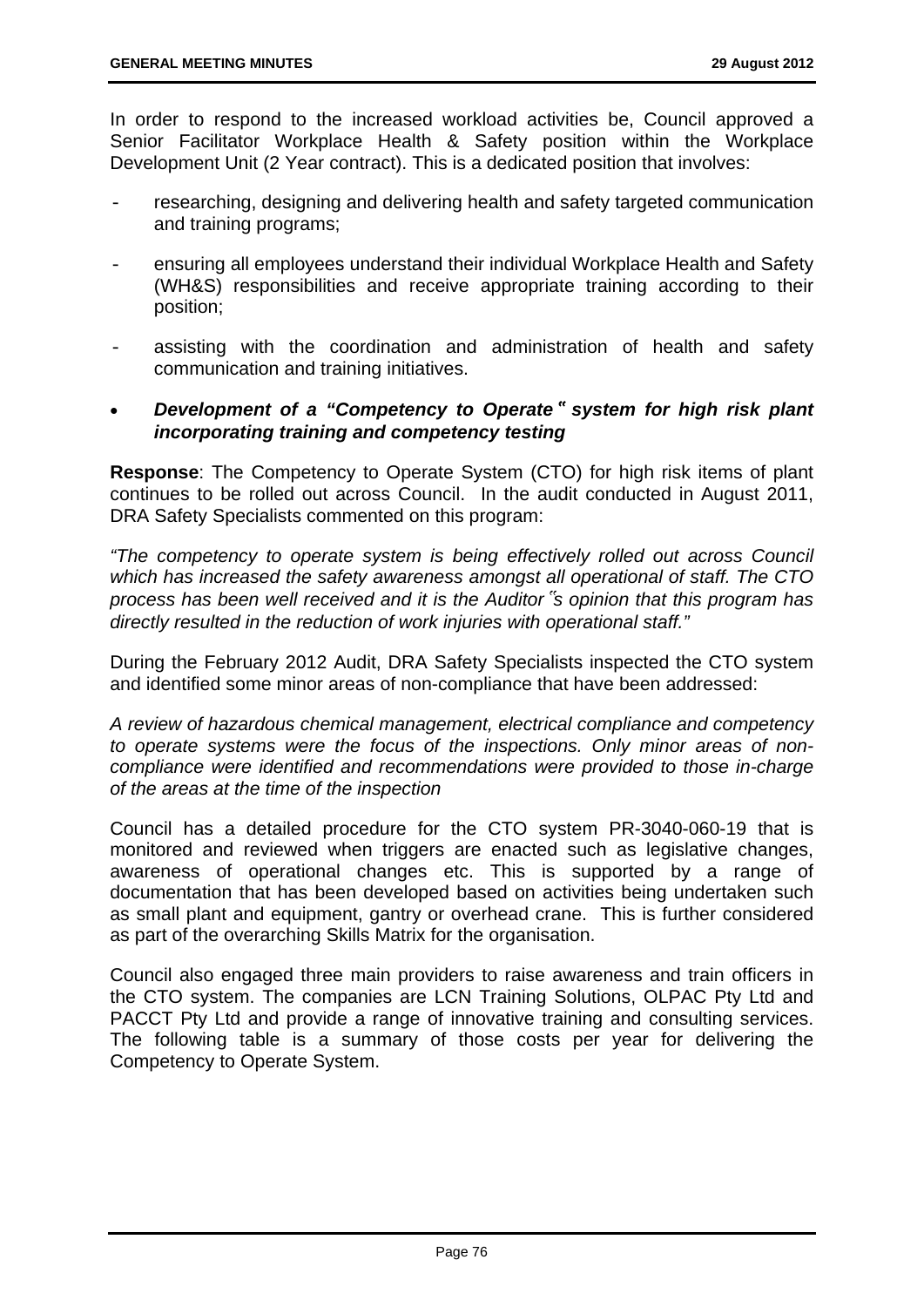| Company                                         | <b>Amount Yr 1</b>        | <b>Amount Yr 2</b>        | <b>Amount Yr 3</b>        |
|-------------------------------------------------|---------------------------|---------------------------|---------------------------|
|                                                 | July 2009 to June<br>2010 | July 2010 to June<br>2011 | July 2011 to June<br>2012 |
| <b>LCN</b>                                      | \$17,398.52               | \$13,010.88               | \$9,565.00                |
| <b>OLPAC</b>                                    | \$99,625.00               | \$18,205.00               | Nil                       |
| <b>PACCT Pty Ltd</b>                            | \$2,200.00                | \$7,596.00                | \$335.00                  |
| Safety<br>in<br><b>Driver</b><br>Motion Pty Ltd | <b>Nil</b>                | <b>Nil</b>                | \$8,121.00                |
| <b>TOTAL SPEND</b>                              | \$119,223.52              | \$38,811.88               | \$18,021.00               |

### *Delivery of a presentation to the Local Government Association of Queensland workplace health and safety conference on vehicle load restraint*

The Service Manager for Workplace Health, Safety and Wellbeing attended the LGAQ Conference held in Yeppoon and presented a paper on the learnings Redland City Council had with regard to improving compliance in the area of load restraint for vehicles and trailers.

## *Conducting an inter-active workshop of local government participants on the concept of "Zero Harm", and*

The Redland City Council Safety & Wellbeing Unit hosted an Industry Workshop on building Safety Behaviour. In excess of 100 delegates attended which included both internal RCC staff and external delegates. The workshop was endorsed by the Safety Institute of Australia as a professional development activity.

## *Donation of a specified amount to the Redland City State Emergency Service for the purchase of response equipment.*

A portable Emergency Welfare BBQ Unit and radio communications equipment was purchased for the Redland SES.

## Redland Water

The EU activities of 2009 for Redland City Council included Redland Water as part of the compliance audit requirements. In July 2010, the State Government implemented the second stage of the water reform programme to create three new water entities in South-East Queensland to manage local water distribution, recycled water and wastewater services. The Allconnex Water entity was jointly owned by Redland, Logan and Gold Coast City Councils and therefore Redland Water ceased to exist. This impacted on the EU activities for Redland City Council and resulted in changes to the scope of works to be undertaken for Council to comply with the EU.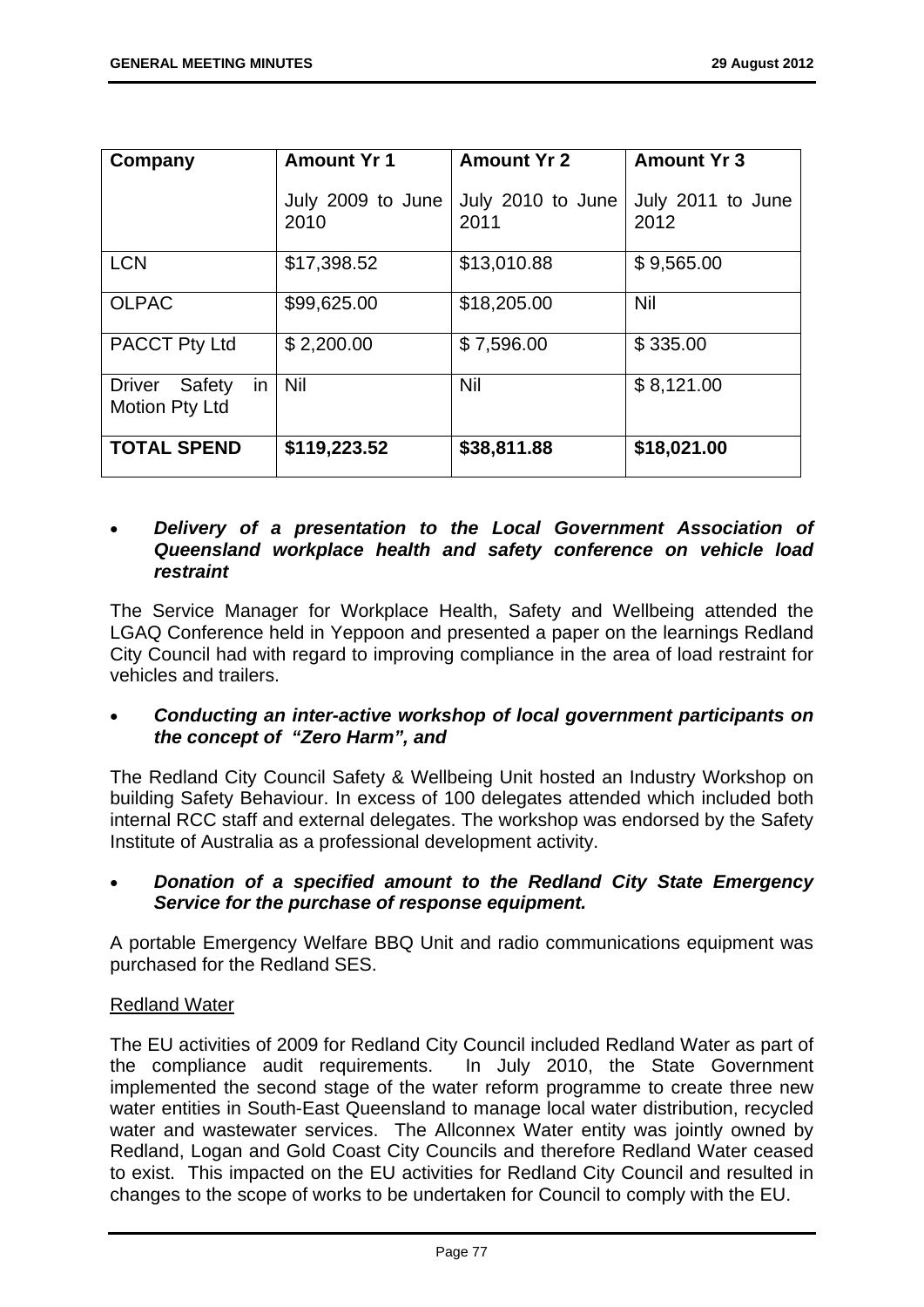However, on 7 April 2011, the Queensland Premier announced changes to the *South-East Queensland Water (Distribution and Retail Restructuring) Act 2009,*  advising that Council's had the option to withdraw from the new water entities. Subsequently, on 1 July 2012 Redland Water returned to Council business operations. The Safety and Wellbeing team conducted an audit of the Redland Water business prior to its return and this resulted in 40 items that require activities to be undertaken for the business to have a suitable compliant Safety Management System.

Further a Handover report was given to RCC from Allconnex Water which has a series of recommendations that have to be closed out.

#### **Legislation**

The new Workplace Health and Safety legislation came into force on 1 January 2012 which required the Safety and Wellbeing team to implement the changes across Council. This legislation was changed in response to industry calls for greater national consistency. The Commonwealth, States and Territories agreed to implement nationally harmonised WHS legislation and will be responsible for making and enforcing the model laws.

Council undertook an extensive process to roll out awareness training on the Harmonisation laws to ensure that Council officers are aware of their obligations. This was conducted through a number of training sessions, communications, review and documents such as policies and procedures and continues to be implemented through business as usual practices in the Safety and Wellbeing Team. The corporate induction includes slides on Workplace Health and Safety and there is a Safety First intranet site that is being reviewed with more detail being added daily amongst other matters.

### **ISSUES**

The final compliance audit held from the 22-26 August 2011 provided a score of 66.5%, which is below the acceptable level of 70%. In response to this result and other imminent requirements a Safety First Taskforce was established with a Strategic Plan developed to highlight the project work required to be undertaken to cover five key categories. This was supported by the Executive Leadership Group and a detailed plan was prepared to highlight the resource requirements to fulfil the commitments in the Safety First Strategy.

The organisation identified five (5) key elements as areas of improvement and indicated that a taskforce was to focus on these items. They are:

- promotion of a **safety culture** to ensure sustainability of new practices;
- respond to **enforceable undertaking** audit (54 Items)
- integrate **systems** and processes to ensure efficiencies are found;
- **harmonisation** (new legislation)
- **water reintegration**

The compliance audit from August 2011 for the EU resulted in 54 items outstanding in the Safety Management System (SMS) that required action. The follow up audit in February 2012 identified there had been significant improvements made to the SMS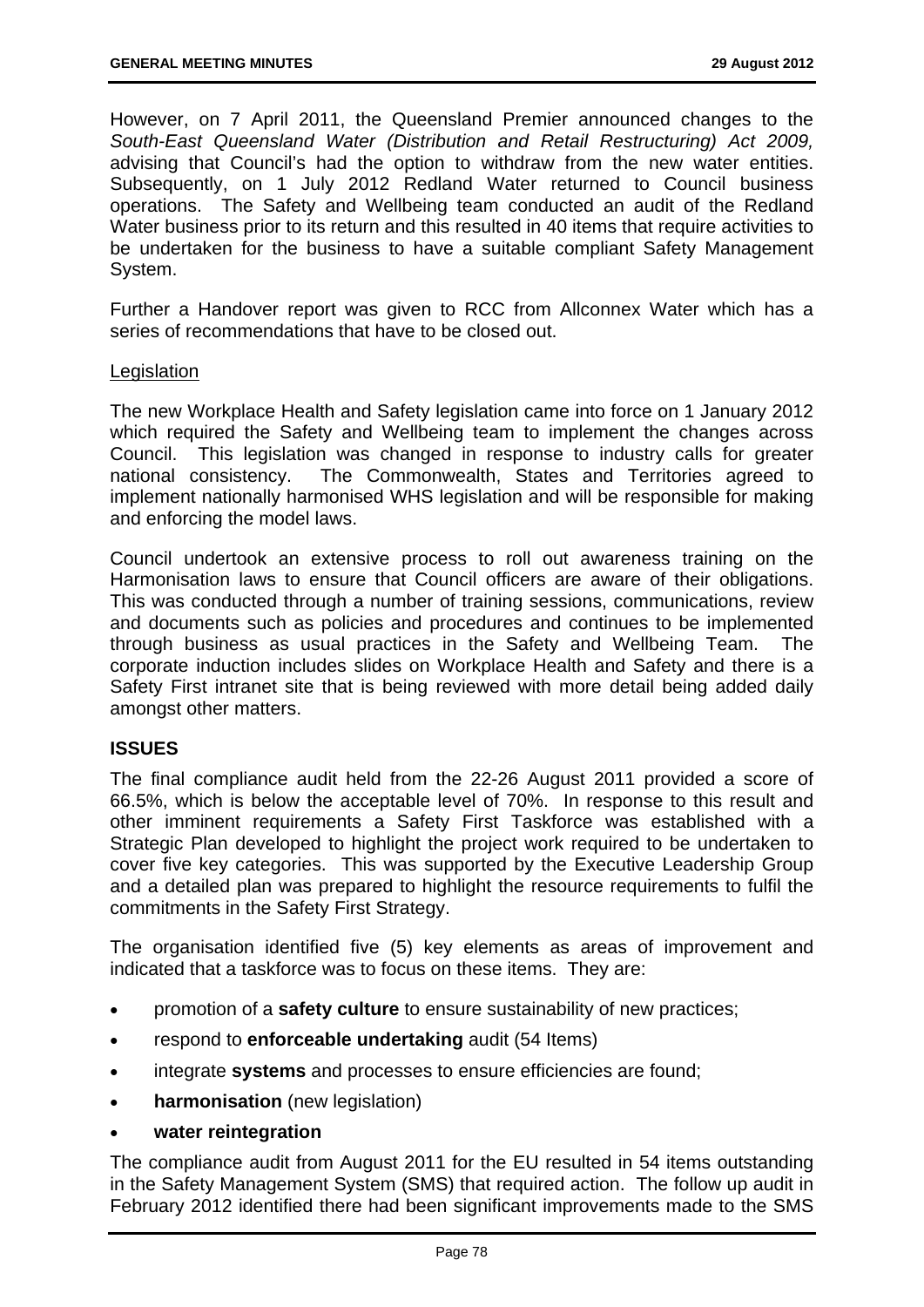which resulted in only 13 items that are partially compliant and remain outstanding. However, some recommendations within the audit required reassessment as proposed Information Technology solutions have changed since February 2012. This is due to a number of internal projects that impact significantly on the SMS and SharePoint solutions identified throughout the EU recommendations such as, the internal Information Management review, Strategic Procurement Concept and version upgrades to the current Vault System (WHS) and Aurion System (People System).

These impacts have required the Safety and Wellbeing Unit to review the audit recommendations from February 2012 and review the SharePoint solution including identifying a number of alternate in house solutions that could produce the same results and would allow RCC to continue with significant major projects that will improve the SMS as a holistic approach across Council. The review and proposed final solution is still pending on a number of items. A number of examples exist such as the current contracts and contractors' items being investigated with a view to incorporating the Vault (WHS), Contract 6 (Contractors), Finance 1 (Finance) information into the Aurion (People) system as the platform to manage Contractors across Council. These are already systems that exist within Council and as the recent Aurion System upgrade includes a WHS module this requires further scoping.

### Redland Water

The impact of the water business returning to Council from 1 July 2012 will require the Safety and Wellbeing team to ensure that operations are compliant with the laws and the Council's SMS and that all documents, checklists, procedures, training, medicals and so on are updated to reflect the recommendations and requirements.

### Legislation

To accommodate the change in legislative requirements and undertake all of the action items, brought about by Harmonisation, this required Redland City Council to review and update all of the Procedures in the Councils SMS which falls out under RCC POL-3040. This impacted on the EU being progressed for a short period of time.

The final audit for the EU will take place in August 2012. There are currently 13 outstanding items to be actioned to meet compliance.

### Self Insurance

Redland City Council requires a compliant Safety Management System to meet the criteria of the Self Insurance Licence with QComp. Without a compliant SMS the continuance of self-insurance arrangements may be refused by the Regulator resulting in additional costs estimated to be between \$1 to \$2 million to Council.

## **RELATIONSHIP TO CORPORATE PLAN**

### **9. An efficient and effective organisation**

Council is well respected and seen as an excellent organisation which manages resources in an efficient and effective way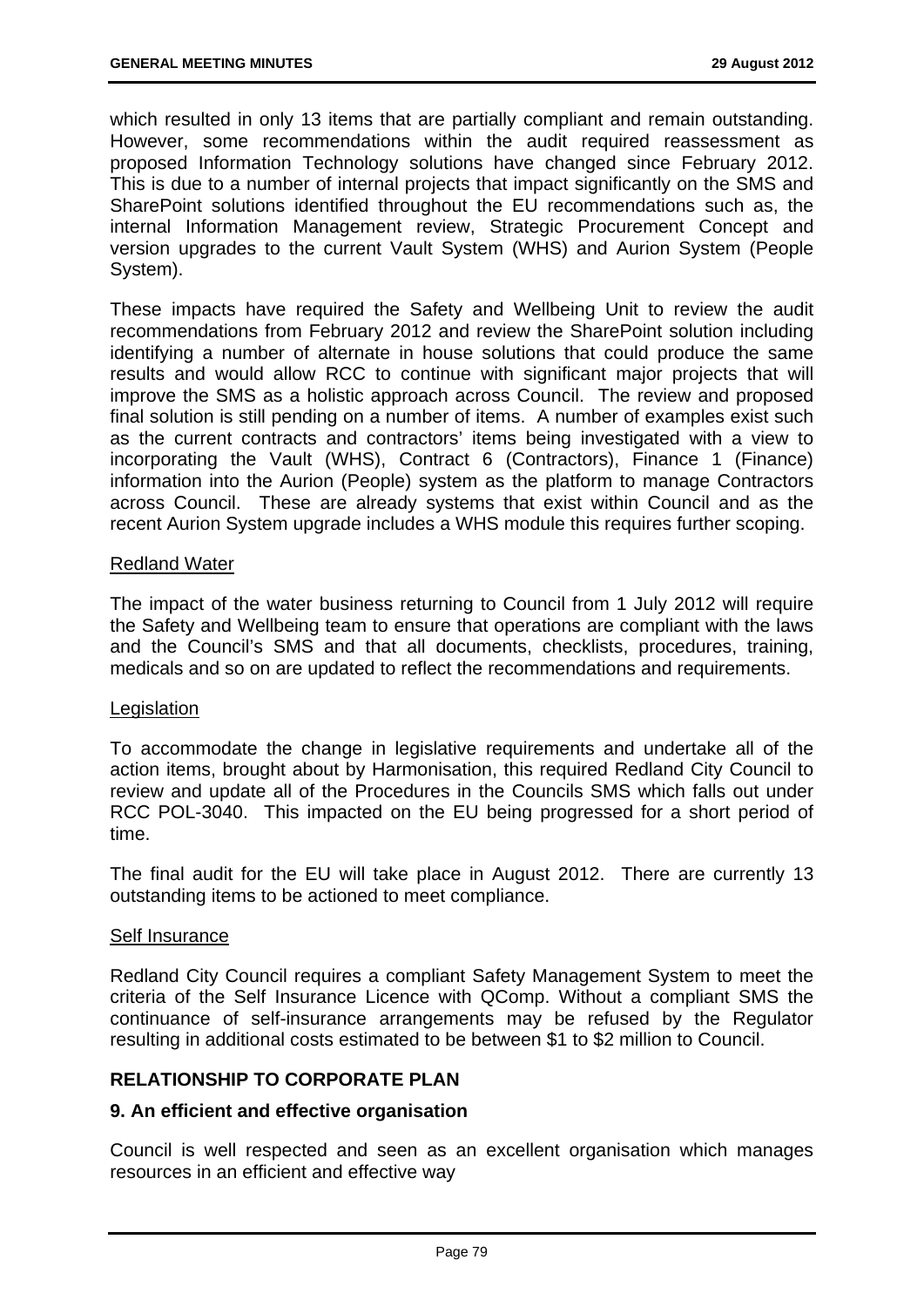9.4 Provide a safe place for staff to work in and support the health and wellbeing of our people.

## **FINANCIAL IMPLICATIONS**

This recommendation does not require a change to the current year's budget, but continued support is required to finalise our audit requirements. A further report will be presented to Council following the completion of the August 2012 audit which may have financial implications.

## **OFFICER'S/COMMITTEE RECOMMENDATION/ COUNCIL RESOLUTION**

**Moved by: Cr M Edwards Seconded by: Cr J Talty** 

**That Council note the report.**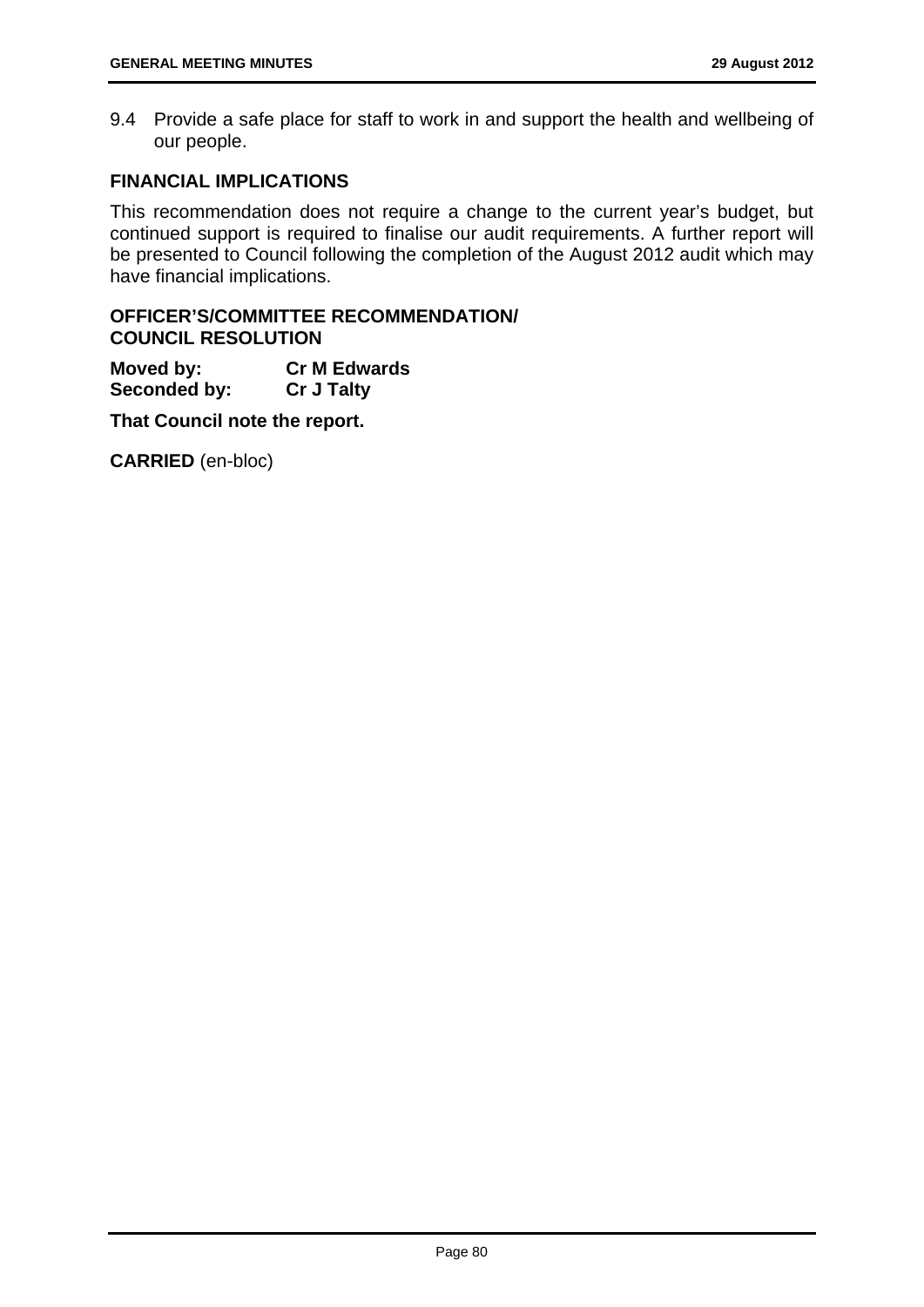# **13.2.4 JULY 2012 MONTHLY FINANCIAL REPORTS**

| <b>Dataworks Filename:</b>  | <b>FM Monthly Financial Reports to Committee</b>                                                     |
|-----------------------------|------------------------------------------------------------------------------------------------------|
| <b>Attachment:</b>          | <b>RCC Monthly Financial Report July 2012</b>                                                        |
| <b>Responsible Officer:</b> | <b>Martin Drydale</b><br><b>General Manager Corporate Services</b>                                   |
| Author:                     | <b>Katharine McCarthy</b><br><b>Senior Advisor - Management Accounting &amp;</b><br><b>Reporting</b> |

## **EXECUTIVE SUMMARY**

Section 152(2) of the *Local Government (Finance Plans & Reporting) Regulation 2010* requires the Chief Executive Officer to present the financial report to a monthly meeting and accordingly the July 2012 financial reports are now presented to Council for noting. Given the 2012-2013 budget was adopted by Council on  $12<sup>th</sup>$  July 2012, some expenditure variation to budget may be explained purely as timing only as the final 2012-2013 budget approvals were only recognised and exercised mid way through this reporting period.

The July 2012 financial reports provide only a very early indication of financial outcomes and as the first quarter progresses, trends will start to emerge whereby officers can provide further clarification and advice around actual to budget variances. As it is only the opening reporting period and due to the timing of certain cash flows, only certain Key Performance Indicators have been reported on for July 2012 that provide relevance and once the first quarter progresses along with a full quarter's worth of recurrent expenditure and revenue recognition, the remaining indicators will again be reported. Council exceeded targets set in the 2012-2013 with the Financial Stability Key Financial Performance Indicators below:

- Ability to pay our bills current ratio;
- Cash balance;
- Cash balances cash capacity in months;
- Long term financial stability debt to assets ratio; and
- Net financial liabilities.

The following Financial Stability Ratio Key Financial Performance Indicator is unfavourable and outside of Council's target range:

Level of dependence on general rate revenue

## **PURPOSE**

The purpose is to present the July 2012 financial report to Council and explain the content and analysis of the report. Section 152(2) of the *Local Government (Finance, Plans & Reporting) Regulation 2010* requires the Chief Executive Officer of a local government to present statements of its accounts to the local government.

### **BACKGROUND**

The Corporate Plan contains a strategic priority to support the organisation's capacity to deliver services to the community by building a skilled, motivated and continually learning workforce, ensuring assets and finances are well managed, corporate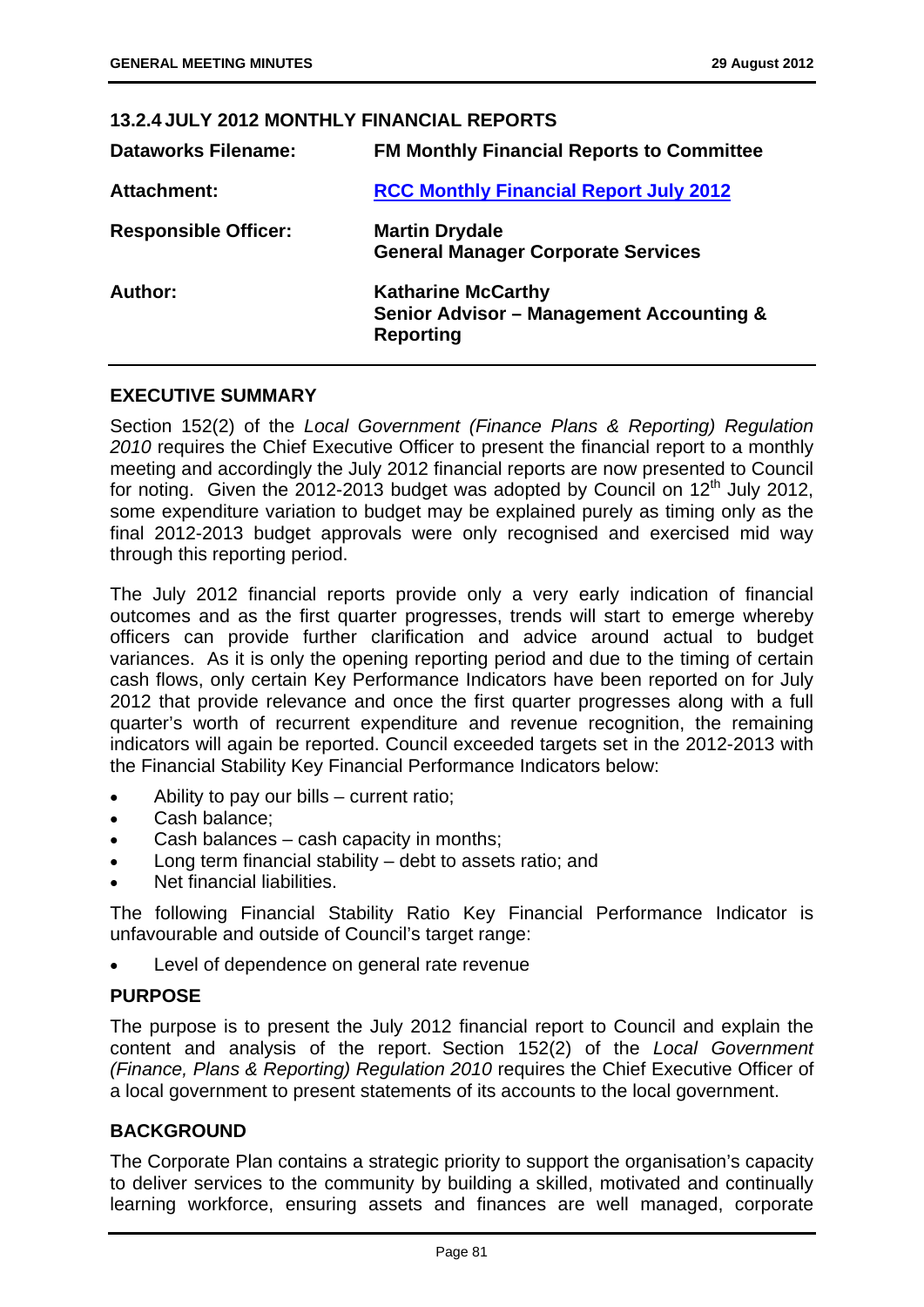knowledge is captured and used to best advantage, and that services are marketed and communicated effectively.

### **ISSUES**

Please refer to the attached Monthly Financial Performance Report.

## **RELATIONSHIP TO CORPORATE PLAN**

#### **8. Inclusive and ethical governance**

Deep engagement, quality leadership at all levels, transparent and accountable democratic processes and a spirit of partnership between the community and Council will enrich residents' participation in local decision making to achieve the community's Redlands 2030 vision and goals

- 8.7 Ensure Council resource allocation is sustainable and delivers on Council and community priorities
- 8.8 Provide clear information to citizens about how rates, fees and charges are set and how Council intends to finance the delivery of the Community Plan and Corporate Plan

### **FINANCIAL IMPLICATIONS**

Please refer to the attached Monthly Financial Performance Report.

## **PLANNING SCHEME IMPLICATIONS**

The City Planning & Environment Group was consulted and it is considered that the outcome of recommendations in this report will not require any amendments to the Redlands Planning Scheme.

### **CONSULTATION**

Consultation has taken place amongst Council departmental officers, Financial Reporting and Capital Management Team and the Executive Leadership Group.

### **OPTIONS**

### **PREFERRED**

That Council resolve to note the End of Month Financial Reports for July 2012 and explanations as presented in the attached Monthly Financial Performance Report.

### **ALTERNATIVE**

That Council requests additional information.

## **OFFICER'S/COMMITTEE RECOMMENDATION/ COUNCIL RESOLUTION**

**Moved by: Cr M Edwards Seconded by: Cr J Talty** 

**That Council resolve to note the End of Month Financial Reports for July 2012 and explanations as presented in the attached Monthly Financial Performance Report.**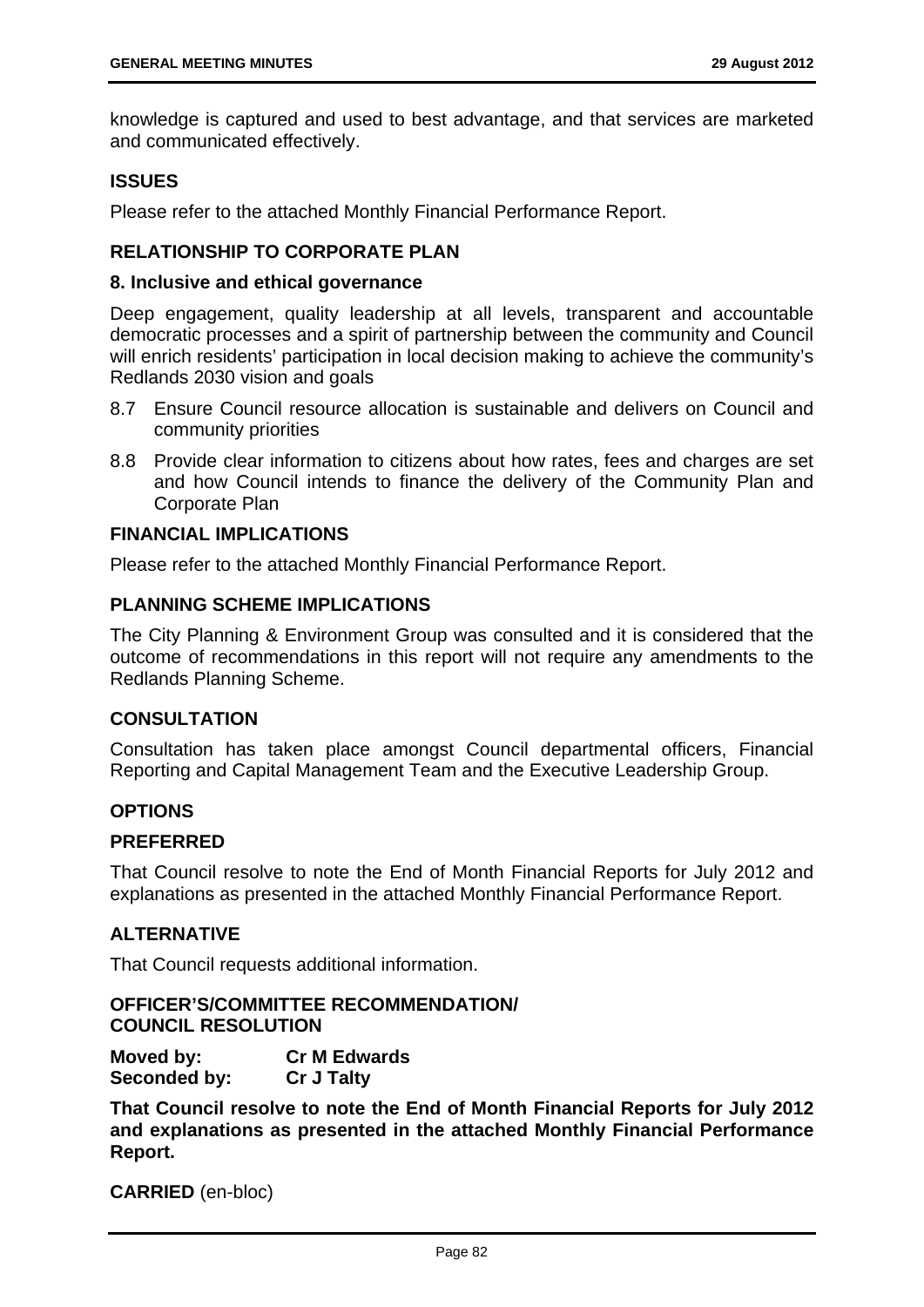## **13.3 CLOSED SESSION – COMMITTEE DELEGATED AUTHORITY**

The Committee meeting was closed to the public under section 72(1) of the *Local Government (Operations) Regulation 2010* to discuss the following item, and following deliberation on this matter, the Committee meeting was again opened to the public.

## **13.3.1 PROPOSED AGREEMENT WITH THE STATE TO IMPROVE PUBLIC TRANSPORT SERVICES IN REDLAND CITY**

| <b>Dataworks Filename:</b>  | RTT Planning – Public Transport Bay Islands<br>(SMBI)       |
|-----------------------------|-------------------------------------------------------------|
| <b>Responsible Officer:</b> | <b>Louise Rusan</b><br><b>General Manager City Services</b> |
| Author:                     | <b>Murray Erbs</b><br><b>Manager City Infrastructure</b>    |

## **EXECUTIVE SUMMARY**

A confidential report from General Manager City Services was discussed in closed session.

### **OFFICER'S RECOMMENDATION**

That Council resolve as follows:

- 1. To use Committee delegated authority for formal decision making in accordance with Section 257 of the Local Government Act 2009 and Council's resolution of the Post Election Meeting 17 May 2012, Item 7;
- 2. That the use of delegated authority is justified for the purpose of facilitating a timely authorisation to allow negotiations to proceed that will provide a significant benefit to the community;
- 3. That this report and attachments/appendix, remain confidential until formal agreement is announced by the State under the following provision of section 463(a) of the Local Government Act 1993, as it may affect commercial businesses and operations; and
- 4. That Council proceed with this matter generally in accordance with terms of proposed agreement detailed in Appendix A (attached).

### **COMMITTEE RECOMMENDATION**

That Council resolve as follows:

- 1. To use Committee delegated authority for formal decision making in accordance with Section 257 of the Local Government Act 2009 and Council's resolution of the Post Election Meeting 17 May 2012, Item 7;
- 2. That the use of delegated authority is justified for the purpose of facilitating a timely authorisation to allow negotiations to proceed that will provide a significant benefit to the community;
- 3. That this report and attachments/appendix, remain confidential until formal agreement is announced by the State under the following provision of section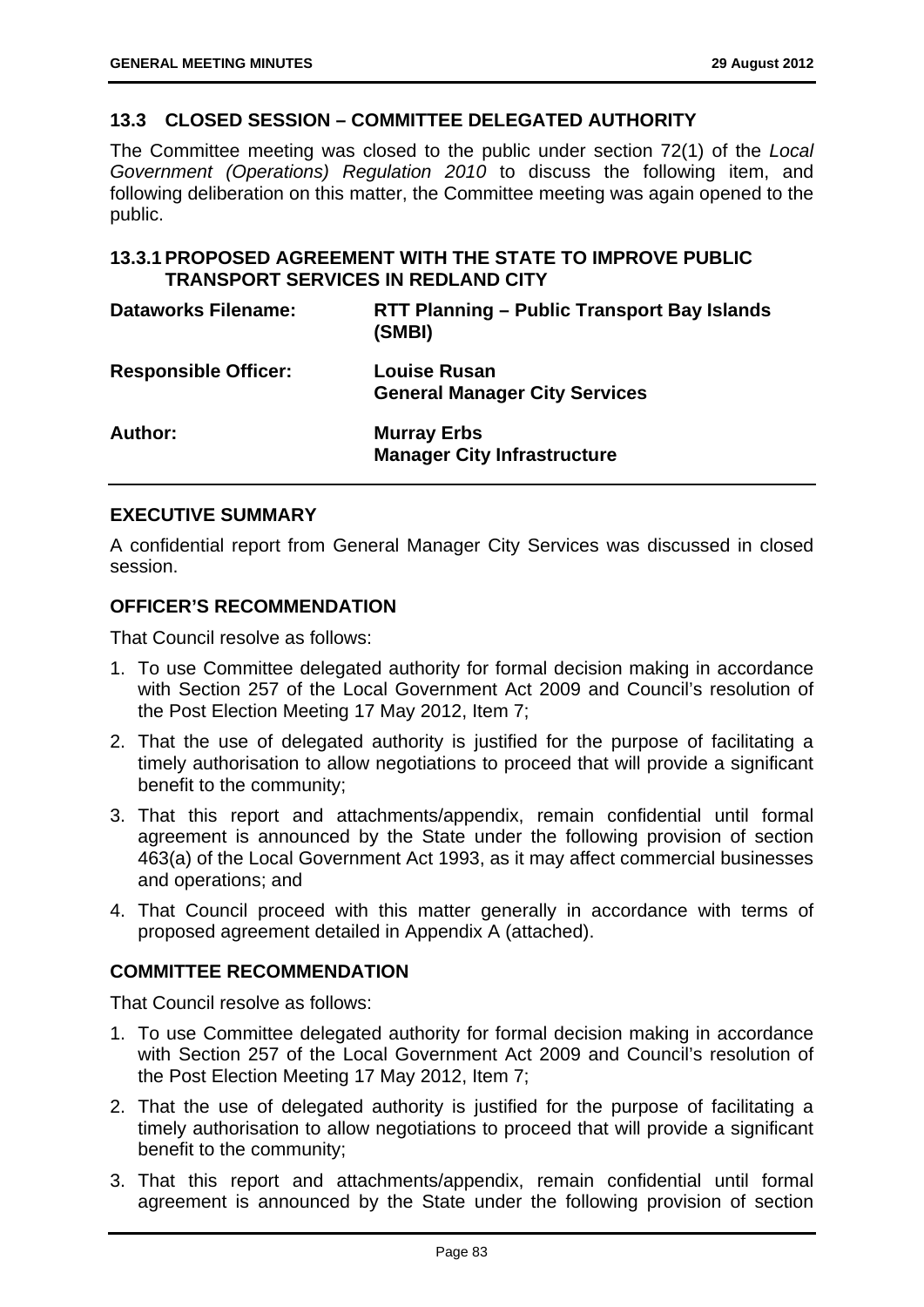463(a) of the Local Government Act 1993, as it may affect commercial businesses and operations; and

4. That Council authorises the Mayor and Chief Executive Officer to negotiate a memorandum of understanding with Translink to improve public transport services in the Redlands.

LOST

DIVISION

FOR: Crs Beard, Talty, Williams, Hewlett, Hardman and Edwards

AGAINST: Crs Bishop, Gleeson, Elliott, Ogilvie and Boglary

In accordance with the Council Resolution at the Post Election Meeting on 17 May 2012, there must be eight Councillors who vote in favour of a resolution under Delegated Authority to Committee for the motion to succeed. Therefore, despite there having been a simple majority in favour of the recommendation, the motion was LOST for the purposes of a delegated decision.

This Committee Recommendation will now be listed for determination at the General Meeting scheduled for 29 August 2012.

See Item 19.1.2 for the resolution on this matter.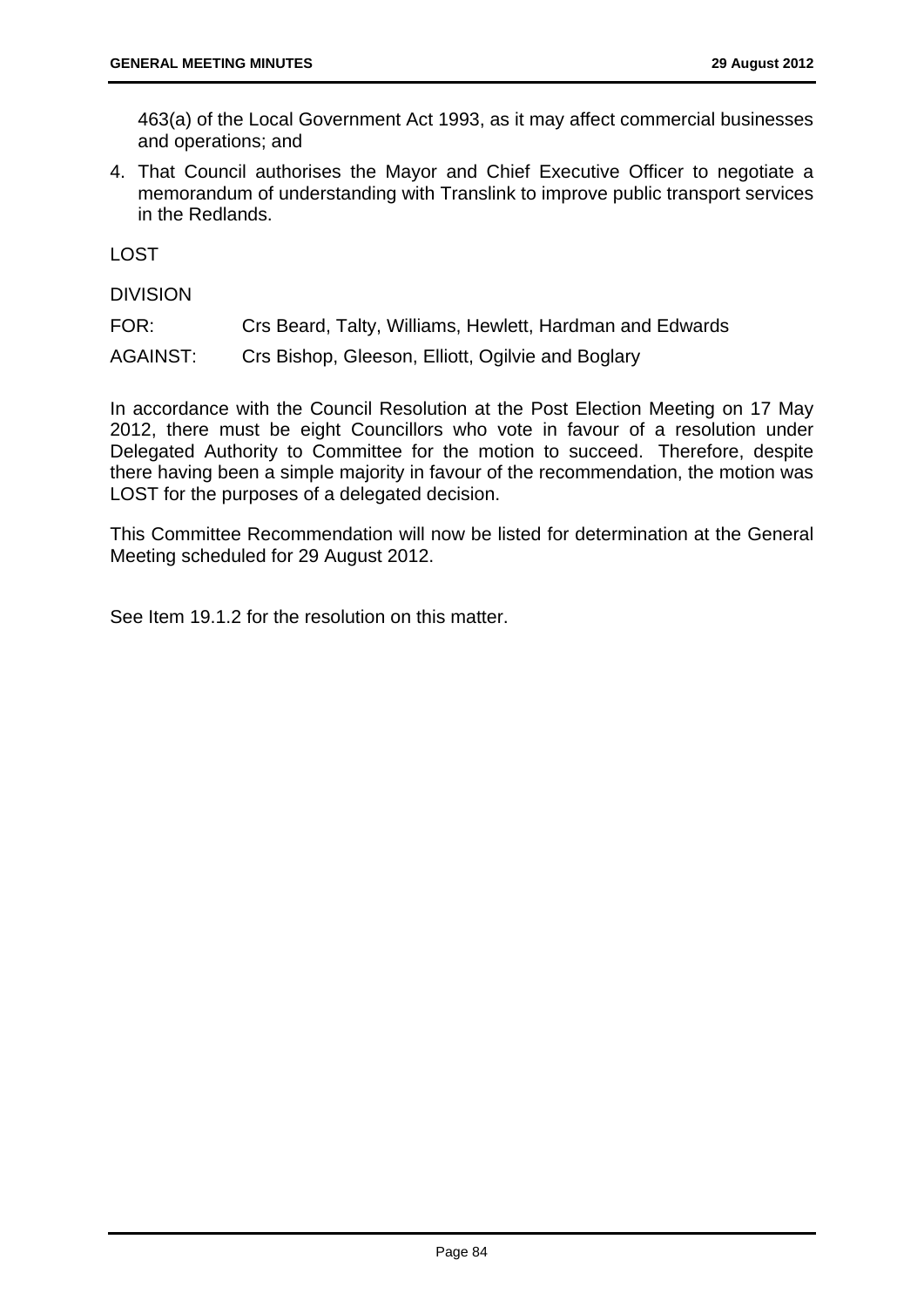### **14 REDLAND WATER COMMITTEE – 14 AUGUST 2012**

| Moved by:    | <b>Cr L Hewlett</b> |
|--------------|---------------------|
| Seconded by: | Cr W Boglary        |

That the Redland Water Committee Minutes of 14 August 2012 be received.

Redland Water Committee 14 August 2012

### CARRIED

| <b>14.1 REDLAND WATER</b>   |                                                                       |
|-----------------------------|-----------------------------------------------------------------------|
|                             | 14.1.1 REDLAND WATER BUSINESS UNIT REPORT - JULY 2012                 |
| <b>Dataworks Filename:</b>  | <b>WW Redland Water Committee</b>                                     |
| <b>Attachment:</b>          | <b>Redland Water Business Unit Monthly Report</b><br><b>July 2012</b> |
| <b>Responsible Officer:</b> | <b>Gary Soutar</b><br><b>General Manager Redland Water</b>            |
| Author:                     | <b>Shelley Thompson</b><br><b>PA to General Manager Redland Water</b> |

## **EXECUTIVE SUMMARY**

The Redland Water (RW) business unit report is presented to Council for noting. The report provides the business unit's performance for the month of July 2012 and covers financial and non-financial indicators for water and wastewater.

It is expected that, most of the time, the report findings will be business as usual. Where exceptions occur, these will be highlighted.

The report provides a regular opportunity for Council to consider RW's performance and to respond to any exceptional reporting.

Council is provided with the option to accept the report or accept it and request additional information or a review of performance.

### **PURPOSE**

To report on the ongoing performance of the business unit against key performance indicators (KPIs).

### **BACKGROUND**

RW's performance plan identifies KPIs for which performance targets have been agreed with Council. Reporting is done each month through the RW committee.

### **ISSUES**

The report is provided to Council as a means of monitoring the performance of RW for the activities of water and wastewater.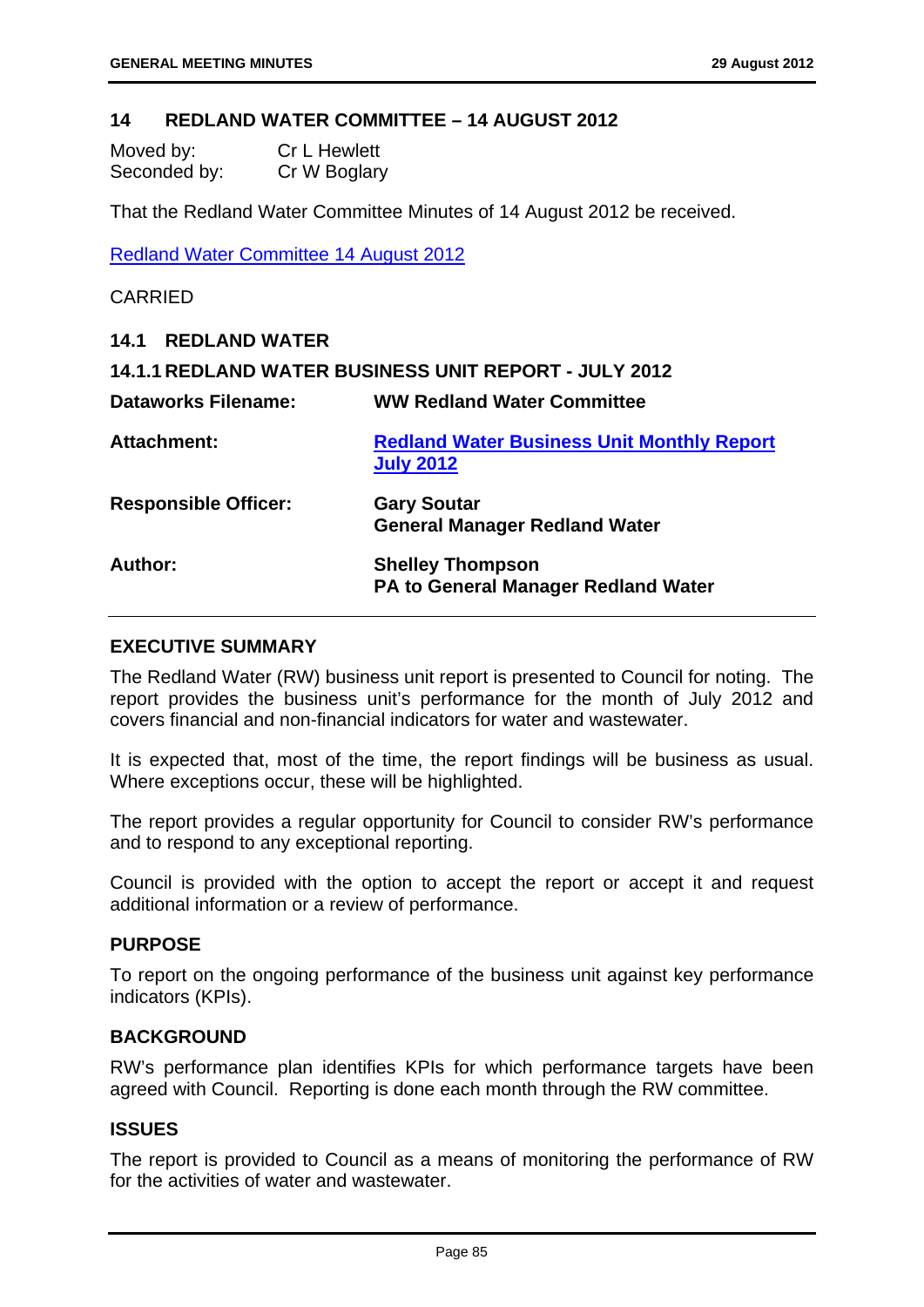The first part of the report comprises a "snapshot" of the business unit's achievement in meeting KPIs (year-to-date) and the financial report card.

The report then provides specific financial reports and commentary, capital expenditure (graphical) and a detailed customer overview.

The main body of the report focuses on actual levels of achievement against the KPIs for the month. Where exceptions have occurred and targets not met, an explanation is given as well as action taken to improve performance.

The report closes with a summary of the major issues for each group for the month.

## **RELATIONSHIP TO CORPORATE PLAN**

### **8. Inclusive and ethical governance**

Deep engagement, quality leadership at all levels, transparent and accountable democratic processes and a spirit of partnership between the community and Council will enrich residents' participation in local decision making to achieve the community's Redlands 2030 vision and goals

8.5 Be transparent and consistent in the way we manage the organisation, its risks and obligations and ensure we are delivering against our priorities

## **FINANCIAL IMPLICATIONS**

There are no direct financial implications impacting Council as a result of this report.

Financial implications may result where Council requests a performance review or requests an increase in performance standards.

## **PLANNING SCHEME IMPLICATIONS**

The City Planning & Environment Group was consulted and it is considered that the outcome of recommendations in this report will not require any amendments to the Redlands Planning Scheme.

## **CONSULTATION**

Consultation has occurred with:

- Manager Distribution & Treatment Services Redland Water;
- Manager, Customer & Retail Services Redland Water;
- Manager, Infrastructure & Planning Redland Water;
- Senior Accountant Commercial Businesses Redland City Council

## **OPTIONS**

## **PREFERRED**

That Council resolve to accept the Redland Water business unit report for July 2012 as presented in the attachment.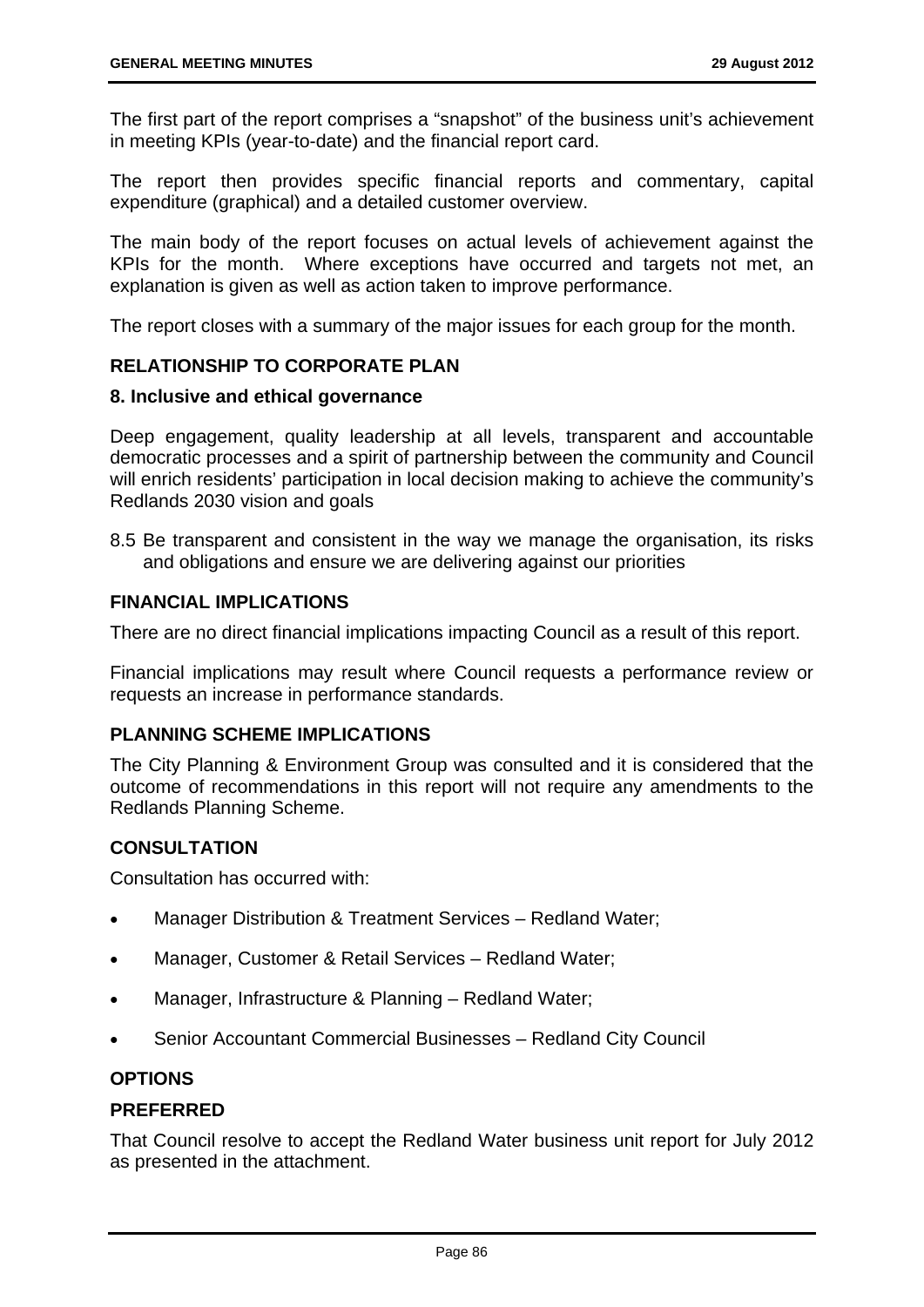## **ALTERNATIVE**

That Council accepts the report and requests additional information or a review of performance.

**OFFICER'S/COMMITTEE RECOMMENDATION/ COUNCIL RESOLUTION** 

**Moved by: Cr L Hewlett Seconded by: Cr J Talty** 

**That Council resolve to accept the Redland Water business unit report for July 2012 as presented in the attachment.**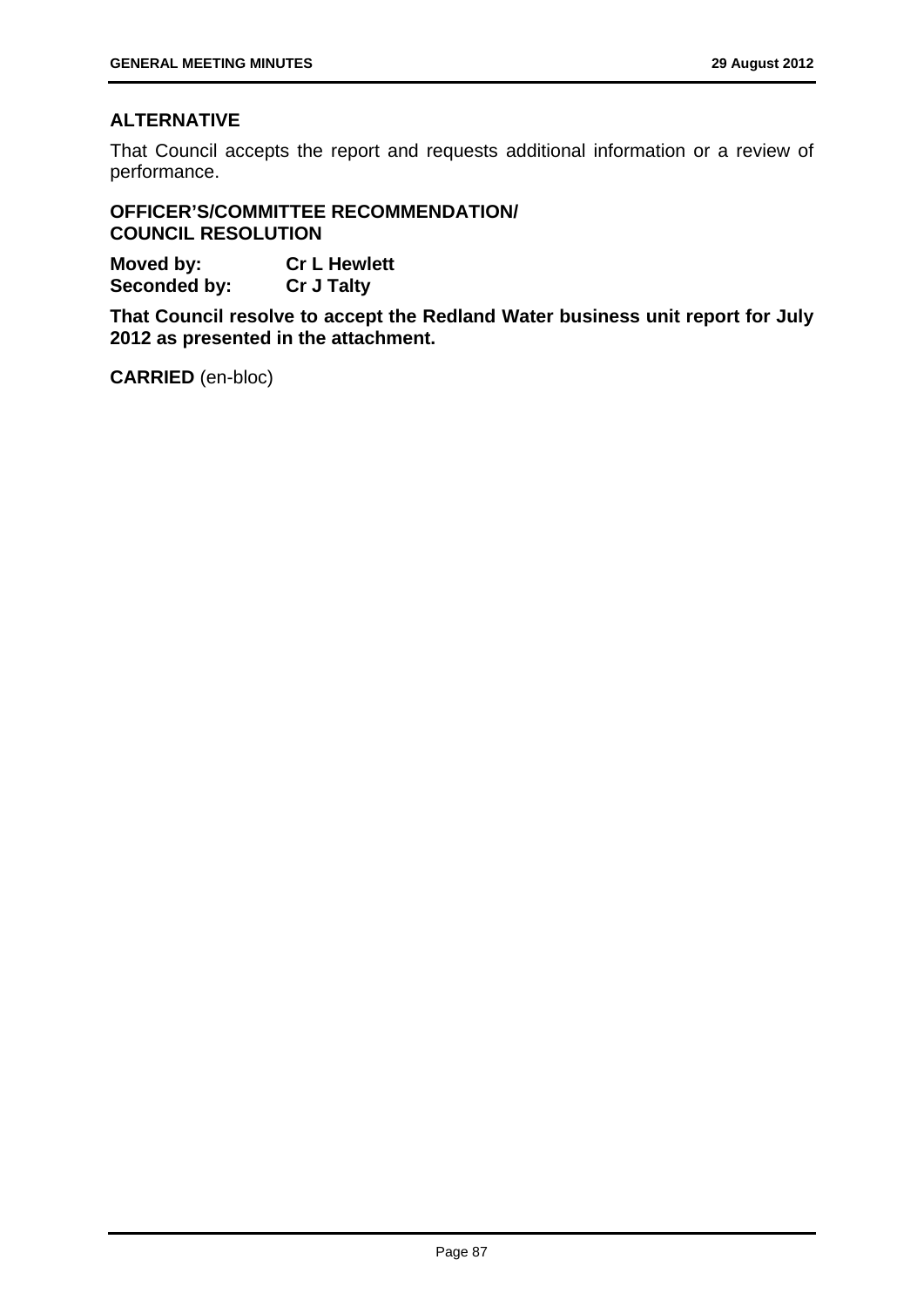## **14.2 CLOSED SESSION AT COMMITTEE**

The Committee meeting was closed to the public under section 72(1) of the *Local Government (Operations) Regulation 2010* to discuss the following item, and following deliberation on this matter, the Committee meeting was again opened to the public.

### **14.2.1 WATER METER READING CONTRACT**

| <b>Dataworks Filename:</b>  | WS Contracting - WS Water Meter Reading                                |
|-----------------------------|------------------------------------------------------------------------|
| <b>Responsible Officer:</b> | <b>Tony King</b><br><b>Group Manager Retail &amp; Customer Service</b> |
| <b>Author:</b>              | <b>Margaret Haynes</b><br><b>Billing &amp; Metering Coordinator</b>    |

### **EXECUTIVE SUMMARY**

A confidential report from Group Manager Retail & Customer Service was discussed in closed session.

**OFFICER'S/COMMITTEE RECOMMENDATION/ COUNCIL RESOLUTION** 

**Moved by: Cr L Hewlett Seconded by: Cr J Talty** 

**That Council resolve to note the report.**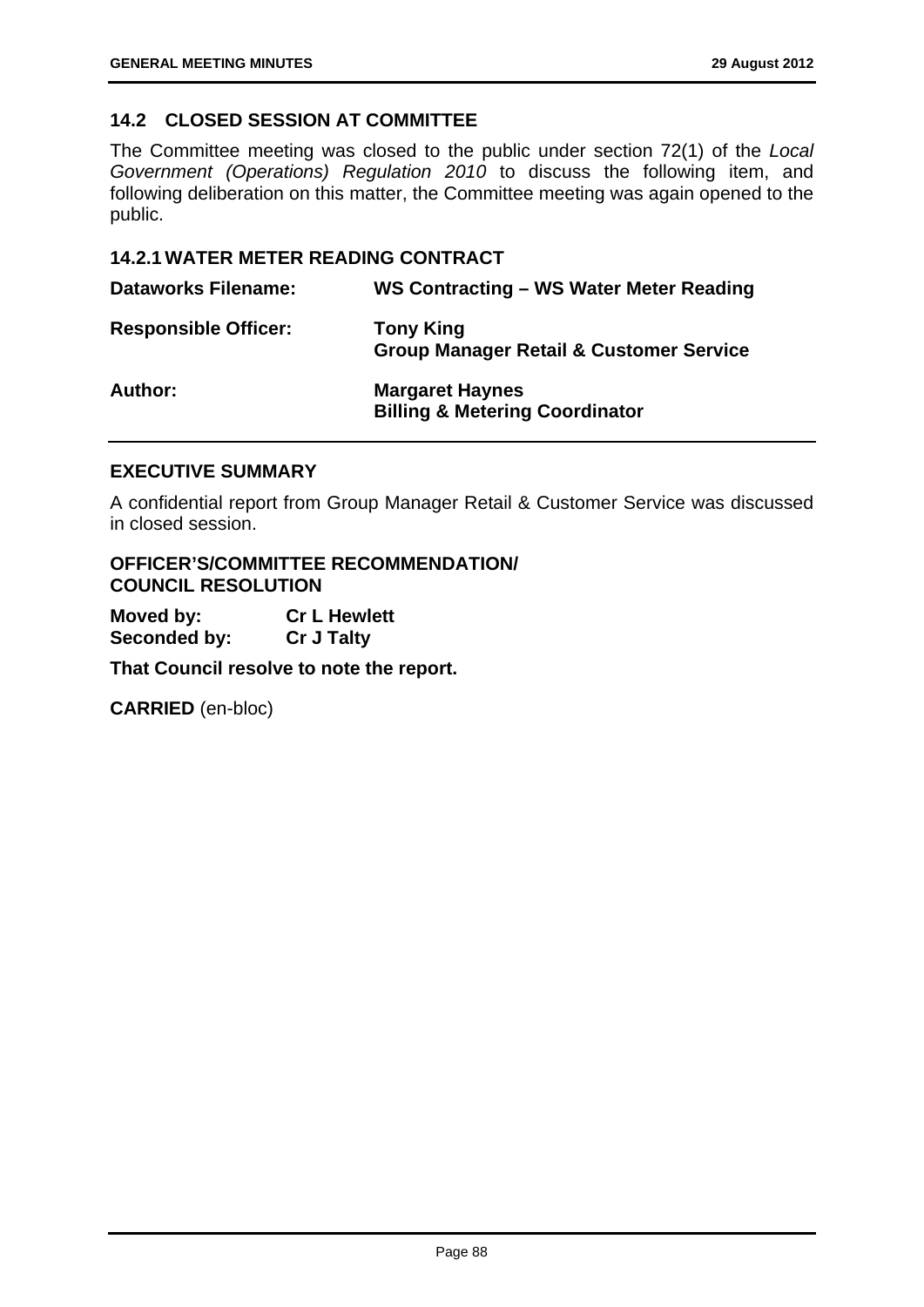### **15 DEVELOPMENT ASSESSMENT & COMMUNITY STANDARDS COMMITTEE – 15 AUGUST 2012**

| Moved by:    | Cr M Elliott |
|--------------|--------------|
| Seconded by: | Cr P Bishop  |

That the Development Assessment & Community Standards Committee Minutes of 15 August 2012 be received.

Development Assessment & Community Standards Minutes 15 August 2012

## CARRIED

### **15.1 ENVIRONMENT PLANNING & DEVELOPMENT**

## **15.1.1 CATEGORY 1 - MINOR COMPLYING CODE ASSESSMENTS AND ASSOCIATED ADMINISTRATIVE MATTERS, INCLUDING CORRESPONDENCE ASSOCIATED WITH THE ROUTINE MANAGEMENT OF ALL DEVELOPMENT APPLICATIONS**

| <b>Dataworks Filename:</b>  | <b>GOV - Development and Community Standards -</b><br><b>Delegated Items</b>          |
|-----------------------------|---------------------------------------------------------------------------------------|
| <b>Responsible Officer:</b> | <b>Daniel Zilli</b><br><b>Acting Group Manager, Sustainable Assessment</b>            |
| Author:                     | <b>Kerri Lee</b><br><b>Business Support Officer, Sustainable</b><br><b>Assessment</b> |

### **EXECUTIVE SUMMARY**

At the General Meeting of 27 July 2011, Council resolved that development assessments be classified into the following four Categories:

Category 1 – Minor Complying Code Assessments & associated administrative matters, including correspondence associated with the routine management of all development applications;

Category 2 – Complying Code Assessments & Minor Impact Assessments;

Category 3 – Moderately Complex Code & Impact Assessments;

Category 4 – Major and Significant Assessments.

The applications detailed in this report have been assessed under Category 1 criteria - defined as complying code assessable applications, including building works assessable against the planning scheme, and other applications of a minor nature.

### **PURPOSE**

The purpose of this report is for Council to note that the following decisions were made under delegated authority – Category 1 – Minor Complying Code Assessments and associated administrative matters, including correspondence associated with the routine management of all development applications.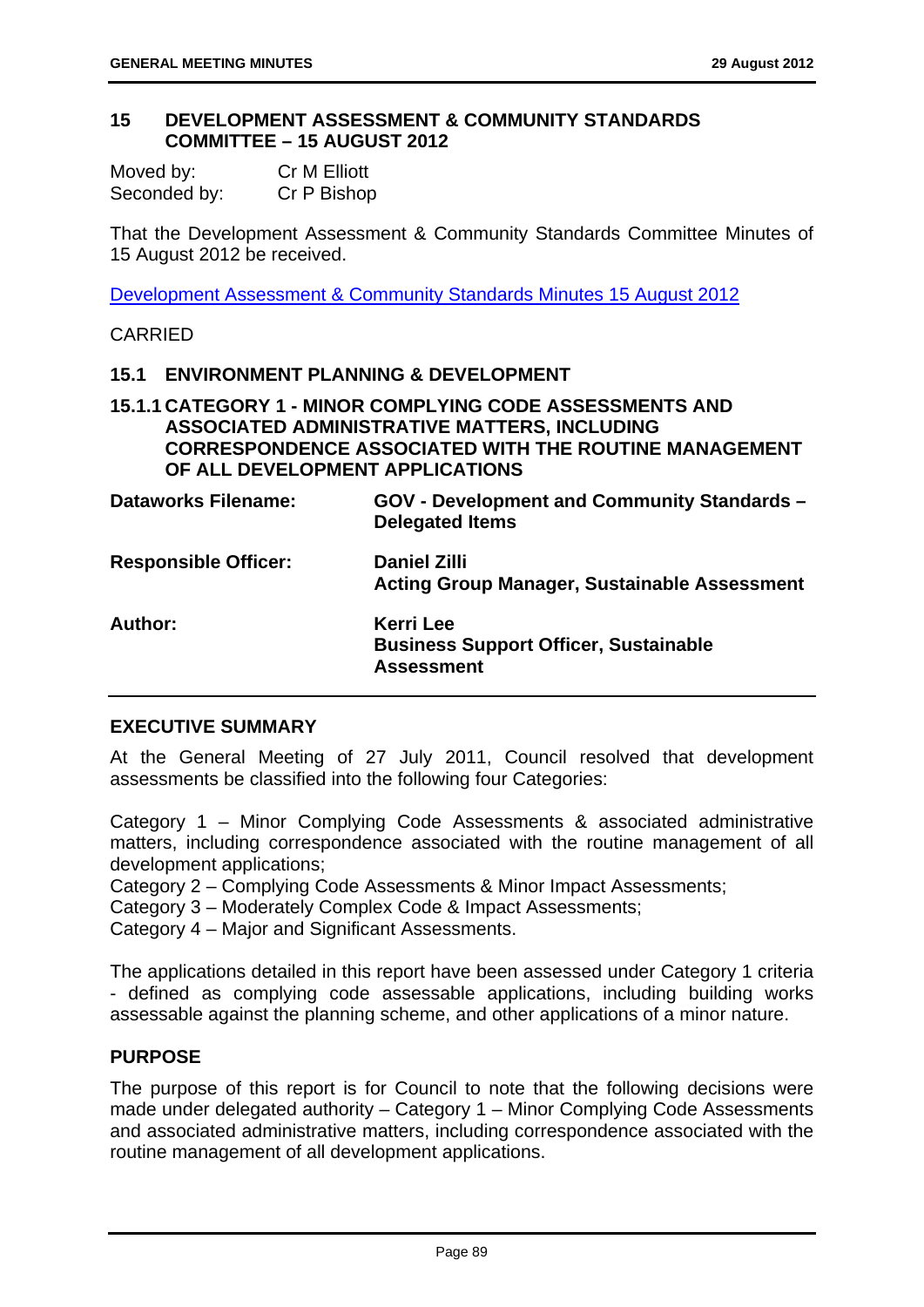- 1. Development Permit issued on 4 July, 2012 for a material change of use for a dwelling house at 16 Colthouse Drive, Thornlands. Pantha Homes. (MCU012883)
- 2. Development Permit issued on 6 July, 2012 for a material change of use for a dwelling house at 4 Cutter Street, Russell Island. David A. Sloan. (MCU012886)
- 3. Development Permit issued on 12 July, 2012 for a material change of use for a dwelling house at 32 Penda Circuit, Victoria Point. Bartley Burns Certifiers and Planners. (MCU012893)
- 4. Development Permit issued on 16 July, 2012 for a material change of use for a dwelling house at 90 Kate Street, Macleay Island. Bay Island Designs. (MCU012891)
- 5. Development Permit issued on 16 July, 2012 for building works approval assessed against the Redlands Planning Scheme for a domestic outbuilding (existing shed) at 14 Viola Drive, Redland Bay. Mr P.G. Rose. (BWP001515)
- 6. Development Permit issued on 17 July, 2012 for building works approval assessed against the Redlands Planning Scheme for a domestic outbuilding at 81 Helicia Circuit, Mount Cotton. Mr C.J. Harris. (BWP001523)
- 7. Development Permit issued on 17 July, 2012 for building works approval assessed against the Redlands Planning Scheme for a domestic outbuilding at 3 Sandra Court, Redland Bay. Approveit Building Certification Pty Ltd. (BWP001512)
- 8. Development Permit issued on 9 July, 2012 for building works approval assessed against the Redlands Planning Scheme for a domestic outbuilding at 6 Browning Street, Russell Island. DBR Building Certification. (BWP001501)
- 9. Development Permit issued on 4 July, 2012 for building works approval assessed against the Redlands Planning Scheme for a domestic outbuilding (carport) at 16 Normanby Street, Alexandra Hills. DBR Building Certification. (BWP001500)
- 10. Development Permit issued on 2 July, 2012 for building works approval assessed against the Redlands Planning Scheme for a domestic outbuilding at 32 Skinner Avenue, Wellington Point. The Certifier Pty Ltd. (BWP001482)
- 11. Development Permit issued on 16 July, 2012 for building works approval assessed against the Redlands Planning Scheme for domestic additions at 17- 19 Winston Road, Sheldon. All Star Energy. (BWP001509)
- 12. Development Permit issued on 11 July, 2012 for building works approval assessed against the Redlands Planning Scheme for a private swimming pool at 5 Arthur Street, Macleay Island. Approveit Building Certification Pty Ltd. (BWP001505)
- 13. Development Permit issued on 12 July, 2012 for operational works for an advertising device at 42 Redland Bay Road, Capalaba. Red Design Group. (OPW001324)
- 14. Development Permit issued on 17 July, 2012 for building works approval assessed against the Redlands Planning Scheme for domestic additions and a domestic outbuilding at 10 Bonaventure Court, Cleveland. Ausbuild Pty Ltd. (BWP001506)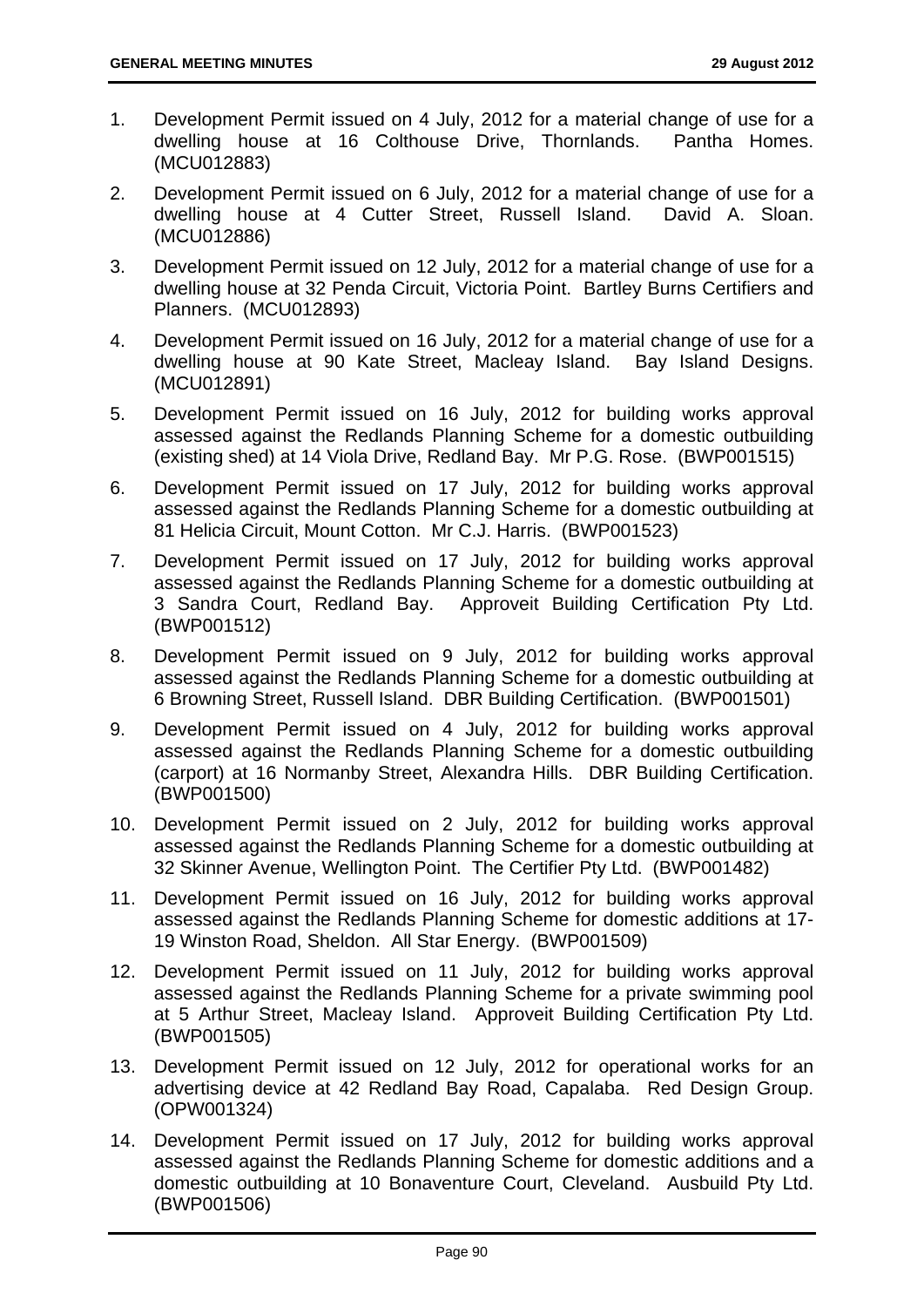- 15. Development Permit issued on 6 July, 2012 for building works approval assessed against the Redlands Planning Scheme for domestic additions and a domestic outbuilding at 111 Mooroondu Road, Thorneside. Mr R.J. Bowden and Mrs N.I. Bowden. (BWP001479)
- 16. Development Permit issued on 9 July, 2012 for building works approval assessed against the Redlands Planning Scheme for domestic additions and a private swimming pool at 322 Queens Esplanade, Birkdale. Architectural Solutions. (BWP001489)
- 17. A Notice agreeing to a change of approval was issued on 2 July, 2012 for Domestic Additions and a Domestic Outbuilding at 8 Dicameron Court, Thornlands. The Certifier. (BWP001282)
- 18. Development Permit issued on 19 July, 2012 for a material change of use for a dwelling house at 36 Lancaster Circuit, Redland Bay. Sutgold Pty Ltd. (MCU012898)
- 19. Development Permit issued on 20 July, 2012 for a material change of use for a dwelling house at 17 Timothy Street, Macleay Island. Palew Constructions. (MCU012894)
- 20. Development Permit issued on 23 July, 2012 for a material change of use for a small lot house at 64 Benfer Road, Victoria Point. Antech Constructions Pty Ltd. (MCU012899)
- 21. Development Permit issued on 23 July, 2012 for a material change of use for a small lot house at 64 Benfer Road, Victoria Point. Antech Constructions Pty Ltd. (MCU012900)
- 22. Development Permit issued on 20 July, 2012 for building works approval assessed against the Redlands Planning Scheme for a domestic outbuilding at 46 Crossley Drive, Wellington Point. Mr Peter F. O'Shea and Mrs Susan M. O'Shea. (BWP001526)
- 23. Development Permit issued on 24 July, 2012 for a material change of use for a dwelling house at 9 Colthouse Drive, Thornlands. Clarendon Homes Qld Pty Ltd. (MCU012904)
- 24. Development Permit issued on 19 July, 2012 for building works approval assessed against the Redlands Planning Scheme for a private swimming pool at 30 Avalon Road, Sheldon. Mr P.N. Randall, Mrs K.A. Randall and Ms C.M. Elson. (BWP001517)
- 25. Development Permit issued on 24 July, 2012 for building works approval assessed against the Redlands Planning Scheme for a domestic outbuilding at 4 Ganton Court, Alexandra Hills. Mr G.W. Mansfield. (BWP001472)
- 26. A Notice agreeing to a change of approval was issued on 24 July, 2012 for a Domestic Outbuilding at 46-48 Douro Road, Wellington Point. Mr N.R. Stoyles. (BW001059)
- 27. Development Permit issued on 24 July, 2012 for building works approval assessed against the Redlands Planning Scheme for domestic additions at 21 Fiji Street, Russell Island. Mr H. Harms. (BWP001511)
- 28. Development Permit issued on 24 July, 2012 for building works approval assessed against the Redlands Planning Scheme for domestic additions at 20-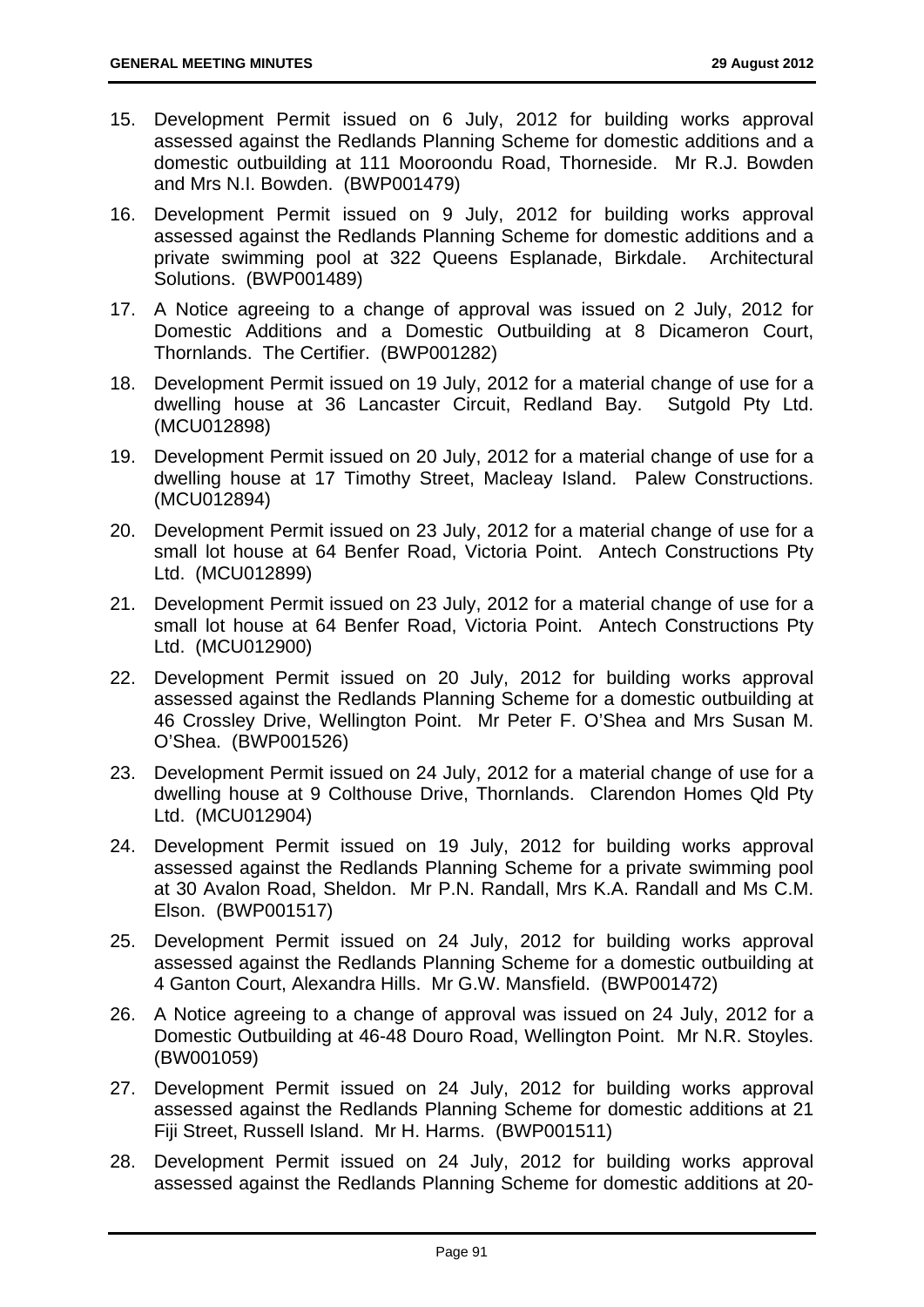22 Stanley Street, Capalaba. Mr G.W. Speakman and Mrs R.J. Speakman. (BWP001493)

- 29. Development Permit issued on 30 July, 2012 for building works approval assessed against the Redlands Planning Scheme for domestic additions at 102 Thomas Street, Birkdale. Mrs J.D. Buckler. (BWP001516)
- 30. Concurrence Agency Response issued on 20 July, 2012 for a small lot house at 4 Hoskins Drive, Wellington Point. Lion Building Group. (BWP001529)
- 31. Development Permit issued on 30 July, 2012 for building works approval assessed against the Redlands Planning Scheme for a domestic outbuilding at 13 Downey Street, Ormiston. Lawrence Family Homes. (BWP001518)

## **OFFICER'S/COMMITTEE RECOMMENDATION/ COUNCIL RESOLUTION**

**Moved by: Cr M Elliott Seconded by: Cr M Edwards** 

**That the report be noted.**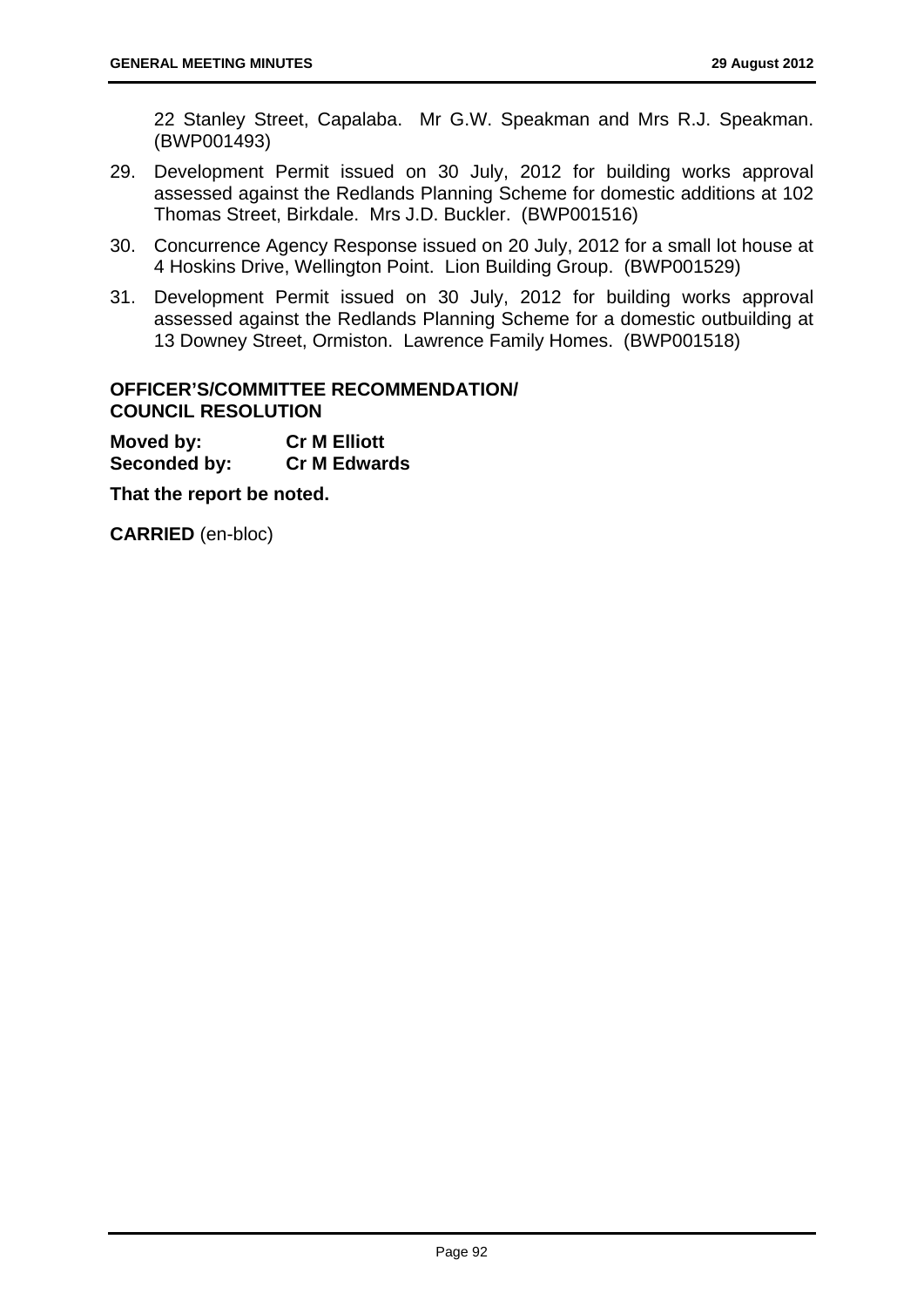| 15.1.2 CATEGORY 2 - COMPLYING CODE ASSESSMENT AND MINOR IMPACT<br><b>ASSESSMENTS</b> |                                                                                       |  |
|--------------------------------------------------------------------------------------|---------------------------------------------------------------------------------------|--|
| <b>Dataworks Filename:</b>                                                           | <b>GOV - Development and Community Standards -</b><br><b>Delegated Items</b>          |  |
| <b>Responsible Officer:</b>                                                          | <b>Daniel Zilli</b><br><b>Acting Group Manager, Sustainable Assessment</b>            |  |
| Author:                                                                              | <b>Kerri Lee</b><br><b>Business Support Officer, Sustainable</b><br><b>Assessment</b> |  |

### **EXECUTIVE SUMMARY**

At the General Meeting of 27 July, 2011, Council resolved that development assessments be classified into the following four Categories:

Category 1 – Minor Complying Code Assessments & associated administrative matters, including correspondence associated with the routine management of all development applications;

Category 2 – Complying Code Assessments & Minor Impact Assessments;

Category 3 – Moderately Complex Code & Impact Assessments; and

Category 4 – Major and Significant Assessments.

The applications detailed in this report have been assessed under Category 2 criteria - defined as complying code assessable and compliance assessable applications, including operational works, and Impact Assessable applications without submissions of objection. Also includes a number of process related delegations, including issuing planning certificates, approval of works on and off maintenance and the release of bonds, and all other delegations not otherwise listed.

## **PURPOSE**

The purpose of this report is for Council to note that the following decisions were made under delegated authority – Category 2 – Complying Code Assessments and Minor Impact Assessments. (Category 2 Report)

- 1. Development Permit issued on 12 July, 2012 for a material change of use for a dwelling house at 12 Gregory Court, Cleveland. ASI Planning. (MCU012866)
- 2. Development Permit issued on 13 July, 2012 for a material change of use for a dwelling house at 34 Little Shore Street, Cleveland. Landmark. (MCU012840)
- 3. Development Permit issued on 16 July, 2012 for a material change of use for a dwelling house at 4 Eagle Street, Macleay Island. Bay Island Designs. (MCU012816)
- 4. Development Permit issued on 2 July, 2012 for a material change of use for a produce store at 2-8 Giles Road, Redland Bay. Ken Drew Town Planning Pty Ltd. (MCU012507)
- 5. Development Permit issued on 5 July, 2012 for a material change of use for a tourist accommodation within two existing houses at 850-938 Mount Cotton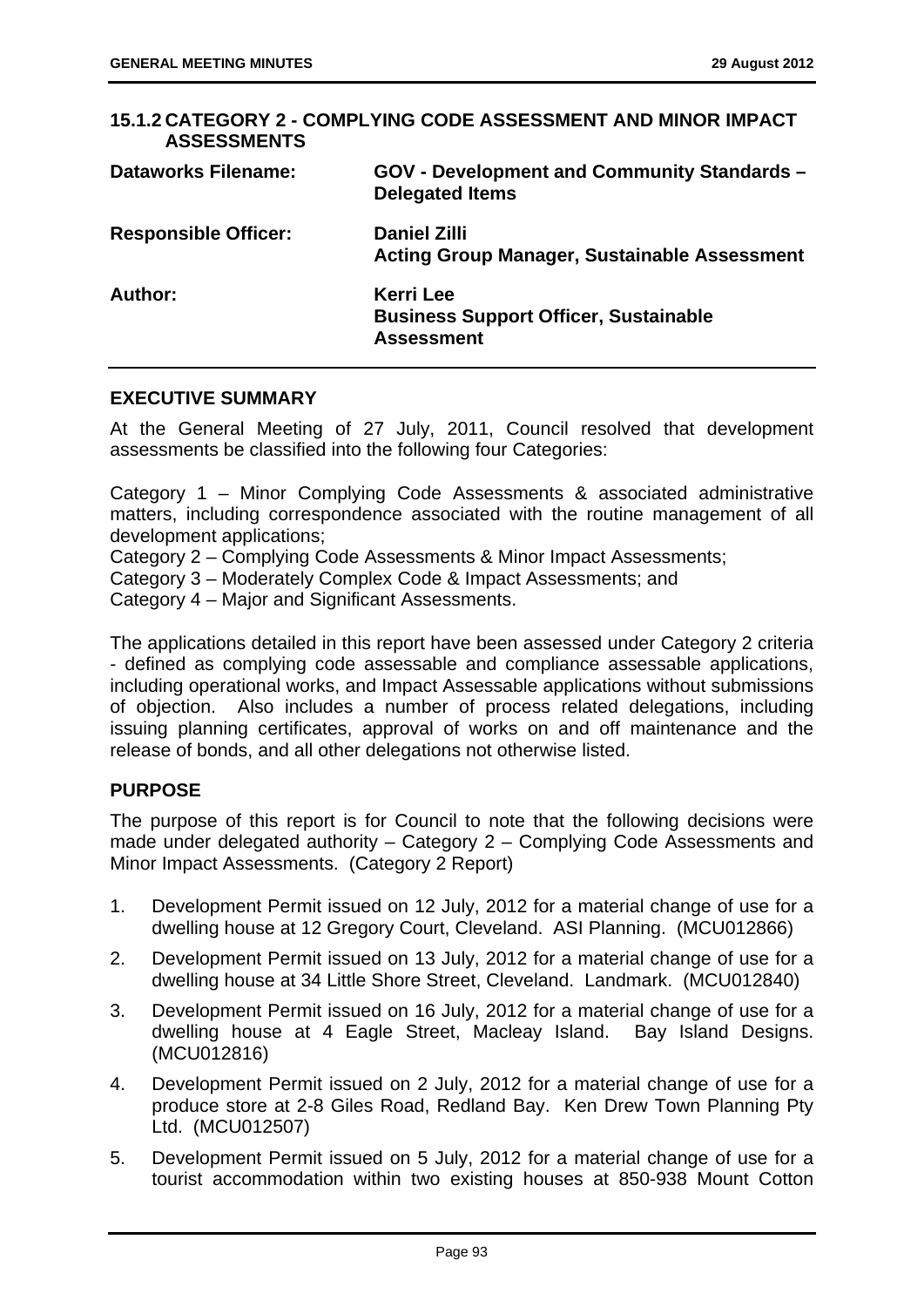Road, Mount Cotton. RPS Australia East Pty Ltd – Brisbane Office. (MCU012756)

- 6. Development Permit issued on 12 July, 2012 for reconfiguration of lots (one into two lots) at 108 Passage Street, Cleveland. Bartley Burns Certifiers and Planners. (ROL005611)
- 7. Development Permit issued on 10 July, 2012 for reconfiguration of lots (one into two lots) at 51-53 Benfer Road, Victoria Point. Bayside Development Consultants. (ROL005615)
- 8. A Notice agreeing to a change of approval was issued on 12 July, 2012 for an aged care facility at Finlandia Village Rest Home, 337-343 Redland Bay Road, Thornlands. Developthis. (C582)
- 9. A Notice agreeing to a change of approval was issued on 2 July, 2012 for a reconfiguration of lots (boundary realignment) at 104 & 110 Birkdale Road, Birkdale. Gateway Survey and Planning. (ROL005568)
- 10. A Notice agreeing to extend the relevant period of an existing development approval was issued on 23 July, 2012 for a material change of use for a Multiple Dwelling (x 4) at 42 Russell Street, Cleveland. Mr M.J. Playdon. (MC010677)
- 11. Development Permit issued on 30 July, 2012 for a material change of use to operate a home business at 5 Helsal Court, Victoria Point. Miss S. Wright. (MCU012888)
- 12. Development Permit issued on 30 July, 2012 for a material change of use for a dwelling house, domestic outbuilding and private swimming pool at 91 Lyndon Road, Capalaba. Mr D.C. Allard. (MCU012851)
- 13. Development Permit issued on 30 July, 2012 for a material change of use for a relative's apartment at 21 Greenfield Road, Capalaba. Ms P. Strong. (MCU012806)

## **OFFICER'S/COMMITTEE RECOMMENDATION/ COUNCIL RESOLUTION**

| Moved by:           | <b>Cr M Elliott</b> |
|---------------------|---------------------|
| <b>Seconded by:</b> | <b>Cr M Edwards</b> |

**That the report be noted.**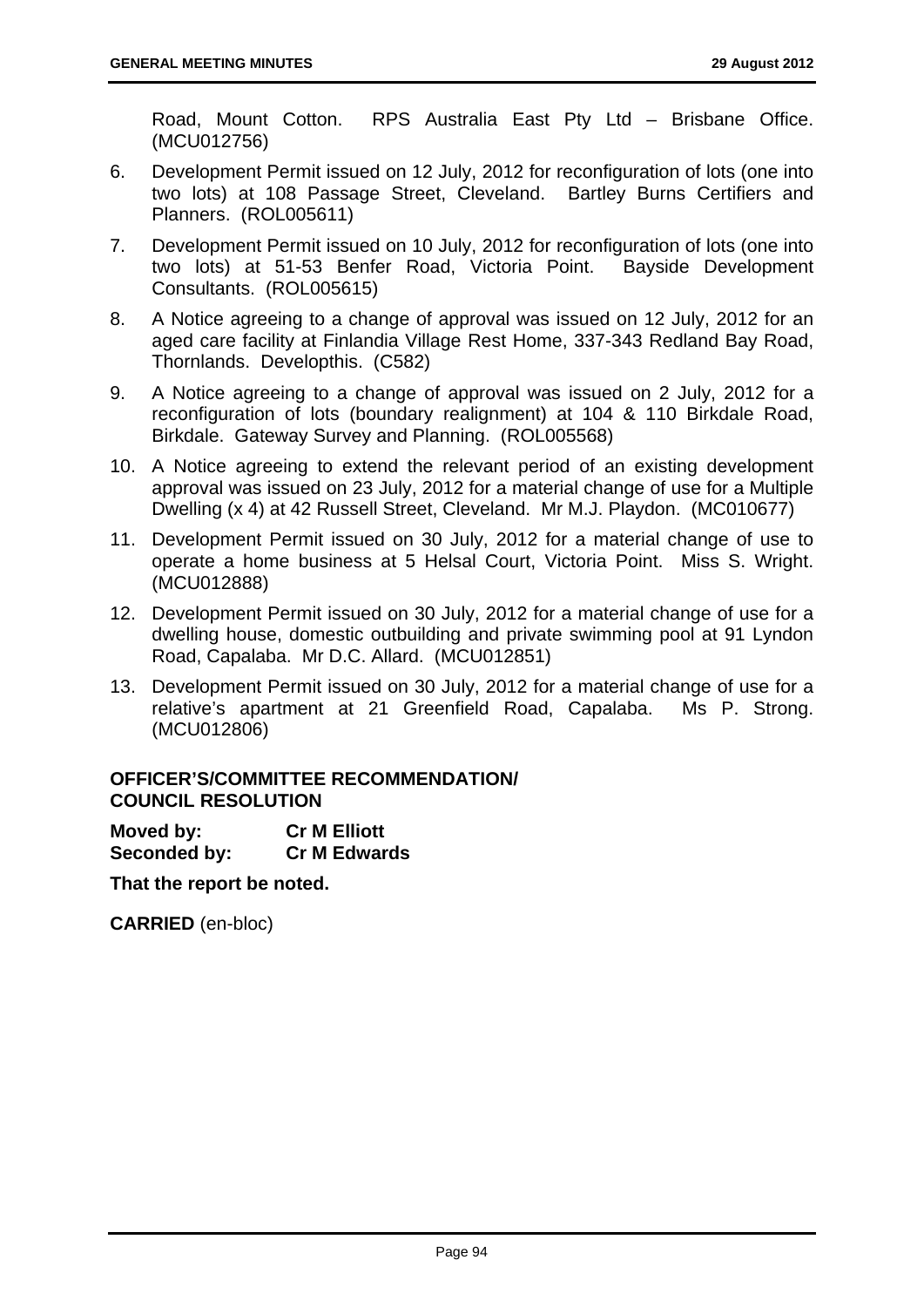| <b>ASSESSMENTS</b>          | 15.1.3 CATEGORY 3 - MODERATELY COMPLEX CODE AND IMPACT                                |
|-----------------------------|---------------------------------------------------------------------------------------|
| <b>Dataworks Filename:</b>  | <b>GOV - Development and Community Standards -</b><br><b>Delegated Items</b>          |
| <b>Responsible Officer:</b> | <b>Daniel Zilli</b><br><b>Acting Group Manager, Sustainable Assessment</b>            |
| Author:                     | <b>Kerri Lee</b><br><b>Business Support Officer, Sustainable</b><br><b>Assessment</b> |

#### **EXECUTIVE SUMMARY**

At the General Meeting of 27 July, 2011, Council resolved that development assessments be classified into the following four Categories:

Category 1 – Minor Complying Code Assessments & associated administrative matters, including correspondence associated with the routine management of all development applications:

Category 2 – Complying Code Assessments & Minor Impact Assessments; Category 3 – Moderately Complex Code & Impact Assessments; Category 4 – Major and Significant Assessments

The applications detailed in this report have been assessed under Category 3 criteria that are defined as applications of a moderately complex nature, generally mainstream impact assessable applications and code assessable applications of a higher level of complexity.

Impact applications may involve submissions objecting to the proposal readily addressable by reasonable and relevant conditions. Both may have minor level aspects outside a stated policy position that are subject to discretionary provisions of the Planning Scheme. Applications seeking approval of a plan of survey are included in this category.

Applications can be referred to Development and Community Standards Committee for a decision.

### **PURPOSE**

The purpose of this report is for Council to note that the following decisions were made under delegated authority - Category 3 – Moderately Complex Code & Impact Assessments. (Category 3 Report)

- 1. Negotiated Decision issued on 12 July 2012 to vary an existing development approval for an apartment building (75 units), shop, commercial office, health care centre and refreshment establishment at 2-12 Mary Pleasant Drive, Birkdale. Dragon Vista Pty Ltd as Trustee. (MC012192)
- 2. Negotiated Decision issued on 30 July 2012 to vary an existing development approval for a veterinary clinic, shops, refreshment establishment and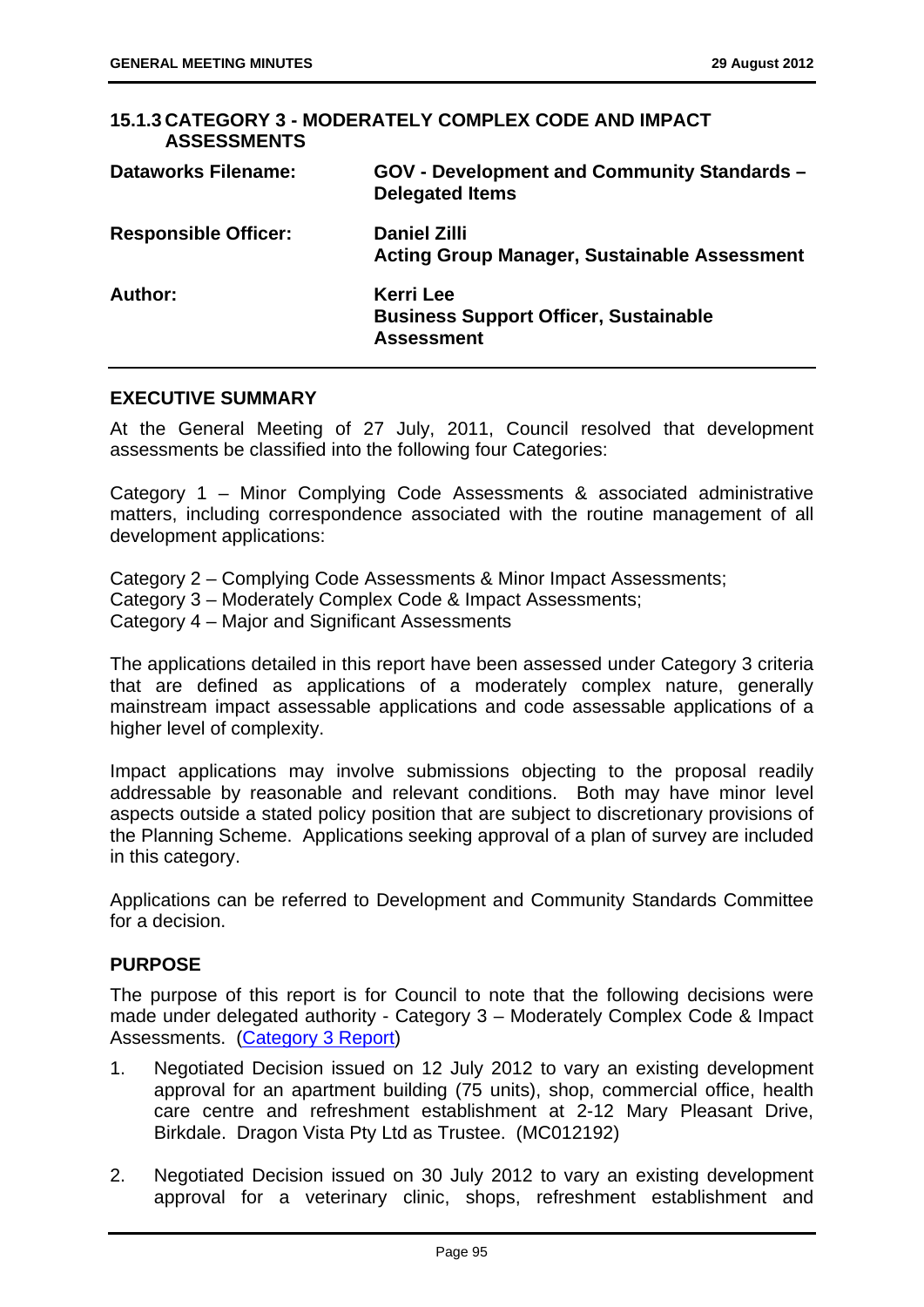commercial offices at 110 Birkdale Road, Birkdale. Jensen Bowers Group. (MC012008)

## **OFFICER'S/COMMITTEE RECOMMENDATION/ COUNCIL RESOLUTION**

**Moved by: Cr M Elliott Seconded by: Cr M Edwards** 

**That the report be noted.**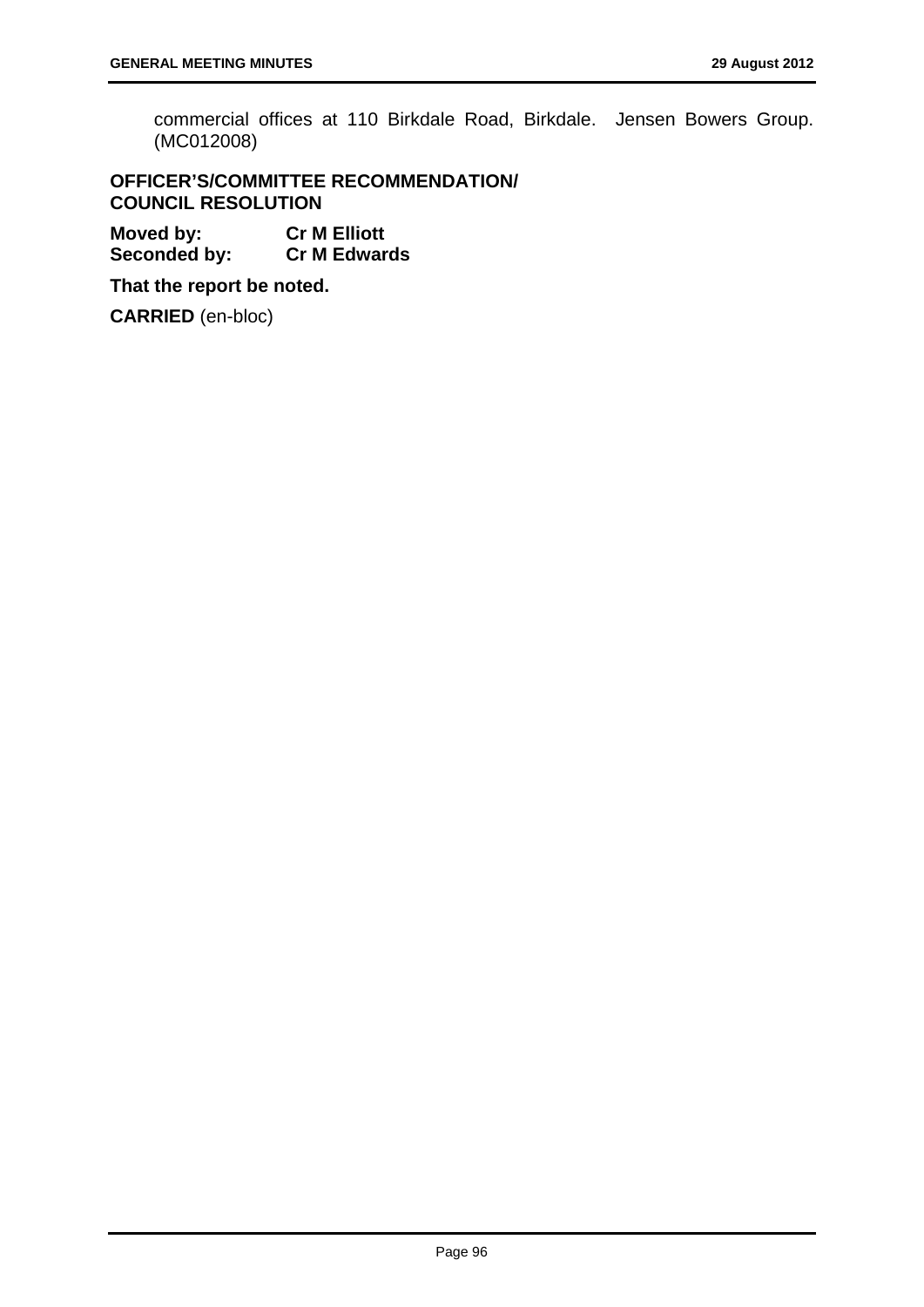# **15.1.4 APPEALS LIST CURRENT AS AT 6 AUGUST 2012**

| <b>Dataworks Filename:</b>  | GOV - Development and Community Standards -<br><b>Current Appeals</b>      |
|-----------------------------|----------------------------------------------------------------------------|
| <b>Responsible Officer:</b> | <b>Daniel Zilli</b><br><b>Acting Group Manager, Sustainable Assessment</b> |
| Author:                     | <b>Chris Vize</b><br>Acting Service Manager, Design and Co-<br>ordination  |

### **EXECUTIVE SUMMARY**

| 1.                | <b>File Number:</b>         | Appeal 2884 of 1998<br>(SB351901)                                       |
|-------------------|-----------------------------|-------------------------------------------------------------------------|
| <b>Applicant:</b> |                             | <b>Sabdoen Pty Ltd</b>                                                  |
|                   | <b>Application Details:</b> | Claim against zoning amendment<br>Point O'Halloran Road, Victoria Point |
|                   | <b>Appeal Details:</b>      | Compensation.                                                           |
|                   | <b>Current Status:</b>      | Appeal has been discontinued.                                           |

| 2.                | <b>File Number:</b>         | Appeal 1880 of 2008<br>SB004758.1A SB004758.1B MC007588)                                                                                                                                                                                 |
|-------------------|-----------------------------|------------------------------------------------------------------------------------------------------------------------------------------------------------------------------------------------------------------------------------------|
| <b>Applicant:</b> |                             | <b>Heritage Properties P/L</b>                                                                                                                                                                                                           |
|                   | <b>Application Details:</b> | Material Change of Use (residential development) and<br>Reconfiguring a Lot (1 into 35 lots (1A)) and Preliminary<br>Approval affecting a Planning Instrument<br>268, 278, 296, 310, 332 & 344 Cleveland-Redland Bay Road,<br>Thornlands |
|                   | <b>Appeal Details:</b>      | Applicant appeal against deemed refusal.                                                                                                                                                                                                 |
|                   | <b>Current Status:</b>      | Conditions are being reviewed by appellants and<br>Infrastructure Agreements are being finalised.                                                                                                                                        |
|                   | <b>Hearing Date:</b>        | Judgment 12 April 2011. Appeal allowed.<br>Adjourned to 16 August 2012.                                                                                                                                                                  |

| 3.                | <b>File Number:</b>         | Appeal 1963 of 2009<br>(MC010715)                                                                                                                              |
|-------------------|-----------------------------|----------------------------------------------------------------------------------------------------------------------------------------------------------------|
| <b>Applicant:</b> |                             | JT George Nominees P/L                                                                                                                                         |
|                   | <b>Application Details:</b> | Preliminary Approval for MCU for neighbourhood centre,<br>open space and residential uses (concept master plan).<br>Cnr Taylor Rd & Woodlands Dve, Thornlands. |
|                   | <b>Appeal Details:</b>      | Applicant Appeal against refusal.                                                                                                                              |
|                   | <b>Hearing Date:</b>        | Adjourned for further review 25 October 2012.                                                                                                                  |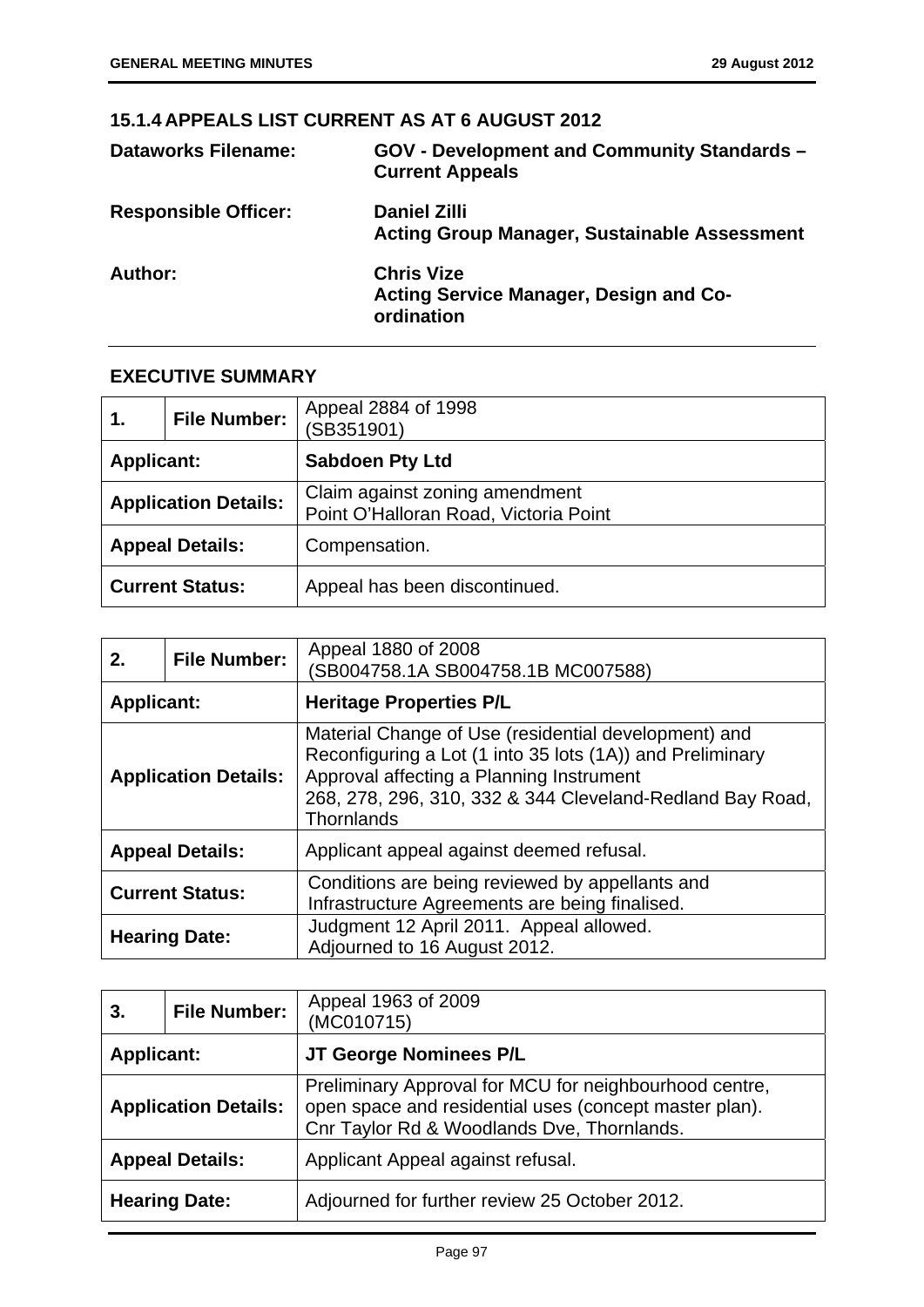| 4.                | <b>File Number:</b>         | Appeal 2675 of 2009.<br>(MC010624)                                                                                                                     |
|-------------------|-----------------------------|--------------------------------------------------------------------------------------------------------------------------------------------------------|
| <b>Applicant:</b> |                             | L M Wigan                                                                                                                                              |
|                   | <b>Application Details:</b> | Material Change of Use for residential development (Res A &<br>Res B) and preliminary approval for operational works<br>84-122 Taylor Road, Thornlands |
|                   | <b>Appeal Details:</b>      | Applicant Appeal against refusal.                                                                                                                      |
|                   | <b>Hearing Date:</b>        | Adjourned for further review 19 September 2012.                                                                                                        |

| 5.                | <b>File Number:</b>         | Appeal 2894 of 2011.<br>(SB004896)                                   |
|-------------------|-----------------------------|----------------------------------------------------------------------|
| <b>Applicant:</b> |                             | M & D Power                                                          |
|                   | <b>Application Details:</b> | Reconfiguring a Lot (1 into 10 Lots)<br>18 Mainsail Street, Birkdale |
|                   | <b>Appeal Details:</b>      | Compensation Claim in relation to Council's refusal.                 |
|                   | <b>Current Status:</b>      | Further negotiations are underway.                                   |
|                   | <b>Hearing Date:</b>        | Adjourned for further review 21 August 2012.                         |

| 6.                | <b>File Number:</b>         | Appeal 3788 of 2011.<br>(MC010623)                                                                        |
|-------------------|-----------------------------|-----------------------------------------------------------------------------------------------------------|
| <b>Applicant:</b> |                             | <b>Karreman Resources P/L</b>                                                                             |
|                   | <b>Application Details:</b> | Request to Change Development Approval for Extractive<br>Industry<br>616-632 West Mt Cotton Rd, Mt Cotton |
|                   | <b>Appeal Details:</b>      | Applicant appeal against part refusal of request for<br>Permissible Change.                               |
|                   | <b>Current Status:</b>      | Conclave meetings on hold. Without prejudice negotiations<br>underway.                                    |
|                   | <b>Hearing Date:</b>        | Adjourned to date to be set.                                                                              |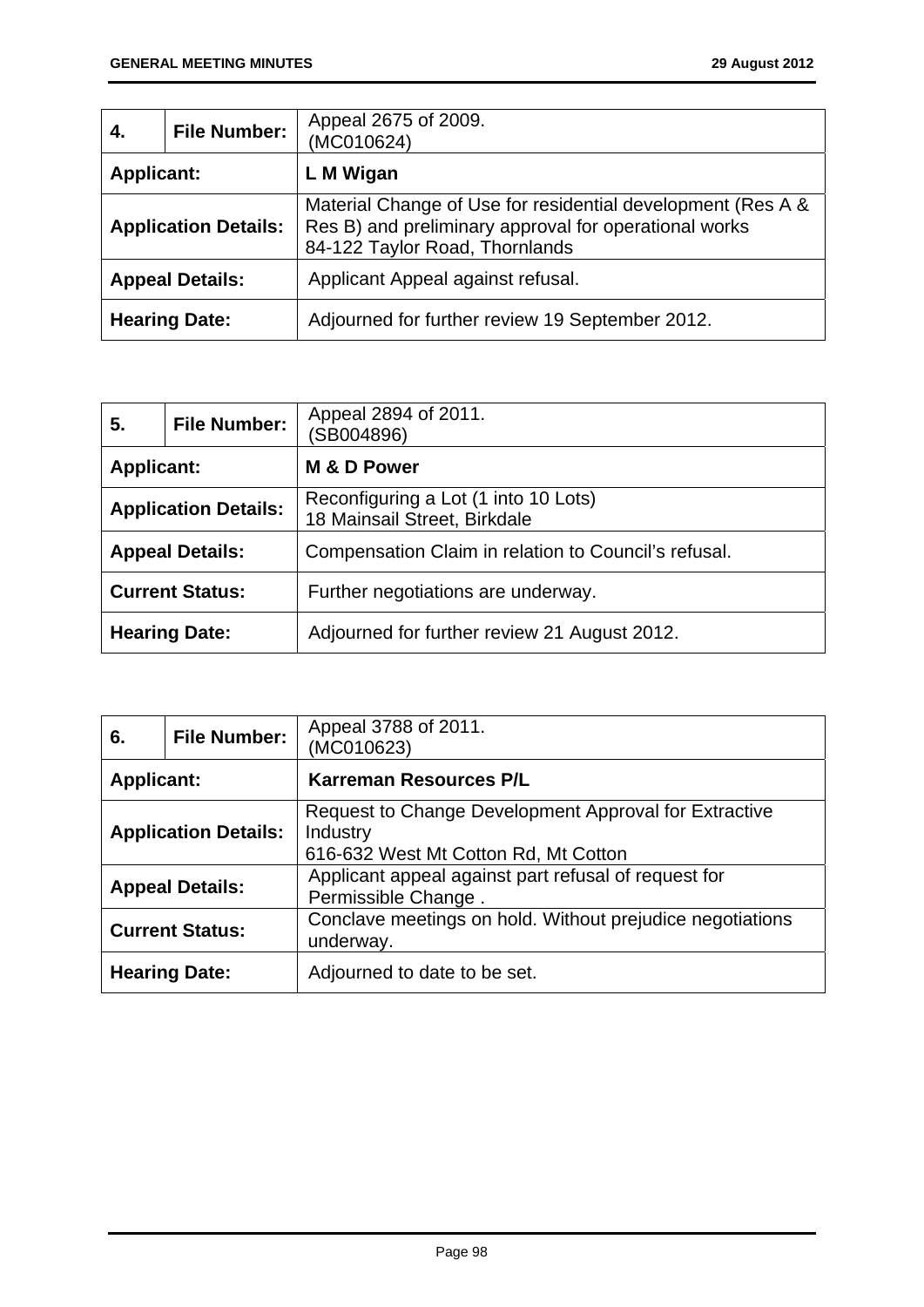| 7.                | <b>File Number:</b>         | Appeal 4947 of 2011                                                                                                                        |
|-------------------|-----------------------------|--------------------------------------------------------------------------------------------------------------------------------------------|
|                   |                             | (MC011057)                                                                                                                                 |
| <b>Applicant:</b> |                             | <b>Mulder</b>                                                                                                                              |
|                   | <b>Application Details:</b> | Material Change of Use for a Dwelling House<br>8 Edgewater Place, Lamb Island                                                              |
|                   | <b>Appeal Details:</b>      | Applicant appeal against deemed refusal.                                                                                                   |
|                   | <b>Current Status:</b>      | Without prejudice meeting held Wed 18/04/2012.<br>Clarification of issues in dispute. Appellant considering<br>alternative design options. |
|                   | <b>Hearing Date:</b>        | Listed for further review 1 August 2012 - Appellant has<br>proposed 3 week adjournment.                                                    |

| 8.                     | <b>File Number:</b>         | Appeal 5192 of 2011<br>(MC008414)                                                                            |
|------------------------|-----------------------------|--------------------------------------------------------------------------------------------------------------|
| <b>Applicant:</b>      |                             | <b>Cleveland Power Pty Ltd</b>                                                                               |
|                        | <b>Application Details:</b> | Request to Extend Relevant Period for Bio-mass Power Plant<br>and ERA $#$ 17<br>70-96 Hillview Rd, Mt Cotton |
| <b>Appeal Details:</b> |                             | Applicant appeal against refusal.                                                                            |
|                        | <b>Current Status:</b>      | Review being conducted by experts.                                                                           |
| <b>Hearing Date:</b>   |                             | Listed for review 17 August 2012.                                                                            |

| 9.                          | <b>File Number:</b> | Appeal 342 of 2012<br>(BWP001388)                                            |
|-----------------------------|---------------------|------------------------------------------------------------------------------|
| <b>Applicant:</b>           |                     | <b>Seymour</b>                                                               |
| <b>Application Details:</b> |                     | <b>Building Works for Domestic Outbuilding</b><br>309 Esplanade, Redland Bay |
| <b>Appeal Details:</b>      |                     | Applicant appeal against refusal.                                            |
| <b>Current Status:</b>      |                     | Without prejudice negotiations underway.                                     |
| <b>Hearing Date:</b>        |                     | Adjourned to date to be set.                                                 |

Information on appeals may be found as follows:

## **1. Planning and Environment Court**

a) Information on current appeals and declarations with the Planning and Environment Court involving Redland City Council can be found at the District Court web site using the "Search civil files (eCourts) Party Search" service: http://www.courts.qld.gov.au/esearching/party.asp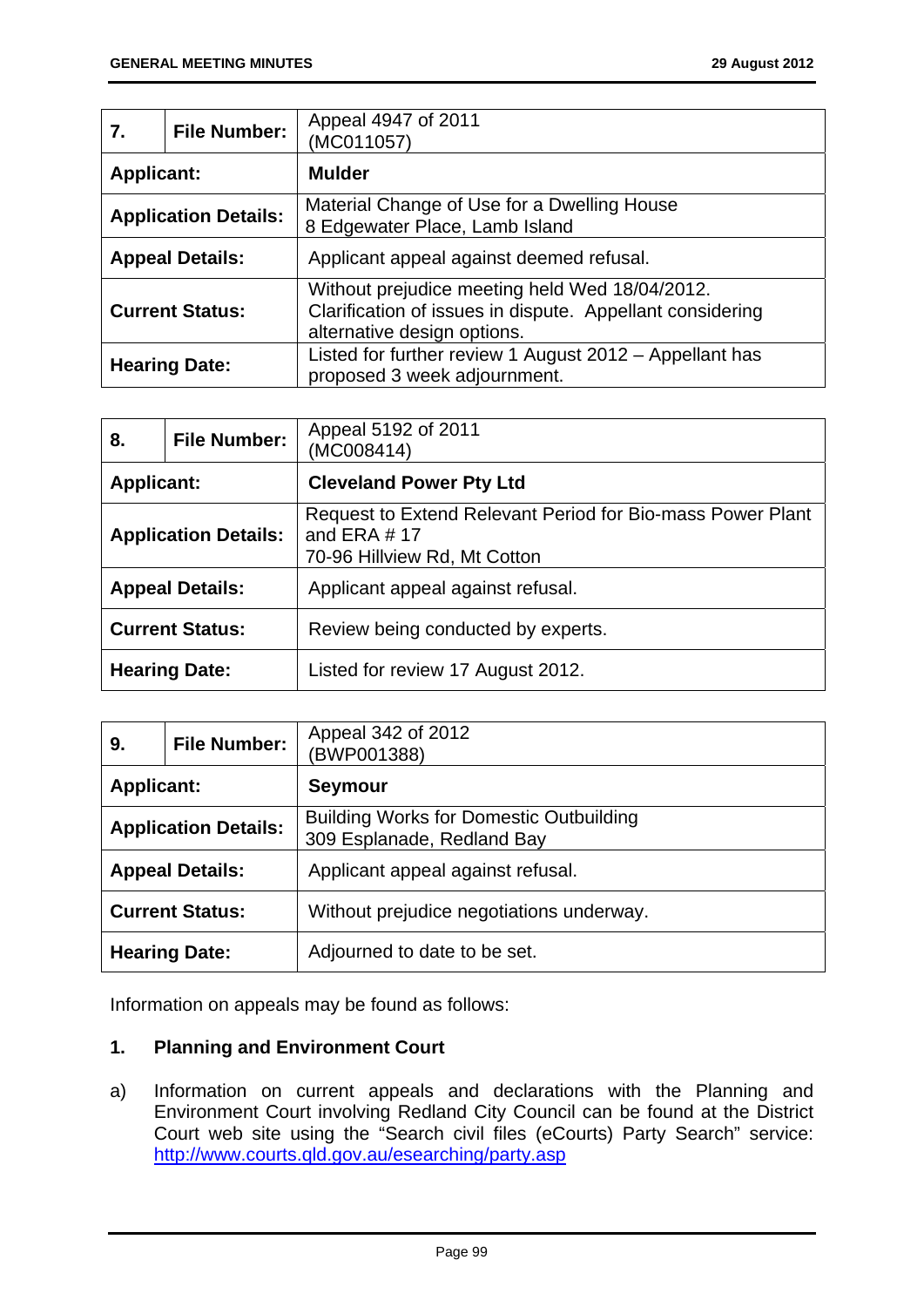b) Judgements of the Planning and Environment Court can be viewed via the Supreme Court of Queensland Library web site under the Planning and Environment Court link: http://www.sclqld.org.au/qjudgment/

### **2. Redland City Council**

The lodgement of an appeal is acknowledged with the Application details on the Councils "Planning and Development On Line - Development - Application Inquiry" site. Some Appeal documents will also be available (note: legal privilege applies to some documents). All judgements and settlements will be reflected in the Council Decision Notice documents:

http://www.redland.qld.gov.au/PlanningandBuilding/PDOnline/Pages/default.aspx

### **3. Department of State Development, Infrastructure and Planning (SDIP)**

The DSDIP provides a Database of Appeals (http://services.dip.qld.gov.au/appeals/) that may be searched for past appeals and declarations heard by the Planning and Environment Court.

The database contains:

- A consolidated list of all appeals and declarations lodged in the Planning and Environment Courts across Queensland of which the Chief Executive has been notified.
- Information about the appeal or declaration, including the appeal number, name and year, the site address and local government.

## **OFFICER'S/COMMITTEE RECOMMENDATION/ COUNCIL RESOLUTION**

**Moved by: Cr M Elliott Seconded by: Cr M Edwards** 

**That the report be noted.**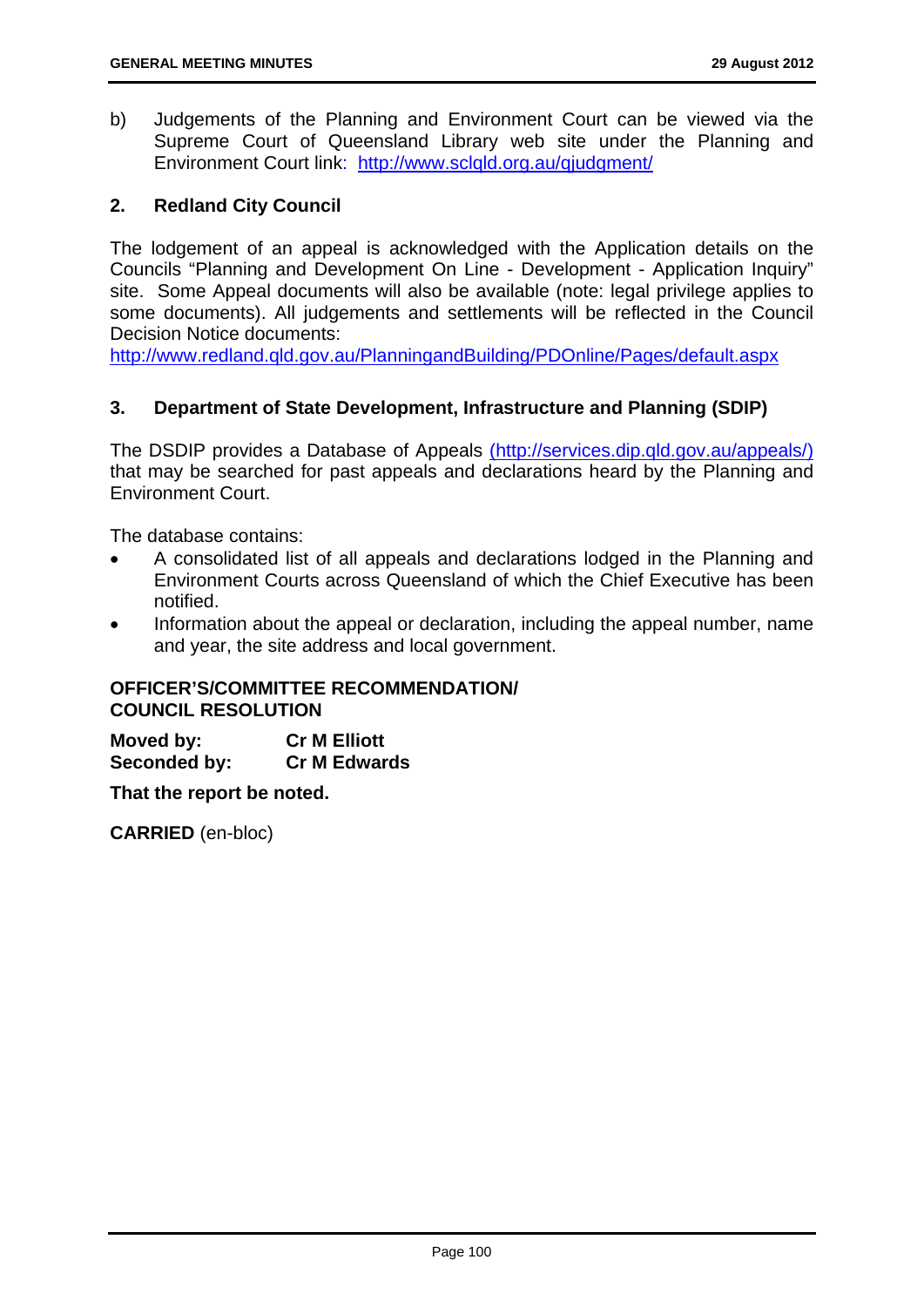## **15.1.5 ENVIRONMENT, PLANNING AND DEVELOPMENT FEE DISCOUNTS AND WAIVERS FOR THE PERIOD APRIL TO JUNE 2012**

| <b>Dataworks Filename:</b>  | <b>GOV - Development and Community Standards -</b><br><b>Reports for Noting</b>           |  |  |
|-----------------------------|-------------------------------------------------------------------------------------------|--|--|
| <b>Attachment:</b>          | <b>Environment Planning and Development Fee</b><br><b>Schedule Supporting Information</b> |  |  |
| <b>Responsible Officer:</b> | <b>Daniel Zilli</b><br><b>Acting Group Manager, Sustainable Assessment</b>                |  |  |
| Author:                     | <b>Kerri Lee</b><br><b>Business Support Officer, Sustainable</b><br><b>Assessment</b>     |  |  |

## **EXECUTIVE SUMMARY**

The General Manager Environment, Planning & Development and the Group Managers of Sustainable Assessment and Community Standards, have delegated authority to approve requests to reduce the application fee when a strict application of the scheduled fee is unreasonable or inappropriate considering the work required to carry out the assessment of the application.

Other discounts include discounts for charities and not for profit organisations, as well as for Smart eDA and accelerated development applications.

All fee waivers and discounts are recorded in the Environment, Planning and Development Fee Discount Register. It is the responsibility of the relevant Group Manager and the General Manager to ensure registers are maintained.

The internal audit report recommended a quarterly management report of fee waivers and discounts should be provided to the General Manager, Environment, Planning & Development and the Chief Executive Officer.

The full list of approved fee discounts, waivers and refunds is included.

### **BACKGROUND**

On 25 November 2009, Council approved specific criteria regarding fee discounts. This was in response to Internal Audit recommendations to provide improved accountability and transparency in consideration of any discounts.

On 17 November 2010, Council resolved to waive fees for permits for Temporary Entertainment Venues entirely when conducted by eligible bona fide charities and not for profit organisations covering the costs of these permits as a community service obligation.

On 4 October 2010, Policy Document 'Corporate POL-3094 and Guideline Document 'GL-3094-001' for 'Fee Waivers and Discounts Relating to Development and Community Standards Applications' were approved.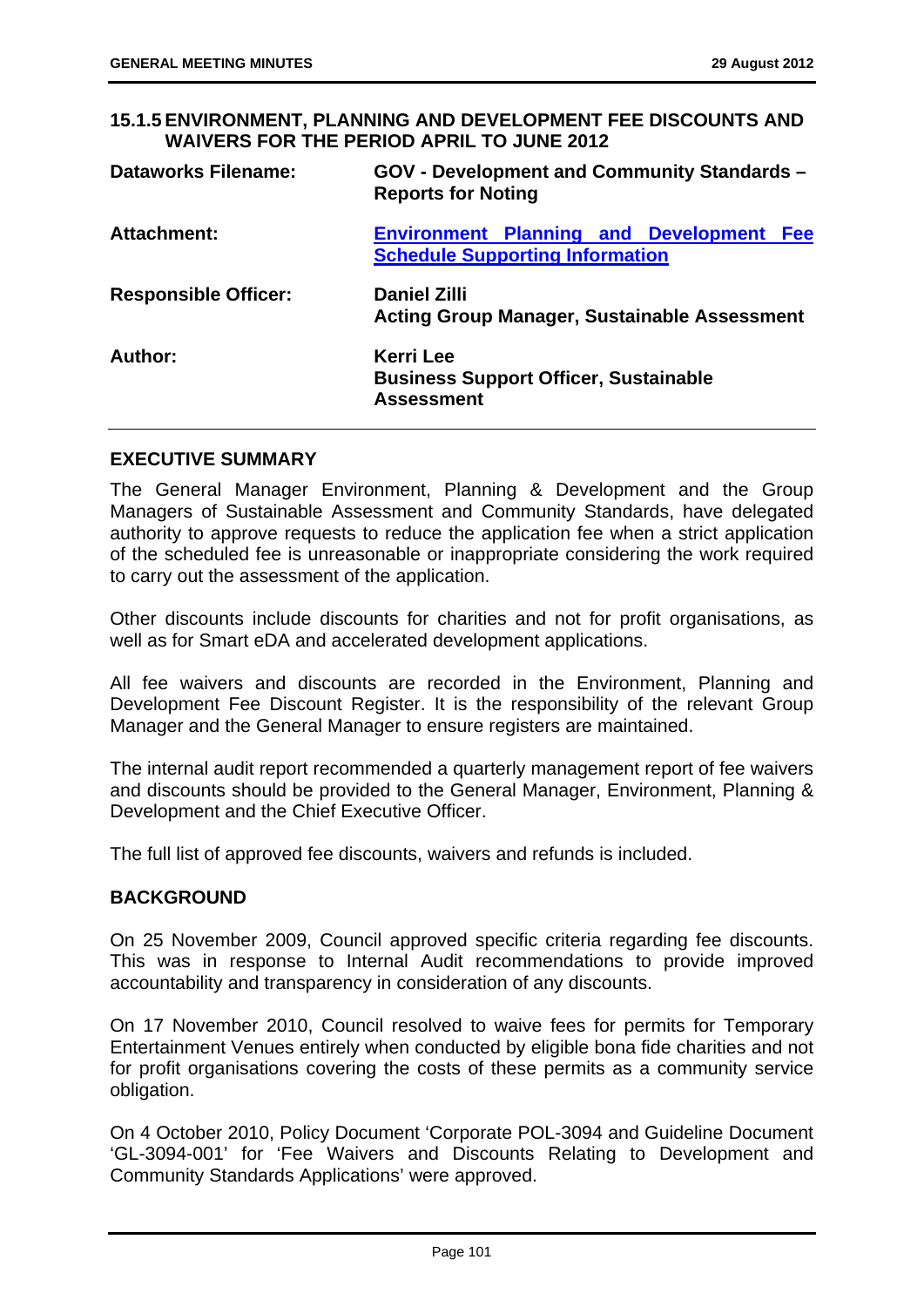As of 20 October 2010, the Group Managers of Sustainable Assessment and Community Standards, received delegated authority to approve requests to reduce the application fee when a strict application of the scheduled fee is unreasonable or inappropriate considering the work required to carry out the assessment of the application.

## **PURPOSE**

This report details fee discounts and waivers for Environment, Planning and Development for the period 1 April, 2012 to 30 June, 2012.

| <b>Discounts/Waivers</b>                             | <b>Reductions</b><br><b>Approved</b> | <b>Total Amount of</b><br><b>Discount</b> |
|------------------------------------------------------|--------------------------------------|-------------------------------------------|
| <b>Accelerated DA Applications</b>                   | 20                                   | \$11,206.84                               |
| Animal Management Refunds                            | 13                                   | \$474.11                                  |
| <b>Charities and Not-for-Profit</b><br>Organisations | 7                                    | \$12,062.81                               |
| <b>Combined Applications</b>                         | 9                                    | \$5,387.60                                |
| <b>Discretionary Discounts</b>                       | 7                                    | \$6,896.30                                |
| <b>Overlay Assessment Applications</b>               | 4                                    | \$4,155.00                                |
| Resubmission of lapsed applications                  | 6                                    | \$2,679.50                                |
| <b>Smart eDA Applications</b>                        | 103                                  | \$28,000.50                               |
| <b>Temporary Entertainment Venues</b>                | 6                                    | \$4,885.20                                |
| <b>Withdrawn Applications</b>                        | 7                                    | \$6,840.50                                |
| Total                                                | 182                                  | \$82,588.36                               |

## **Summary of Discounts, Waivers and Refunds 1 April, 2012 to 30 June, 2012**

### **Refusals**

One (1) request for a reduction in the development application fee was refused as they did not comply with the criteria in the 'Fee Schedule Supporting Information' for Discretionary Discounts.

## **OFFICER'S/COMMITTEE RECOMMENDATION/ COUNCIL RESOLUTION**

**Moved by: Cr M Elliott Seconded by: Cr M Edwards** 

**That the report be noted.**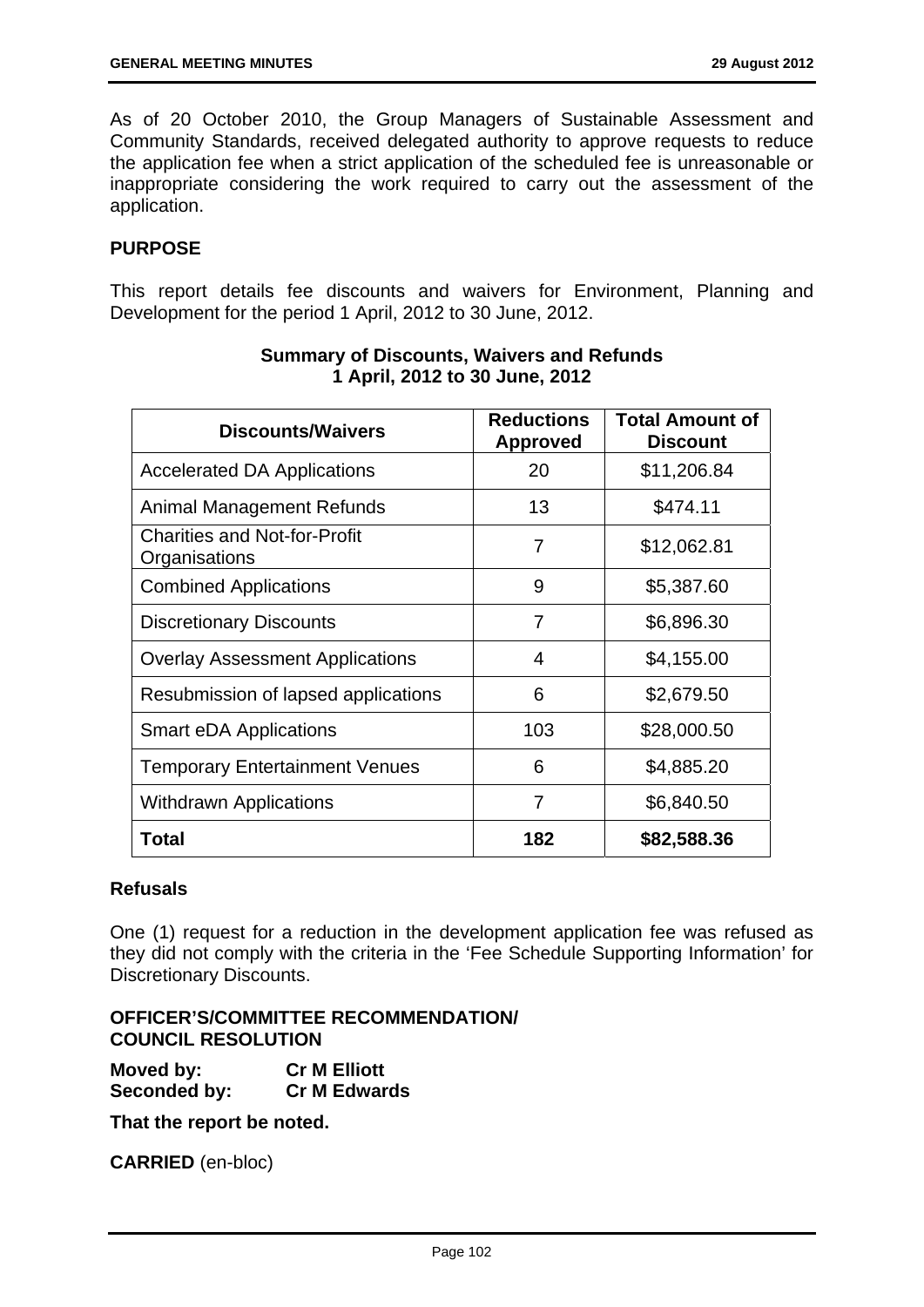#### **16 MAYORAL MINUTE**

**16.1 LGAQ ANNUAL CONFERENCE** 

**COUNCIL RESOLUTION** 

**Moved by: Cr A Beard** 

**That Council:** 

- **1. Is represented at the 2012 Local Government Association of Queensland (LGAQ) Annual Conference, 22 – 25 October, Brisbane;**
- **2. Be represented by the Mayor and Cr Boglary as Council's two official delegates to the conference;**
- **3. Advise the Executive Director of the LGAQ that the Mayor and Cr Boglary will be Council's voting delegates at the Annual Conference;**
- **4. Be represented by a maximum of five councillors as observers at the conference; and**
- **5. That Council advise the LGAQ of Cr Murray Elliott's achievement of 15 years' service as an elected representative to the Redlands community, for recognition by the LGAQ at the conference.**

**CARRIED**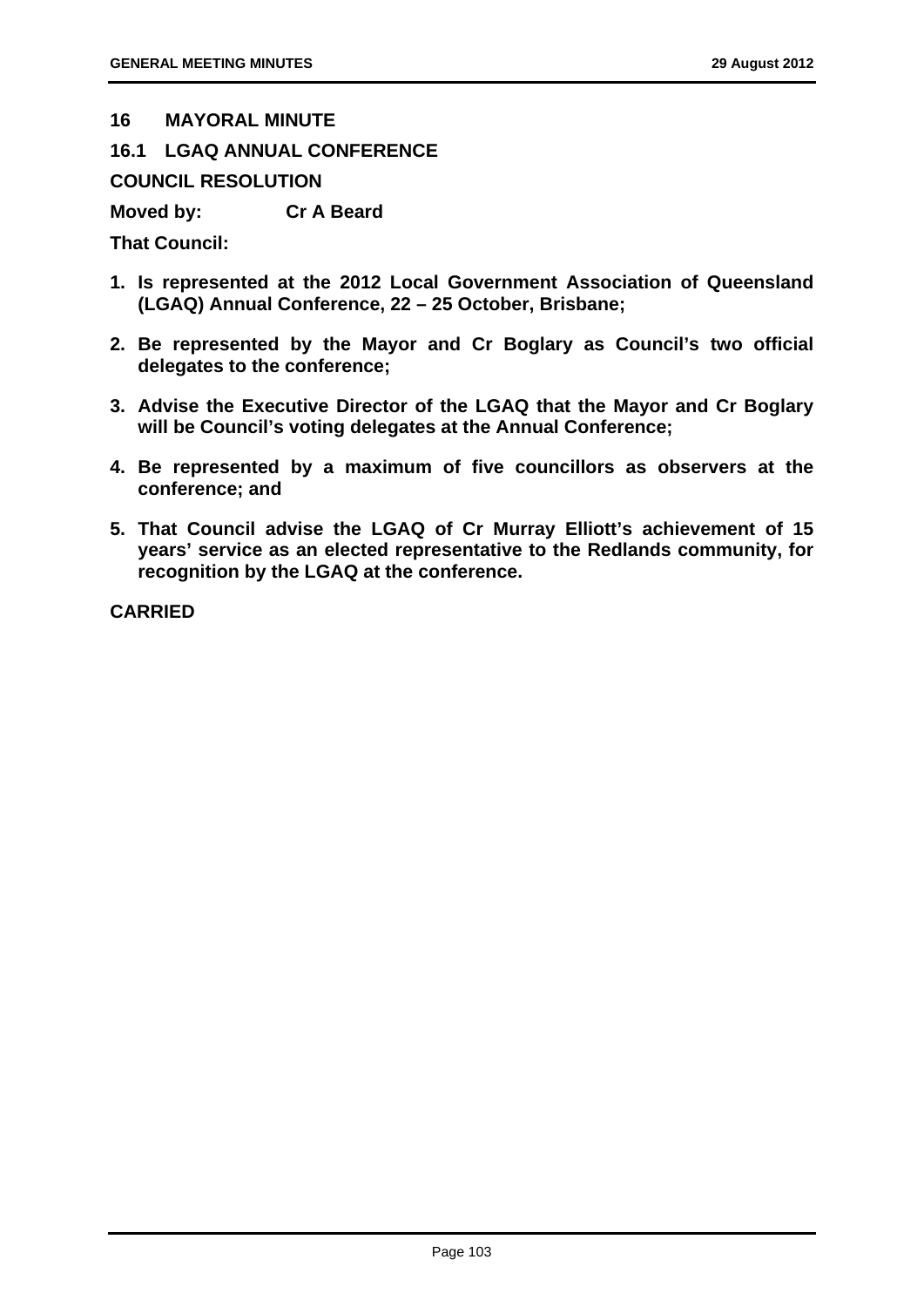### **17 DIRECT TO COUNCIL REPORTS**

### **17.1 CORPORATE SERVICES**

## **17.1.1 CARRYOVER BUDGET REVIEW 2011/12 TO 2012/13 - EFFICIENCY BUDGET REDUCTIONS 2012/13**

| <b>Dataworks Filename:</b>  | <b>FM Carry Overs</b>                                                       |
|-----------------------------|-----------------------------------------------------------------------------|
| <b>Attachment:</b>          | <b>Carry Over Review 2011/12 to 2012/13</b>                                 |
| <b>Responsible Officer:</b> | <b>Martin Drydale</b><br><b>General Manager Corporate Services</b>          |
| Author:                     | <b>Rodney Terrill</b><br><b>Financial Relations and Development Manager</b> |

### **EXECUTIVE SUMMARY**

Redland City Council adopted its 2012/2013 budget on 12 July 2012. The organisation has reviewed its 2011/2012 budget and identified carryover budgets to complete works in the 2012/13 budget period.

In addition an efficiency budget reduction review was undertaken for 2012/13 budget with first round considerations included with this Carryover review.

This report reviews the 30 June 2012 position with regard to over and under expenditure along with the implications of the proposed carryover funding requirements from 2011/2012 and includes the efficiency budget reductions being incorporated into the adopted budget for the 2012/2013 financial year.

Attached to this report are the following details:

- Revised Key Performance Indicators (KPIs) for 2012/2013
- Revised 2012/2013 Budget Statement of Cash Flows
- Revised 2012/2013 Budget Statement of Financial Position (Balance Sheet)
- Details of Proposed Carryovers from 2011/2012 to 2012/2013 (summary and detail)
- Revised 2012/2013 Operating Statements, Capital Funding Statements and Other Items

It is proposed that Council resolve to adopt the revised budget for 2012/2013 at Redland City Council (RCC) consolidated level. In addition to this and in accordance with Section 99(2)(i) of the *Local Government (Finance, Plan and Reporting) Regulation 2010,* it is proposed that Council resolve to adopt the Redland Water and RedWaste financial statements that are presented in the attached documentation. The relevant pages are outlined within the Officer's Recommendation contained in this report.

### **PURPOSE**

To ensure budget funding exists for items requiring to be carried over across financial years from 2011/2012 to 2012/2013 and Council remains to be financially sustainable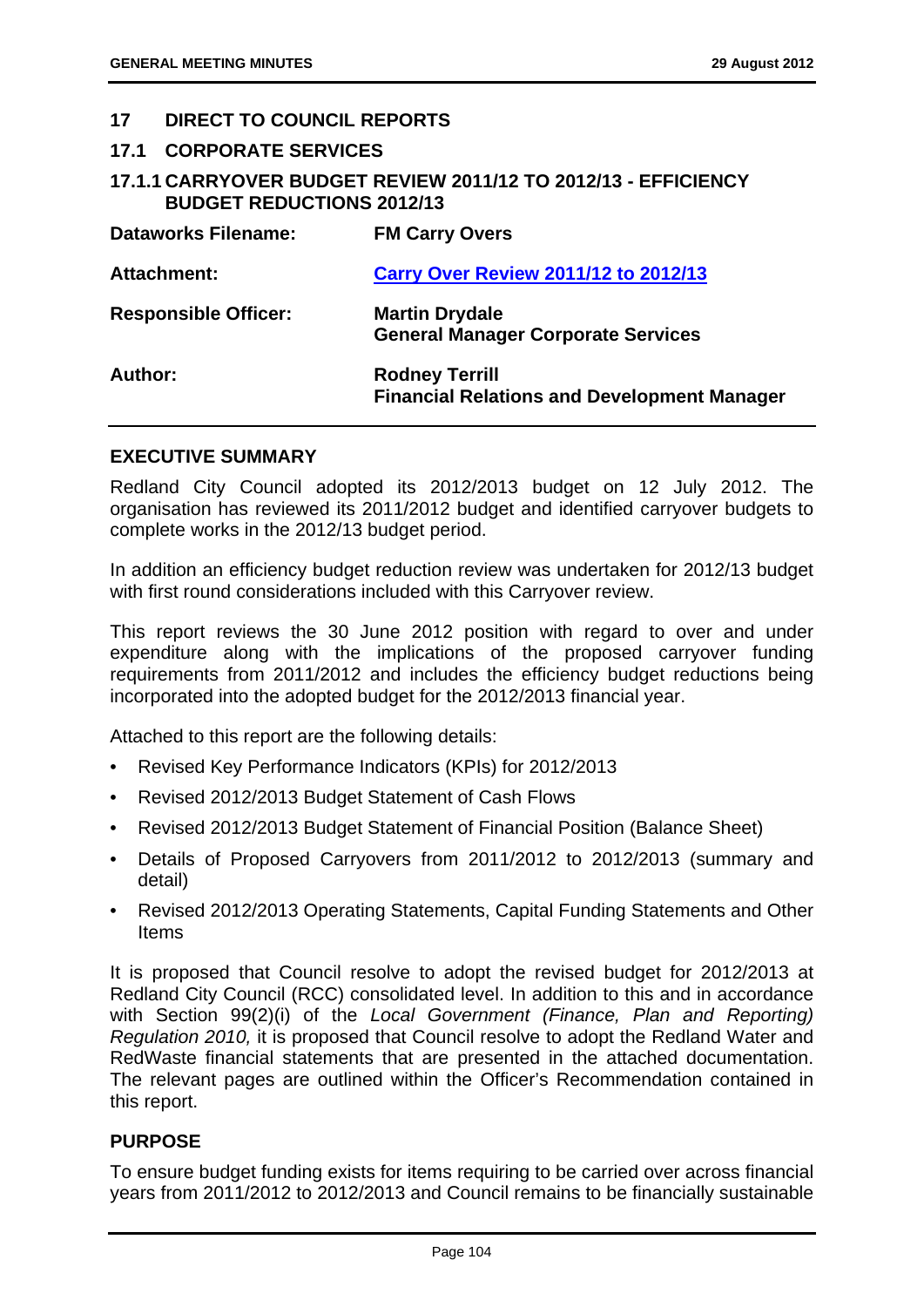with the inclusion of the carryover and efficiency reduction submissions to the current budget.

## **BACKGROUND**

This proposed budget review has identified 52 carry over submissions and a summary of these items is provided on page 3-7 of the attached financial information. The carryover requests are predominantly made up of capital projects that were not completed during the 2011/2012 financial year, thus this review proposes that those funds be carried forward to accommodate the required expenditure and project completion in the 2012/2013 budget. The attachment contains an analysis of the phasing of the carryovers, 100% are forecasted to be completed by the end of December 2012, with the majority scheduled for completion by end of September 2012.

This proposal budget review also identified \$5.1M of efficiency reductions a summary by department is provided on page 1 of the attached financial information. As identified in this review the original budget had an approximate \$4M budgeted efficiency already built in, and this has been found within the \$5.149M efficiency reductions taken up in this review.

## **RELATIONSHIP TO CORPORATE PLAN**

### **9. An efficient and effective organisation**

Council is well respected and seen as an excellent organisation which manages resources in an efficient and effective way

- 9.5 Ensure robust long term financial planning is in place to protect the financial sustainability of Council
- 9.7 Develop our procurement practices to increase value for money within an effective governance framework; and
- 9.8 Work 'smarter' across departments, in multi-disciplinary teams to achieve continuous improvement and effective co-ordination.

### **FINANCIAL IMPLICATIONS**

The carryovers and efficiency budget reductions amount to a net cash reduction of \$190 thousand and includes the following carryovers:

- \$1.119 million worth of capital expenditure, partially offset by \$114 thousand in capital revenue/funding associated with various capital projects; and
- \$335 thousand in operational projects that were originally funded in the 2011-2012 financial year, work which now will be completed in the current financial year.

The statement of financial position forecast is based upon the anticipated/ unaudited closing balance of 2011/12 – opening balance for 2012/13. The statement of financial position indicates the elimination of the investment in Allconnex Water, with a corresponding increase in PP&E expected at 30/06/2013. In addition no adjustment has been included at this stage for any water and wastewater asset revaluation that is expected in this financial year.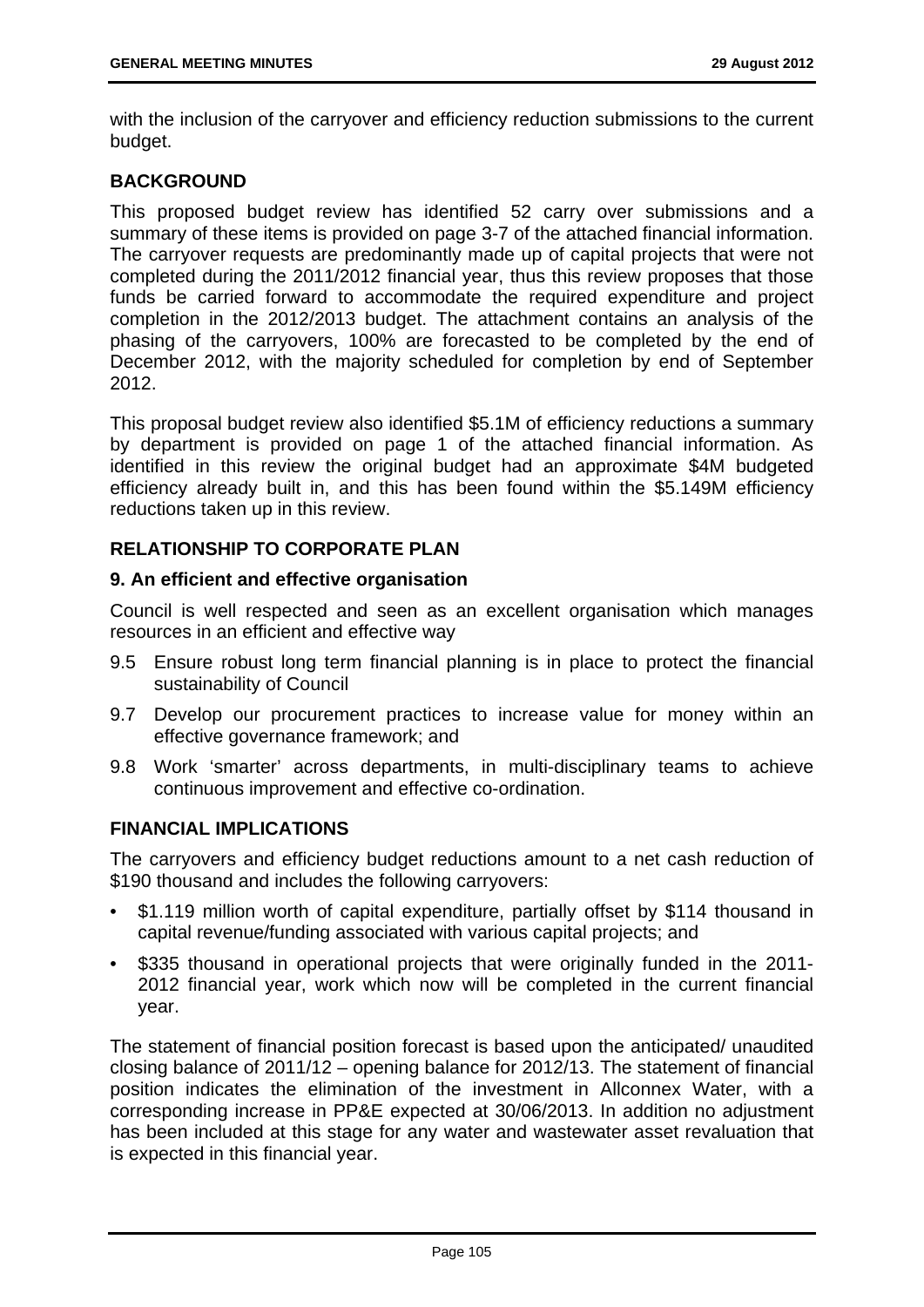## **PLANNING SCHEME IMPLICATIONS**

It is considered that the outcome of recommendations in this report will not result in any future amendments to the Redlands Planning Scheme.

### **CONSULTATION**

All group managers in consultation with the Executive Leadership Group (ELG) undertook the development of carryover and efficiency budget reduction requirements. Councillors reviewed the carryover and efficiency requests with ELG in a workshop held on 2 August 2012.

## **OPTIONS**

### **PREFERRED**

That Council resolve as follows:

- 1. To adopt the revised budget for 2012/2013 and the efficiency budget reductions for 2012/2013 at Redland City Council consolidated level. This refers to adopting the following:
	- a. RCC Budgeted Statement of Cash Flows Page 8 of attachments;
	- b. RCC Statement of Financial Position (Balance Sheet) Page 9 of attachments;
	- c. RCC Operating and Capital Funding Statement Page 10 of attachments; and
- 2. To meet the requirements of Section 99(2)(i) of the *Local Government (Finance, Plan and Reporting) Regulation 2010*, to adopt the Redland Water and RedWaste Operating and Capital Funding Statement – page 13-14 of the attached financial information.

# **ALTERNATIVE**

That Council resolve to not adopt the revised budget for 2012/2013 and the efficiency budget reductions as presented in the Officer's Recommendation below.

### **OFFICER'S RECOMMENDATION/ COUNCIL RESOLUTION**

**Moved by: Cr M Elliott Seconded by: Cr P Gleeson** 

**That Council resolve as follows:** 

- **1. To adopt the revised budget for 2012/2013 at Redland City Council consolidated level. This refers to adopting the following:** 
	- **a. RCC Budgeted Statement of Cash Flows Page 8 of attachments;**
	- **b. RCC Statement of Financial Position (Balance Sheet) Page 9 of attachments;**
	- **c. RCC Operating and Capital Funding Statement Page 10 of attachments; and**
- **2. To meet the requirements of Section 99(2)(i) of the** *Local Government (Finance, Plan and Reporting) Regulation 2010***, to adopt the Redland Water and RedWaste Operating and Capital Funding Statement – page 13-14.**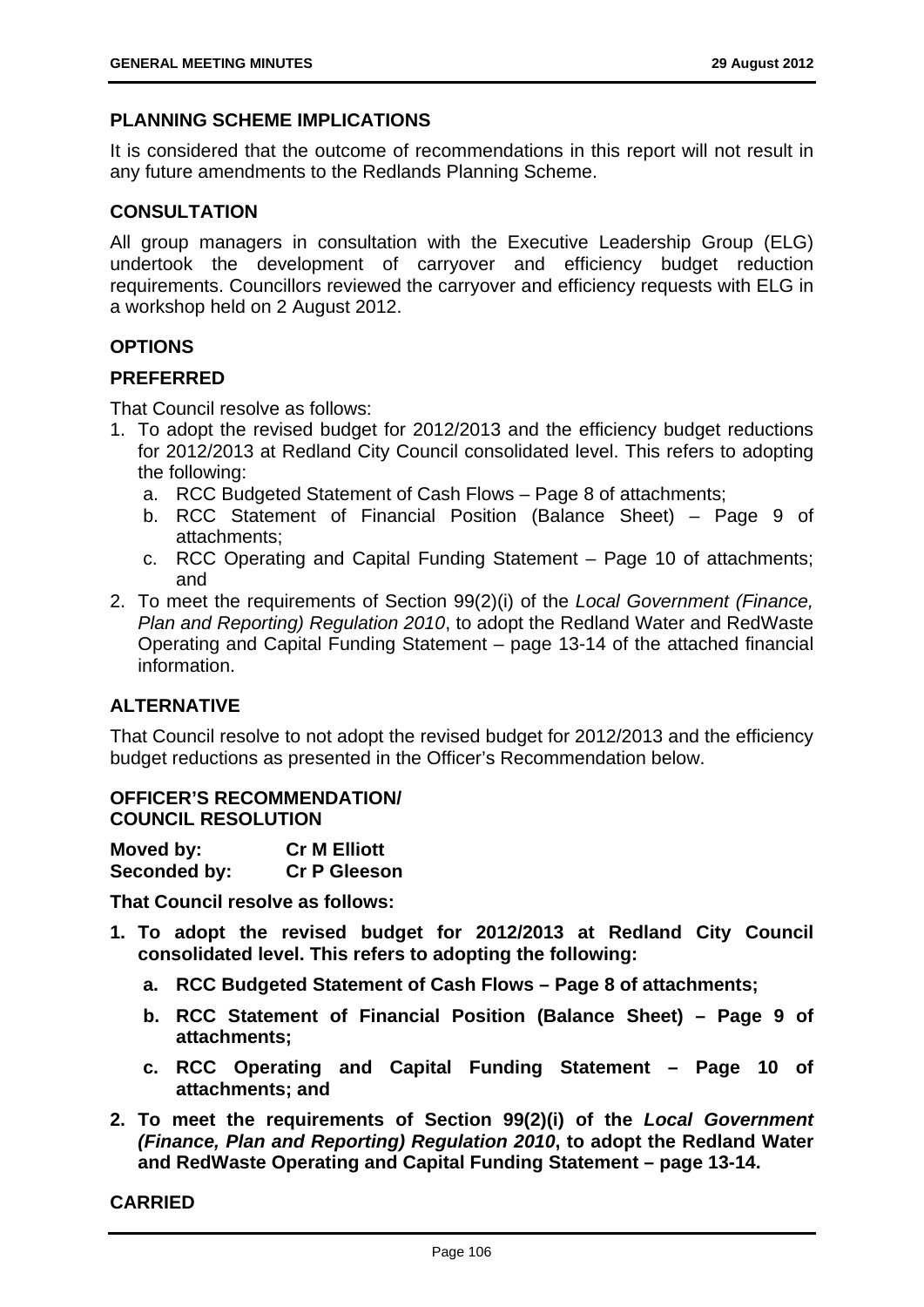### **17.2 GOVERNANCE**

### **17.2.1 AMENDMENTS TO CORPORATE STRUCTURE AND COMMITTEE CHARTER**

| <b>Dataworks Filename:</b>  | <b>GOV Organisational Structure</b>                                                                                                                                    |
|-----------------------------|------------------------------------------------------------------------------------------------------------------------------------------------------------------------|
| <b>Attachments:</b>         | <b>Appendix A - Organisational Structure for</b><br><b>Council Adoption August 2012</b><br><b>Appendix B - Council Committee Charters</b><br><b>Review August 2012</b> |
| <b>Responsible Officer:</b> | <b>Nick Clarke</b><br><b>General Manager Governance</b>                                                                                                                |
| Author:                     | Luke Wallace<br><b>Manager Corporate Governance</b>                                                                                                                    |

### **EXECUTIVE SUMMARY**

Consultation between Councillors, the Interim CEO and Executive Leadership Group has led to a proposed new organisational structure for Council adoption.

The proposed new structure reflects Council's commitment to deliver the highest possible standards of service to the community within a framework that supports value for money, functional decision making and streamlined reporting lines and communication across the organisation.

As a consequence of the proposed structural changes, the business of Council's Standing Committees will be slightly altered and as such a revised Committee Charter is also being put forward to support the proposed structural changes.

### **PURPOSE**

To seek Council's endorsement of a revised Organisational Structure in accordance with Section 196(1) of the *Local Government Act 2009* and to seek Council's endorsement of a revised Committee Charter in accordance with Section 61(1) of the *Local Government (Operations) Regulation 2010.* 

### **BACKGROUND**

At its meeting of 30 May 2012, Council resolved to acknowledge its obligation to continually review its services to ensure that it meets community expectations on the priority delivery of fundamental services as outlined in Council's Back to Basics Policy (POL-3089).

In accordance with this commitment to continually review services, discussions have recently taken place between Councillors, the Interim CEO and the Executive Leadership Group which have identified an opportunity to make small changes to Council's structure which will deliver a long-term saving without in any way reducing service to the community or impacting on internal communications or operations.

This change entails the proposed disbandment of the City Enterprises Group with the functions of that Group to be disbursed as follows;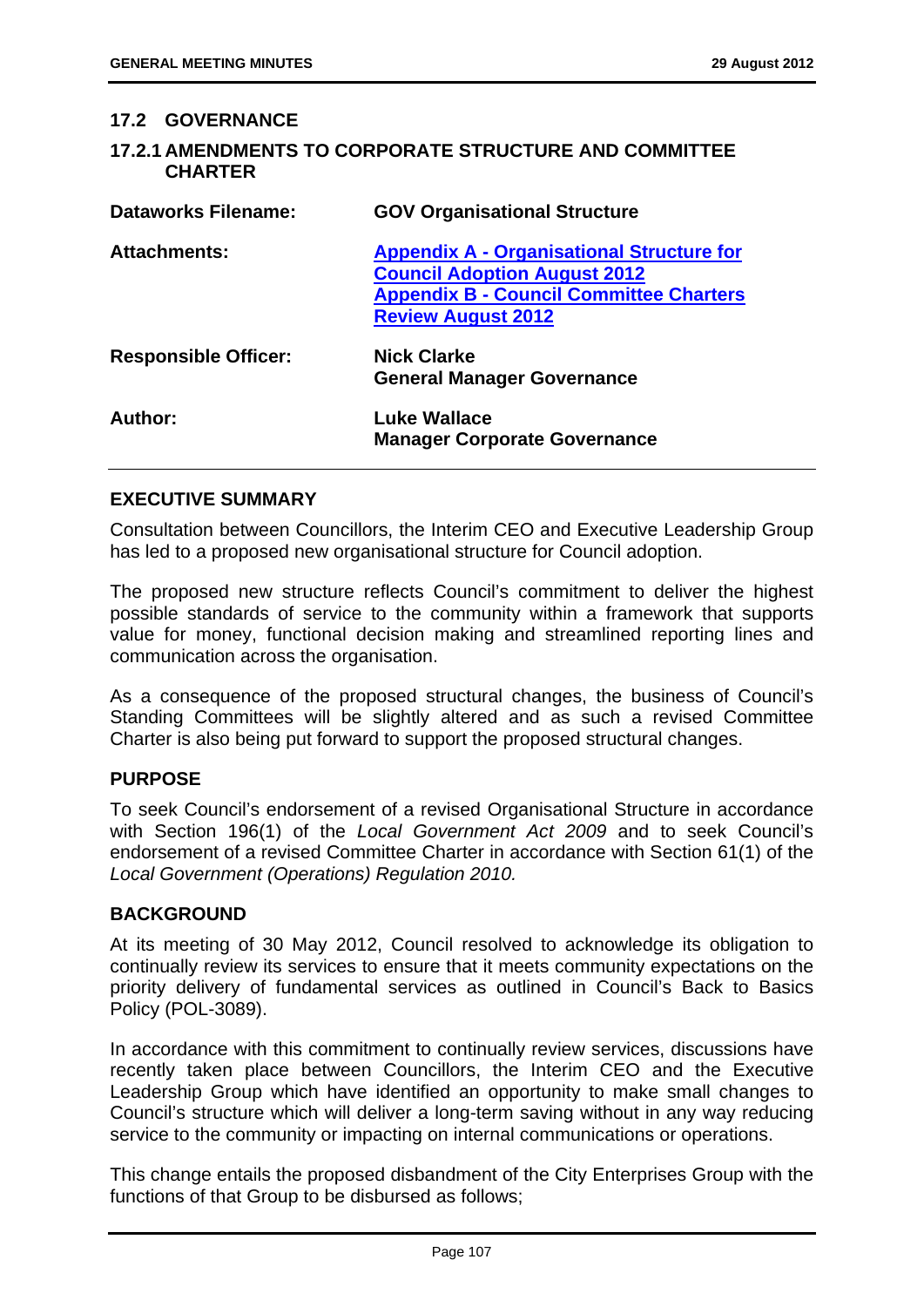- Waste Management services to be provided in future from the Redland Water Department which would subsequently be known as the Redland Water and RedWaste Department.
- Business and Tourism Support Services to be merged with Economic Development and to be provided in future from the Governance Department.

If Council endorses these changes it would be logical for some of the functions of its Standing Committees to be amended to reflect the structural change and provide streamlined reporting lines for officers and Council.

## **ISSUES**

- Council is committed to the principles of its Back to Basics Policy (POL-3089) including from time to time rationalising delivery mode and/or allocation of resources with due regard for the potential implications on employees, customers, business partners and other stakeholders.
- As part of this approach, and subsequent to significant consultation and analysis undertaken by the Interim CEO and the Executive Leadership Group an opportunity to revise the organisational structure, and consequently Council's Committee Charter, has been identified.
- These changes will result in long-term savings for Council without in any way reducing service to the community or negatively impacting upon internal communications or operations.
- The proposed change involves the disbandment of the City Enterprises Group with the responsibilities of the Group being redistributed as follows;
	- o Waste Management functions moved to the current Redland Water Department which would subsequently be known as the Redland Water and RedWaste Department.
	- o Business and tourism support functions to be reintegrated with the economic development function with this team to report directly to the General Manager Governance.
- There are several practical and financial benefits to be gained from this change including, inter alia;
	- o Financial saving of one Group Manager position in future.
	- o Reintegration of Council's two largest business units (Redland Water and RedWaste) under one General Manager who has experience managing these functions and understands the similar legislative environment for both businesses as set out in the *Local Government Act 2009* and the *Local Government (Beneficial Enterprises and Business Activities) Regulation 2010* .
	- o Reintegration of Council's economic development, business and tourism functions into one Department of Council reporting directly to a General Manager to ensure appropriate focus for these vital activities.
- The proposed revised organisational structure is attached as Appendix A.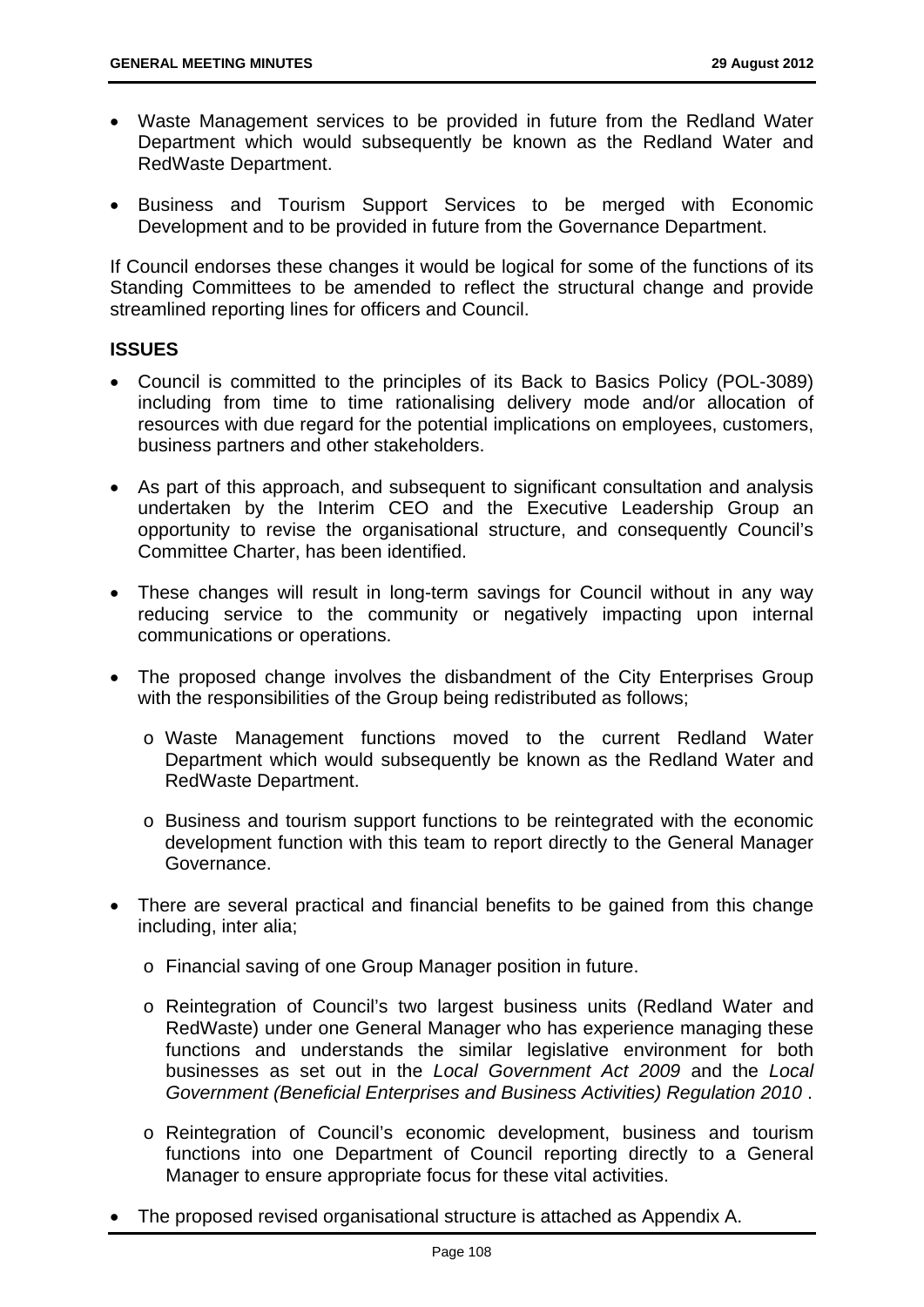- In line with the proposed organisational structure changes it is appropriate that Council considers amendments to its Committee Charters to ensure streamlined reporting lines for officers and Council in the future.
- The proposed changes to the Committee Charters are summarised as follows;
	- o Business and tourism support matters to be dealt with by the Corporate Services and Governance Committee in future.
	- o RedWaste matters to be dealt with by the Redland Water Committee in future which would subsequently be known as Redland Water and RedWaste Committee.
- In terms of other committee arrangements (e.g. dates of meetings, Committee Chairs etc) there are no changes proposed. As such the adopted dates for Redland Water Committee would become the dates for Redland Water and RedWaste Committee and the Chair of the Committee would continue to be Councillor Lance Hewlett.
- The proposed revised Committee Charters are attached as Appendix B.

# **RELATIONSHIP TO CORPORATE PLAN**

### **8. Inclusive and ethical governance**

Deep engagement, quality leadership at all levels, transparent and accountable democratic processes and a spirit of partnership between the community and Council will enrich residents' participation in local decision making to achieve the community's Redlands 2030 vision and goals

8.7 Ensure Council resource allocation is sustainable and delivers on Council and community priorities

### **FINANCIAL IMPLICATIONS**

This recommendation requires a small change to the current year's budget. The appropriate adjustments will be brought back to Council as part of the Q1 budget review process.

# **PLANNING SCHEME IMPLICATIONS**

The City Planning & Environment Group was consulted and it is considered that the outcome of recommendations in this report will not require any amendments to the Redlands Planning Scheme.

### **CONSULTATION**

Consultation on this matter has taken place amongst Councillors, the Interim CEO, the Executive Leadership Group and affected staff.

### **OPTIONS**

## **PREFERRED**

- 1. That Council endorse the revised organisation structure as set out in Appendix A effective immediately; and
- 2. That Council endorse the revised Committee Charter as set out in Appendix B effective immediately.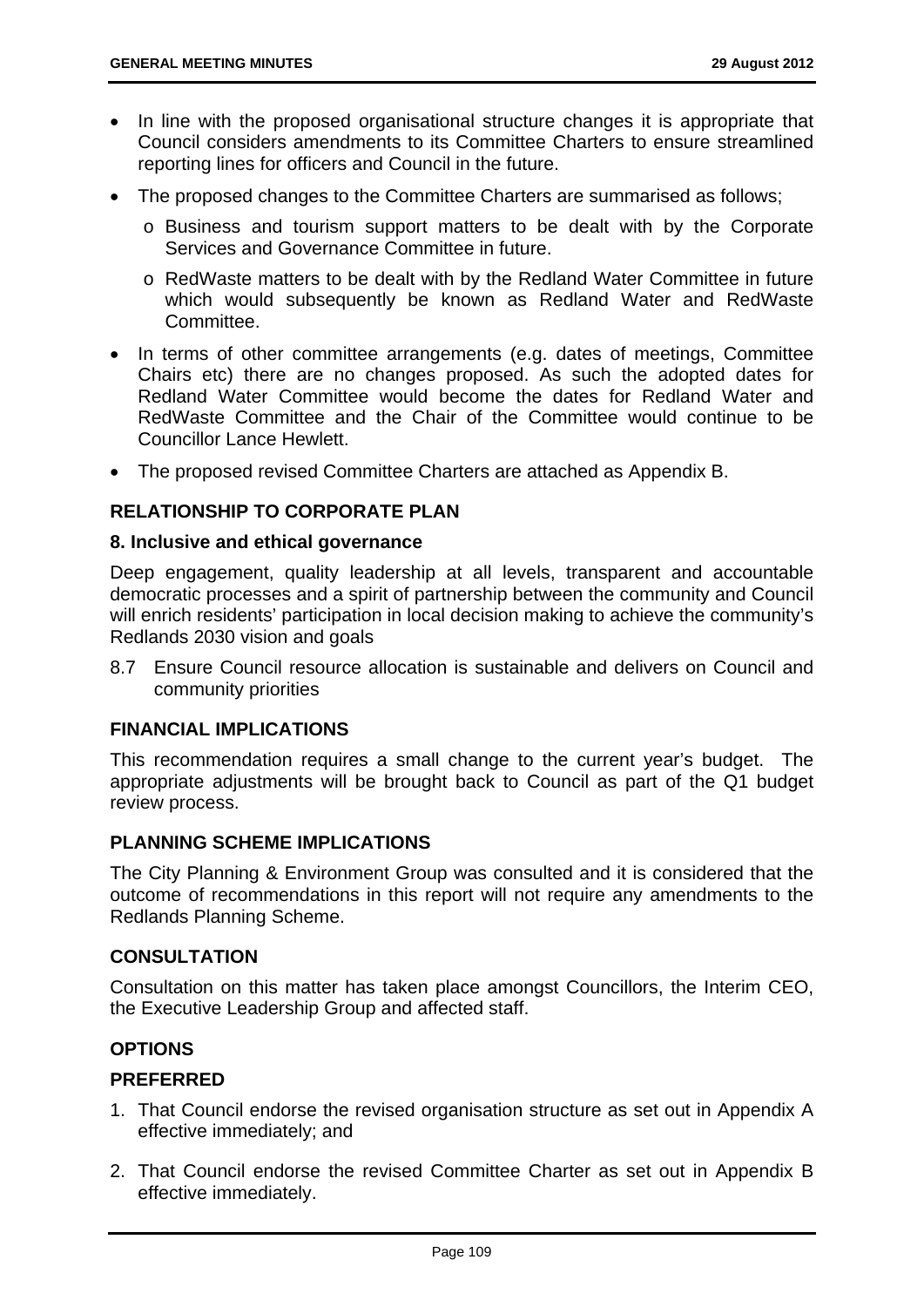# **ALTERNATIVE**

That Council does not endorse the proposed organisational structure and Committee Charter changes.

**OFFICER'S RECOMMENDATION/ COUNCIL RESOLUTION** 

| Moved by:    | <b>Cr M Elliott</b> |
|--------------|---------------------|
| Seconded by: | <b>Cr P Gleeson</b> |

**That Council resolve to:** 

- **1. Endorse the revised organisation structure as set out in Appendix A effective immediately; and**
- **2. Endorse the revised Committee Charter as set out in Appendix B effective immediately.**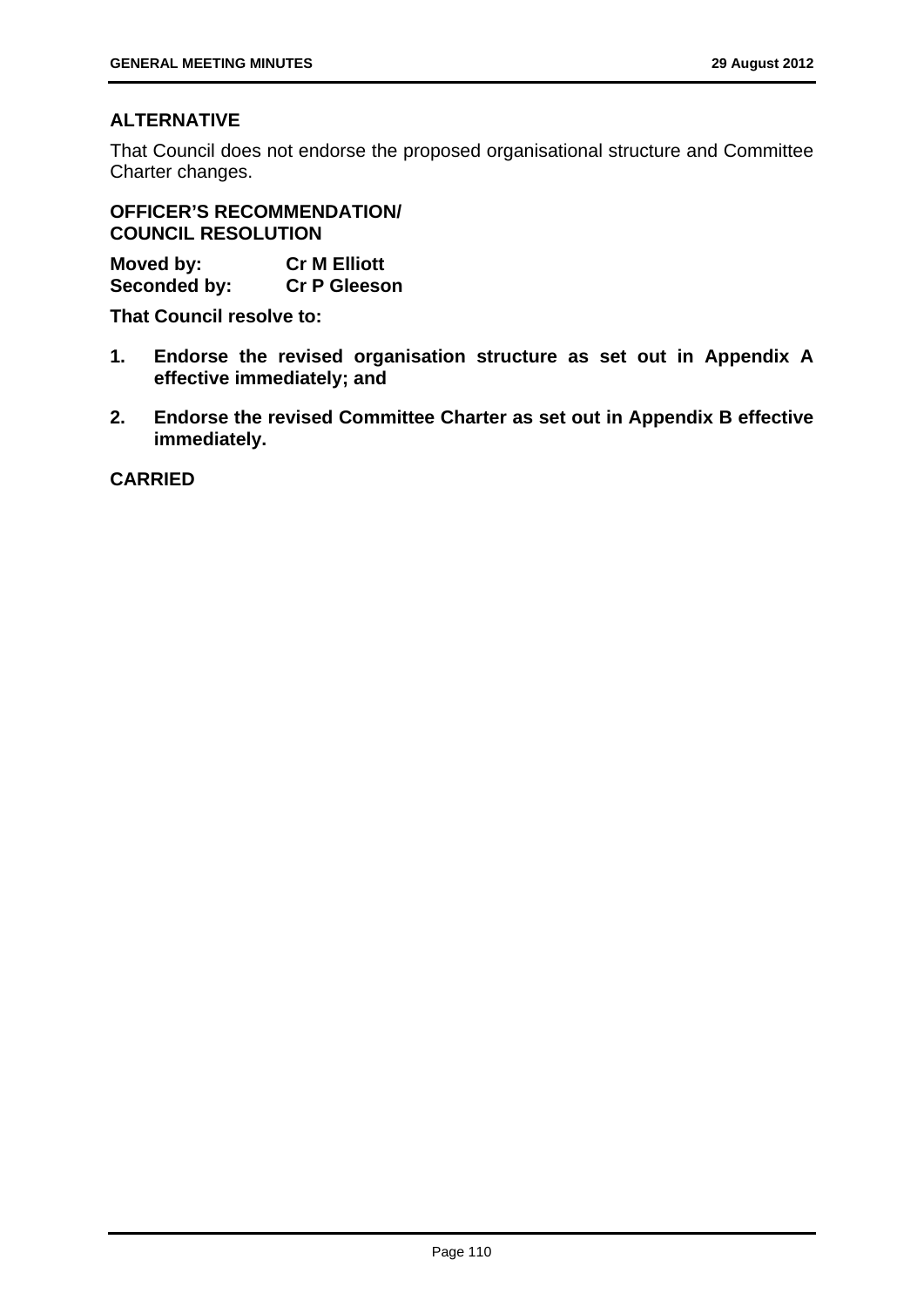| <b>17.2.2 RED TAPE REDUCTION</b> |                                                                                                               |
|----------------------------------|---------------------------------------------------------------------------------------------------------------|
| <b>Dataworks Filename:</b>       | <b>GOV - Local Government Association of QLD</b>                                                              |
| <b>Attachments:</b>              | <b>LGAQ Red Tape Reduction Submission</b><br><b>Measuring and Reducing the Burden of</b><br><b>Regulation</b> |
| <b>Responsible Officer:</b>      | <b>Nick Clarke</b><br><b>General Manager Governance</b>                                                       |
| Author:                          | Luke Wallace<br><b>Manager Corporate Governance</b>                                                           |

### **EXECUTIVE SUMMARY**

At its meeting of 30 May 2012, Council established red tape reduction as a priority for the organisation and made a commitment to establish a task force to advise Council on reform opportunities to improve efficiency and to ensure a red tape reduction theme as an overlay to the review of Council's local laws.

Ongoing changes to State legislation are being reviewed by officers, including an imminent Bill to amend the *Local Government Act 2009.* It is important that these legislative amendments are appropriately reviewed before Council determines its overall red tape reduction program.

An opportunity has arisen however to make a submission to the State Government on red tape and the regulatory burden currently impacting Council and the community. The Local Government Association of QLD (LGAQ) has made a thorough submission and given that this is an important policy issue for Council it is appropriate for Council to make a submission in support of the LGAQ identifying some priority areas of our own. This submission does not limit the capacity for additional areas of red tape to be identified and eliminated in the future as they are identified.

### **PURPOSE**

To seek endorsement of a submission to the State Government on red tape reduction opportunities that Council would like to see considered.

### **BACKGROUND**

A Productivity Commission survey of local governments reported that the median expenditure on regulatory activities of Queensland local governments was 10 per cent of total council spending (2012, p. 142). This was the highest of any state in Australia. The Productivity Commission also identified that Queensland has the highest number of regulatory pages and statutory rules (49,419) of any state in Australia (2008, p. 32).

The incoming State Government has identified red tape reduction and the removal of unnecessary regulatory burden as a priority. Council, at its meeting of 30 May 2012, also identified this as a priority policy area to be pursued and given the high costs of regulatory burden identified by the Productivity Commission it is important that Council is proactive in its efforts in this area.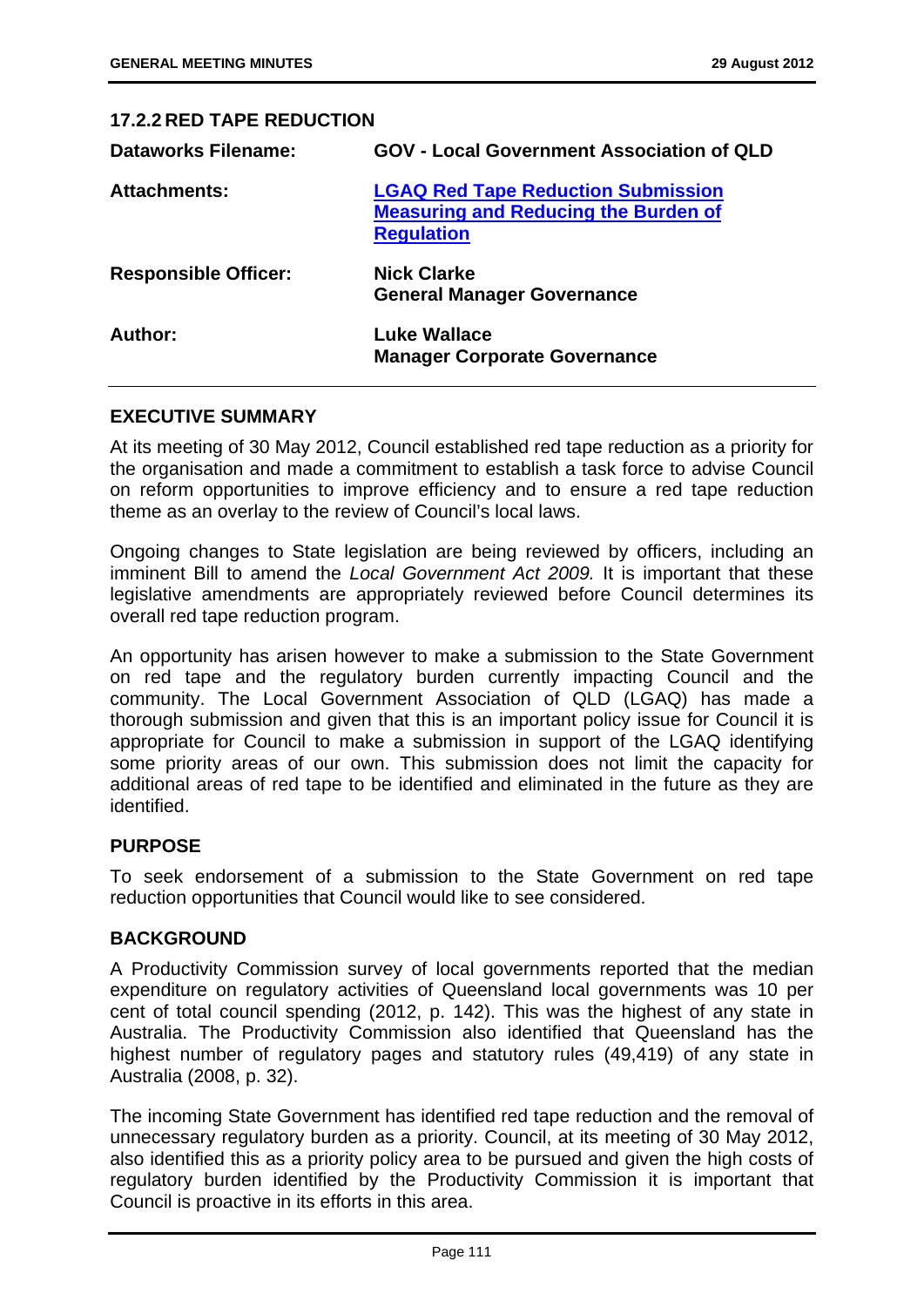To support the process, the State has established an Office of Best Practice Regulation (OBPR) and the Office has invited submissions from the public on red tape reduction priorities up to 31 August 2012.

The LGAQ has made a thorough submission to the OBPR and given the importance of this matter to local economic development and the effective functioning of Council, it is important that Council takes this opportunity to support the LGAQ by identifying priority areas for red tape reduction in our own submission.

# **ISSUES**

- Both the State Government and Council have identified red tape reduction and the removal of unnecessary regulatory burden as a priority moving forward
- Given the current momentum in this area it is important that Council takes opportunities to support red tape reduction initiatives that will benefit our community and the organisation
- The State Government has established an Office of Best Practice Regulation (OBPR) who have invited submissions on this matter up to 31 August 2012
- The LGAQ has made a thorough and credible submission on this issue (see attached)
- A Council submission in support of the LGAQ submission and indentifying priority areas for Council has been drafted for approval (see attached)
- Red tape reduction is an enduring priority policy area for Council so this submission does not prevent further opportunities being identified into the future for internal review and/or submission to the State Government where appropriate

# **RELATIONSHIP TO CORPORATE PLAN**

# **8. Inclusive and ethical governance**

Deep engagement, quality leadership at all levels, transparent and accountable democratic processes and a spirit of partnership between the community and Council will enrich residents' participation in local decision making to achieve the community's Redlands 2030 vision and goals

8.7 Ensure Council resource allocation is sustainable and delivers on Council and community priorities

### **FINANCIAL IMPLICATIONS**

There are no direct financial implications impacting Council as a result of this report. Ultimately, where red tape and regulatory burden are able to be reduced, Council will achieve long-term savings and/or divert more resources to key service delivery priorities.

# **PLANNING SCHEME IMPLICATIONS**

The City Planning & Environment Group was consulted and it is considered that the outcome of recommendations in this report will not require any amendments to the Redlands Planning Scheme.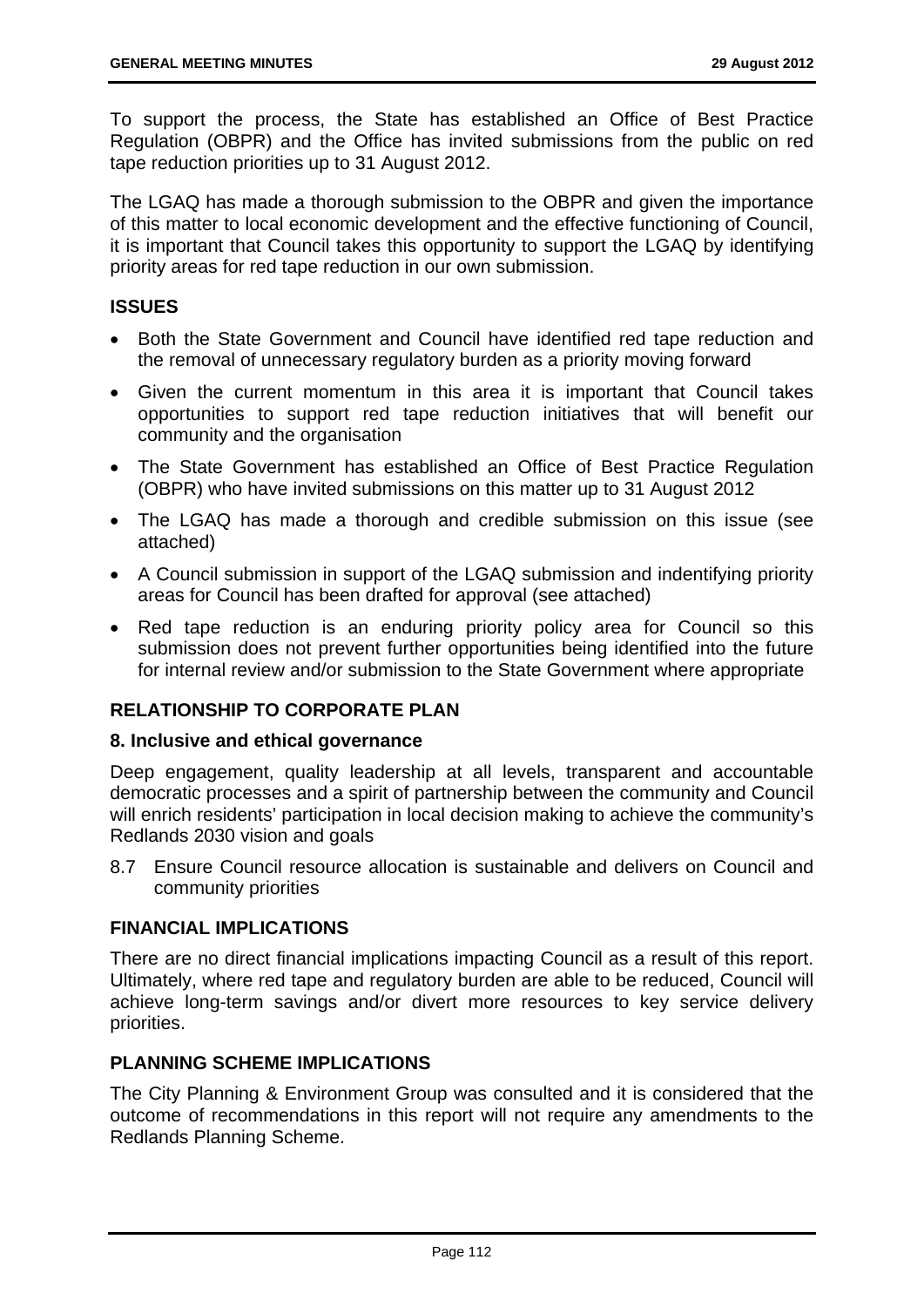# **CONSULTATION**

The priority areas included in this submission have been identified through broad consultation among senior officers.

### **OPTIONS**

## **PREFERRED**

That Council endorse the attached submission to State Government (Office of Best Practice Regulation) on priority areas for red tape reduction.

## **ALTERNATIVE**

That Council amends the attached submission to State Government (Office of Best Practice Regulation) on priority areas for red tape reduction.

### **OFFICER'S RECOMMENDATION/ COUNCIL RESOLUTION**

**Moved by: Cr M Edwards Seconded by: Cr J Talty** 

**That Council resolve to endorse the attached submission to State Government (Office of Best Practice Regulation) on priority areas for red tape reduction.**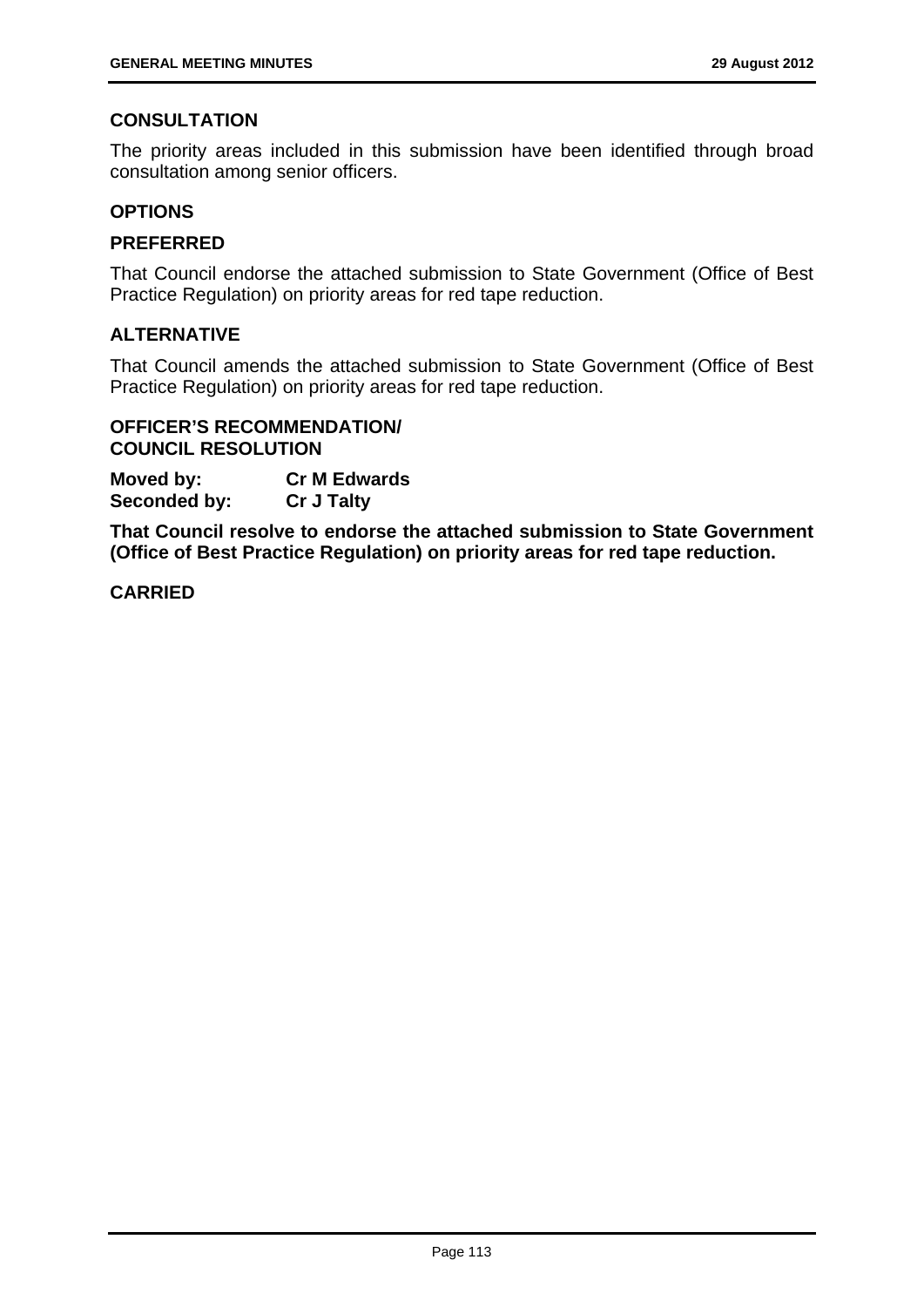# **18 URGENT BUSINESS WITHOUT NOTICE**

Nil.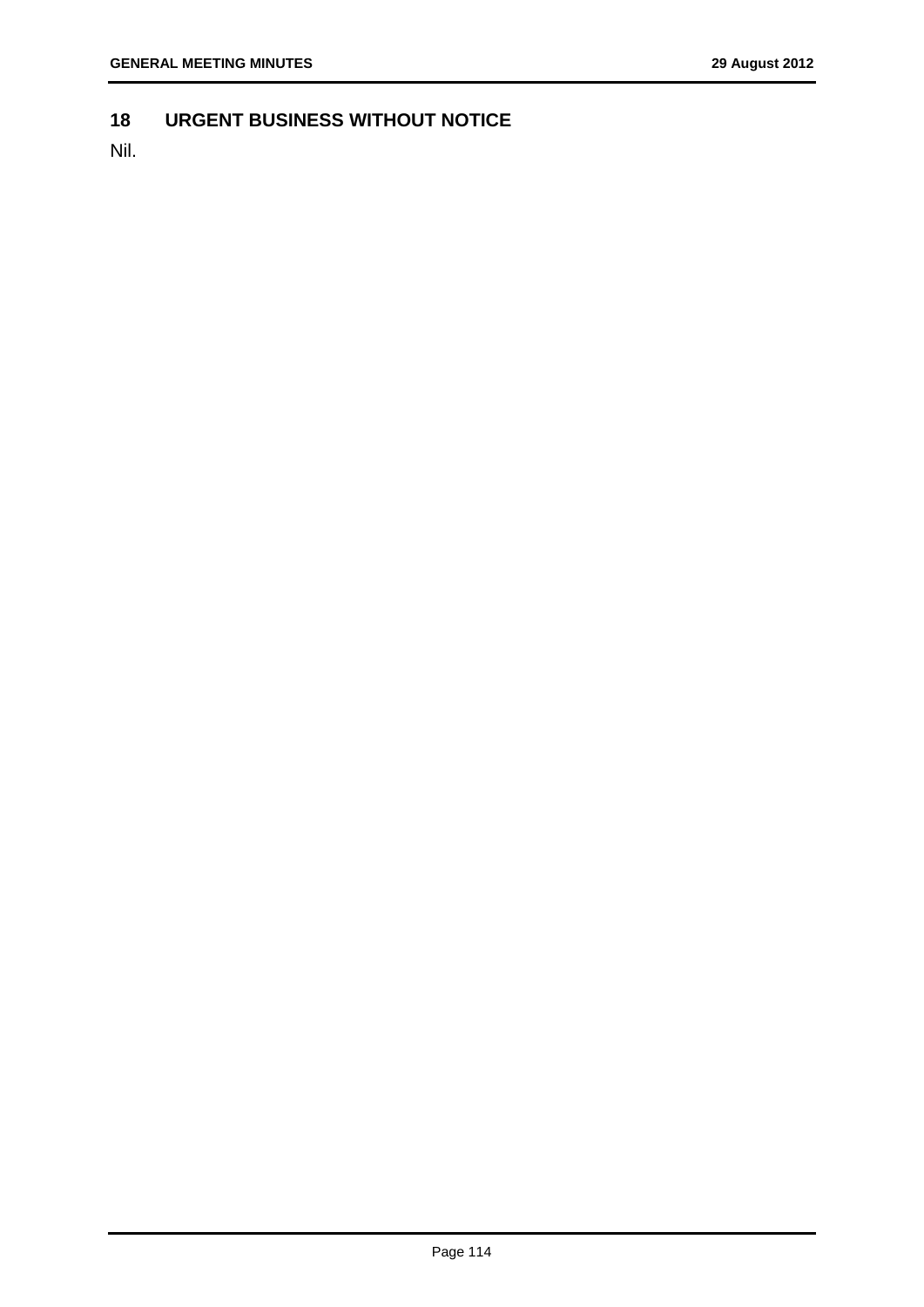### **19 CLOSED SESSION**

### **MOTION TO CLOSE THE MEETING AT 10.58AM**

| Moved by:    | <b>Cr M Elliott</b> |
|--------------|---------------------|
| Seconded by: | Cr P Gleeson        |

That the meeting be closed to the public under section 72(1) of the *Local Government (Operations) Regulation 2010* to discuss the following items:

### **19.1.1 Runnymede Project**

The reason that this is applicable in this instance is as follows:

*"(e) contracts proposed to be made by it."* 

# **19.1.2 Proposed Agreement with the State to Improve Public Transport Services in Redland City**

The reason that this is applicable in this instance is as follows:

*"(h) other business for which a public discussion would be likely to prejudice the interests of the local government or someone else, or enable a person to gain a financial advantage."* 

### CARRIED

### **MOTION TO REOPEN MEETING AT 11.24AM**

| Moved by:    | Cr M Edwards |
|--------------|--------------|
| Seconded by: | Cr J Talty   |

That the meeting be again opened to the public.

CARRIED

### **19.1 CORPORATE SERVICES**

### **19.1.1 RUNNYMEDE PROJECT**

| <b>Dataworks Filename:</b>  | <b>FM Tendering - Supply Services</b>                             |
|-----------------------------|-------------------------------------------------------------------|
| <b>Responsible Officer:</b> | <b>Martin Drydale</b><br><b>General Manager Corporate Service</b> |
| <b>Author:</b>              | <b>Gail Widrose</b><br><b>Manager Procurement Operations</b>      |

### **EXECUTIVE SUMMARY**

A confidential report from General Manager Corporate Services was discussed in closed session.

## **OFFICER'S RECOMMENDATION/ COUNCIL RESOLUTION**

**Moved by: Cr J Talty Seconded by: Cr M Edwards** 

**That Council resolve as follows:** 

**1. To acknowledge Career Employment Australia Inc. as the preferred tenderer;**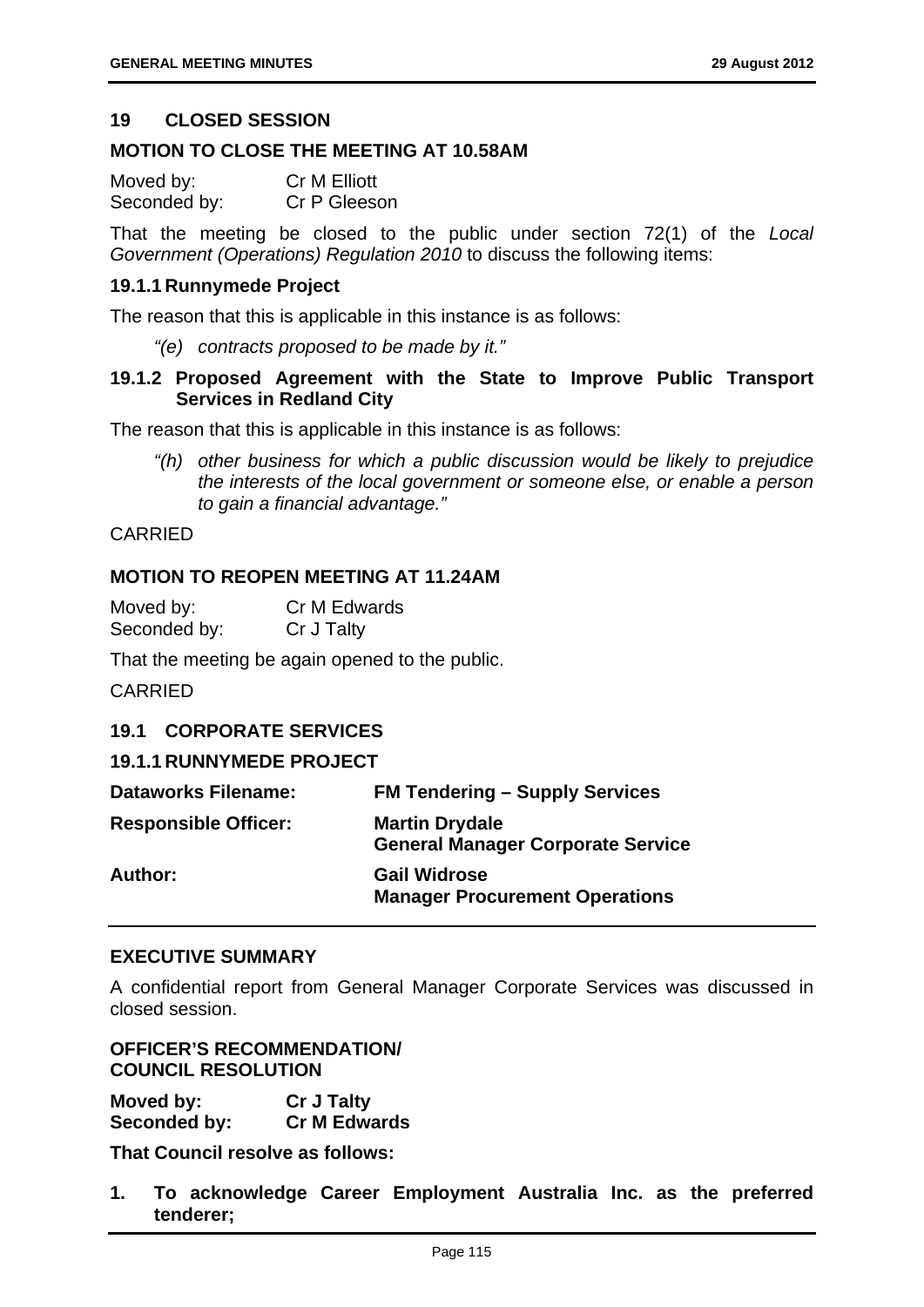- **2. To allow a further period of clarification to address the financial and business model risks identified during the initial evaluation;**
- **3. To invite Career Employment Australia Inc. to address Councillors in consultation with Council Officers to discuss the proposal;**
- **4. That a report, including final recommendations, to be submitted to Council for further consideration and approval in October 2012; and**
- **5. That this report remains confidential until final resolution is made in this matter, and any "commercial in confidence" information in this matter remains confidential.**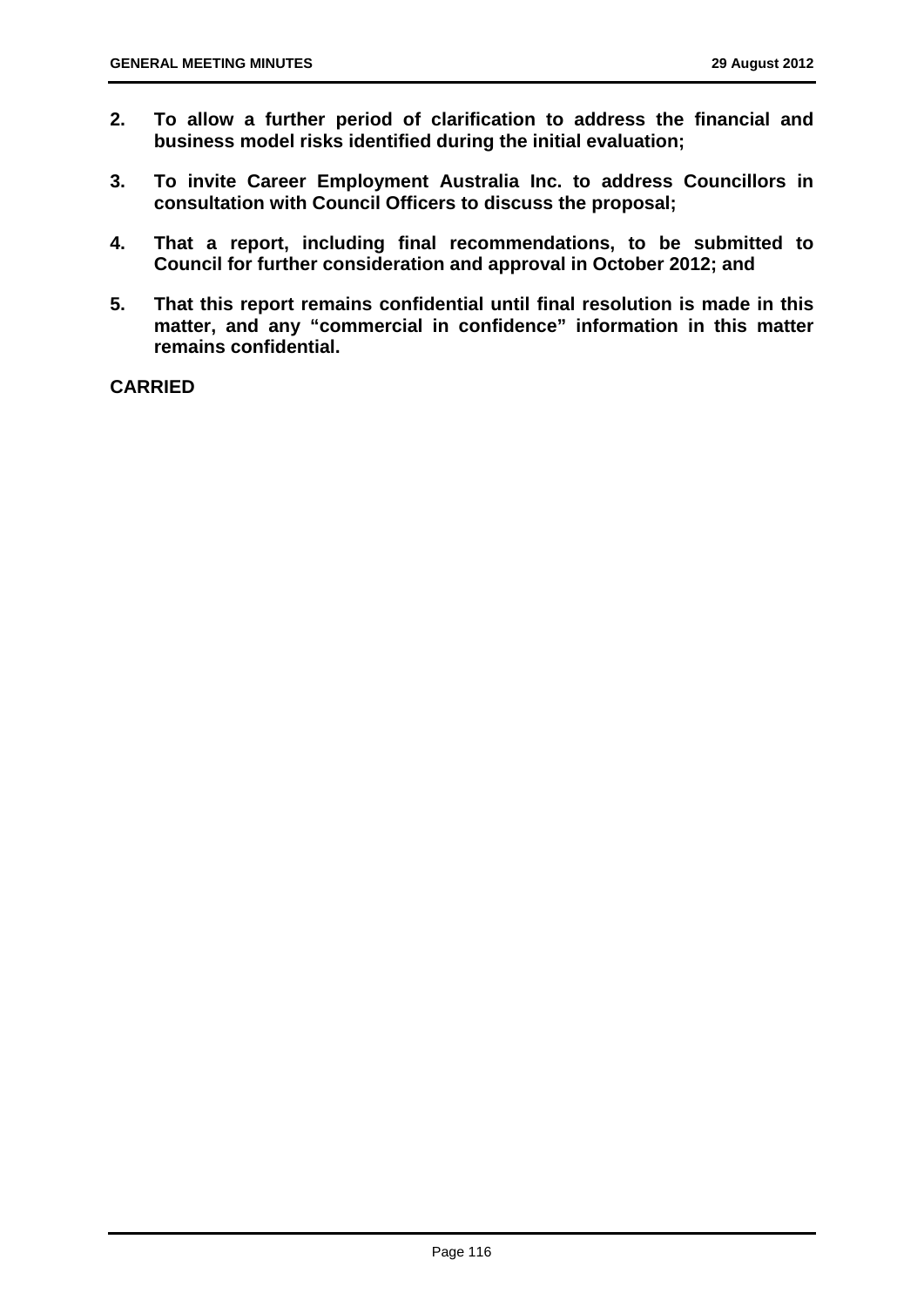### **19.1.2 PROPOSED AGREEMENT WITH THE STATE TO IMPROVE PUBLIC TRANSPORT SERVICES IN REDLAND CITY**

| <b>Dataworks Filename:</b>  | RTT Planning – Public Transport Bay Islands<br>(SMBI)       |
|-----------------------------|-------------------------------------------------------------|
| <b>Responsible Officer:</b> | <b>Louise Rusan</b><br><b>General Manager City Services</b> |
| Author:                     | <b>Murray Erbs</b><br><b>Manager City Infrastructure</b>    |

## **EXECUTIVE SUMMARY**

A confidential report from General Manager City Services was discussed in closed session.

# **OFFICER'S RECOMMENDATION**

That Council resolve as follows:

- 1. To use Committee delegated authority for formal decision making in accordance with Section 257 of the Local Government Act 2009 and Council's resolution of the Post Election Meeting 17 May 2012, Item 7;
- 2. That the use of delegated authority is justified for the purpose of facilitating a timely authorisation to allow negotiations to proceed that will provide a significant benefit to the community;
- 3. That this report and attachments/appendix, remain confidential until formal agreement is announced by the State under the following provision of section 463(a) of the Local Government Act 1993, as it may affect commercial businesses and operations; and
- 4. That Council proceed with this matter generally in accordance with terms of proposed agreement detailed in Appendix A (attached).

# **COMMITTEE RECOMMENDATION**

That Council resolve as follows:

- 1. To use Committee delegated authority for formal decision making in accordance with Section 257 of the Local Government Act 2009 and Council's resolution of the Post Election Meeting 17 May 2012, Item 7;
- 2. That the use of delegated authority is justified for the purpose of facilitating a timely authorisation to allow negotiations to proceed that will provide a significant benefit to the community;
- 3. That this report and attachments/appendix, remain confidential until formal agreement is announced by the State under the following provision of section 463(a) of the Local Government Act 1993, as it may affect commercial businesses and operations; and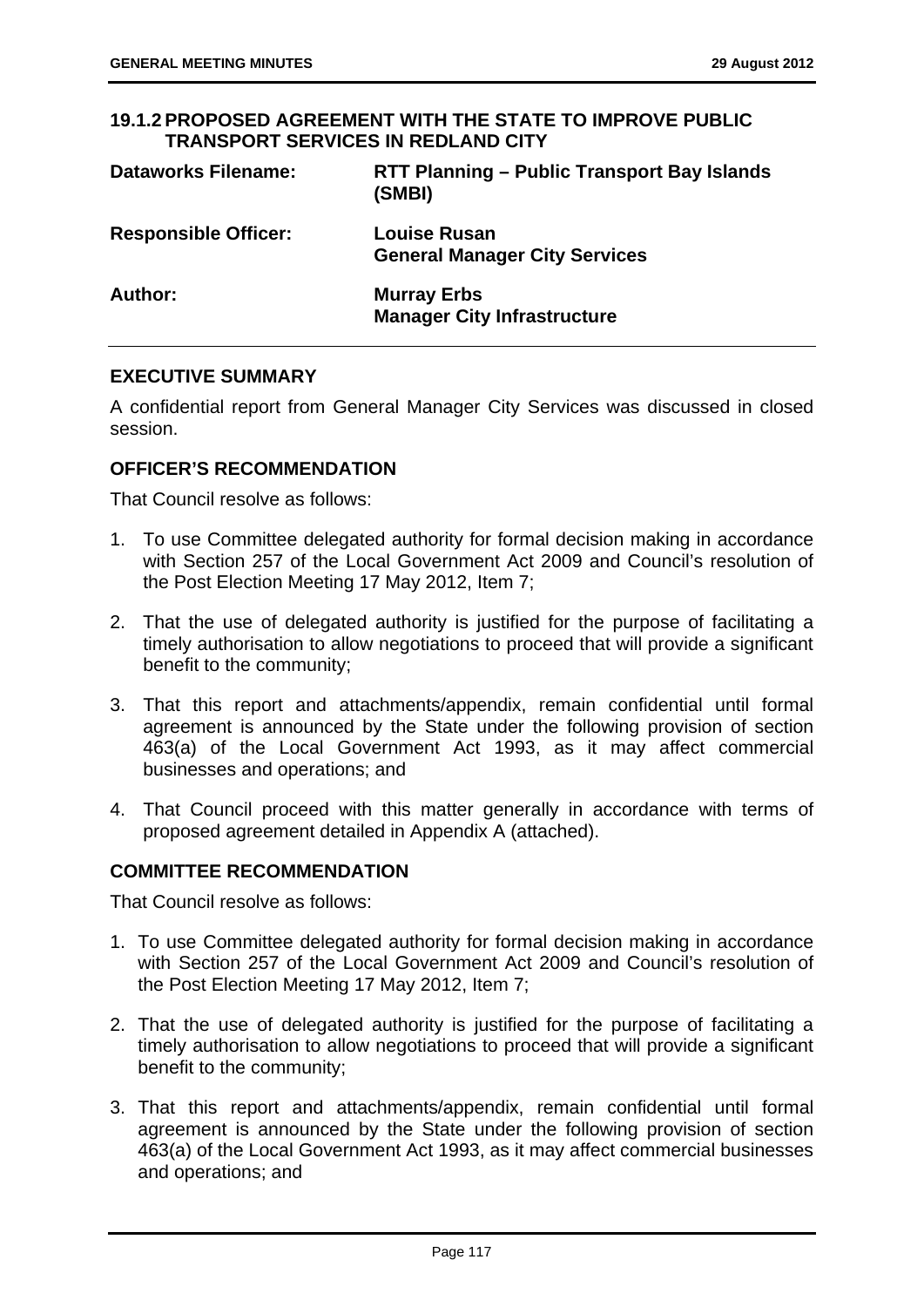4. That Council authorises the Mayor and Chief Executive Officer to negotiate a memorandum of understanding with Translink to improve public transport services in the Redlands.

LOST

DIVISION

FOR: Crs Beard, Talty, Williams, Hewlett, Hardman and Edwards

AGAINST: Crs Bishop, Gleeson, Elliott, Ogilvie and Boglary

In accordance with the Council Resolution at the Post Election Meeting on 17 May 2012, there must be eight Councillors who vote in favour of a resolution under Delegated Authority to Committee for the motion to succeed. Therefore, despite there having been a simple majority in favour of the recommendation, the motion was LOST for the purposes of a delegated decision.

This Committee Recommendation will now be listed for determination at the General Meeting scheduled for 29 August 2012.

## **COUNCIL RESOLUTION**

| Moved by:    | <b>Cr M Edwards</b> |
|--------------|---------------------|
| Seconded by: | <b>Cr J Talty</b>   |

**That Council resolve as follows:** 

- **1. That Council authorises the Mayor and Chief Executive Officer to negotiate a memorandum of understanding with Translink to improve public transport services in the Redlands; and**
- **2. That this report and attachments/appendix, remain confidential until formal agreement is announced by the State under the following provision of section 463(a) of the Local Government Act 1993, as it may affect commercial businesses and operations.**

# **CARRIED**

DIVISION

FOR: Crs Talty, Edwards, Hewlett, Hardman and Beard.

AGAINST: Crs Bishop, Gleeson, Elliott, Ogilvie and Boglary.

The motion was **CARRIED** on the casting vote of the Acting Chair.

Cr Williams was absent from the meeting.